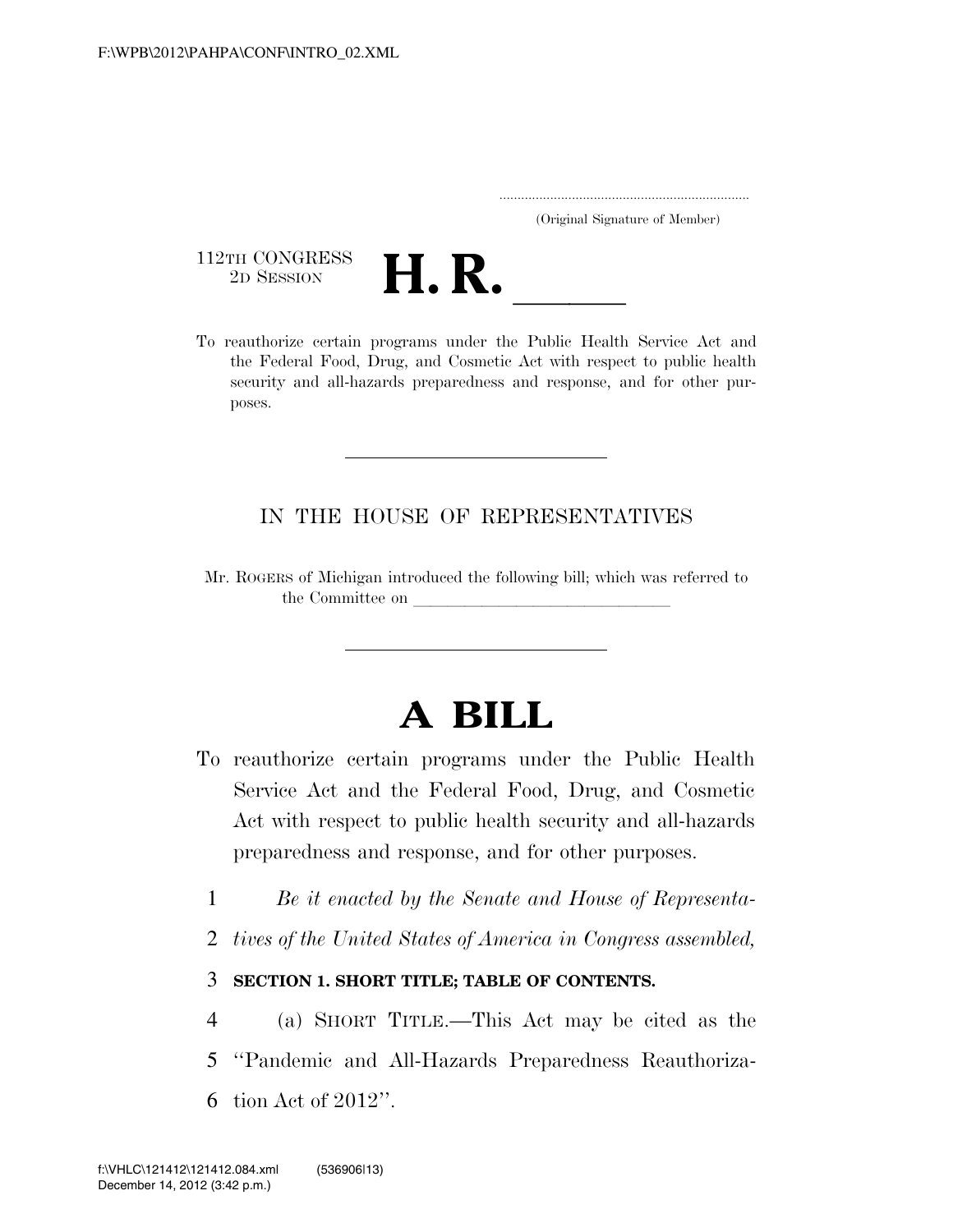### 1 (b) TABLE OF CONTENTS.—The table of contents of

### 2 this Act is as follows:

Sec. 1. Short title; table of contents.

#### TITLE I—STRENGTHENING NATIONAL PREPAREDNESS AND RESPONSE FOR PUBLIC HEALTH EMERGENCIES

- Sec. 101. National Health Security Strategy.
- Sec. 102. Assistant Secretary for Preparedness and Response.
- Sec. 103. National Advisory Committee on Children and Disasters.
- Sec. 104. Modernization of the National Disaster Medical System.
- Sec. 105. Continuing the role of the Department of Veterans Affairs.

#### TITLE II—OPTIMIZING STATE AND LOCAL ALL-HAZARDS PREPAREDNESS AND RESPONSE

- Sec. 201. Temporary redeployment of federally funded personnel during a public health emergency.
- Sec. 202. Improving State and local public health security.
- Sec. 203. Hospital preparedness and medical surge capacity.
- Sec. 204. Enhancing situational awareness and biosurveillance.
- Sec. 205. Eliminating duplicative Project Bioshield reports.

#### TITLE III—ENHANCING MEDICAL COUNTERMEASURE REVIEW

- Sec. 301. Special protocol assessment.
- Sec. 302. Authorization for medical products for use in emergencies.
- Sec. 303. Definitions.
- Sec. 304. Enhancing medical countermeasure activities.
- Sec. 305. Regulatory management plans.
- Sec. 306. Report.
- Sec. 307. Pediatric medical countermeasures.

#### TITLE IV—ACCELERATING MEDICAL COUNTERMEASURE ADVANCED RESEARCH AND DEVELOPMENT

- Sec. 401. BioShield.
- Sec. 402. Biomedical Advanced Research and Development Authority.
- Sec. 403. Strategic National Stockpile.
- Sec. 404. National Biodefense Science Board.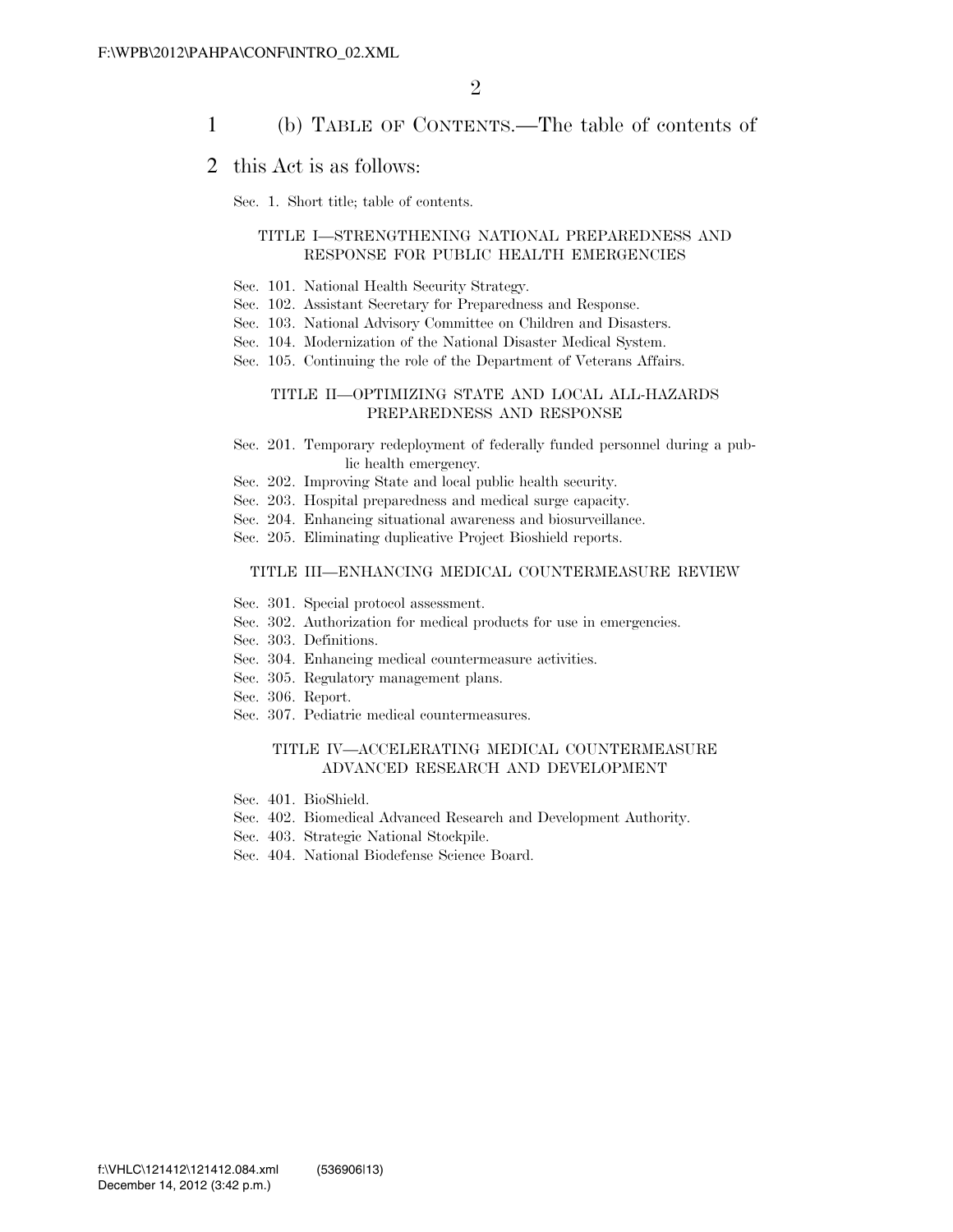|                | 1 TITLE I—STRENGTHENING NA-                           |
|----------------|-------------------------------------------------------|
| $\overline{2}$ | <b>TIONAL PREPAREDNESS AND</b>                        |
| 3              | RESPONSE FOR<br><b>PUBLIC</b>                         |
| $\overline{4}$ | <b>HEALTH EMERGENCIES</b>                             |
| 5              | SEC. 101. NATIONAL HEALTH SECURITY STRATEGY.          |
| 6              | (a) IN GENERAL.—Section 2802 of the Public Health     |
| 7              | Service Act (42 U.S.C. 300hh-1) is amended—           |
| 8              | $(1)$ in subsection $(a)(1)$ , by striking "2009" and |
| 9              | inserting "2014"; and                                 |
| 10             | $(2)$ in subsection $(b)$ —                           |
| 11             | (A) in paragraph $(1)(A)$ , by inserting ",           |
| 12             | including drills and exercises to ensure medical      |
| 13             | surge capacity for events without notice" after       |
| 14             | "exercises"; and                                      |
| 15             | $(B)$ in paragraph $(3)$ —                            |
| 16             | (i) in the matter preceding subpara-                  |
| 17             | $graph (A)$ —                                         |
| 18             | (I) by striking "facilities), and                     |
| 19             | trauma care" and inserting "and am-                   |
| 20             | bulatory care facilities and which may                |
| 21             | include dental health facilities), and                |
| <u>22</u>      | trauma care, critical care,"; and                     |
| 23             | $(II)$ by inserting "(including re-                   |
| 24             | lated availability, accessibility, and co-            |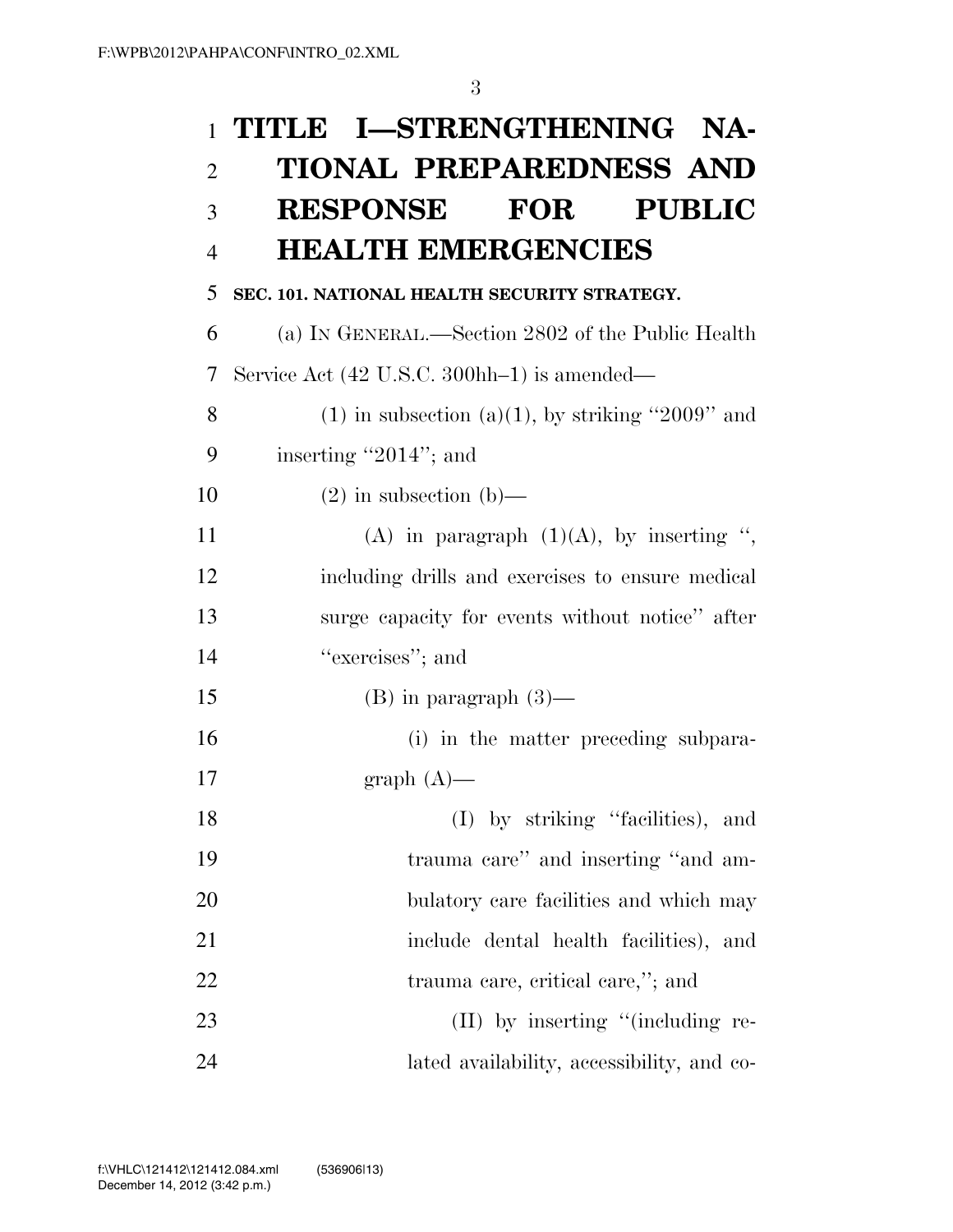| $\mathbf{1}$   | ordination)" after "public health                  |
|----------------|----------------------------------------------------|
| $\overline{2}$ | emergencies";                                      |
| 3              | (ii) in subparagraph $(A)$ , by inserting          |
| $\overline{4}$ | "and trauma" after "medical";                      |
| 5              | (iii) in subparagraph (B), by striking             |
| 6              | "Medical evacuation and fatality manage-           |
| $\overline{7}$ | ment" and inserting "Fatality manage-              |
| 8              | ment";                                             |
| 9              | (iv) by redesignating subparagraphs                |
| 10             | $(C)$ , $(D)$ , and $(E)$ as subparagraphs $(D)$ , |
| 11             | $(E)$ , and $(F)$ , respectively;                  |
| 12             | (v) by inserting after subparagraph                |
| 13             | (B), the following the new subparagraph:           |
| 14             | "(C) Coordinated medical triage and evac-          |
| 15             | uation to appropriate medical institutions based   |
| 16             | on patient medical need, taking into account re-   |
| 17             | gionalized systems of care.";                      |
| 18             | $(vi)$ in subparagraph $(E)$ , as redesig-         |
| 19             | nated by clause (iv), by inserting "(which         |
| 20             | may include such dental health assets)"            |
| 21             | after "medical assets"; and                        |
| 22             | (vii) by adding at the end the fol-                |
| 23             | lowing:                                            |
| 24             | "(G) Optimizing a coordinated and flexible         |
| 25             | approach to the medical surge capacity of hos-     |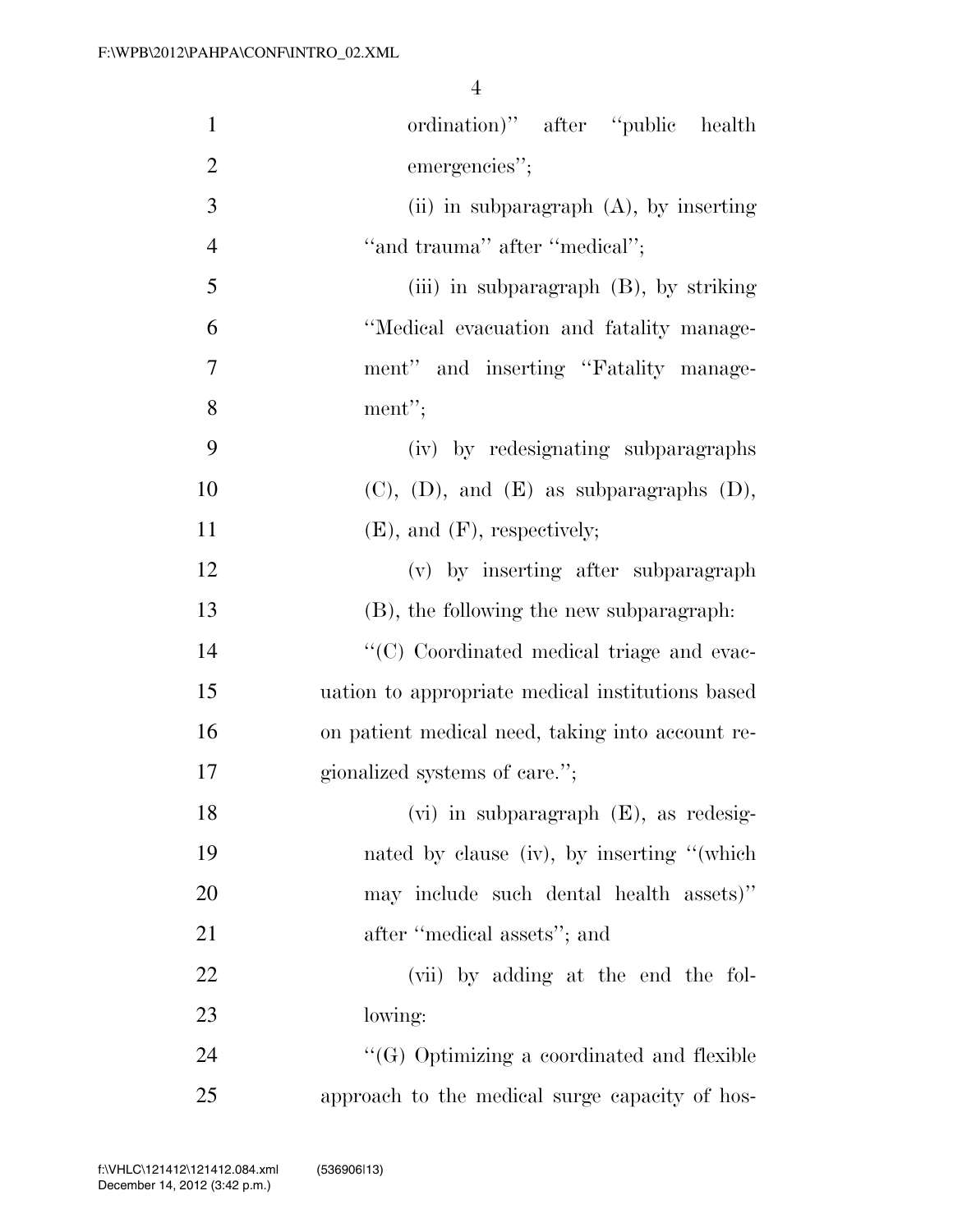| $\mathbf{1}$   | pitals, other health care facilities, critical care, |
|----------------|------------------------------------------------------|
| $\overline{2}$ | and trauma care (which may include trauma            |
| 3              | centers) and emergency medical systems.";            |
| $\overline{4}$ | $(C)$ in paragraph $(4)$ —                           |
| 5              | $(i)$ in subparagraph $(A)$ , by inserting           |
| 6              | ", including the unique needs and consider-          |
| $\tau$         | ations of individuals with disabilities,"            |
| 8              | after "medical needs of at-risk individ-             |
| 9              | uals"; and                                           |
| 10             | (ii) in subparagraph $(B)$ , by inserting            |
| 11             | "the" before "purpose of this section"; and          |
| 12             | (D) by adding at the end the following:              |
| 13             | $``(7)$ COUNTERMEASURES.—                            |
| 14             | "(A) Promoting strategic initiatives to ad-          |
| 15             | vance countermeasures to diagnose, mitigate,         |
| 16             | prevent, or treat harm from any biological           |
| 17             | agent or toxin, chemical, radiological, or nuclear   |
| 18             | agent or agents, whether naturally occurring,        |
| 19             | unintentional, or deliberate.                        |
| 20             | "(B) For purposes of this paragraph, the             |
| 21             | term 'countermeasures' has the same meaning          |
| 22             | as the terms 'qualified countermeasures' under       |
| 23             | section 319F-1, 'qualified pandemic and epi-         |
| 24             | demic products' under section 319F-3, and 'se-       |
| 25             | curity countermeasures' under section 319F-2.        |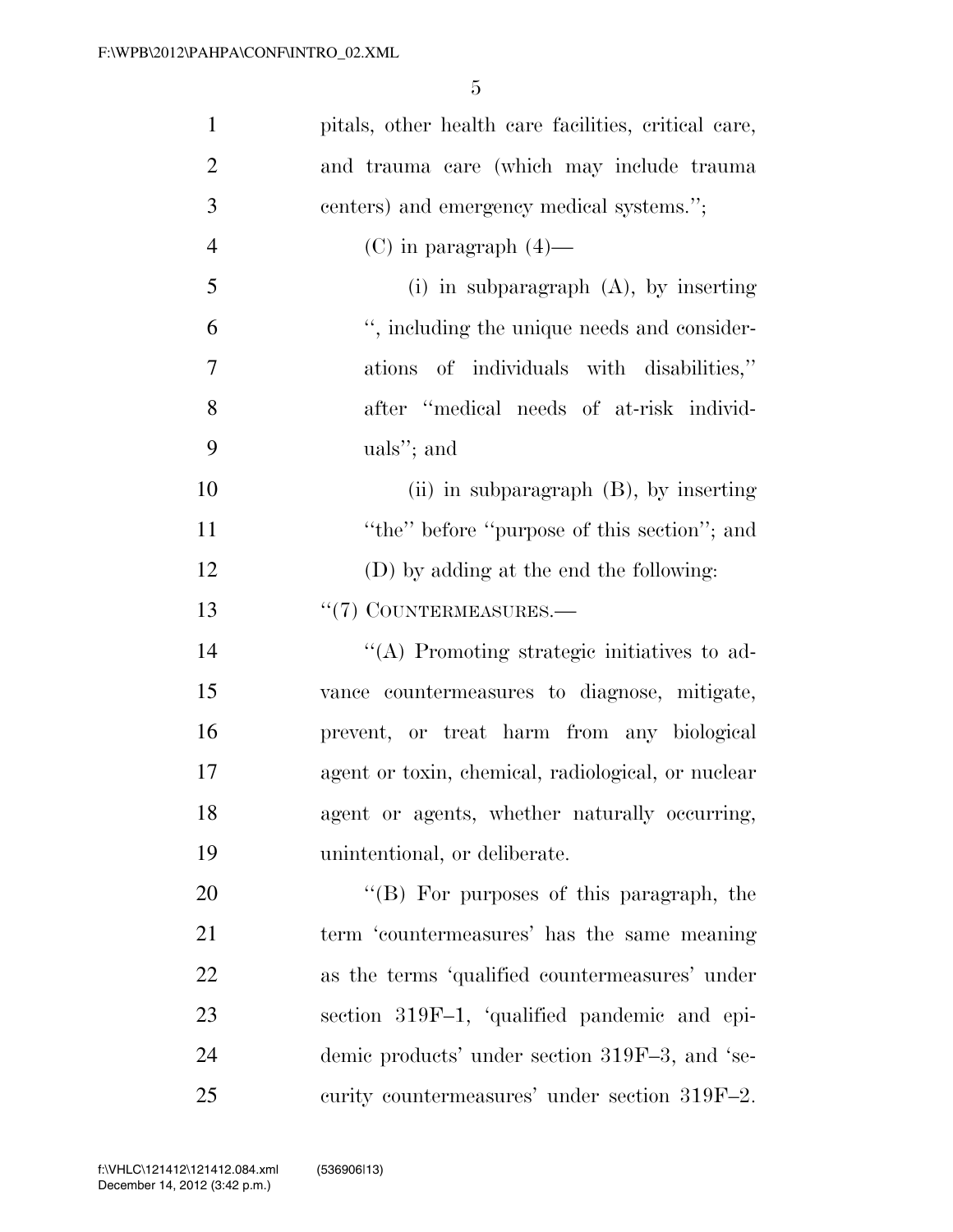| $\mathbf{1}$   | "(8) MEDICAL AND PUBLIC HEALTH COMMU-                    |
|----------------|----------------------------------------------------------|
| $\overline{2}$ | NITY RESILIENCY.—Strengthening the ability of            |
| 3              | States, local communities, and tribal communities to     |
| $\overline{4}$ | prepare for, respond to, and be resilient in the event   |
| 5              | of public health emergencies, whether naturally oc-      |
| 6              | curring, unintentional, or deliberate by-                |
| 7              | $\lq\lq$ optimizing alignment and integration            |
| 8              | of medical and public health preparedness and            |
| 9              | response planning and capabilities with and into         |
| 10             | routine daily activities; and                            |
| 11             | "(B) promoting familiarity with local med-               |
| 12             | ical and public health systems.".                        |
| 13             | (b) AT-RISK INDIVIDUALS.—Section 2814 of the             |
| 14             | Public Health Service Act (42 U.S.C. 300hh-16) is        |
| 15             | amended-                                                 |
| 16             | $(1)$ by striking paragraphs $(5)$ , $(7)$ , and $(8)$ ; |
| 17             | in paragraph (4), by striking<br>(2)                     |
| 18             | " $2811(b)(3)(B)$ " and inserting " $2802(b)(4)(B)$ ";   |
| 19             | (3) by redesignating paragraphs (1) through              |
| 20             | $(4)$ as paragraphs $(2)$ through $(5)$ , respectively;  |
| 21             | $(4)$ by inserting before paragraph $(2)$ (as so re-     |
| 22             | designated), the following:                              |
| 23             | $\lq(1)$ monitor emerging issues and concerns as         |
| 24             | they relate to medical and public health prepared-       |
| 25             | ness and response for at-risk individuals in the event   |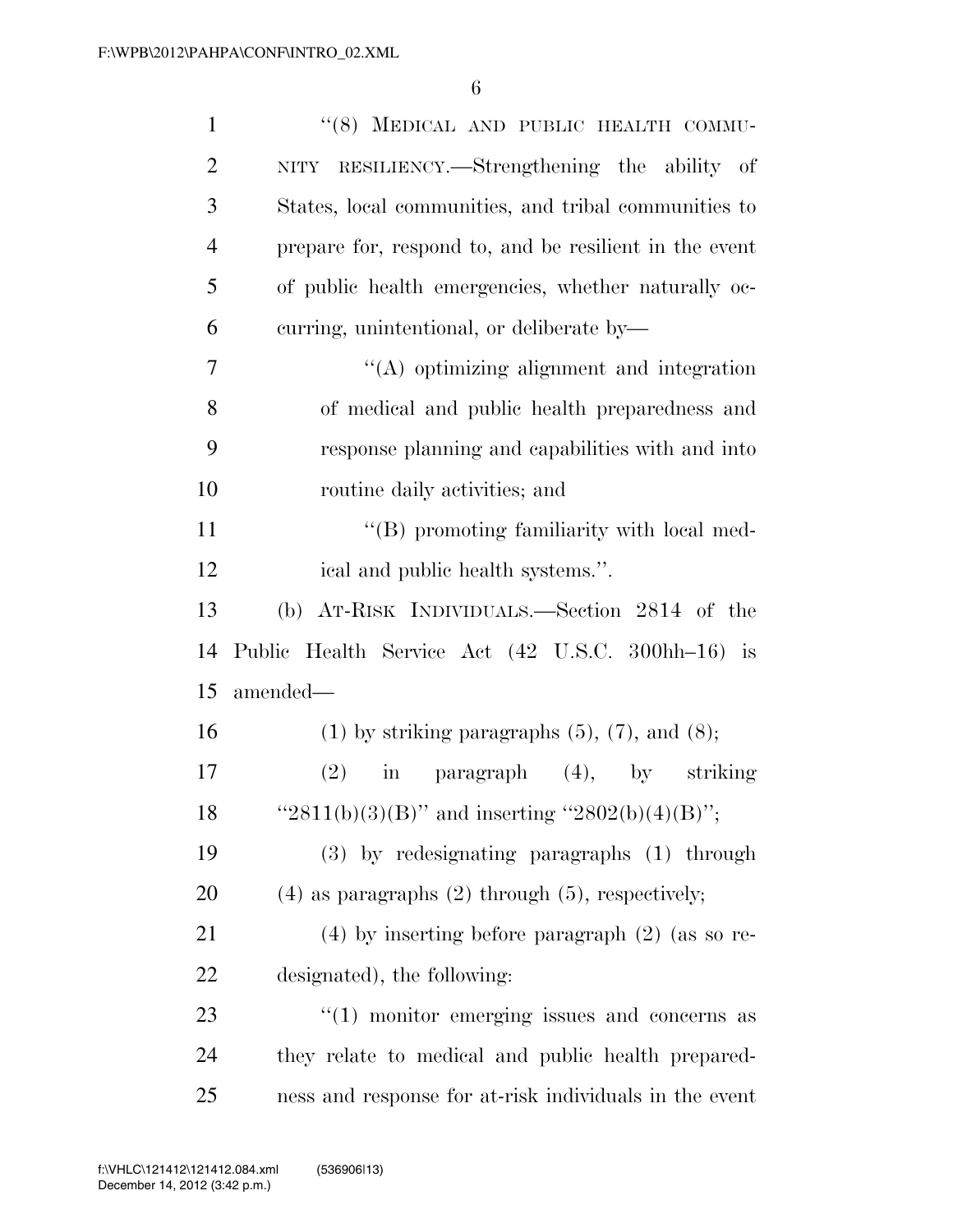of a public health emergency declared by the Sec-2 retary under section 319;";

 (5) by amending paragraph (2) (as so redesig-nated) to read as follows:

 ''(2) oversee the implementation of the pre- paredness goals described in section 2802(b) with re- spect to the public health and medical needs of at- risk individuals in the event of a public health emer-9 gency, as described in section  $2802(b)(4)$ ;";

 (6) by inserting after paragraph (6), the fol-lowing:

 ''(7) disseminate and, as appropriate, update novel and best practices of outreach to and care of at-risk individuals before, during, and following pub- lic health emergencies in as timely a manner as is practicable, including from the time a public health threat is identified; and

18 ''(8) ensure that public health and medical in- formation distributed by the Department of Health and Human Services during a public health emer- gency is delivered in a manner that takes into ac- count the range of communication needs of the in-tended recipients, including at-risk individuals.''.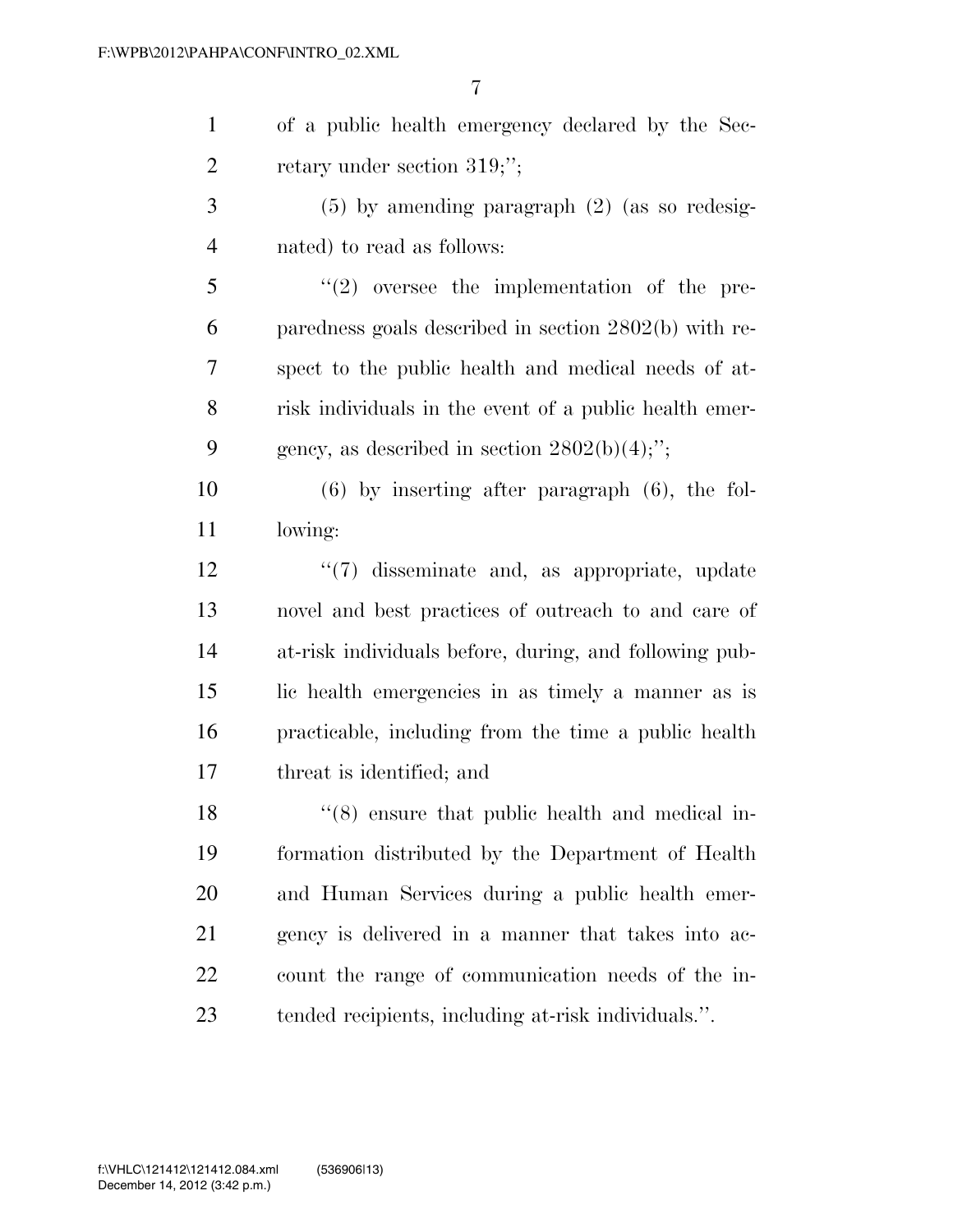| 1              | SEC. 102. ASSISTANT SECRETARY FOR PREPAREDNESS AND |
|----------------|----------------------------------------------------|
| $\overline{2}$ | <b>RESPONSE.</b>                                   |
| 3              | (a) IN GENERAL.—Section 2811 of the Public Health  |
| $\overline{4}$ | Service Act (42 U.S.C. 300hh-10) is amended—       |
| 5              | $(1)$ in subsection $(b)$ —                        |
| 6              | $(A)$ in paragraph $(3)$ , by inserting ", secu-   |
| 7              | rity countermeasures (as defined in section        |
| 8              | $319F-2$ ," after "qualified countermeasures (as   |
| 9              | defined in section $319F-1$ ";                     |
| 10             | $(B)$ in paragraph $(4)$ , by adding at the end    |
| 11             | the following:                                     |
| 12             | "(D) POLICY COORDINATION AND STRA-                 |
| 13             | TEGIC DIRECTION.—Provide integrated policy         |
| 14             | coordination and strategic direction with re-      |
| 15             | spect to all matters related to Federal public     |
| 16             | health and medical preparedness and execution      |
| 17             | and deployment of the Federal response for         |
| 18             | public health emergencies and incidents covered    |
| 19             | by the National Response Plan developed pur-       |
| 20             | suant to section $504(6)$ of the Homeland Secu-    |
| 21             | rity Act of 2002, or any successor plan, before,   |
| 22             | during, and following public health emergencies.   |
| 23             | ``(E)<br>IDENTIFICATION OF<br><b>INEFFICIEN-</b>   |
| 24             | CIES.—Identify and minimize gaps, duplication,     |
| 25             | and other inefficiencies in medical and public     |

health preparedness and response activities and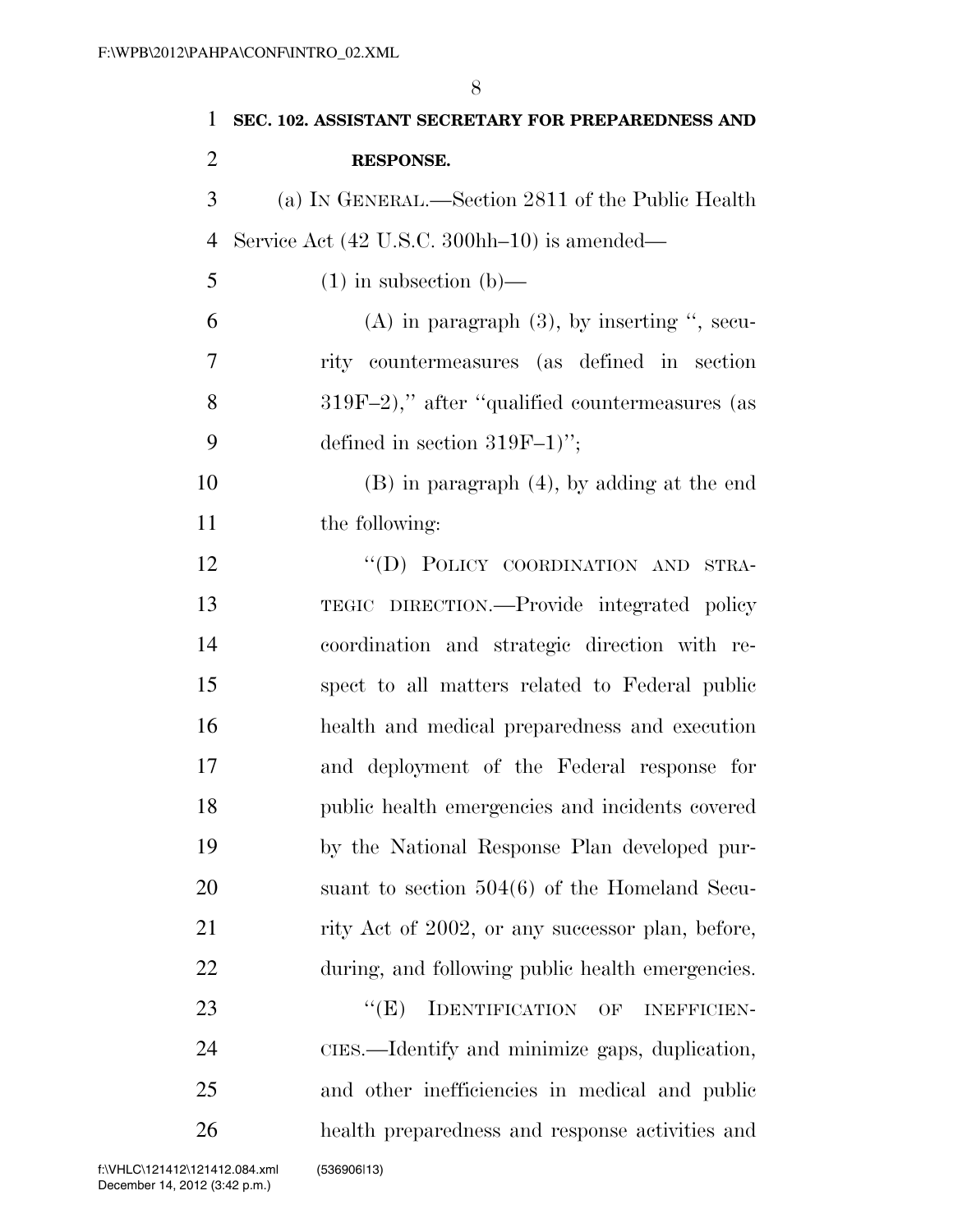the actions necessary to overcome these obsta-2 cles.

 ''(F) COORDINATION OF GRANTS AND AGREEMENTS.—Align and coordinate medical and public health grants and cooperative agree- ments as applicable to preparedness and re- sponse activities authorized under this Act, to the extent possible, including program require- ments, timelines, and measurable goals, and in consultation with the Secretary of Homeland Security, to—

 $\cdot$  (i) optimize and streamline medical and public health preparedness and re- sponse capabilities and the ability of local communities to respond to public health emergencies; and

17 ''(ii) gather and disseminate best practices among grant and cooperative agreement recipients, as appropriate.

20 "(G) DRILL AND OPERATIONAL EXER- CISES.—Carry out drills and operational exer- cises, in consultation with the Department of Homeland Security, the Department of De- fense, the Department of Veterans Affairs, and other applicable Federal departments and agen-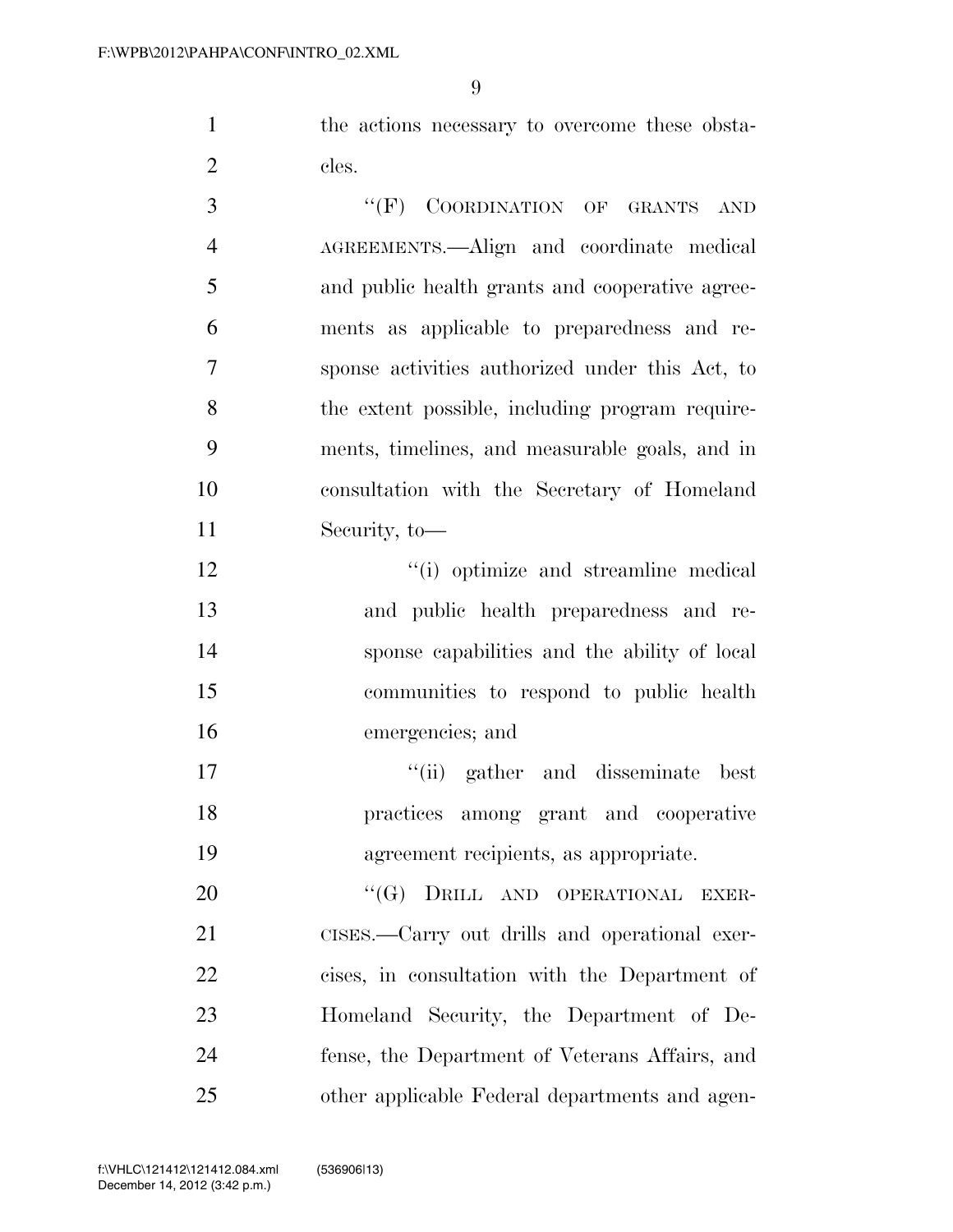| $\mathbf{1}$   | cies, as necessary and appropriate, to identify,    |
|----------------|-----------------------------------------------------|
| $\overline{2}$ | inform, and address gaps in and policies related    |
| 3              | to all-hazards medical and public health pre-       |
| $\overline{4}$ | paredness and response, including exercises         |
| 5              | based on-                                           |
| 6              | "(i) identified threats for which coun-             |
| $\overline{7}$ | termeasures are available and for which no          |
| 8              | countermeasures are available; and                  |
| 9              | "(ii) unknown threats for which no                  |
| 10             | countermeasures are available.                      |
| 11             | "(H) NATIONAL SECURITY PRIORITY.—On                 |
| 12             | a periodic basis consult with, as applicable and    |
| 13             | appropriate, the Assistant to the President for     |
| 14             | National Security Affairs, to provide an update     |
| 15             | on, and discuss, medical and public health pre-     |
| 16             | paredness and response activities pursuant to       |
| 17             | this Act and the Federal Food, Drug, and Cos-       |
| 18             | metic Act, including progress on the develop-       |
| 19             | ment, approval, clearance, and licensure<br>of      |
| 20             | medical countermeasures."; and                      |
| 21             | (C) by adding at the end the following:             |
| 22             | "(7) COUNTERMEASURES BUDGET PLAN.-De-               |
| 23             | velop, and update on an annual basis, a coordinated |
| 24             | 5-year budget plan based on the medical counter-    |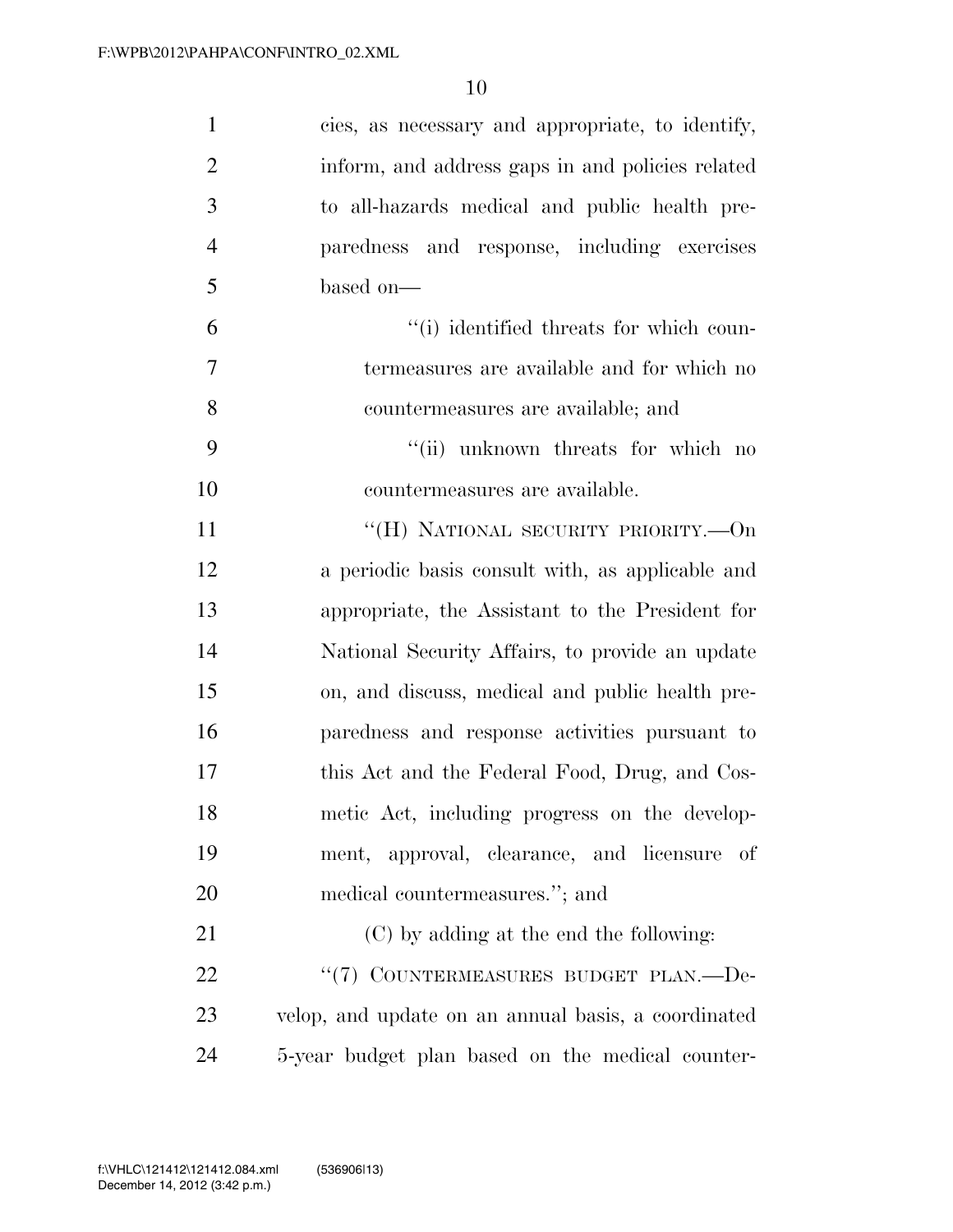| $\mathbf{1}$   | measure priorities described in subsection (d). Each |
|----------------|------------------------------------------------------|
| $\overline{2}$ | such plan shall—                                     |
| 3              | $\lq\lq$ include consideration of the entire         |
| $\overline{4}$ | medical countermeasures enterprise, includ-          |
| 5              | $ing$ —                                              |
| 6              | "(i) basic research and advanced re-                 |
| $\overline{7}$ | search and development;                              |
| 8              | "(ii) approval, clearance, licensure,                |
| 9              | and authorized uses of products; and                 |
| 10             | "(iii) procurement, stockpiling, main-               |
| 11             | tenance, and replenishment of all products           |
| 12             | in the Strategic National Stockpile;                 |
| 13             | "(B) inform prioritization of resources and          |
| 14             | include measurable outputs and outcomes to           |
| 15             | allow for the tracking of the progress made to-      |
| 16             | ward identified priorities;                          |
| 17             | "(C) identify medical countermeasure life-           |
| 18             | cycle costs to inform planning, budgeting, and       |
| 19             | anticipated needs within the continuum of the        |
| 20             | medical countermeasure enterprise consistent         |
| 21             | with section $319F-2$ ; and                          |
| 22             | $\lq\lq$ (D) be made available to the appropriate    |
| 23             | committees of Congress upon request.";               |
| 24             | $(2)$ by striking subsection $(e)$ and inserting the |
| 25             | following:                                           |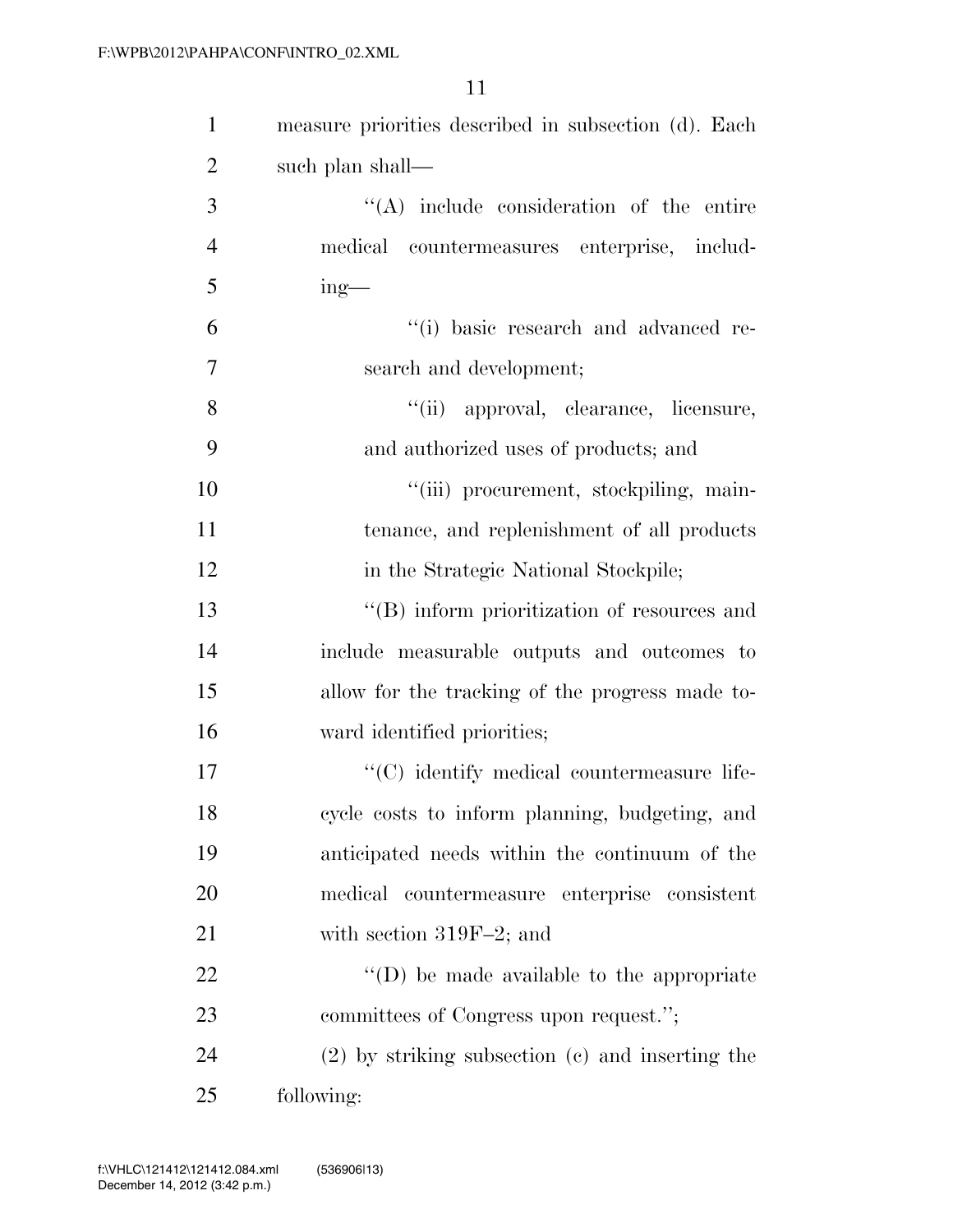| $\mathbf{1}$   | "(c) FUNCTIONS.—The Assistant Secretary for Pre-     |
|----------------|------------------------------------------------------|
| 2              | paredness and Response shall—                        |
| 3              | $\lq(1)$ have lead responsibility within the Depart- |
| $\overline{4}$ | ment of Health and Human Services for emergency      |
| 5              | preparedness and response policy coordination and    |
| 6              | strategic direction;                                 |
| 7              | $(2)$ have authority over and responsibility         |
| 8              | $for-$                                               |
| 9              | "(A) the National Disaster Medical System            |
| 10             | pursuant to section 2812;                            |
| 11             | "(B) the Hospital Preparedness Coopera-              |
| 12             | tive Agreement Program pursuant to section           |
| 13             | $319C - 2;$                                          |
| 14             | "(C) the Biomedical Advanced Research                |
| 15             | and Development Authority pursuant to section        |
| 16             | 319L;                                                |
| 17             | "(D) the Medical Reserve Corps pursuant              |
| 18             | to section 2813;                                     |
| 19             | $\lq\lq(E)$ the Emergency System for Advance         |
| 20             | Registration of Volunteer Health Professionals       |
| 21             | pursuant to section 319I; and                        |
| 22             | "(F) administering grants and related au-            |
| 23             | thorities related to trauma care under parts A       |
| 24             | through C of title XII, such authority to be         |
| 25             | transferred by the Secretary from the Adminis-       |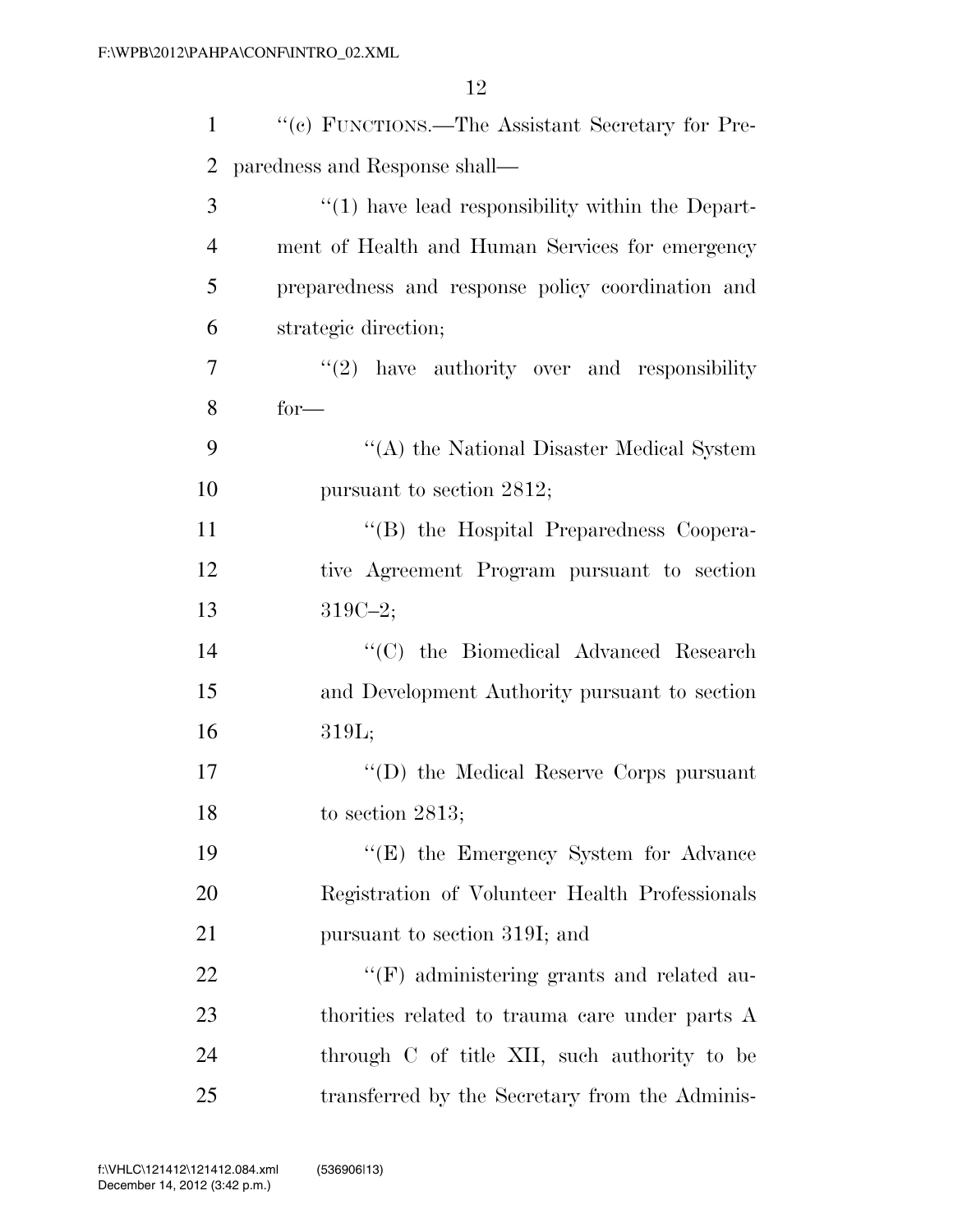| 1              | trator of the Health Resources and Services Ad-                    |
|----------------|--------------------------------------------------------------------|
| $\overline{2}$ | ministration to such Assistant Secretary;                          |
| 3              | $\cdot\cdot\cdot(3)$ exercise the responsibilities and authorities |
| $\overline{4}$ | of the Secretary with respect to the coordination                  |
| 5              | $of$ —                                                             |
| 6              | "(A) the Public Health Emergency Pre-                              |
| 7              | paredness Cooperative Agreement Program pur-                       |
| 8              | suant to section $319C-1$ ;                                        |
| 9              | "(B) the Strategic National Stockpile pur-                         |
| 10             | suant to section $319F-2$ ; and                                    |
| 11             | "(C) the Cities Readiness Initiative; and                          |
| 12             | $\lq(4)$ assume other duties as determined appro-                  |
| 13             | priate by the Secretary."; and                                     |
| 14             | $(3)$ by adding at the end the following:                          |
| 15             | "(d) PUBLIC HEALTH EMERGENCY MEDICAL COUN-                         |
| 16             | TERMEASURES ENTERPRISE STRATEGY AND IMPLEMEN-                      |
| 17             | <b>TATION PLAN.—</b>                                               |
| 18             | "(1) IN GENERAL.—Not later than 180 days                           |
| 19             | after the date of enactment of this subsection, and                |
| 20             | every year thereafter, the Assistant Secretary for                 |
| 21             | Preparedness and Response shall develop and submit                 |
| 22             | to the appropriate committees of Congress a coordi-                |
| 23             | nated strategy and accompanying implementation                     |
| 24             | plan for medical countermeasures to address chem-                  |
| 25             | ical, biological, radiological, and nuclear threats. In            |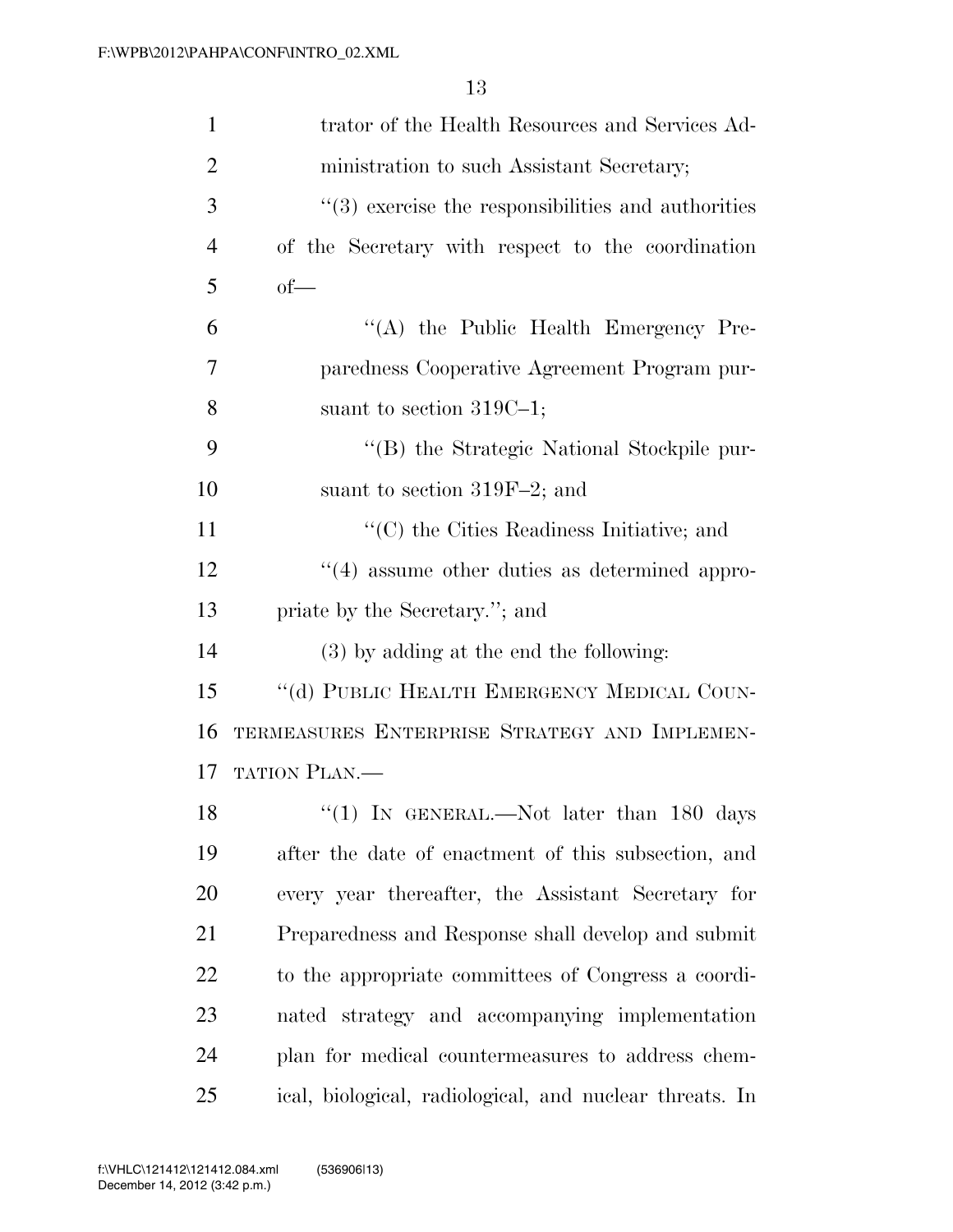| $\mathbf{1}$   | developing such a plan, the Assistant Secretary for   |
|----------------|-------------------------------------------------------|
| $\overline{2}$ | Preparedness and Response shall consult with the      |
| 3              | Director of the Biomedical Advanced Research and      |
| $\overline{4}$ | Development Authority, the Director of the National   |
| 5              | Institutes of Health, the Director of the Centers for |
| 6              | Disease Control and Prevention, and the Commis-       |
| 7              | sioner of Food and Drugs. Such strategy and plan      |
| 8              | shall be known as the 'Public Health Emergency        |
| 9              | Medical Countermeasures Enterprise Strategy and       |
| 10             | Implementation Plan'.                                 |
| 11             | "(2) REQUIREMENTS.—The plan under para-               |
| 12             | graph(1) shall—                                       |
| 13             | $\lq\lq$ describe the chemical, biological, radi-     |
| 14             | ological, and nuclear agent or agents that may        |
| 15             | present a threat to the Nation and the cor-           |
| 16             | responding efforts to develop qualified counter-      |
| 17             | measures (as defined in section $319F-1$ ), secu-     |
| 18             | rity countermeasures (as defined in section           |
| 19             | 319F-2), or qualified pandemic or epidemic            |
| 20             | products (as defined in section $319F-3$ ) for        |
| 21             | each threat;                                          |
| 22             | $\lq\lq$ evaluate the progress of all activities      |
| 23             | with respect to such countermeasures or prod-         |
| 24             | ucts, including research, advanced research, de-      |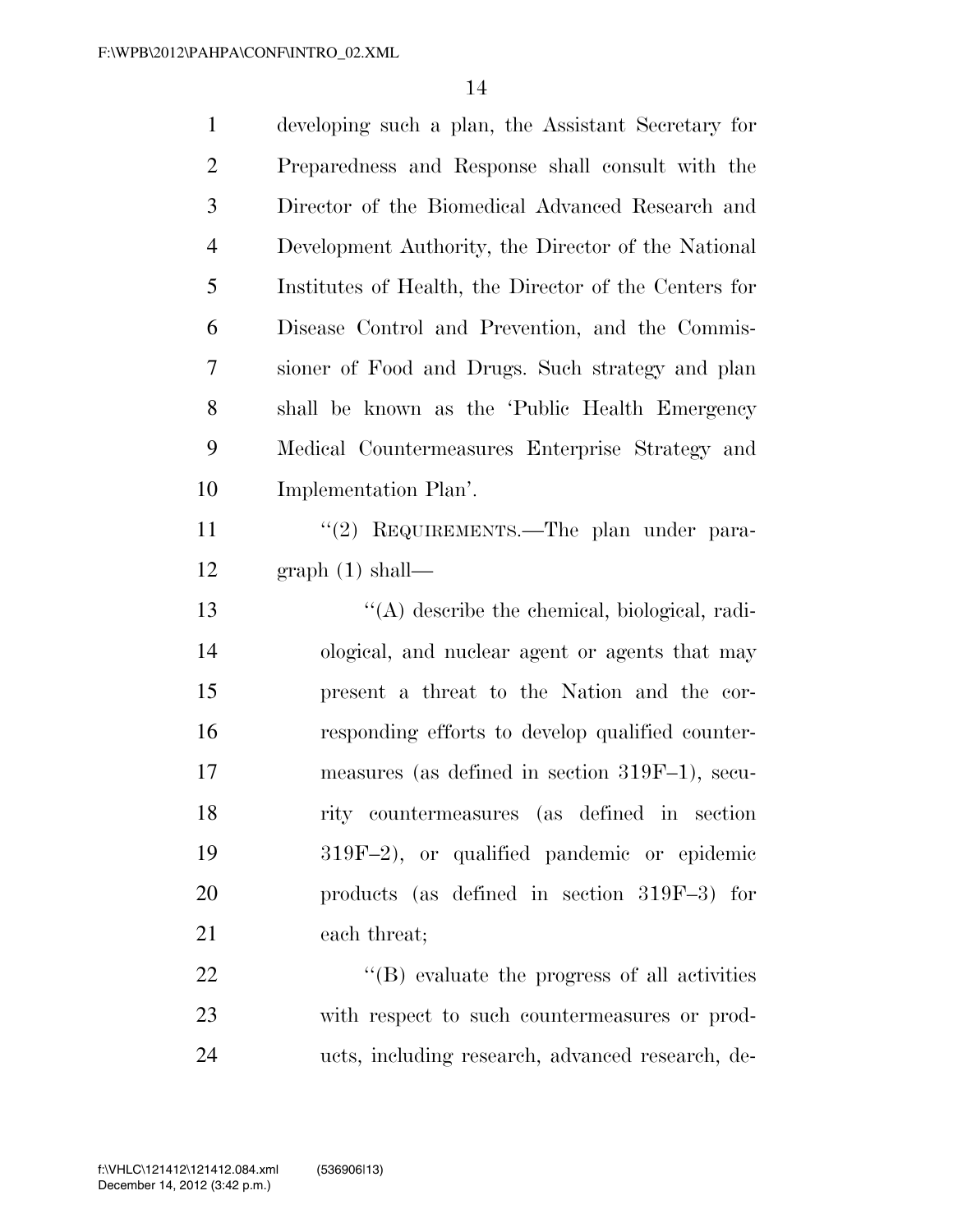| $\mathbf{1}$   | velopment, procurement, stockpiling, deploy-    |
|----------------|-------------------------------------------------|
| $\overline{2}$ | ment, distribution, and utilization;            |
| 3              | "(C) identify and prioritize near-, mid-,       |
| $\overline{4}$ | and long-term needs with respect to such coun-  |
| 5              | termeasures or products to address a chemical,  |
| 6              | biological, radiological, and nuclear threat or |
| $\tau$         | threats;                                        |
| 8              | $\lq\lq$ identify, with respect to each cat-    |
| 9              | egory of threat, a summary of all awards and    |
| 10             | contracts, including advanced research and de-  |
| 11             | velopment and procurement, that includes—       |
| 12             | "(i) the time elapsed from the                  |
| 13             | issuance of the initial solicitation or re-     |
| 14             | quest for a proposal to the adjudication        |
| 15             | (such as the award, denial of award, or so-     |
| 16             | licitation termination); and                    |
| 17             | ``(ii)<br>an identification of projected        |
| 18             | timelines, anticipated funding allocations,     |
| 19             | benchmarks, and milestones for each med-        |
| 20             | ical countermeasure priority under sub-         |
| 21             | paragraph (C), including projected needs        |
| 22             | with regard to replenishment of the Stra-       |
| 23             | tegic National Stockpile;                       |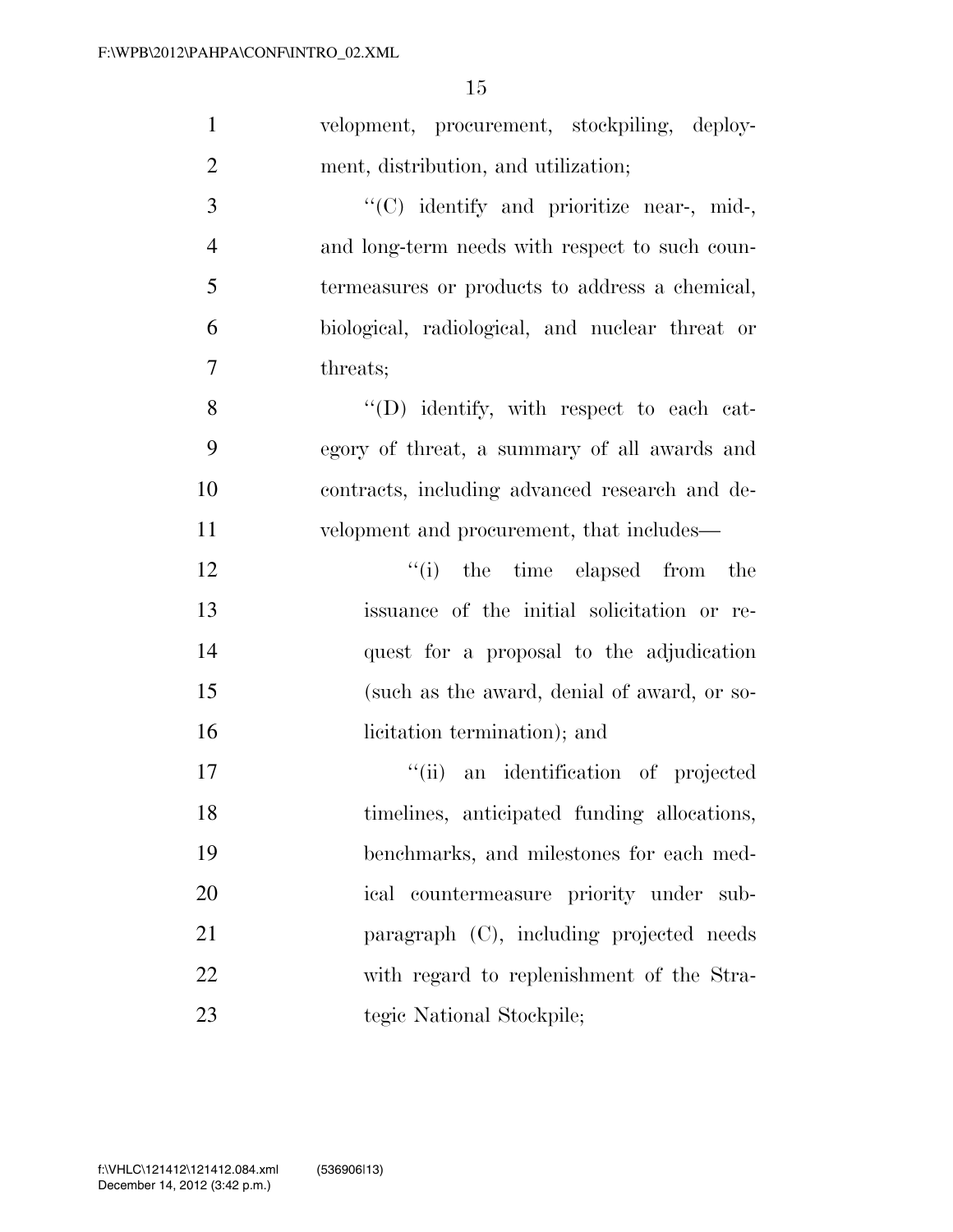| $\mathbf{1}$   | $\lq\lq(E)$ be informed by the recommendations     |
|----------------|----------------------------------------------------|
| $\overline{2}$ | of the National Biodefense Science Board pur-      |
| 3              | suant to section 319M;                             |
| $\overline{4}$ | "(F) evaluate progress made in meeting             |
| 5              | timelines, allocations, benchmarks, and mile-      |
| 6              | stones identified under subparagraph $(D)(ii)$ ;   |
| $\overline{7}$ | "(G) report on the amount of funds avail-          |
| 8              | able for procurement in the special reserve fund   |
| 9              | as defined in section $319F-2(h)$ and the impact   |
| 10             | this funding will have on meeting the require-     |
| 11             | ments under section $319F-2$ ;                     |
| 12             | "(H) incorporate input from Federal,               |
| 13             | State, local, and tribal stakeholders;             |
| 14             | $\lq\lq$ identify the progress made in meeting     |
| 15             | the medical countermeasure priorities for at-      |
| 16             | risk individuals (as defined in $2802(b)(4)(B)$ ), |
| 17             | as applicable under subparagraph $(C)$ , including |
| 18             | with regard to the projected needs for related     |
| 19             | stockpiling and replenishment of the Strategic     |
| 20             | National Stockpile, including by addressing the    |
| 21             | needs of pediatric populations with respect to     |
| 22             | such countermeasures and products in the Stra-     |
| 23             | tegic National Stockpile, including—               |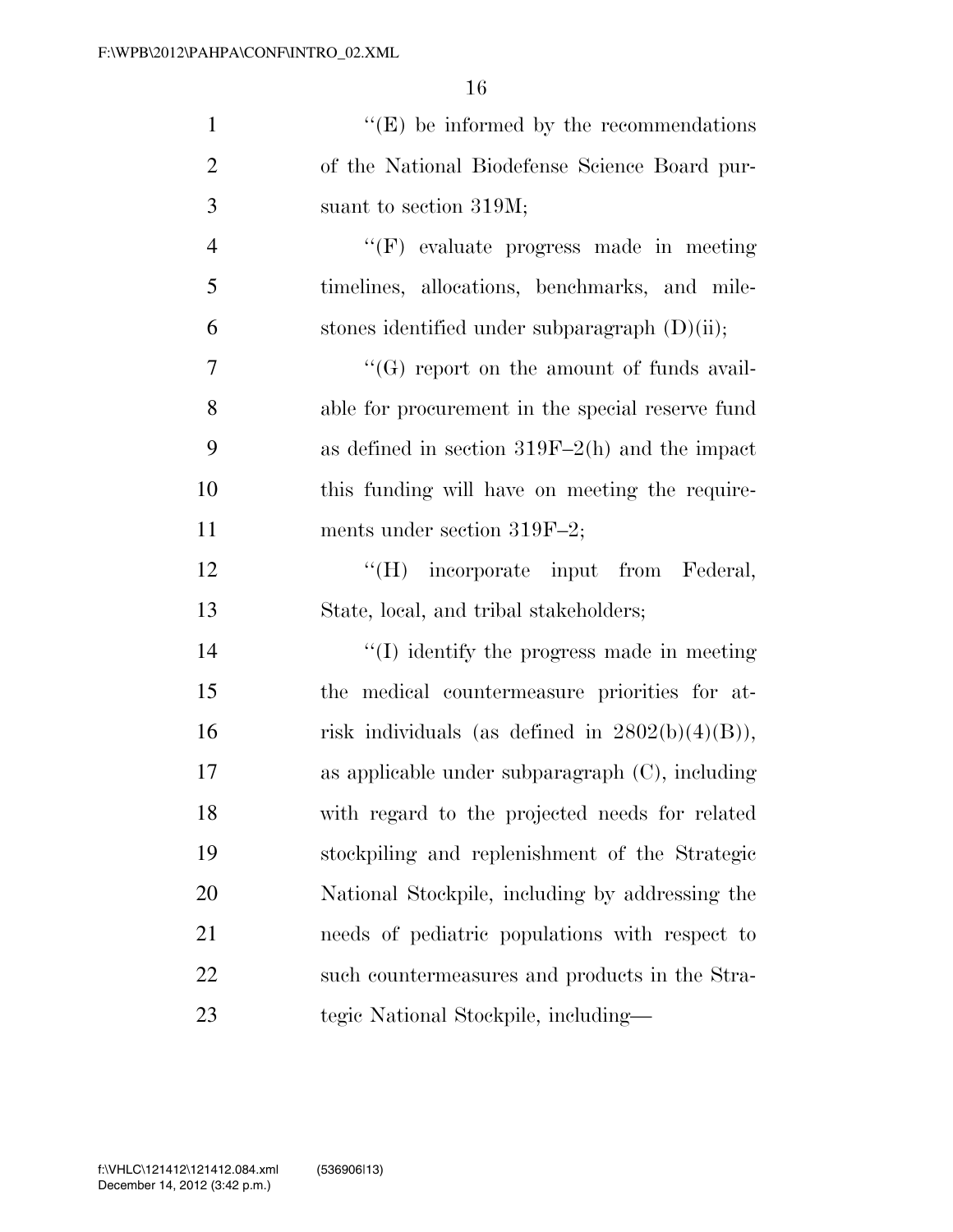| $\mathbf{1}$   | "(i) a list of such countermeasures                      |
|----------------|----------------------------------------------------------|
| $\overline{2}$ | and products necessary to address the                    |
| 3              | needs of pediatric populations;                          |
| $\overline{4}$ | "(ii) a description of measures taken                    |
| 5              | to coordinate with the Office of Pediatric               |
| 6              | Therapeutics of the Food and Drug Ad-                    |
| $\overline{7}$ | ministration to maximize the labeling, dos-              |
| 8              | ages, and formulations of such counter-                  |
| 9              | measures and products for pediatric popu-                |
| 10             | lations;                                                 |
| 11             | "(iii) a description of existing gaps in                 |
| 12             | the Strategic National Stockpile and the                 |
| 13             | development of such countermeasures and                  |
| 14             | products to address the needs of pediatric               |
| 15             | populations; and                                         |
| 16             | "(iv) an evaluation of the progress                      |
| 17             | made in addressing priorities identified                 |
| 18             | pursuant to subparagraph $(C)$ ;                         |
| 19             | "(J) identify the use of authority and ac-               |
| 20             | tivities undertaken pursuant to sections 319F            |
| 21             | $1(b)(1), 319F-1(b)(2), 319F-1(b)(3), 319F-$             |
| 22             | $1(e), \qquad 319F-1(d), \qquad 319F-1(e), \qquad 319F-$ |
| 23             | $2(e)(7)(C)(iii)$ , $319F-2$ (e)(7)(C)(iv), and          |
| 24             | $319F-2(c)(7)(C)(v)$ of this Act, and subsections        |
| 25             | $(a)(1)$ , $(b)(1)$ , and $(e)$ of section 564 of the    |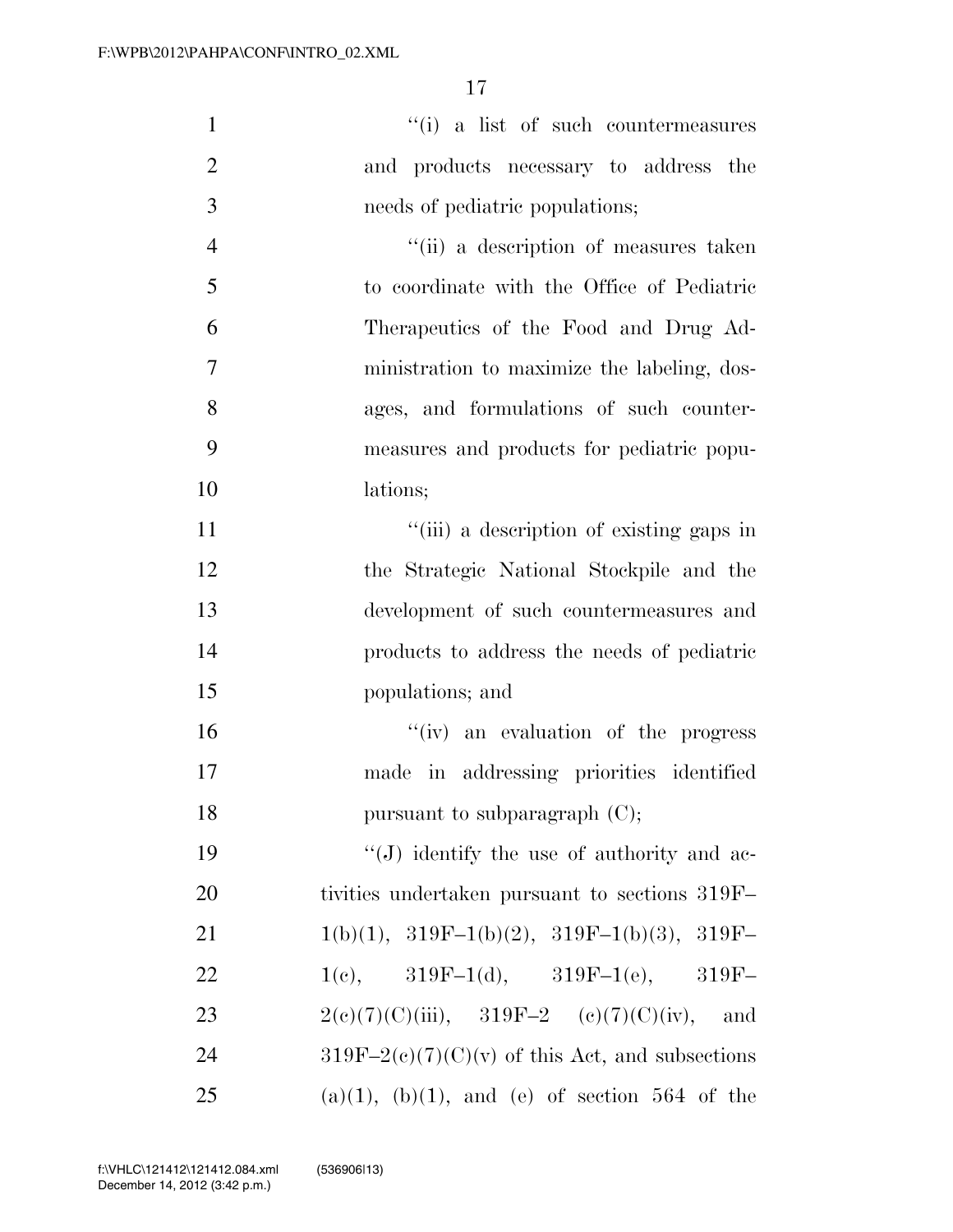| $\mathbf{1}$   | Federal Food, Drug, and Cosmetic Act, by      |
|----------------|-----------------------------------------------|
| $\mathbf{2}$   | summarizing-                                  |
| $\overline{3}$ | "(i) the particular actions that were         |
| $\overline{4}$ | taken under the authorities specified, in-    |
| 5              | cluding, as applicable, the identification of |
| 6              | the threat agent, emergency, or the bio-      |
| $\tau$         | medical countermeasure with respect to        |
| 8              | which the authority was used;                 |
| 9              | "(ii) the reasons underlying the deci-        |
| 10             | sion to use such authorities, including, as   |
| 11             | applicable, the options that were consid-     |
| 12             | ered and rejected with respect to the use of  |
| 13             | such authorities;                             |
| 14             | "(iii) the number of, nature of, and          |
| 15             | other information concerning the persons      |
| 16             | and entities that received a grant, coopera-  |
| 17             | tive agreement, or contract pursuant to the   |
| 18             | use of such authorities, and the persons      |
| 19             | and entities that were considered and re-     |
| 20             | jected for such a grant, cooperative agree-   |
| 21             | ment, or contract, except that the report     |
| 22             | need not disclose the identity of any such    |
| 23             | person or entity;                             |
| 24             | $f'(iv)$ whether, with respect to each        |
| 25             | procurement that is approved by the Presi-    |

December 14, 2012 (3:42 p.m.) f:\VHLC\121412\121412.084.xml (536906|13)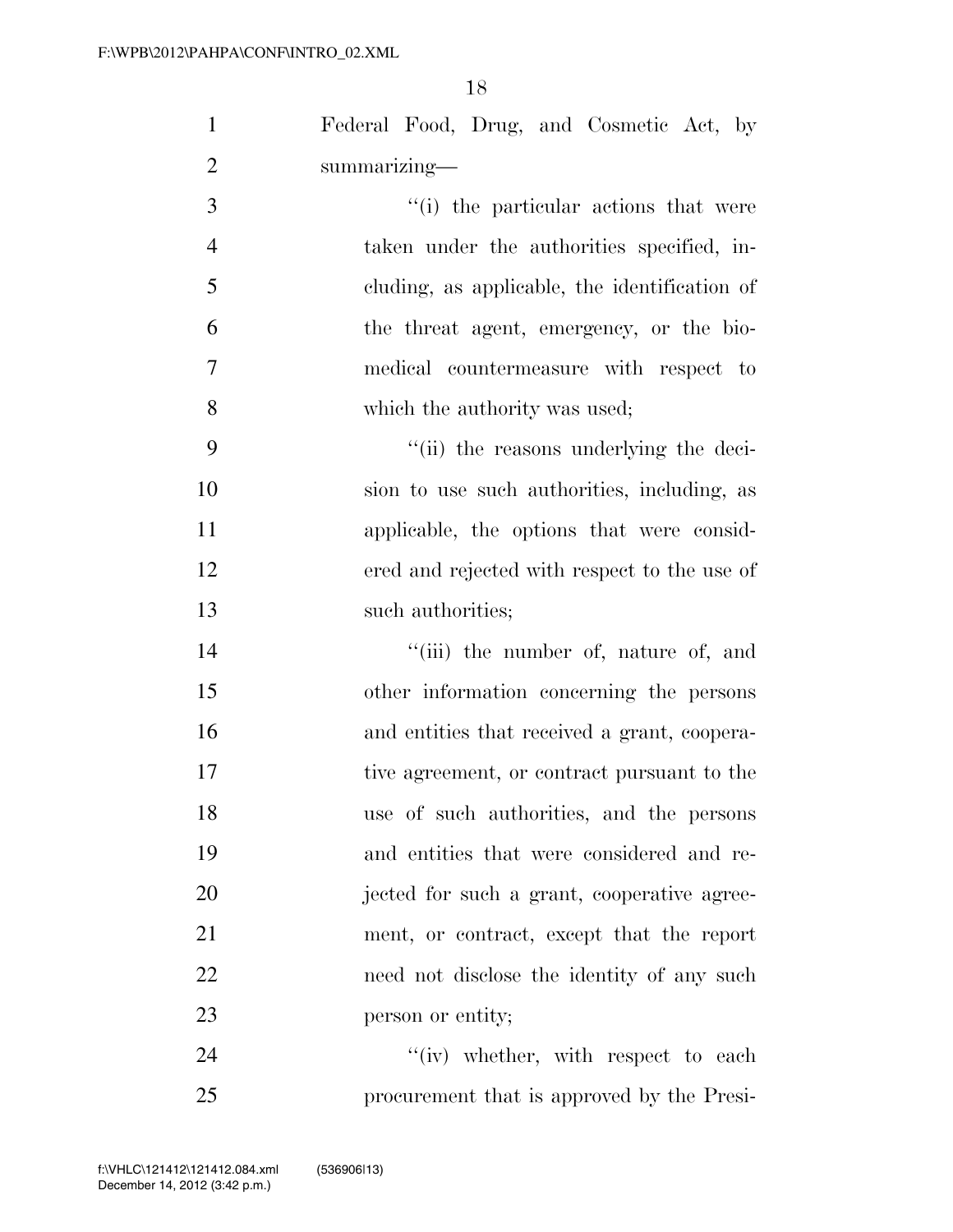| $\mathbf{1}$   | dent under section $319F-2(c)(6)$ , a con-       |
|----------------|--------------------------------------------------|
| $\overline{2}$ | tract was entered into within one year           |
| 3              | after such approval by the President; and        |
| $\overline{4}$ | $\lq\lq$ with respect to section 319F-           |
| 5              | $1(d)$ , for the one-year period for which the   |
| 6              | report is submitted, the number of persons       |
| $\overline{7}$ | who were paid amounts totaling $$100,000$        |
| 8              | or greater and the number of persons who         |
| 9              | paid amounts totaling at least<br>were           |
| 10             | $$50,000$ but less than \$100,000; and           |
| 11             | $\lq\lq$ (K) be made publicly available.         |
| 12             | $``(3)$ GAO REPORT.                              |
| 13             | "(A) IN GENERAL.—Not later than 1 year           |
| 14             | after the date of the submission to the Congress |
| 15             | of the first Public Health Emergency Medical     |
| 16             | Countermeasures Enterprise Strategy and Im-      |
| 17             | plementation Plan, the Comptroller General of    |
| 18             | the United States shall conduct an independent   |
| 19             | evaluation, and submit to the appropriate com-   |
| 20             | mittees of Congress a report, concerning such    |
| 21             | Strategy and Implementation Plan.                |
| 22             | "(B) CONTENT.—The report described in            |
| 23             | subparagraph (A) shall review and assess—        |
| 24             | ``(i)<br>the near-term, mid-term,<br>and         |
| 25             | long-term medical countermeasure needs           |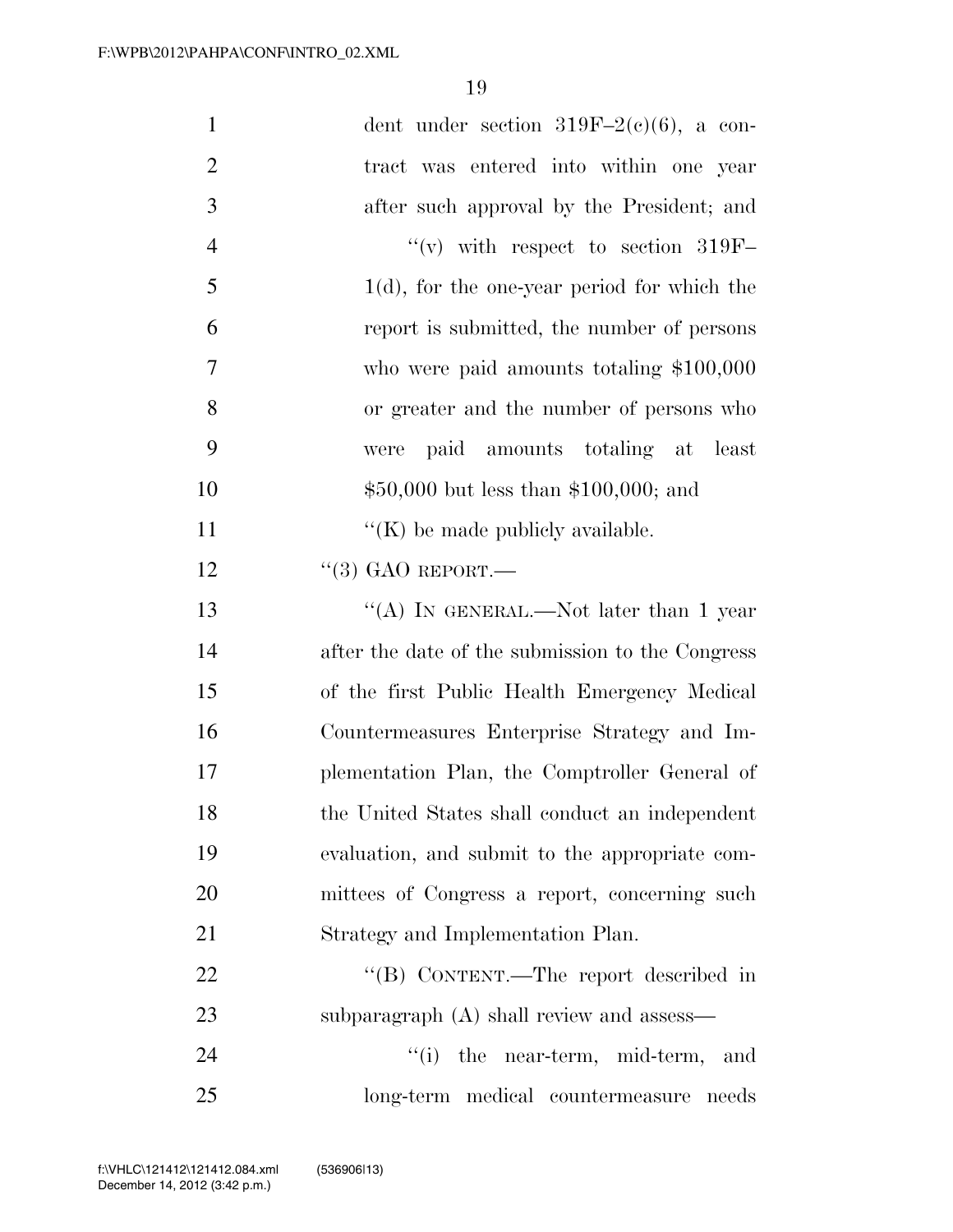| $\mathbf{1}$   | and identified priorities of the Federal                       |
|----------------|----------------------------------------------------------------|
| $\overline{2}$ | Government pursuant to paragraph $(2)(C)$ ;                    |
| 3              | "(ii) the activities of the Department                         |
| $\overline{4}$ | of Health and Human Services with re-                          |
| 5              | spect to advanced research and develop-                        |
| 6              | ment pursuant to section 319L; and                             |
| 7              | "(iii) the progress made toward meet-                          |
| 8              | ing the timelines, allocations, benchmarks,                    |
| 9              | and milestones identified in the Public                        |
| 10             | Health Emergency Medical Counter-                              |
| 11             | measures Enterprise Strategy and Imple-                        |
| 12             | mentation Plan under this subsection.                          |
| 13             | "(e) PROTECTION OF NATIONAL SECURITY.—In car-                  |
| 14             | rying out subsections $(b)(7)$ and $(d)$ , the Secretary shall |
| 15             | ensure that information and items that could compromise        |
| 16             | national security, contain confidential commercial infor-      |
| 17             | mation, or contain proprietary information are not dis-        |
| 18             | closed.".                                                      |
| 19             | (b) INTERAGENCY COORDINATION PLAN.—In the                      |
| 20             | first Public Health Emergency Countermeasures Enter-           |
| 21             | prise Strategy and Implementation Plan submitted under         |
| 22             | subsection (d) of section 2811 of the Public Health Service    |
| 23             | Act (42 U.S.C. 300hh-10) (as added by subsection               |
| 24             | $(a)(3)$ , the Secretary of Health and Human Services, in      |

consultation with the Secretary of Defense, shall include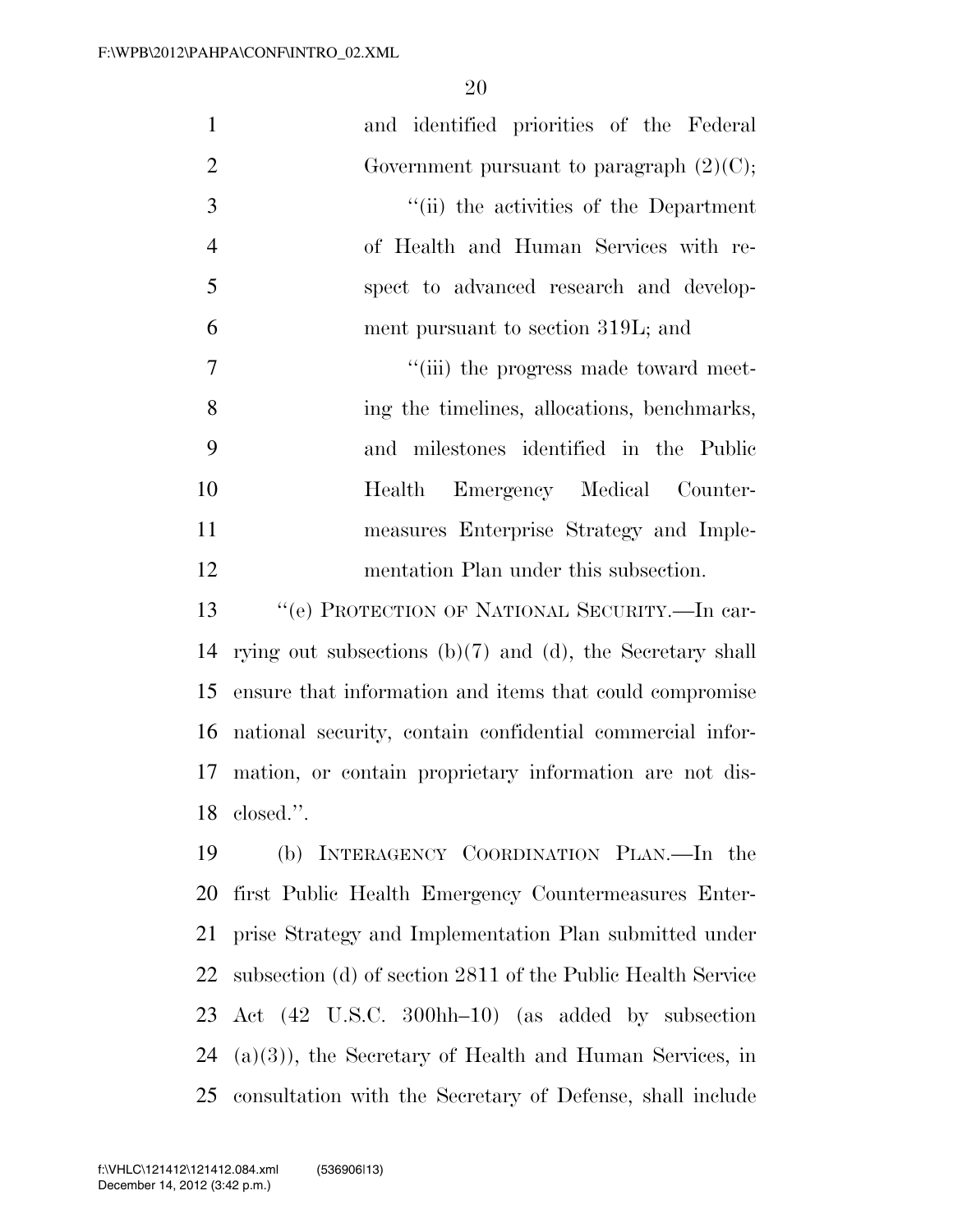a description of the manner in which the Department of Health and Human Services is coordinating with the De- partment of Defense regarding countermeasure activities to address chemical, biological, radiological, and nuclear threats. Such report shall include information with respect to  $-$ 

- (1) the research, advanced research, develop- ment, procurement, stockpiling, and distribution of countermeasures to meet identified needs; and
- (2) the coordination of efforts between the De- partment of Health and Human Services and the Department of Defense to address countermeasure needs for various segments of the population.
- **SEC. 103. NATIONAL ADVISORY COMMITTEE ON CHILDREN AND DISASTERS.**

 Subtitle B of title XXVIII of the Public Health Serv- ice Act (42 U.S.C. 300hh et seq.) is amended by inserting after section 2811 the following:

# **''SEC. 2811A. NATIONAL ADVISORY COMMITTEE ON CHIL-DREN AND DISASTERS.**

21 "(a) ESTABLISHMENT.—The Secretary, in consulta- tion with the Secretary of Homeland Security, shall estab- lish an advisory committee to be known as the 'National Advisory Committee on Children and Disasters' (referred to in this section as the 'Advisory Committee').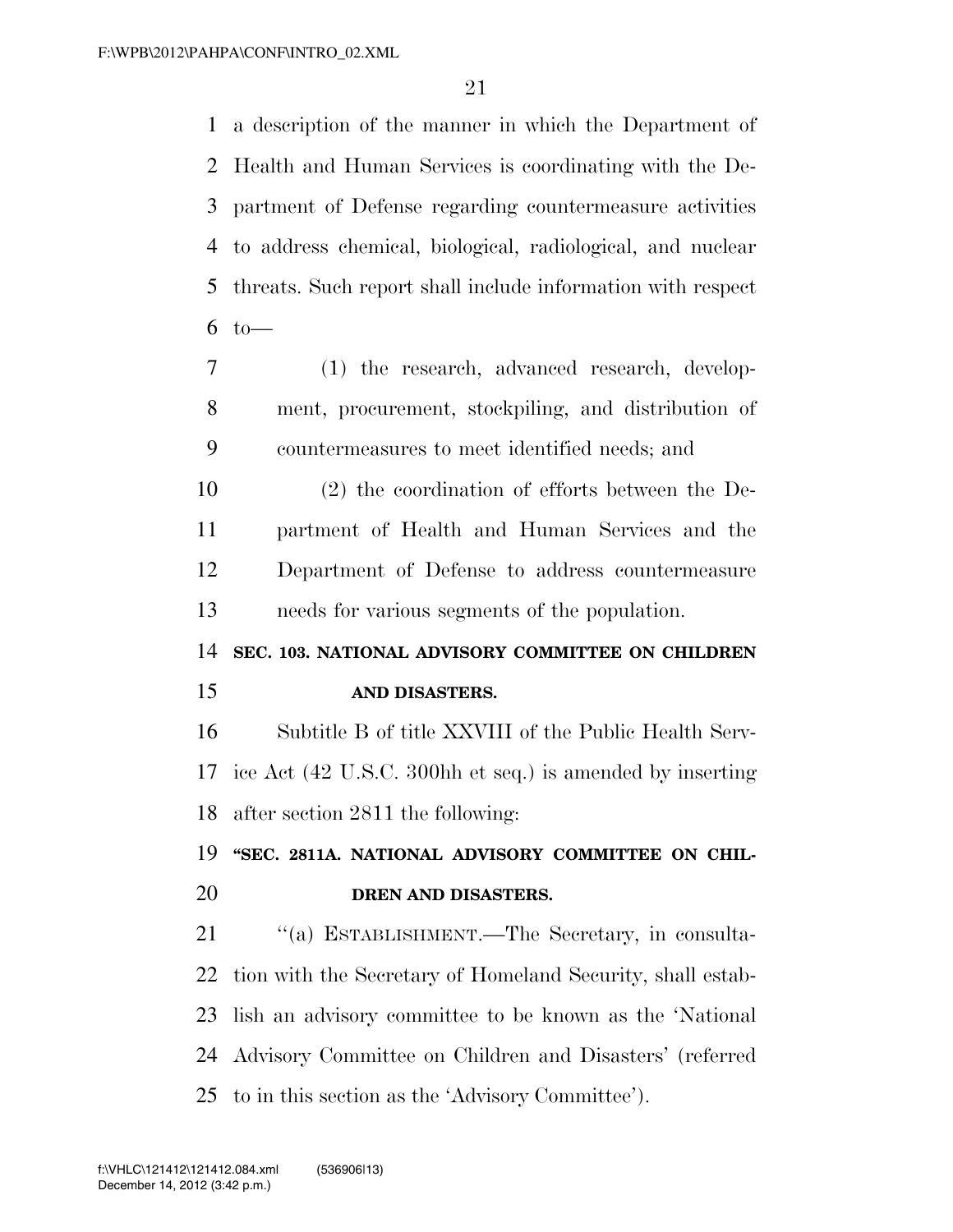''(b) DUTIES.—The Advisory Committee shall—

 ''(1) provide advice and consultation with re- spect to the activities carried out pursuant to section 2814, as applicable and appropriate;

 ''(2) evaluate and provide input with respect to the medical and public health needs of children as they relate to preparation for, response to, and re-covery from all-hazards emergencies; and

 $(3)$  provide advice and consultation with re- spect to State emergency preparedness and response activities and children, including related drills and exercises pursuant to the preparedness goals under section 2802(b).

 ''(c) ADDITIONAL DUTIES.—The Advisory Committee may provide advice and recommendations to the Secretary with respect to children and the medical and public health grants and cooperative agreements as applicable to pre- paredness and response activities authorized under this title and title III.

20 "(d) MEMBERSHIP.—

21 "(1) IN GENERAL.—The Secretary, in consulta- tion with such other Secretaries as may be appro- priate, shall appoint not to exceed 15 members to the Advisory Committee. In appointing such mem-bers, the Secretary shall ensure that the total mem-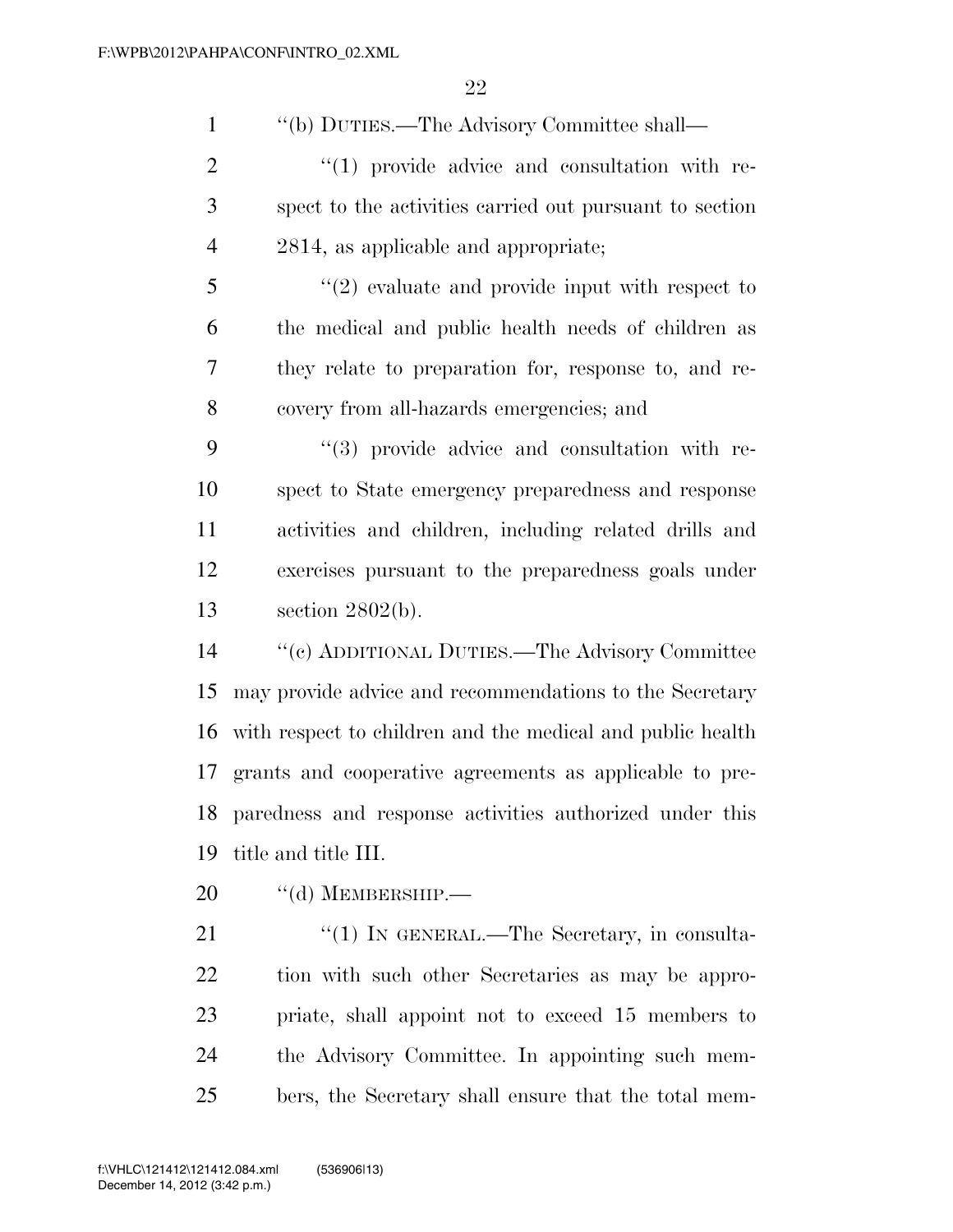| $\mathbf{1}$   | bership of the Advisory Committee is an odd num-   |
|----------------|----------------------------------------------------|
| $\overline{2}$ | ber.                                               |
| 3              | "(2) REQUIRED MEMBERS.—The Secretary, in           |
| $\overline{4}$ | consultation with such other Secretaries as may be |
| 5              | appropriate, may appoint to the Advisory Committee |
| 6              | under paragraph (1) such individuals as may be ap- |
| 7              | propriate to perform the duties described in sub-  |
| 8              | sections (b) and (c), which may include—           |
| 9              | "(A) the Assistant Secretary for Prepared-         |
| 10             | ness and Response;                                 |
| 11             | "(B) the Director of the Biomedical Ad-            |
| 12             | vanced Research and Development Authority;         |
| 13             | "(C) the Director of the Centers for Dis-          |
| 14             | ease Control and Prevention;                       |
| 15             | $\lq\lq$ (D) the Commissioner of Food<br>and       |
| 16             | Drugs;                                             |
| 17             | $f(E)$ the Director of the National Insti-         |
| 18             | tutes of Health;                                   |
| 19             | $\lq\lq(F)$ the Assistant Secretary of the Admin-  |
| 20             | istration for Children and Families;               |
| 21             | $\lq\lq(G)$ the Administrator of the Federal       |
| 22             | Emergency Management Agency;                       |
| 23             | "(H) at least two non-Federal health care          |
| 24             | professionals with expertise in pediatric medical  |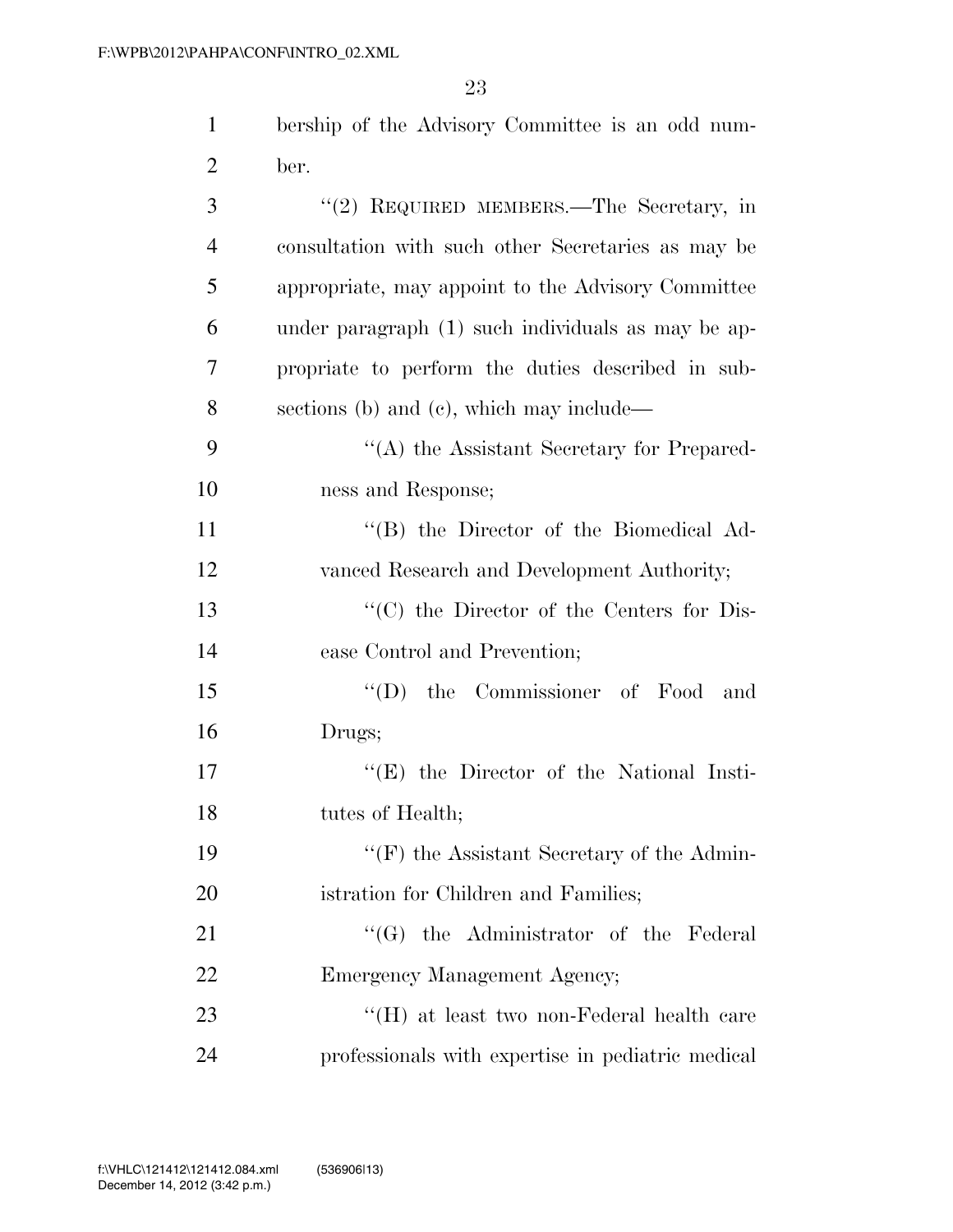disaster planning, preparedness, response, or recovery;

 ''(I) at least two representatives from State, local, territorial, or tribal agencies with expertise in pediatric disaster planning, pre-paredness, response, or recovery; and

 ''(J) representatives from such Federal agencies (such as the Department of Education and the Department of Homeland Security) as determined necessary to fulfill the duties of the Advisory Committee, as established under sub-sections (b) and (c).

 ''(e) MEETINGS.—The Advisory Committee shall meet not less than biannually.

 ''(f) SUNSET.—The Advisory Committee shall termi- nate on the date that is 5 years after the date of enact- ment of the Pandemic and All-Hazards Preparedness Re-authorization Act of 2012.''.

# **SEC. 104. MODERNIZATION OF THE NATIONAL DISASTER MEDICAL SYSTEM.**

 Section 2812 of the Public Health Service Act (42 U.S.C. 300hh–11) is amended—

23 (1) in subsection  $(a)(3)$ —

24 (A) in subparagraph  $(A)$ , in clause (i) by inserting '', including at-risk individuals as ap-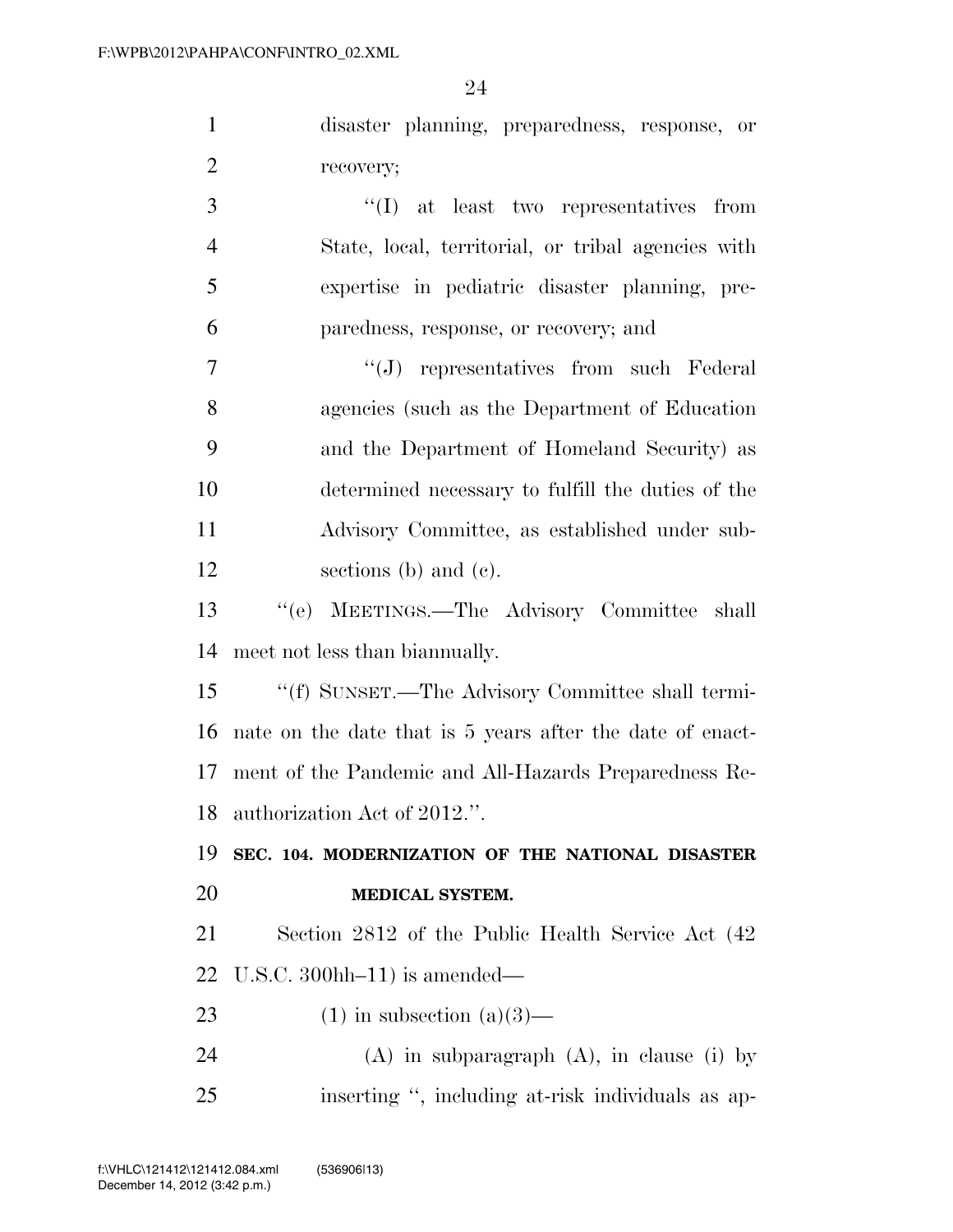| $\mathbf{1}$   | plicable" after "victims of a public health emer-       |
|----------------|---------------------------------------------------------|
| $\overline{2}$ | $gency$ ";                                              |
| 3              | $(B)$ by redesignating subparagraph $(C)$ as            |
| $\overline{4}$ | subparagraph $(E)$ ; and                                |
| 5              | $(C)$ by inserting after subparagraph $(B)$ ,           |
| 6              | the following:                                          |
| 7              | "(C) CONSIDERATIONS FOR AT-RISK POPU-                   |
| 8              | LATIONS.—The Secretary shall take steps to              |
| 9              | ensure that an appropriate specialized and fo-          |
| 10             | cused range of public health and medical capa-          |
| 11             | bilities are represented in the National Disaster       |
| 12             | Medical System, which take into account the             |
| 13             | needs of at-risk individuals, in the event of a         |
| 14             | public health emergency.".                              |
| 15             | "(D) ADMINISTRATION.—The Secretary                      |
| 16             | may determine and pay claims for reimburse-             |
| 17             | ment for services under subparagraph (A) di-            |
| 18             | rectly or through contracts that provide for            |
| 19             | payment in advance or by way of reimburse-              |
| 20             | ment."; and                                             |
| 21             | $(2)$ in subsection $(g)$ , by striking "such sums as   |
| 22             | may be necessary for each of the fiscal years 2007      |
| 23             | through $2011$ " and inserting " $$52,700,000$ for each |
| 24             | of fiscal years 2013 through 2017".                     |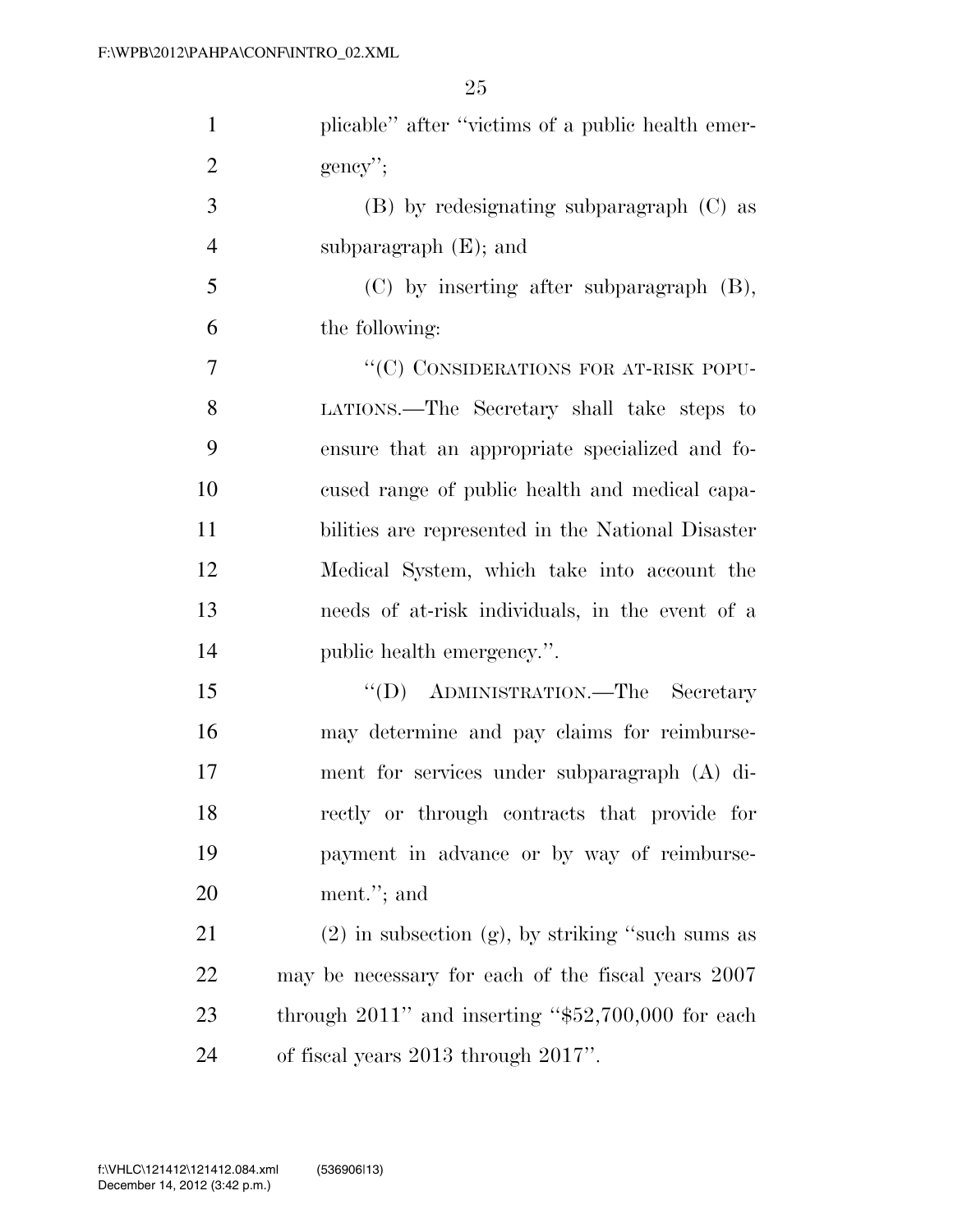|                | 26                                                           |
|----------------|--------------------------------------------------------------|
| 1              | SEC. 105. CONTINUING THE ROLE OF THE DEPARTMENT OF           |
| $\overline{2}$ | <b>VETERANS AFFAIRS.</b>                                     |
| 3              | Section $8117(g)$ of title 38, United States Code, is        |
| 4              | amended by striking "such sums as may be necessary to        |
| 5              | carry out this section for each of fiscal years 2007 through |
| 6              | $2011$ " and inserting " $$155,300,000$ for each of fiscal   |
| 7              | years 2013 through 2017 to carry out this section".          |
| 8              | II-OPTIMIZING STATE<br>TITLE                                 |
| 9              | <b>LOCAL ALL-HAZARDS</b><br>AND                              |
| 10             | PREPAREDNESS AND<br>RE-                                      |
| 11             | <b>SPONSE</b>                                                |
| 12             | SEC. 201. TEMPORARY REDEPLOYMENT OF FEDERALLY                |
|                |                                                              |
| 13             | PERSONNEL DURING A PUBLIC<br><b>FUNDED</b>                   |
| 14             | <b>HEALTH EMERGENCY.</b>                                     |
| 15             | Section 319 of the Public Health Service Act (42)            |
| 16             | U.S.C. 247d) is amended by adding at the end the fol-        |
| 17             | lowing:                                                      |
| 18             | "(e) TEMPORARY REDEPLOYMENT OF FEDERALLY                     |
| 19             | FUNDED PERSONNEL DURING A PUBLIC HEALTH EMER-                |
| 20             | GENCY.-                                                      |
| 21             | "(1) EMERGENCY REDEPLOYMENT OF FEDER-                        |
| 22             | ALLY FUNDED PERSONNEL.—Notwithstanding<br>any                |
| 23             | other provision of law, and subject to paragraph $(2)$ ,     |
| 24             | upon request by the Governor of a State or the chief         |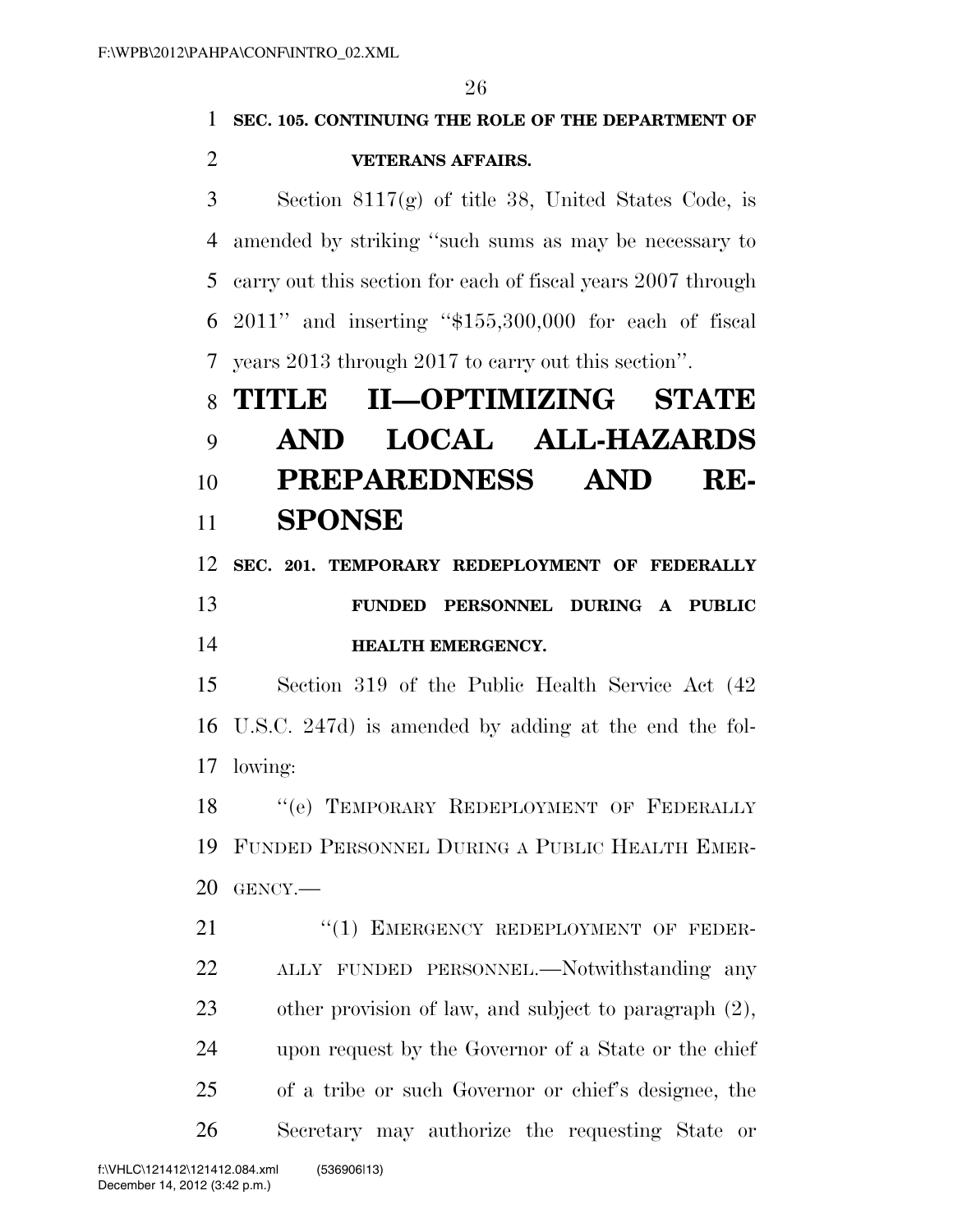| $\mathbf{1}$   | tribe to temporarily redeploy, for purposes of imme- |
|----------------|------------------------------------------------------|
| $\overline{2}$ | diately addressing a public health emergency in the  |
| 3              | State or tribe, non-Federal personnel funded in      |
| $\overline{4}$ | whole or in part through, as appropriate, programs   |
| 5              | under this Act.                                      |
| 6              | "(2) ACTIVATION OF EMERGENCY REDEPLOY-               |
| 7              | MENT.                                                |
| 8              | "(A) PUBLIC HEALTH EMERGENCY.—The                    |
| 9              | Secretary may authorize a temporary redeploy-        |
| 10             | ment of personnel under paragraph (1) only           |
| 11             | during the period of a public health emergency       |
| 12             | determined pursuant to subsection (a).               |
| 13             | "(B) CONTENTS OF REQUEST. To seek                    |
| 14             | authority for a temporary redeployment of per-       |
| 15             | sonnel under paragraph (1), the Governor of a        |
| 16             | State or the chief of a tribe shall submit to the    |
| 17             | Secretary a request for such authority and shall     |
| 18             | include in the request each of the following:        |
| 19             | ``(i)<br>An assurance that the public                |
| 20             | health emergency in the geographic area of           |
| 21             | the requesting State or tribe cannot be              |
| 22             | adequately and appropriately addressed by            |
| 23             | the public health workforce otherwise avail-         |
| 24             | able.                                                |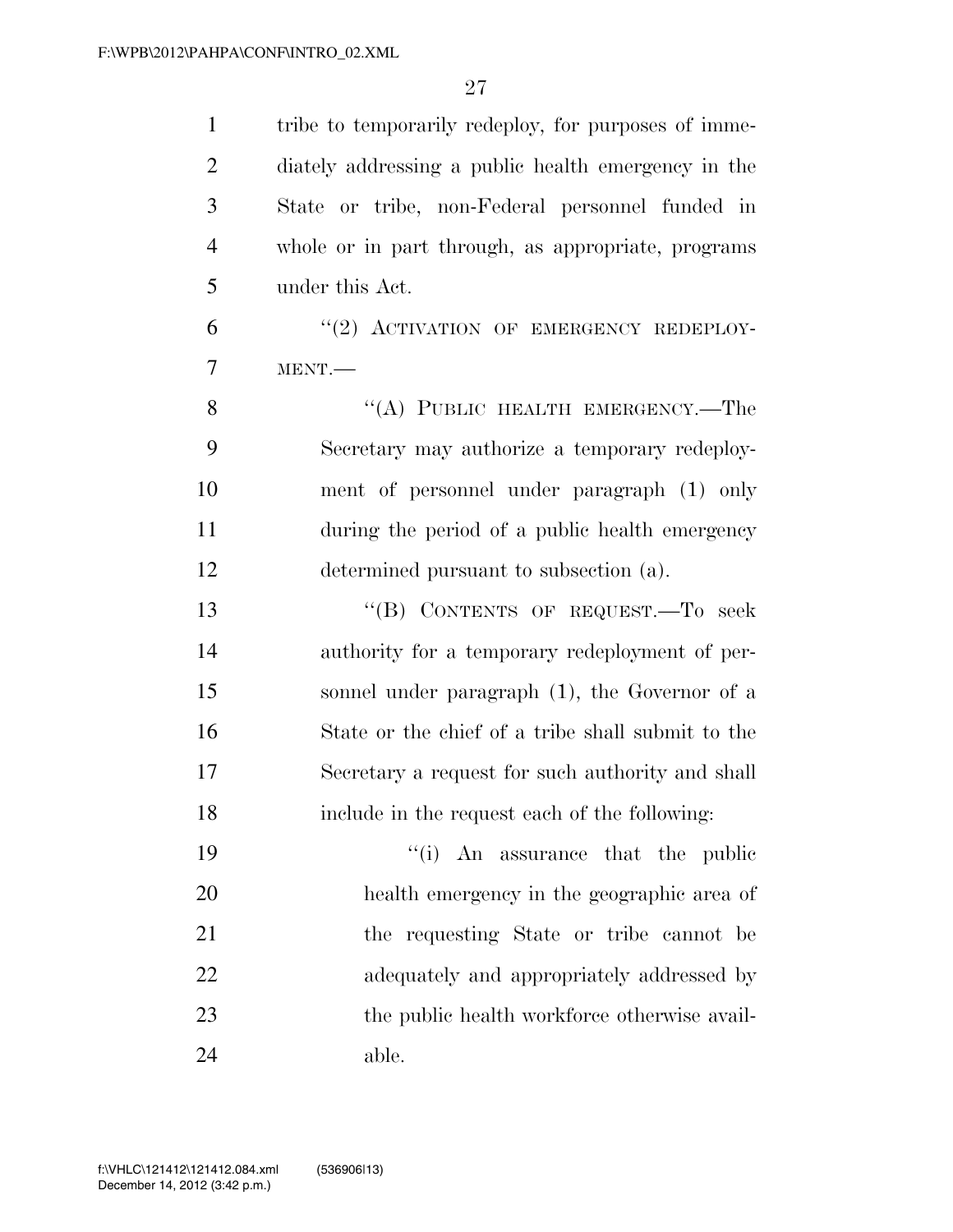| $\mathbf{1}$   | "(ii) An assurance that the public             |
|----------------|------------------------------------------------|
| $\overline{2}$ | health emergency would be addressed more       |
| 3              | efficiently and effectively through the re-    |
| $\overline{4}$ | quested temporary redeployment of per-         |
| 5              | sonnel.                                        |
| 6              | "(iii) An assurance that the requested         |
| $\overline{7}$ | temporary redeployment of personnel is         |
| 8              | consistent with the any applicable All-Haz-    |
| 9              | ards Public Health Emergency Prepared-         |
| 10             | ness and Response Plan under section           |
| 11             | 319C-1.                                        |
| 12             | $``(iv)$ An identification of-                 |
| 13             | "(I) each Federal program from                 |
| 14             | which personnel would be temporarily           |
| 15             | redeployed pursuant to the requested           |
| 16             | authority; and                                 |
| 17             | $\lq\lq$ (II) the number of personnel          |
| 18             | who would be so redeployed from each           |
| 19             | such program.                                  |
| 20             | $f'(v)$ Such other information and as-         |
| 21             | surances as the Secretary may require.         |
| 22             | "(C) CONSIDERATION.—In reviewing a re-         |
| 23             | quest for temporary redeployment under para-   |
| 24             | graph (1) of personnel funded through a Fed-   |
| 25             | eral program, the Secretary shall consider the |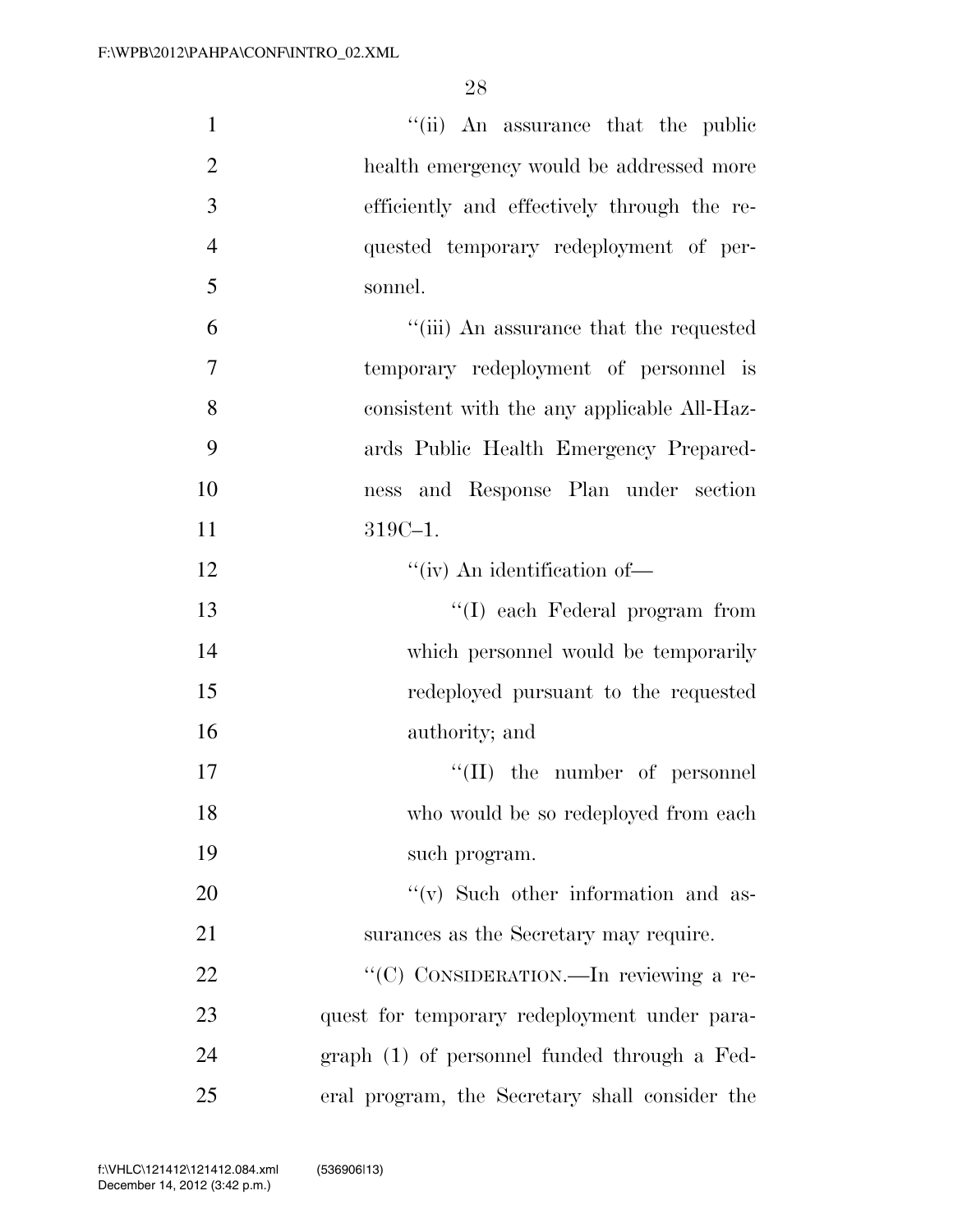| $\mathbf{1}$   | degree to which the program would be adversely |
|----------------|------------------------------------------------|
| $\overline{2}$ | affected by the redeployment.                  |
| 3              | "(D) TERMINATION AND EXTENSION.-               |
| $\overline{4}$ | "(i) TERMINATION.—A State<br><b>or</b>         |
| 5              | tribe's authority for a temporary redeploy-    |
| 6              | ment of personnel under paragraph (1)          |
| 7              | shall terminate upon the earlier of the fol-   |
| 8              | lowing:                                        |
| 9              | "(I) The Secretary's determina-                |
| 10             | tion that the public health emergency          |
| 11             | no longer exists.                              |
| 12             | $\lq\lq$ (II) Subject to clause (ii), the      |
| 13             | expiration of the 30-day period fol-           |
| 14             | lowing the date on which the Sec-              |
| 15             | retary approved the State or tribe's           |
| 16             | request for such authority.                    |
| 17             | EXTENSION AUTHORITY.-The<br>``(ii)             |
| 18             | Secretary may extend the authority to au-      |
| 19             | thorize a temporary redeployment of per-       |
| 20             | sonnel under paragraph (1) beyond the          |
| 21             | otherwise applicable under clause<br>date      |
| <u>22</u>      | $(i)(II)$ if the public health emergency still |
| 23             | exists as of such date, but only if—           |
| 24             | $\lq\lq$ the State or tribe that sub-          |
| 25             | mitted the initial request for authority       |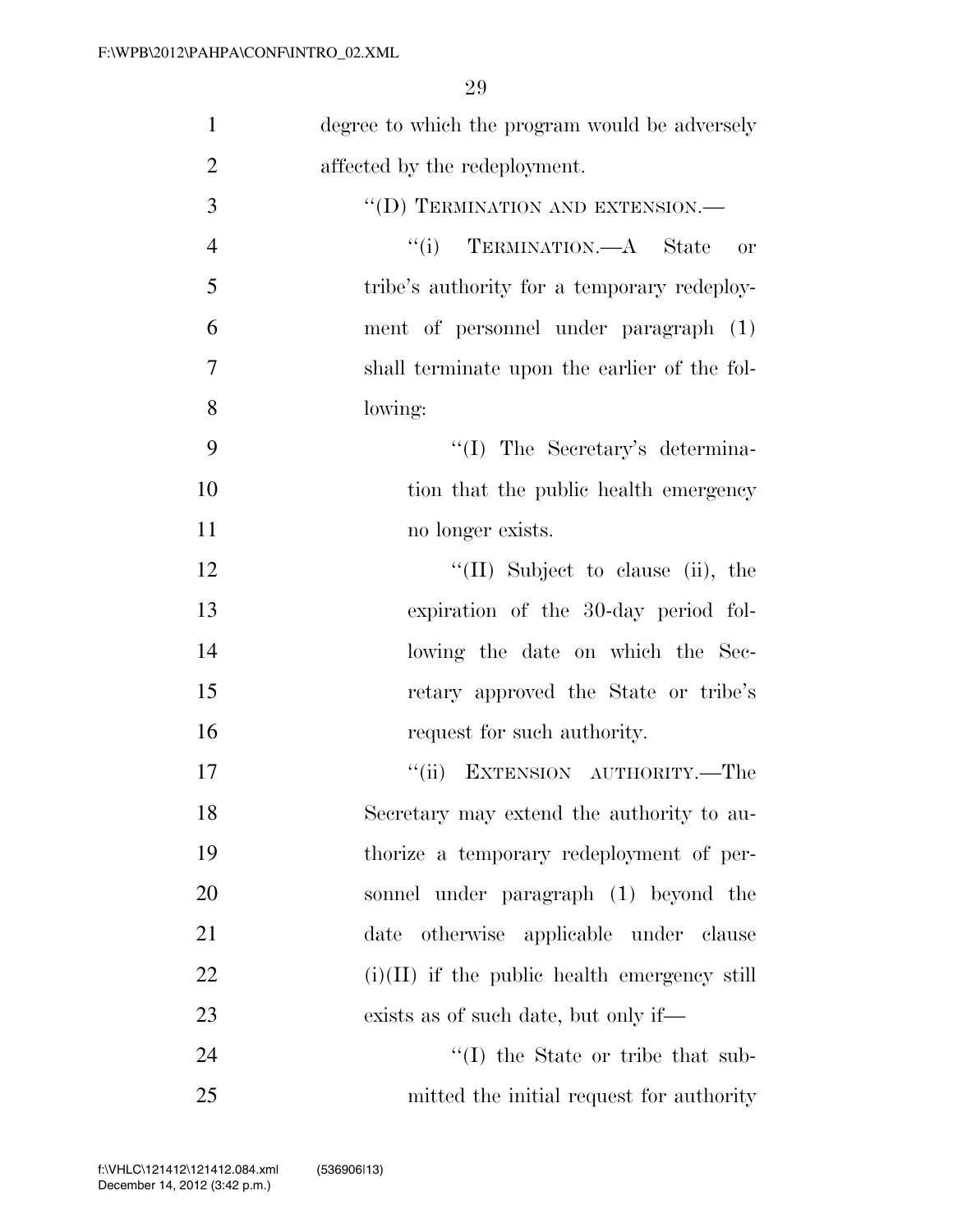| $\mathbf{1}$   | for a temporary redeployment of per-                  |
|----------------|-------------------------------------------------------|
| $\overline{2}$ | sonnel submits a request for an exten-                |
| 3              | sion of such authority; and                           |
| $\overline{4}$ | $\lq\lq$ (II) the request for an extension            |
| 5              | contains the same type of information                 |
| 6              | and assurances necessary for the ap-                  |
| 7              | proval of an initial request for such                 |
| 8              | authority.                                            |
| 9              | "(3) NOTICE TO PERSONNEL OF POSSIBILITY               |
| 10             | OF REDEPLOYMENT.—The Secretary shall ensure           |
| 11             | that, if a State or tribe receives Federal funds for  |
| 12             | personnel who are subject to the Secretary's rede-    |
| 13             | ployment authority under this subsection, the State   |
| 14             | or tribe gives notice to such personnel of the possi- |
| 15             | bility of redeployment—                               |
| 16             | $\lq\lq$ at the time of hiring; or                    |
| 17             | $\lq\lq (B)$ in the case of personnel hired before    |
| 18             | the date of the enactment of this subsection, as      |
| 19             | soon as practicable.                                  |
| 20             | "(4) NOTICE TO CONGRESS.—The Secretary                |
| 21             | shall give notice to the Congress in conjunction with |
| 22             | the approval under this subsection of—                |
| 23             | "(A) any initial request for authority for a          |
| 24             | temporary redeployment of personnel; and              |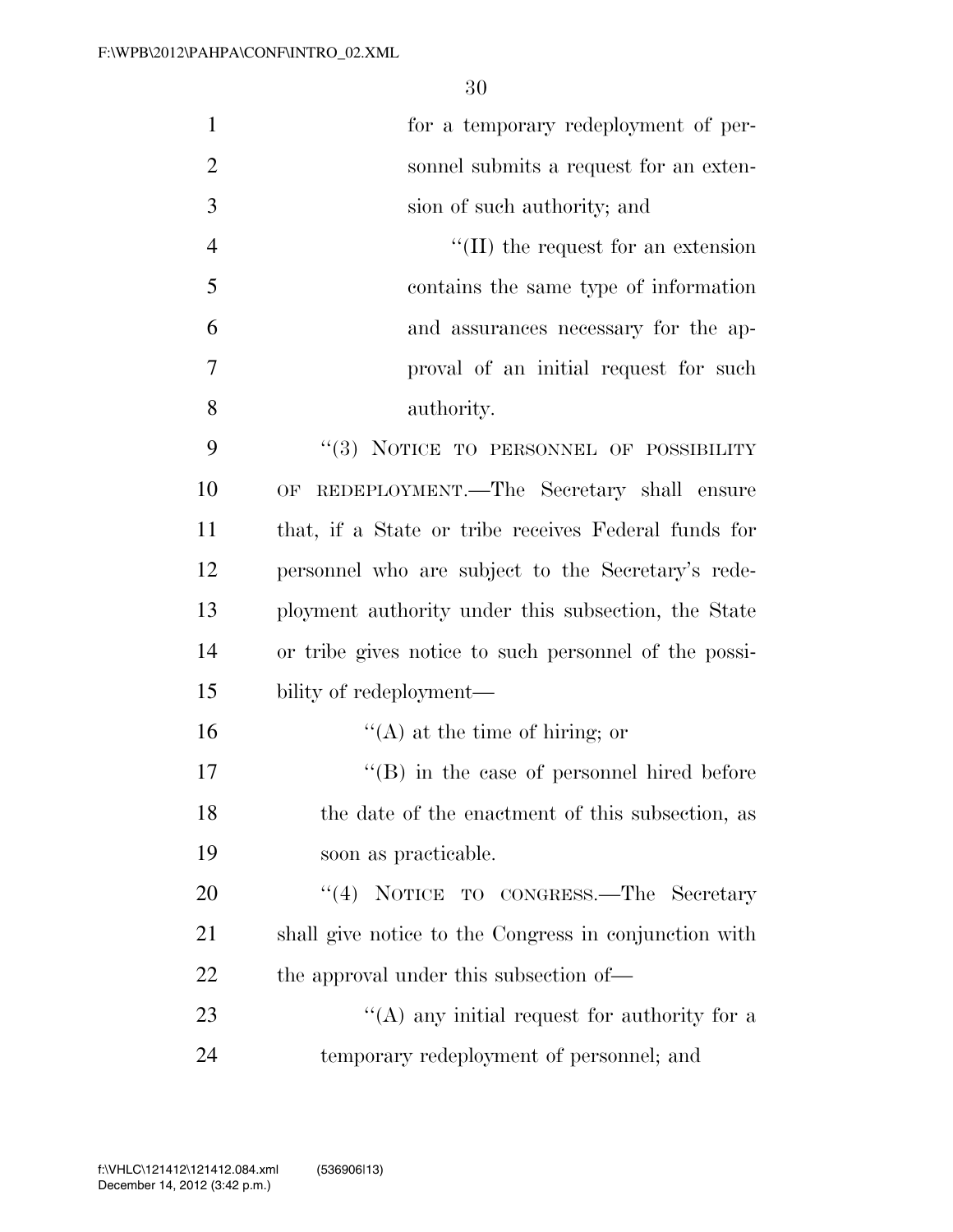1 ''(B) any request for an extension of such authority.

| 3              | $\cdot\cdot$ (5) GUIDANCE.—The Secretary shall—     |
|----------------|-----------------------------------------------------|
| $\overline{4}$ | "(A) not later than 6 months after the en-          |
| 5              | actment of this subsection, issue proposed guid-    |
| 6              | ance on the temporary redeployment of per-          |
| 7              | sonnel under this subsection; and                   |
| 8              | "(B) after providing notice and a $60$ -day"        |
| 9              | period for public comment, finalize such guid-      |
| 10             | ance.                                               |
| 11             | " $(6)$ REPORT TO CONGRESS.—Not later than 4        |
| 12             | years after the date of enactment of the Pandemic   |
| 13             | and All-Hazards Preparedness Reauthorization Act    |
| 14             | of 2012, the Comptroller General of the United      |
| 15             | States shall conduct an independent evaluation, and |
| 16             | submit to the appropriate committees of the Con-    |
| 17             | gress a report, on the Secretary's authority under  |
| 18             | this subsection, including—                         |
| 19             | "(A) a description of how, and under what           |
| 20             | circumstances, such authority has been used by      |
| 21             | States and tribes;                                  |
| 22             | $\lq\lq (B)$ an analysis of how such authority has  |
| 23             | assisted States and tribes in responding to pub-    |
|                |                                                     |

lic health emergencies;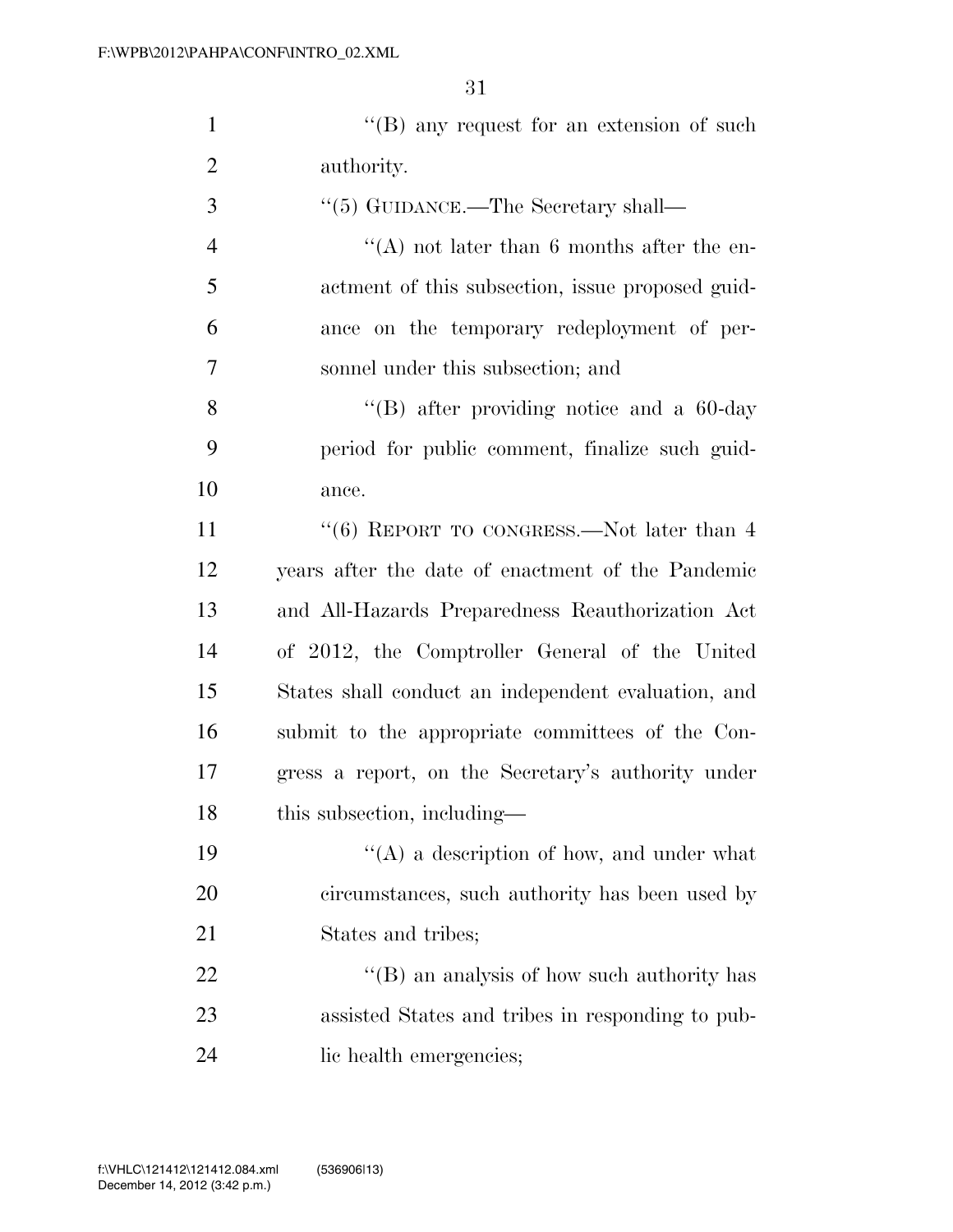| $\mathbf{1}$   | $\lq\lq$ (C) an evaluation of how such authority        |
|----------------|---------------------------------------------------------|
| $\overline{2}$ | improved operational efficiencies in re-<br>has         |
| 3              | sponding to public health emergencies;                  |
| $\overline{4}$ | $\lq\lq$ (D) an analysis of the extent to which, if     |
| 5              | any, Federal programs from which personnel              |
| 6              | have been temporarily redeployed pursuant to            |
| 7              | such authority have been adversely affected by          |
| 8              | the redeployment; and                                   |
| 9              | "(E) recommendations on how such au-                    |
| 10             | thority could be improved to further assist in          |
| 11             | responding to public health emergencies.                |
| 12             | "(7) DEFINITION.—In this subsection, the term           |
| 13             | 'State' includes, in addition to the entities listed in |
| 14             | the definition of such term in section 2, the Freely    |
| 15             | Associated States.                                      |
| 16             | "(8) SUNSET.—The authority under this sub-              |
| 17             | section shall terminate on the date that is 5 years     |
| 18             | after the date of enactment of the Pandemic and         |
| 19             | All-Hazards Preparedness Reauthorization Act of         |
| 20             | $2012."$ .                                              |
| 21             | SEC. 202. IMPROVING STATE AND LOCAL PUBLIC HEALTH       |
| 22             | <b>SECURITY.</b>                                        |
| 23             | (a) COOPERATIVE AGREEMENTS.—Section 319C-1              |
| 24             | of the Public Health Service Act (42 U.S.C. 247d-3a) is |
| 25             | amended—                                                |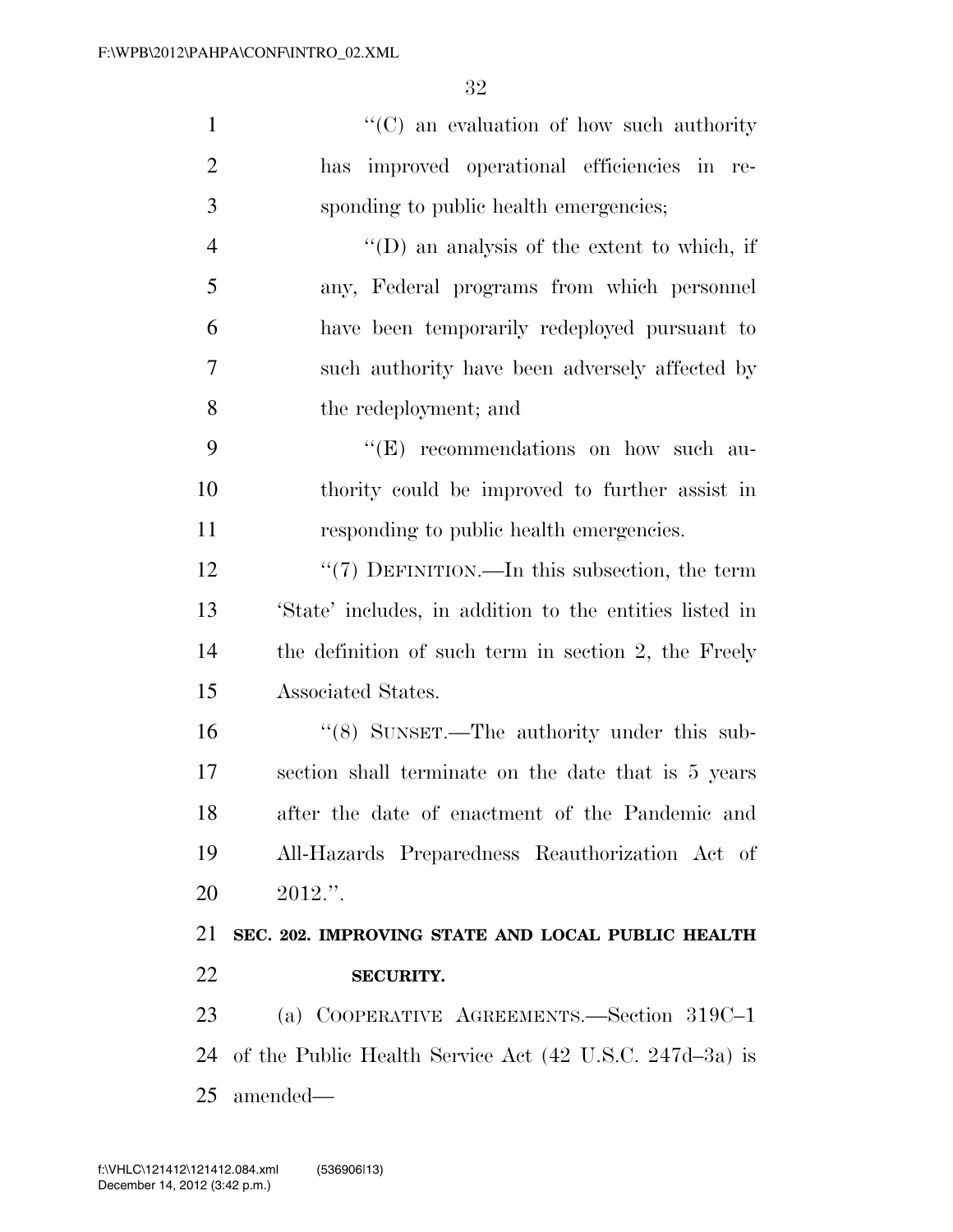| $\mathbf{1}$   | $(1)$ in subsection $(b)(1)(C)$ , by striking "consor- |
|----------------|--------------------------------------------------------|
| $\overline{2}$ | tium of entities described in subparagraph $(A)$ " and |
| 3              | inserting "consortium of States";                      |
| $\overline{4}$ | $(2)$ in subsection $(b)(2)$ —                         |
| 5              | $(A)$ in subparagraph $(A)$ —                          |
| 6              | (i) by striking clauses (i) and (ii) and               |
| 7              | inserting the following:                               |
| 8              | "(i) a description of the activities such              |
| 9              | entity will carry out under the agreement              |
| 10             | to meet the goals identified under section             |
| 11             | 2802, including with respect to chemical,              |
| 12             | biological, radiological, or nuclear threats,          |
| 13             | whether naturally occurring, unintentional,            |
| 14             | or deliberate;                                         |
| 15             | "(ii) a description of the activities                  |
| 16             | such entity will carry out with respect to             |
| 17             | pandemic influenza, as a component of the              |
| 18             | activities carried out under clause (i), and           |
| 19             | consistent with the requirements of para-              |
| 20             | graphs $(2)$ and $(5)$ of subsection $(g)$ ;";         |
| 21             | (ii) in clause (iv), by striking "and" at              |
| 22             | the end; and                                           |
| 23             | (iii) by adding at the end the fol-                    |
| 24             | lowing:                                                |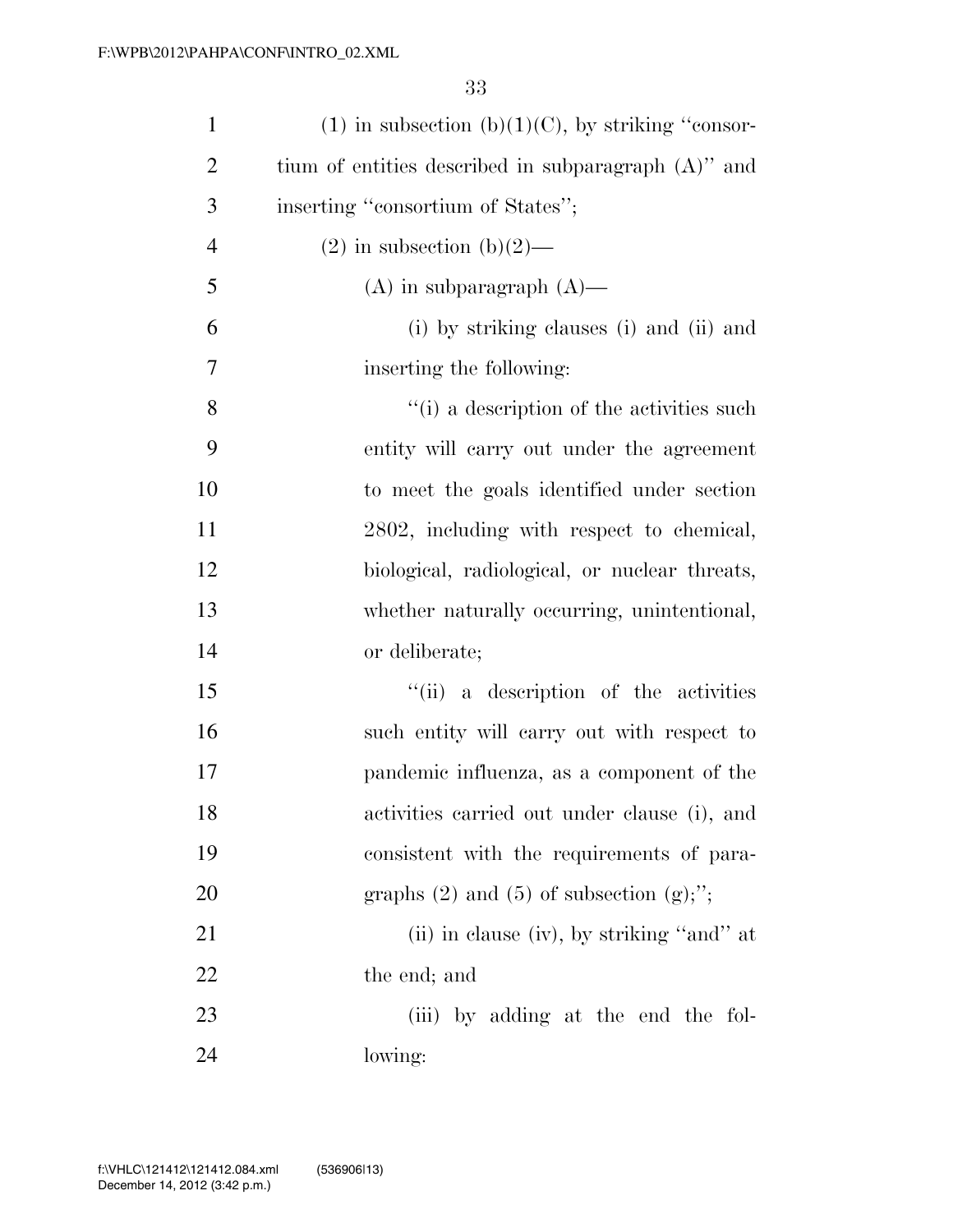''(vi) a description of how, as appro- priate, the entity may partner with rel- evant public and private stakeholders in public health emergency preparedness and response;

 ''(vii) a description of how the entity, as applicable and appropriate, will coordi- nate with State emergency preparedness and response plans in public health emer- gency preparedness, including State edu- cational agencies (as defined in section 9101(41) of the Elementary and Sec- ondary Education Act of 1965) and State child care lead agencies (designated under section 658D of the Child Care and Devel-16 opment Block Grant Act of 1990);

17 ''(viii) in the case of entities that op- erate on the United States-Mexico border or the United States-Canada border, a de- scription of the activities such entity will carry out under the agreement that are specific to the border area including dis- ease detection, identification, investigation, and preparedness and response activities related to emerging diseases and infectious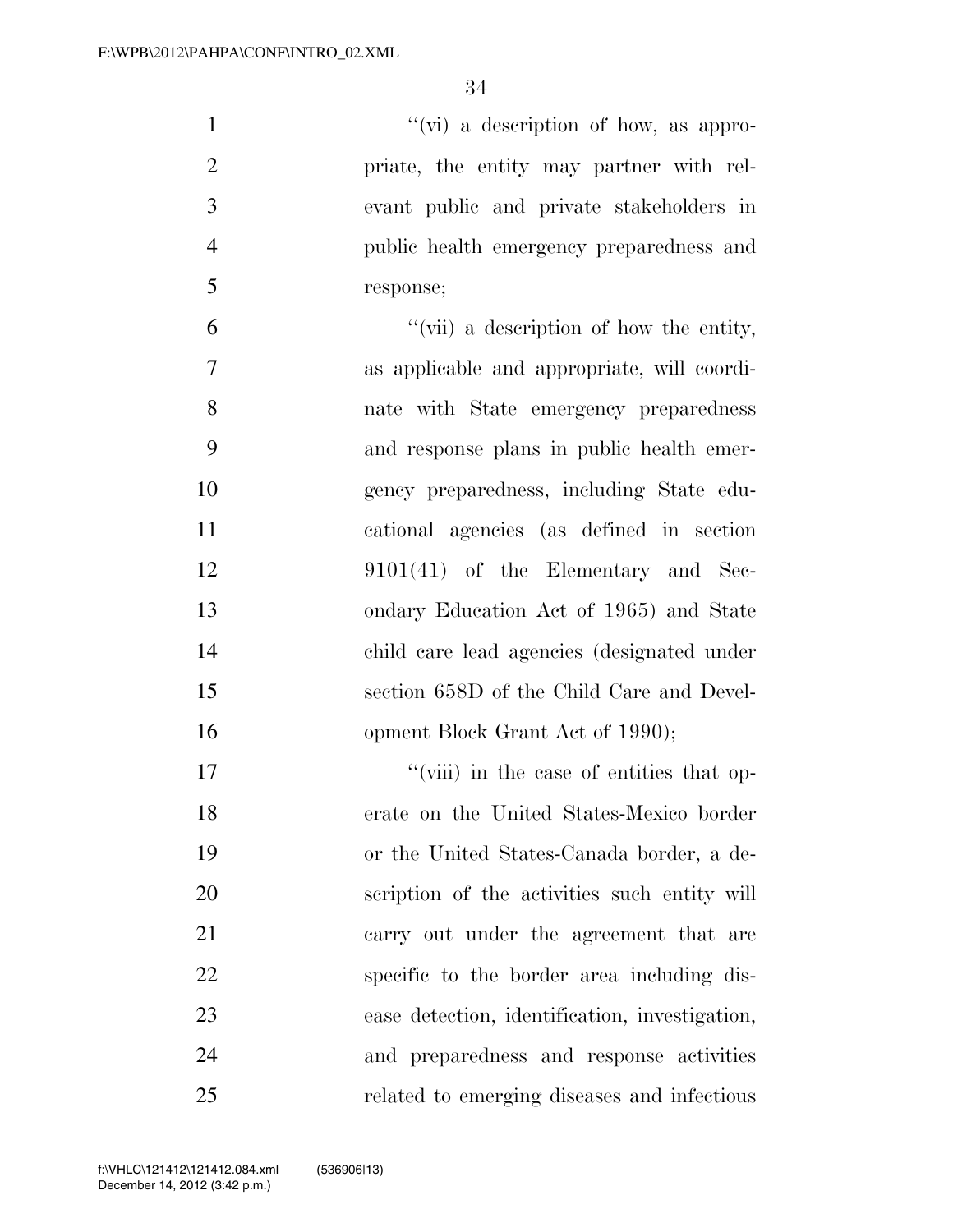| $\mathbf{1}$   | disease outbreaks whether naturally occur-       |
|----------------|--------------------------------------------------|
| $\overline{2}$ | ring or due to bioterrorism, consistent with     |
| 3              | the requirements of this section; and            |
| $\overline{4}$ | "(ix) a description of any activities            |
| 5              | that such entity will use to analyze real-       |
| 6              | time clinical specimens for pathogens of         |
| 7              | public health or bioterrorism significance,      |
| 8              | including any utilization of poison control      |
| 9              | centers;"; and                                   |
| 10             | $(B)$ in subparagraph $(C)$ , by inserting ",    |
| 11             | including addressing the needs of at-risk indi-  |
| 12             | viduals," after "capabilities of such entity";   |
| 13             | $(3)$ in subsection $(f)$ —                      |
| 14             | $(A)$ in paragraph $(2)$ , by adding "and" at    |
| 15             | the end;                                         |
| 16             | $(B)$ in paragraph $(3)$ , by striking "; and"   |
| 17             | and inserting a period; and                      |
| 18             | $(C)$ by striking paragraph $(4)$ ;              |
| 19             | $(4)$ in subsection $(g)$ —                      |
| 20             | $(A)$ in paragraph $(1)$ , by striking subpara-  |
| 21             | graph (A) and inserting the following:           |
| 22             | $\lq\lq$ include outcome goals representing      |
| 23             | operational achievements of the National Pre-    |
| 24             | Goals developed under<br>paredness<br>section    |
| 25             | $2802(b)$ with respect to all-hazards, including |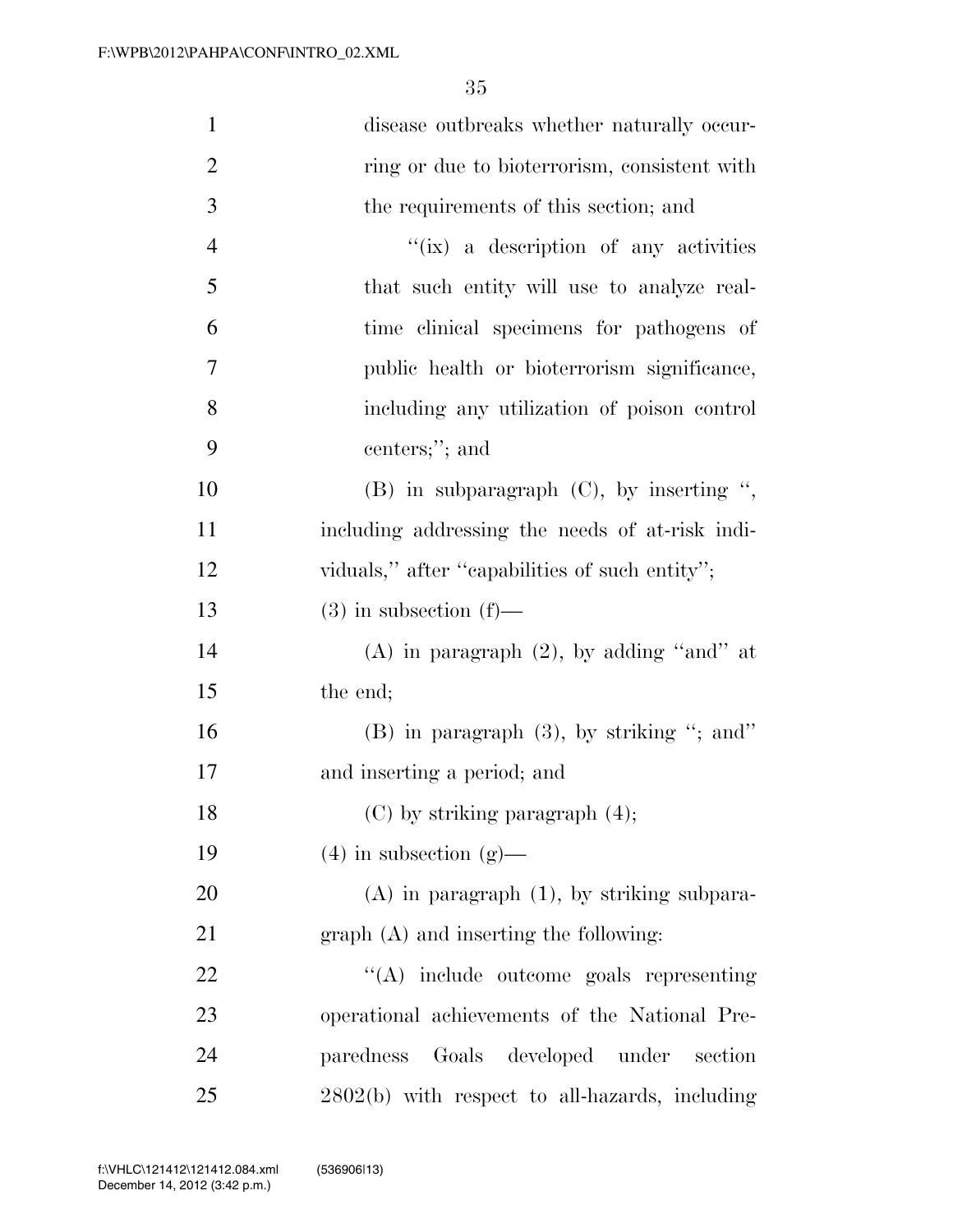| $\mathbf{1}$   | chemical, biological, radiological, or nuclear    |
|----------------|---------------------------------------------------|
| $\overline{2}$ | threats; and"; and                                |
| $\overline{3}$ | $(B)$ in paragraph $(2)(A)$ , by adding at the    |
| $\overline{4}$ | end the following: "The Secretary shall periodi-  |
| 5              | cally update, as necessary and appropriate,       |
| 6              | such pandemic influenza plan criteria and shall   |
| $\overline{7}$ | require the integration of such criteria into the |
| 8              | benchmarks and standards described in para-       |
| 9              | graph $(1)$ .";                                   |
| 10             | $(5)$ by striking subsection $(h)$ ;              |
| 11             | $(6)$ in subsection $(i)$ —                       |
| 12             | $(A)$ in paragraph $(1)$ —                        |
| 13             | (i) in subparagraph $(A)$ —                       |
| 14             | (I) by striking " $$824,000,000$ for              |
| 15             | year 2007, of which<br>fiscal                     |
| 16             | $$35,000,000$ shall be used to carry              |
| 17             | out subsection (h)," and inserting                |
| 18             | " $$641,900,000$ for fiscal year 2013";           |
| 19             | and                                               |
| 20             | (II) by striking "such sums as                    |
| 21             | may be necessary for each of fiscal               |
| 22             | years 2008 through 2011" and insert-              |
| 23             | ing " $$641,900,000$ for each of fiscal           |
| 24             | years $2014$ through $2017$ ";                    |
| $25\,$         | (ii) by striking subparagraph $(B)$ ;             |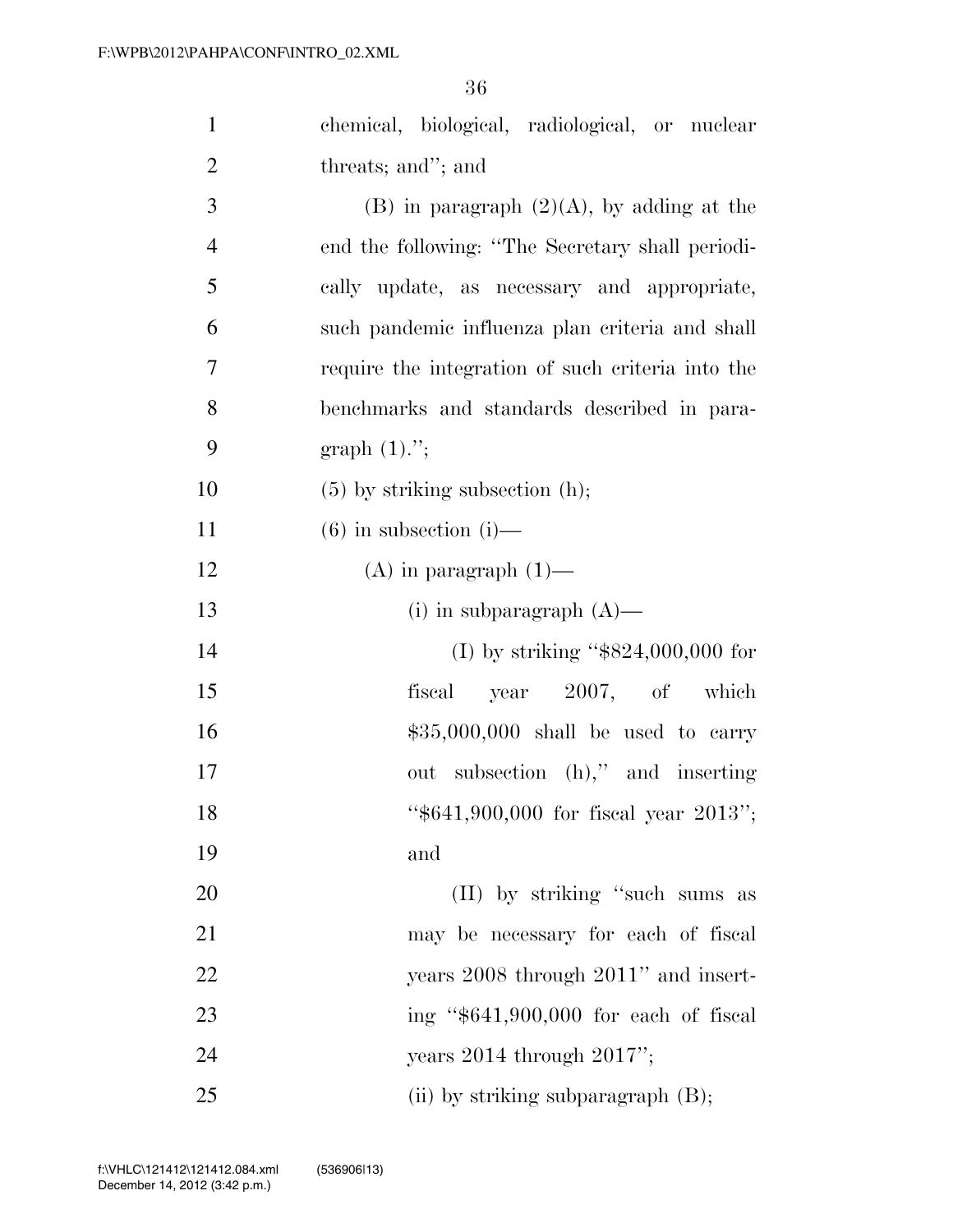| $\mathbf{1}$   | (iii) by redesignating subparagraphs                   |
|----------------|--------------------------------------------------------|
| $\overline{2}$ | $(C)$ and $(D)$ as subparagraphs $(B)$ and             |
| 3              | (C), respectively; and                                 |
| $\overline{4}$ | $(iv)$ in subparagraph $(C)$ , as so redes-            |
| 5              | ignated, by striking "subparagraph (C)"                |
| 6              | and inserting "subparagraph $(B)$ ";                   |
| $\overline{7}$ | $(B)$ in subparagraphs $(C)$ and $(D)$ of para-        |
| 8              | graph (3), by striking " $(1)(A)(i)(I)$ " each place   |
| 9              | it appears and inserting " $(1)(A)$ ";                 |
| 10             | (C) in paragraph $(4)(B)$ , by striking "sub-          |
| 11             | section $(e)$ " and inserting "subsection $(b)$ "; and |
| 12             | (D) by adding at the end the following:                |
| 13             | "(7) AVAILABILITY OF COOPERATIVE AGREE-                |
| 14             | MENT FUNDS.                                            |
| 15             | "(A) IN GENERAL.—Amounts provided to                   |
| 16             | an eligible entity under a cooperative agreement       |
| 17             | under subsection (a) for a fiscal year and re-         |
| 18             | maining unobligated at the end of such year            |
| 19             | shall remain available to such entity for the          |
| 20             | next fiscal year for the purposes for which such       |
| 21             | funds were provided.                                   |
| 22             | "(B) FUNDS CONTINGENT ON ACHIEVING                     |
| 23             | BENCHMARKS.—The continued availability of              |
| 24             | funds under subparagraph $(A)$ with respect to         |
| 25             | an entity shall be contingent upon such entity         |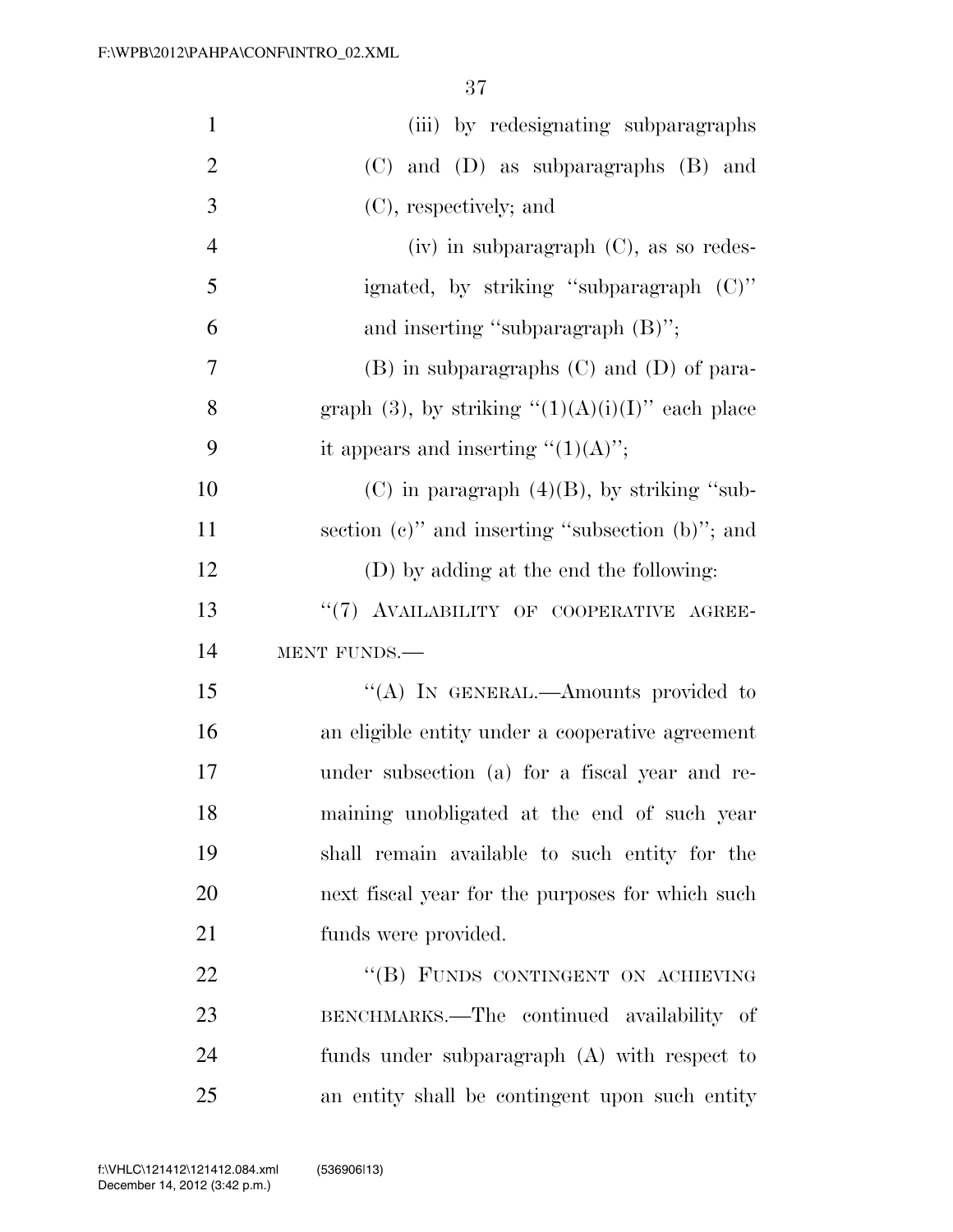achieving the benchmarks and submitting the pandemic influenza plan as described in sub- $3 \qquad \qquad \text{section (g).}$ "; and

 (7) in subsection (j), by striking paragraph (3). (b) VACCINE TRACKING AND DISTRIBUTION.—Sec- tion 319A(e) of the Public Health Service Act (42 U.S.C. 247d–1(e)) is amended by striking ''such sums for each of fiscal years 2007 through 2011'' and inserting

 ''\$30,800,000 for each of fiscal years 2013 through 2017''.

# **SEC. 203. HOSPITAL PREPAREDNESS AND MEDICAL SURGE CAPACITY.**

 (a) ALL-HAZARDS PUBLIC HEALTH AND MEDICAL RESPONSE CURRICULA AND TRAINING.—Section  $319F(a)(5)(B)$  of the Public Health Service Act (42) 16 U.S.C.  $247d-6(a)(5)(B)$  is amended by striking "public" health or medical'' and inserting ''public health, medical, or dental''.

 (b) ENCOURAGING HEALTH PROFESSIONAL VOLUN-TEERS.—

 (1) EMERGENCY SYSTEM FOR ADVANCE REG- ISTRATION OF VOLUNTEER HEALTH PROFES- SIONALS.—Section 319I(k) of the Public Health Service Act (42 U.S.C. 247d–7b(k)) is amended by striking ''\$2,000,000 for fiscal year 2002, and such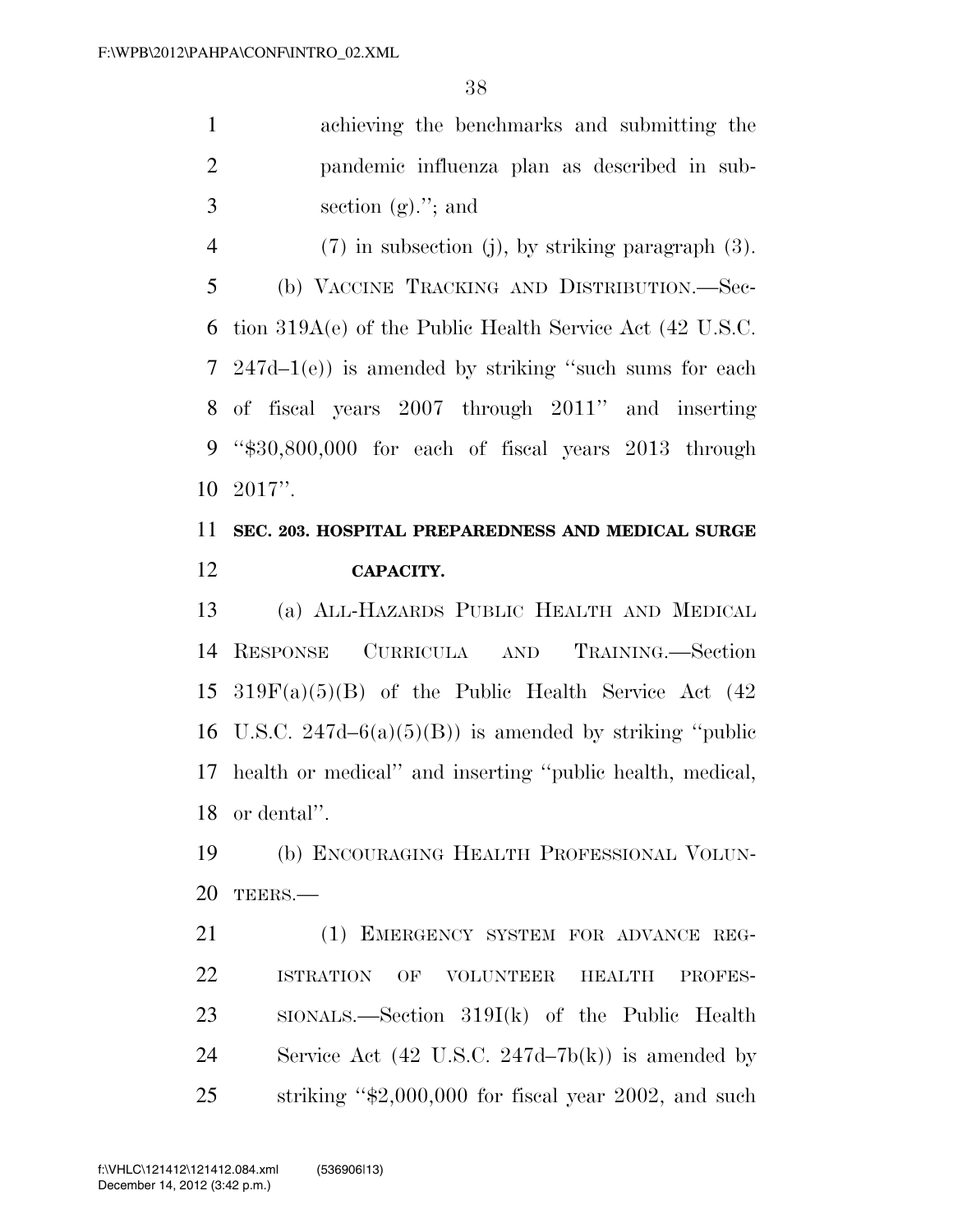sums as may be necessary for each of the fiscal years 2003 through 2011'' and inserting ''\$5,000,000 for each of fiscal years 2013 through 2017''. (2) VOLUNTEERS.—Section 2813 of the Public Health Service Act (42 U.S.C. 300hh–15) is amend- ed— 8 (A) in subsection  $(d)(2)$ , by adding at the end the following: ''Such training exercises shall, as appropriate and applicable, incorporate the needs of at-risk individuals in the event of 12 a public health emergency."; and (B) in subsection (i), by striking ''\$22,000,000 for fiscal year 2007, and such sums as may be necessary for each of fiscal years 2008 through 2011'' and inserting ''\$11,200,000 for each of fiscal years 2013 through 2017''. (c) PARTNERSHIPS FOR STATE AND REGIONAL PRE- PAREDNESS TO IMPROVE SURGE CAPACITY.—Section 319C–2 of the Public Health Service Act (42 U.S.C. 247d–3b) is amended— (1) in subsection (a), by inserting '', including

capacity and preparedness to address the needs of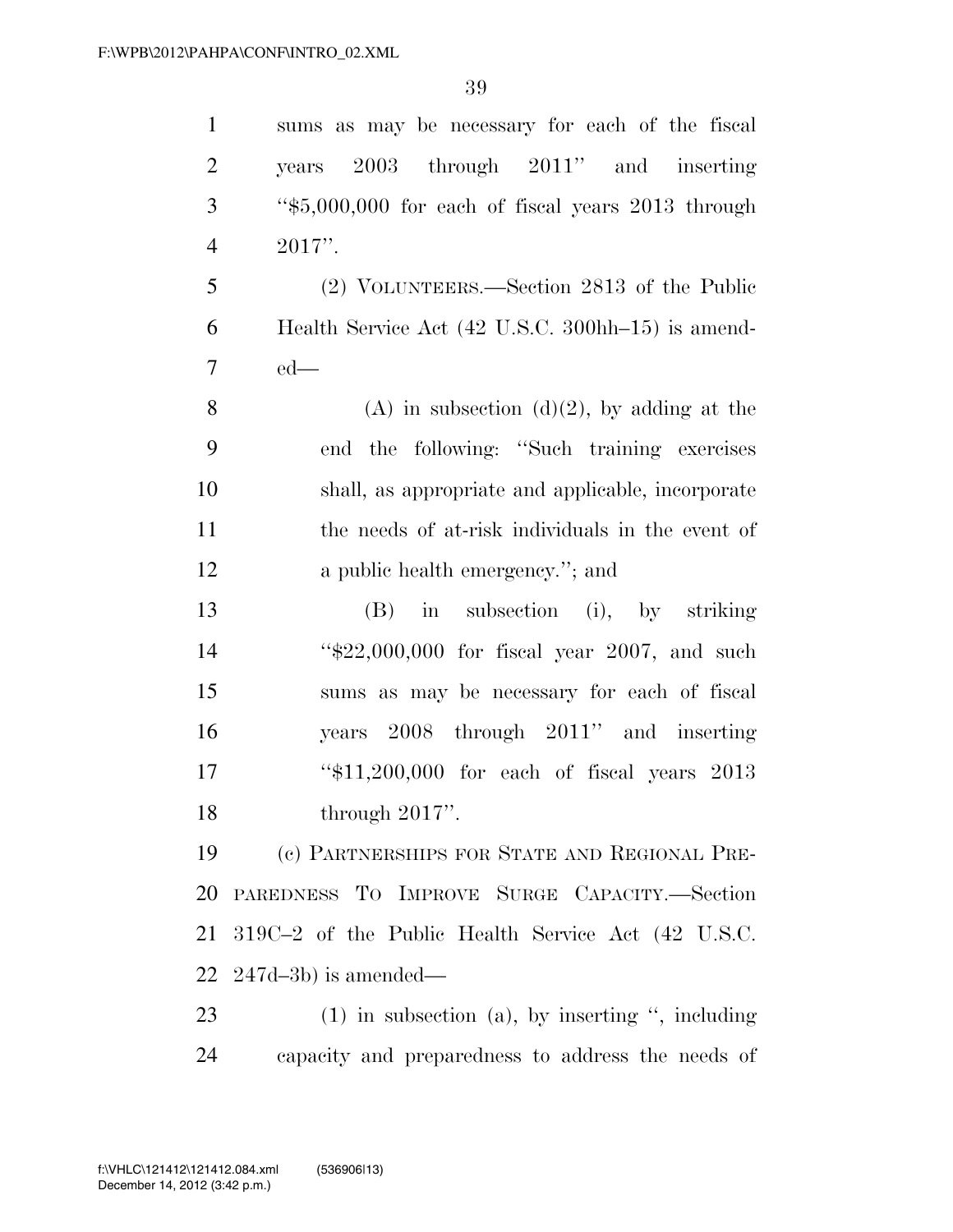pediatric and other at-risk populations'' before the period at the end;

3 (2) in subsection (b)(1)(A)(ii), by striking "cen- ters, primary'' and inserting ''centers, community health centers, primary'';

 (3) by striking subsection (c) and inserting the following:

 ''(c) USE OF FUNDS.—An award under subsection (a) shall be expended for activities to achieve the prepared- ness goals described under paragraphs (1), (3), (4), (5), and (6) of section 2802(b) with respect to all-hazards, in- cluding chemical, biological, radiological, or nuclear threats.'';

 (4) by striking subsection (g) and inserting the following:

"(g) COORDINATION.—

17 <sup>"</sup>(1) LOCAL RESPONSE CAPABILITIES.—An eli- gible entity shall, to the extent practicable, ensure that activities carried out under an award under subsection (a) are coordinated with activities of rel- evant local Metropolitan Medical Response Systems, local Medical Reserve Corps, the local Cities Readi-ness Initiative, and local emergency plans.

24 "(2) NATIONAL COLLABORATION.—Partner-ships consisting of one or more eligible entities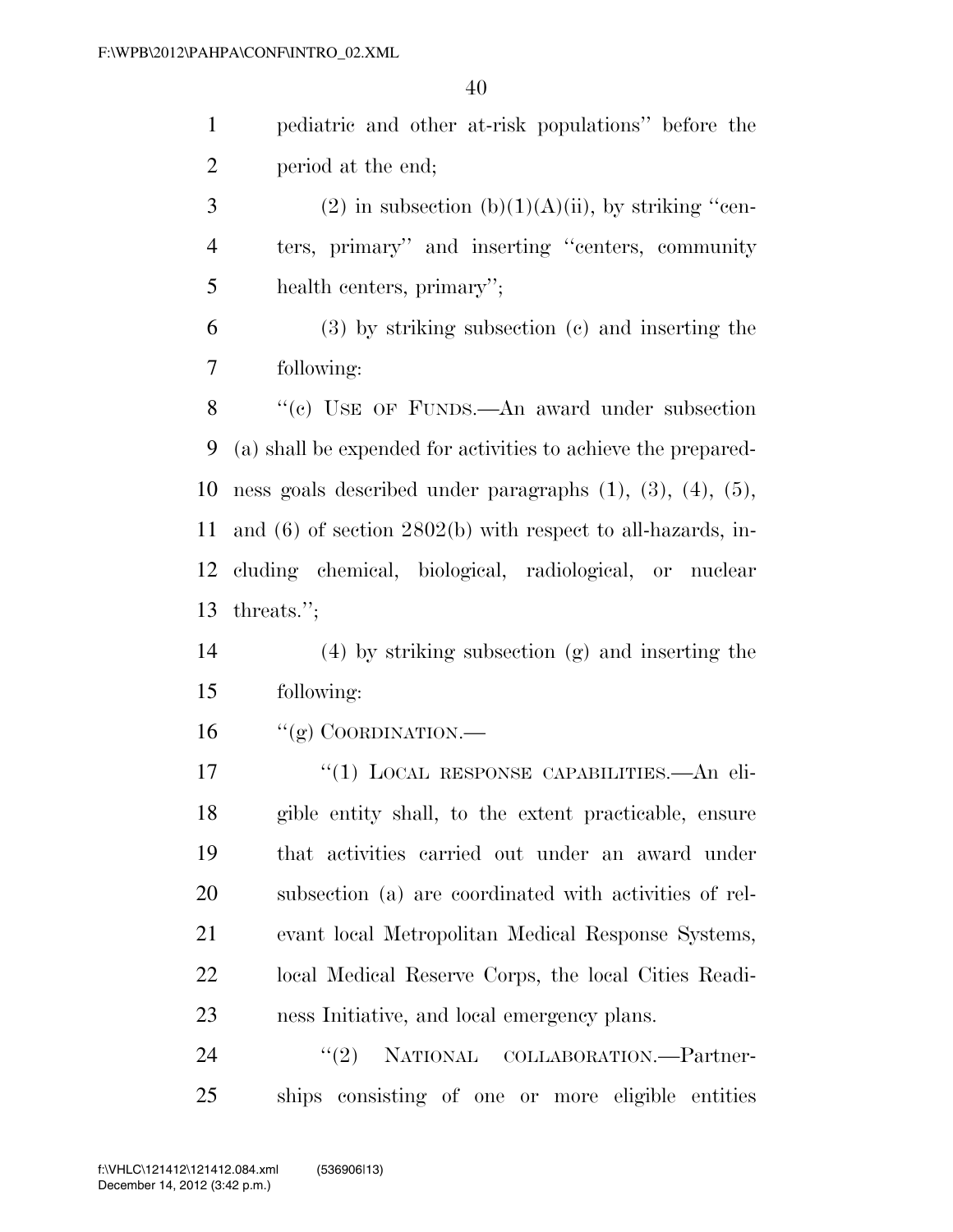| $\mathbf{1}$   | under this section may, to the extent practicable,               |
|----------------|------------------------------------------------------------------|
| $\overline{2}$ | collaborate with other partnerships consisting of one            |
| 3              | or more eligible entities under this section for pur-            |
| $\overline{4}$ | poses of national coordination and collaboration with            |
| 5              | respect to activities to achieve the preparedness                |
| 6              | goals described under paragraphs $(1)$ , $(3)$ , $(4)$ , $(5)$ , |
| 7              | and (6) of section $2802(b)$ .";                                 |
| 8              | $(5)$ in subsection $(i)$ —                                      |
| 9              | $(A)$ by striking "The requirements of" and                      |
| 10             | inserting the following:                                         |
| 11             | "(1) IN GENERAL.—The requirements of"; and                       |
| 12             | (B) by adding at the end the following:                          |
| 13             | "(2) MEETING GOALS OF NATIONAL HEALTH                            |
| 14             | SECURITY STRATEGY.—The Secretary shall imple-                    |
| 15             | ment objective, evidence-based metrics to ensure that            |
| 16             | entities receiving awards under this section are                 |
| 17             | meeting, to the extent practicable, the applicable               |
| 18             | goals of the National Health Security Strategy                   |
| 19             | under section $2802$ ."; and                                     |
| 20             | $(6)$ in subsection $(j)$ —                                      |
| 21             | $(A)$ by amending paragraph $(1)$ to read as                     |
| 22             | follows:                                                         |
| 23             | "(1) IN GENERAL.—For purposes of carrying                        |
| 24             | out this section, there is authorized to be appro-               |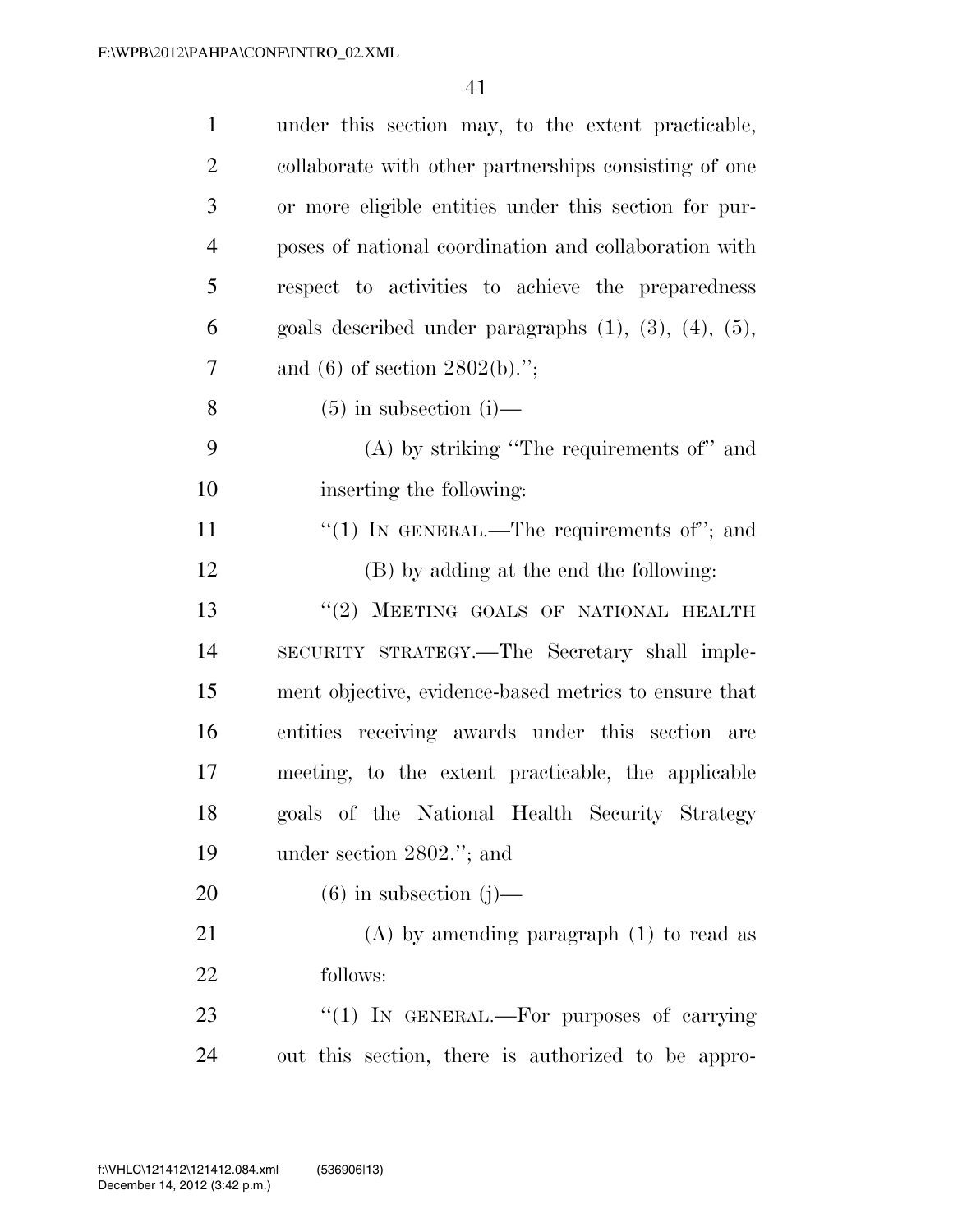| $\mathbf{1}$   | priated $$374,700,000$ for each of fiscal years $2013$ |
|----------------|--------------------------------------------------------|
| $\overline{2}$ | through $2017$ ."; and                                 |
| 3              | (B) by adding at the end the following:                |
| $\overline{4}$ | "(4) AVAILABILITY OF COOPERATIVE AGREE-                |
| 5              | MENT FUNDS.                                            |
| 6              | "(A) IN GENERAL.—Amounts provided to                   |
| 7              | an eligible entity under a cooperative agreement       |
| 8              | under subsection (a) for a fiscal year and re-         |
| 9              | maining unobligated at the end of such year            |
| 10             | shall remain available to such entity for the          |
| 11             | next fiscal year for the purposes for which such       |
| 12             | funds were provided.                                   |
| 13             | "(B) FUNDS CONTINGENT ON ACHIEVING                     |
| 14             | BENCHMARKS.—The continued availability of              |
| 15             | funds under subparagraph (A) with respect to           |
| 16             | an entity shall be contingent upon such entity         |
| 17             | achieving the benchmarks and submitting the            |
| 18             | pandemic influenza plan as required under sub-         |
| 19             | section $(i)$ .".                                      |
| 20             | SEC. 204. ENHANCING SITUATIONAL AWARENESS AND BIO-     |
| 21             | SURVEILLANCE.                                          |
| 22             | Section 319D of the Public Health Service Act (42)     |
| 23             | U.S.C. $247d-4$ ) is amended—                          |
| 24             | $(1)$ in subsection $(b)$ —                            |
|                |                                                        |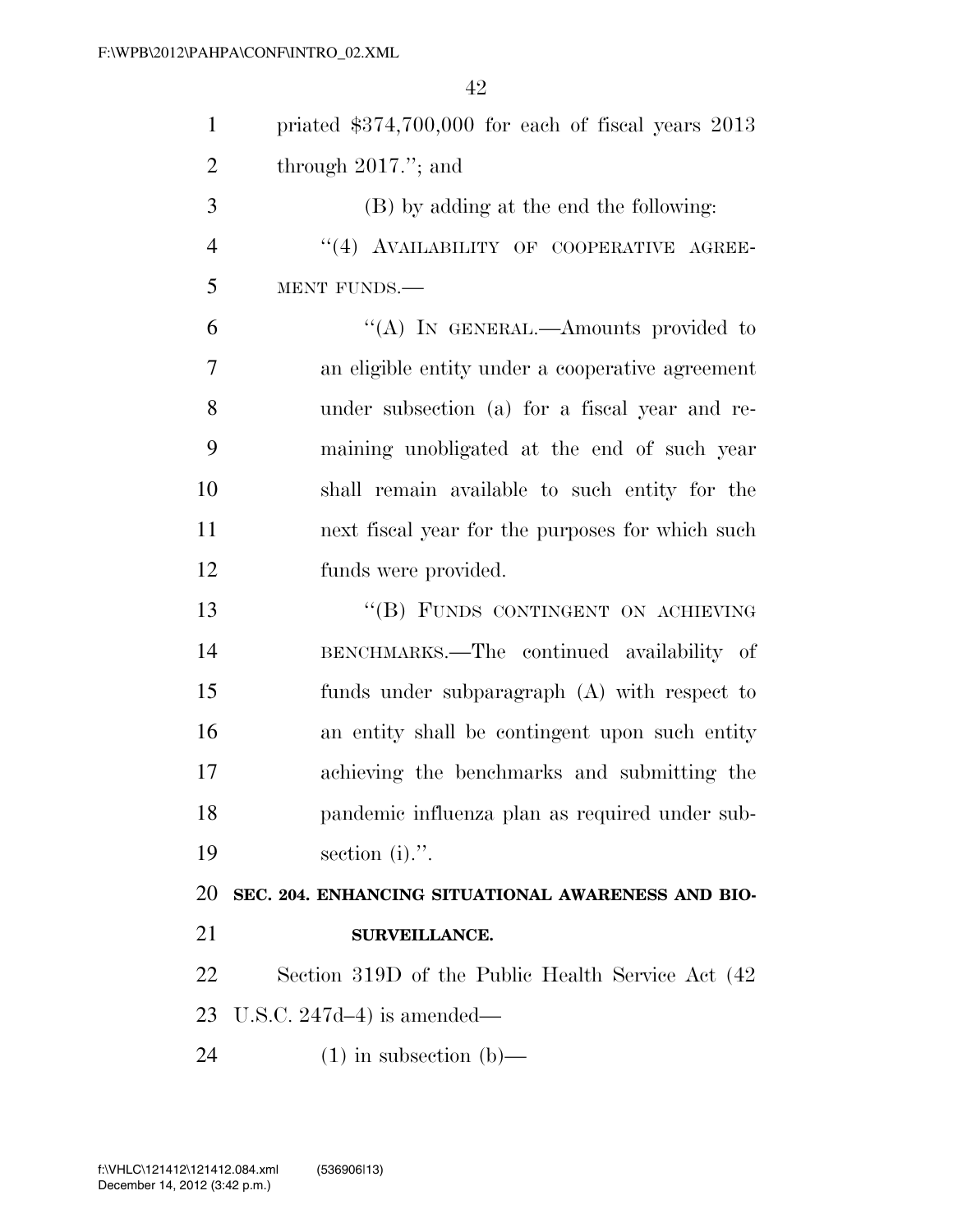| $\mathbf{1}$   | (A) in paragraph $(1)(B)$ , by inserting "poi-   |
|----------------|--------------------------------------------------|
| $\overline{2}$ | son control centers," after "hospitals,";        |
| 3              | $(B)$ in paragraph $(2)$ , by inserting before   |
| $\overline{4}$ | the period at the end the following: ", allowing |
| 5              | for coordination to maximize all-hazards med-    |
| 6              | ical and public health preparedness and re-      |
| 7              | sponse and to minimize duplication of effort";   |
| 8              | and                                              |
| 9              | $(C)$ in paragraph $(3)$ , by inserting before   |
| 10             | the period at the end the following: "and up-    |
| 11             | date such standards as necessary";               |
| 12             | $(2)$ by striking subsection $(e)$ ; and         |
| 13             | $(3)$ in subsection $(d)$ —                      |
| 14             | (A) in the subsection heading, by striking       |
| 15             | "PUBLIC HEALTH SITUATIONAL AWARENESS"            |
| 16             | and inserting "MODERNIZING PUBLIC HEALTH         |
| 17             | SITUATIONAL AWARENESS AND BIOSURVEIL-            |
| 18             | LANCE";                                          |
| 19             | $(B)$ in paragraph $(1)$ —                       |
| 20             | (i) by striking "Pandemic and All-               |
| 21             | Hazards Preparedness Act" and inserting          |
| 22             | "Pandemic and All-Hazards Preparedness           |
| 23             | Reauthorization Act of 2012"; and                |
| 24             | (ii) by inserting ", novel emerging              |
| 25             | threats," after "disease outbreaks";             |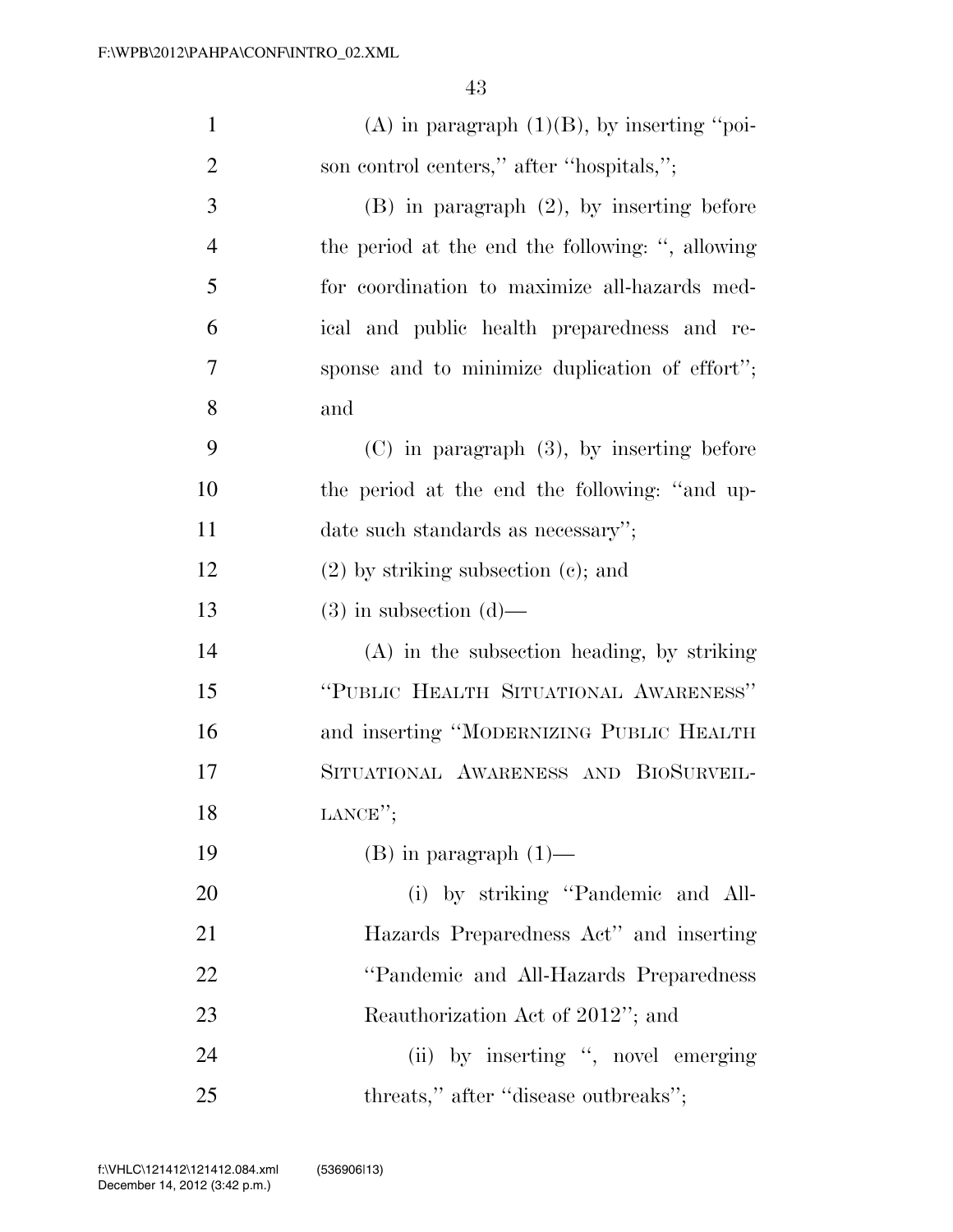1 (C) by striking paragraph (2) and insert-2 ing the following:

3 "(2) STRATEGY AND IMPLEMENTATION PLAN.—Not later than 180 days after the date of enactment of the Pandemic and All-Hazards Pre- paredness Reauthorization Act of 2012, the Sec- retary shall submit to the appropriate committees of Congress a coordinated strategy and an accom- panying implementation plan that identifies and demonstrates the measurable steps the Secretary will carry out to— 12 ''(A) develop, implement, and evaluate the network described in paragraph (1), utilizing 14 the elements described in paragraph  $(3)$ ;

15 "(B) modernize and enhance biosurveil-16 lance activities; and

 $\langle \text{C}(\text{C}) \rangle$  improve information sharing, coordi- nation, and communication among disparate biosurveillance systems supported by the De-20 partment of Health and Human Services.";

21 (D) in paragraph  $(3)(D)$ , by inserting 22 ''community health centers, health centers'' 23 after "poison control,";

24 (E) in paragraph (5), by striking subpara-25 graph (A) and inserting the following: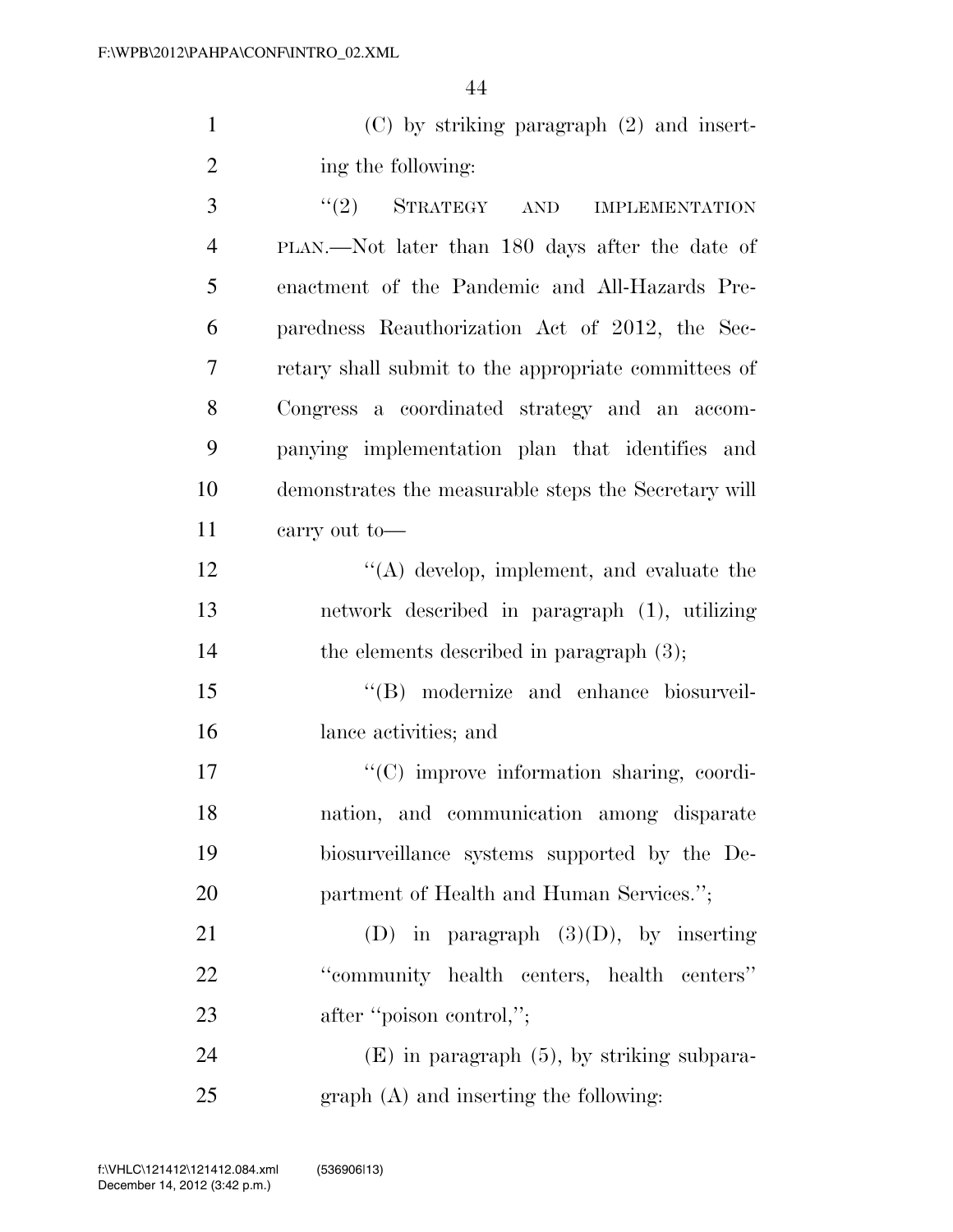$\langle (A)$  utilize applicable interoperability standards as determined by the Secretary, and in consultation with the Office of the National Coordinator for Health Information Tech- nology, through a joint public and private sec-tor process;''; and

(F) by adding at the end the following:

8 "(6) CONSULTATION WITH THE NATIONAL BIO- DEFENSE SCIENCE BOARD.—In carrying out this section and consistent with section 319M, the Na- tional Biodefense Science Board shall provide expert advice and guidance, including recommendations, re- garding the measurable steps the Secretary should take to modernize and enhance biosurveillance activi- ties pursuant to the efforts of the Department of Health and Human Services to ensure comprehen- sive, real-time, all-hazards biosurveillance capabili- ties. In complying with the preceding sentence, the National Biodefense Science Board shall—

 ''(A) identify the steps necessary to achieve a national biosurveillance system for human health, with international connectivity, where appropriate, that is predicated on State, re- gional, and community level capabilities and creates a networked system to allow for two-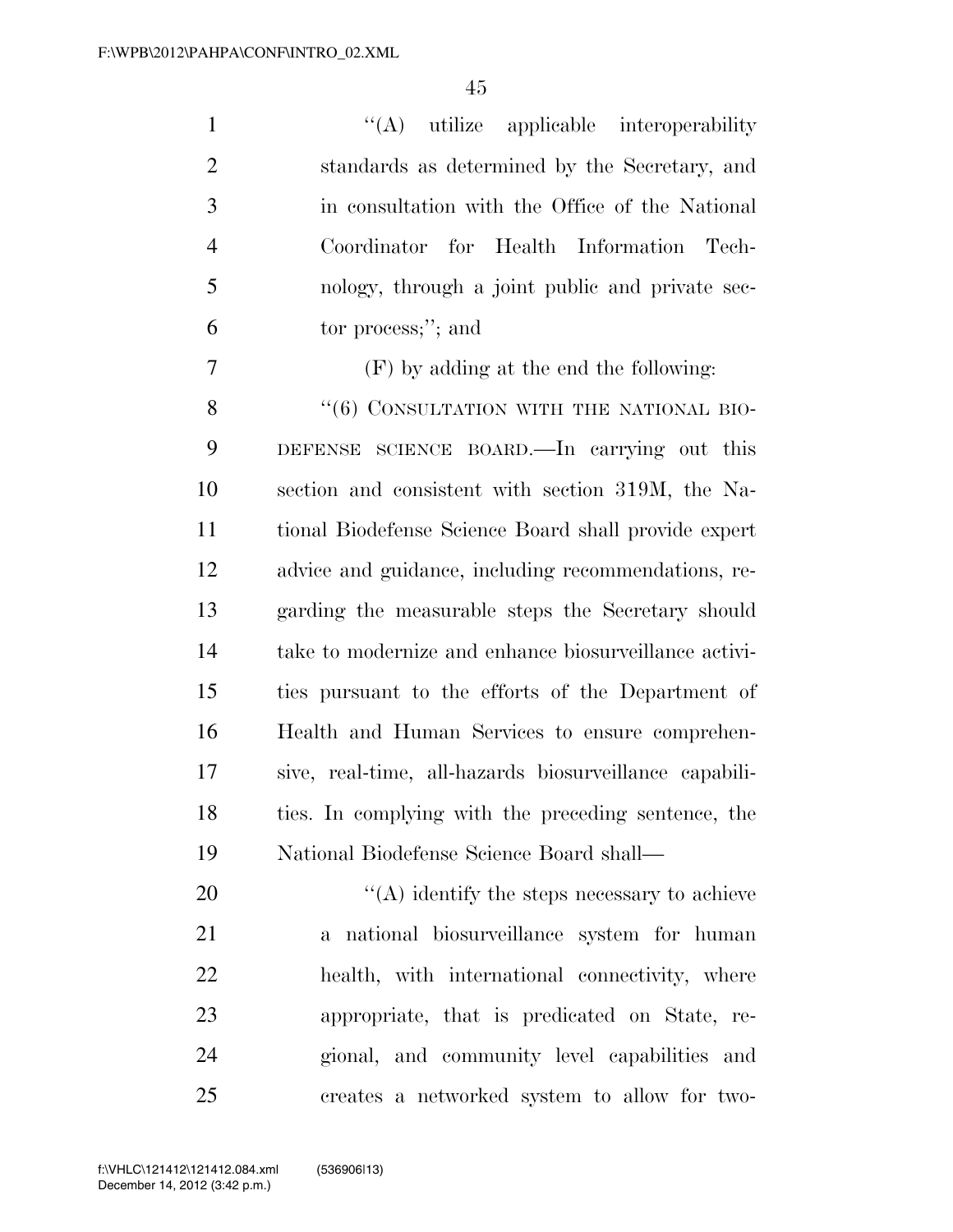way information flow between and among Fed- eral, State, and local government public health authorities and clinical health care providers;

 ''(B) identify any duplicative surveillance programs under the authority of the Secretary, or changes that are necessary to existing pro- grams, in order to enhance and modernize such activities, minimize duplication, strengthen and streamline such activities under the authority of the Secretary, and achieve real-time and appro- priate data that relate to disease activity, both human and zoonotic; and

 ''(C) coordinate with applicable existing advisory committees of the Director of the Cen- ters for Disease Control and Prevention, includ- ing such advisory committees consisting of rep- resentatives from State, local, and tribal public health authorities and appropriate public and private sector health care entities and academic institutions, in order to provide guidance on 21 public health surveillance activities.";

22 (4) in subsection (e)(5), by striking years after the date of enactment of the Pandemic and All-Hazards Preparedness Act'' and inserting ''3 years after the date of enactment of the Pandemic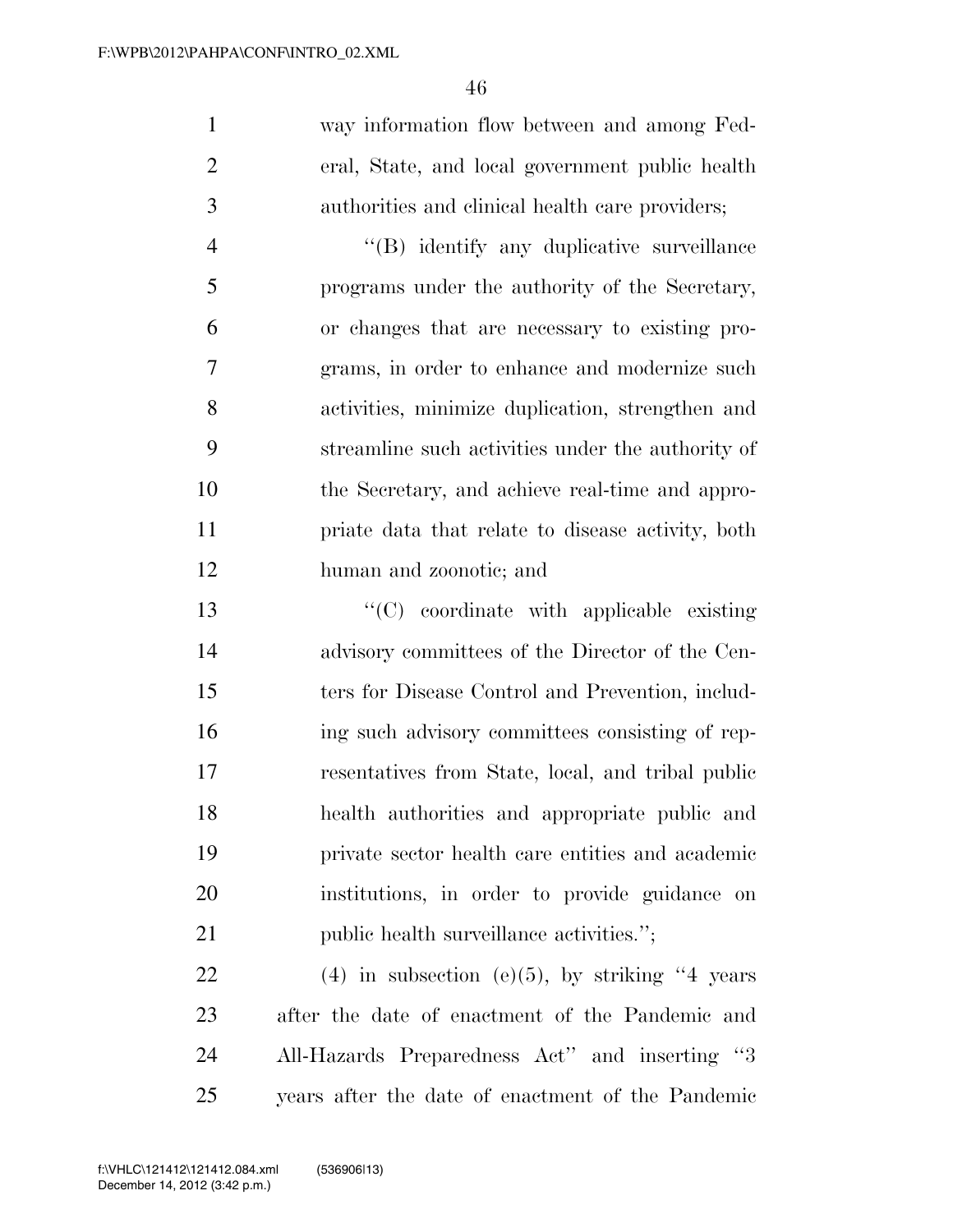and All-Hazards Preparedness Reauthorization Act of 2012'';

 $3 \t\t (5)$  in subsection (g), by striking "such sums as may be necessary in each of fiscal years 2007 through 2011'' and inserting ''\$138,300,000 for each of fiscal years 2013 through 2017''; and (6) by adding at the end the following: ''(h) DEFINITION.—For purposes of this section the term 'biosurveillance' means the process of gathering near real-time biological data that relates to human and zoonotic disease activity and threats to human or animal health, in order to achieve early warning and identification of such health threats, early detection and prompt ongoing tracking of health events, and overall situational aware-ness of disease activity.''.

### **SEC. 205. ELIMINATING DUPLICATIVE PROJECT BIOSHIELD**

**REPORTS.** 

 Section 5 of the Project Bioshield Act of 2004 (42 U.S.C. 247d–6c) is repealed.

# **TITLE III—ENHANCING MEDICAL**

## **COUNTERMEASURE REVIEW**

### **SEC. 301. SPECIAL PROTOCOL ASSESSMENT.**

 Section 505(b)(5)(B) of the Federal Food, Drug, and 24 Cosmetic Act  $(21 \text{ U.S.C. } 355(b)(5)(B))$  is amended by striking ''size of clinical trials intended'' and all that fol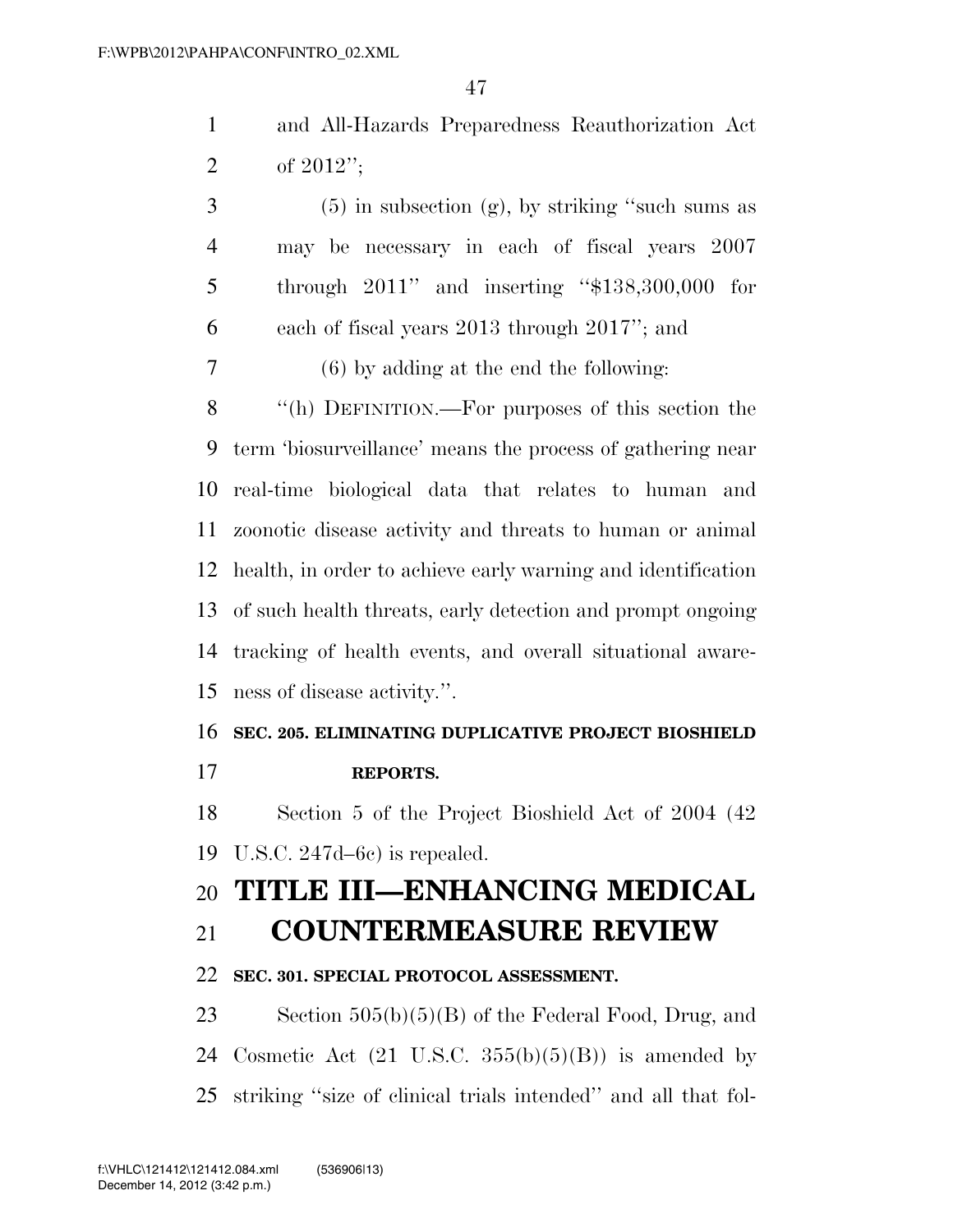lows through ''. The sponsor or applicant'' and inserting the following: ''size—

- ''(i)(I) of clinical trials intended to form the primary basis of an effectiveness claim; or
- 5 "(II) in the case where human efficacy studies are not ethical or feasible, of animal and any associ- ated clinical trials which, in combination, are in- tended to form the primary basis of an effectiveness claim; or
- 10  $\frac{1}{10}$  ''(ii) with respect to an application for approval of a biological product under section 351(k) of the Public Health Service Act, of any necessary clinical study or studies.

The sponsor or applicant''.

 **SEC. 302. AUTHORIZATION FOR MEDICAL PRODUCTS FOR USE IN EMERGENCIES.** 

 (a) IN GENERAL.—Section 564 of the Federal Food, Drug, and Cosmetic Act (21 U.S.C. 360bbb–3) is amend-ed—

20  $(1)$  in subsection  $(a)$ —

 (A) in paragraph (1), by striking ''sections 22  $505, 510(k)$ , and  $515$  of this Act" and inserting 23 "any provision of this Act";

24 (B) in paragraph  $(2)(A)$ , by striking ''under a provision of law referred to in such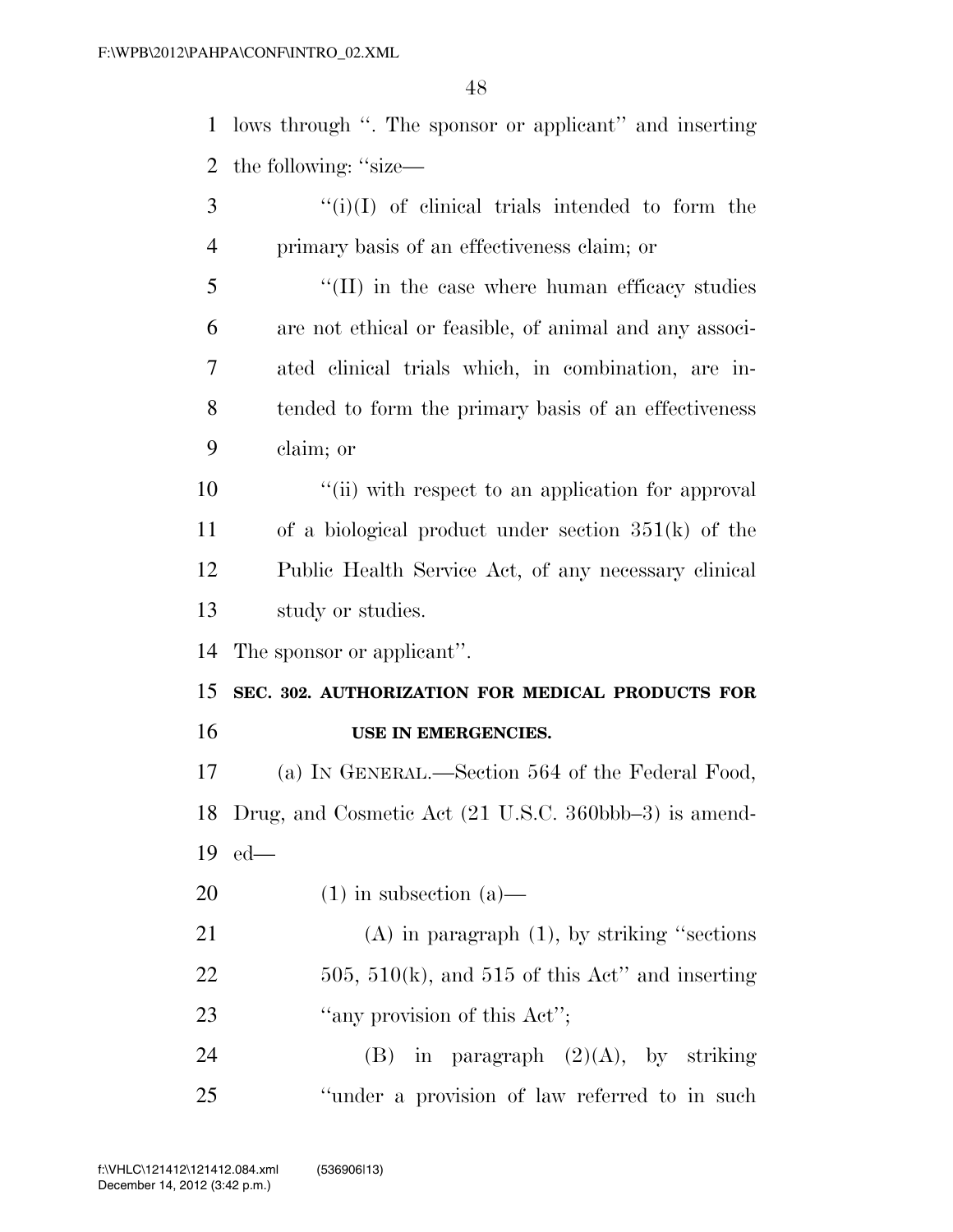| $\mathbf{1}$   | paragraph" and inserting "under section 505,          |
|----------------|-------------------------------------------------------|
| $\overline{2}$ | $510(k)$ , or $515$ of this Act or section 351 of the |
| 3              | Public Health Service Act"; and                       |
| $\overline{4}$ | $(C)$ in paragraph $(3)$ , by striking "a provi-      |
| 5              | sion of law referred to in such paragraph" and        |
| 6              | inserting "a section of this Act or the Public        |
| 7              | Health Service Act referred to in paragraph           |
| 8              | $(2)(A)$ ";                                           |
| 9              | $(2)$ in subsection $(b)$ —                           |
| 10             | $(A)$ in the subsection heading, by striking          |
| 11             | "EMERGENCY" and inserting "EMERGENCY OR               |
| 12             | THREAT JUSTIFYING EMERGENCY AUTHOR-                   |
| 13             | IZED USE";                                            |
| 14             | $(B)$ in paragraph $(1)$ —                            |
| 15             | (i) in the matter preceding subpara-                  |
| 16             | graph (A), by striking "may declare an                |
| 17             | emergency" and inserting "may make a                  |
| 18             | declaration that the circumstances exist";            |
| 19             | (ii) in subparagraph $(A)$ , by striking              |
| 20             | "specified";                                          |
| 21             | (iii) in subparagraph $(B)$ —                         |
| 22             | $(I)$ by striking "specified"; and                    |
| 23             | $(II)$ by striking "; or" and insert-                 |
| 24             | ing a semicolon;                                      |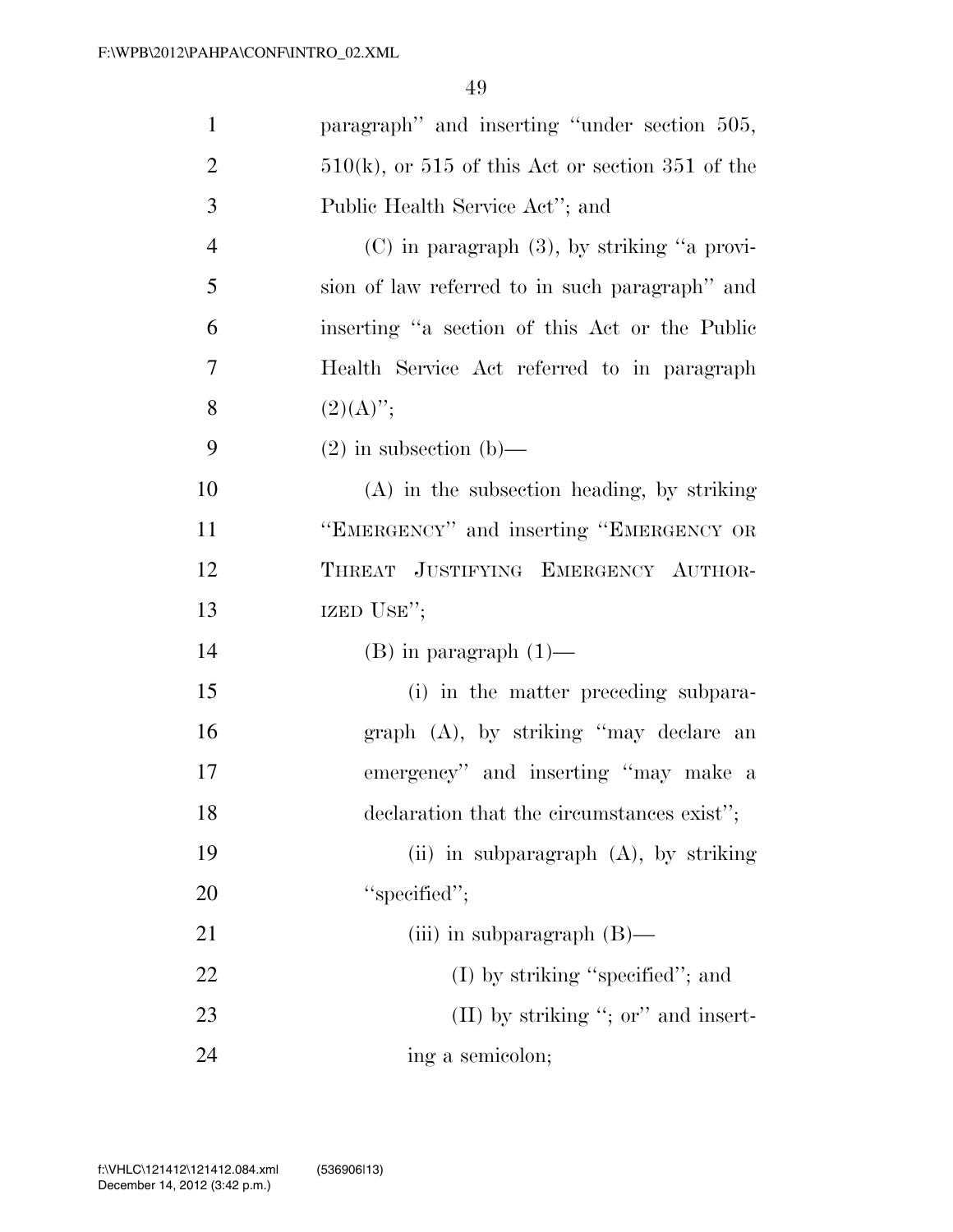| $(iv)$ by amending subparagraph $(C)$ to |
|------------------------------------------|
| read as follows:                         |

 ''(C) a determination by the Secretary that there is a public health emergency, or a signifi- cant potential for a public health emergency, that affects, or has a significant potential to af- fect, national security or the health and security of United States citizens living abroad, and that involves a biological, chemical, radiological, or nuclear agent or agents, or a disease or condi- tion that may be attributable to such agent or agents; or''; and

 (v) by adding at the end the following:  $\langle (D)$  the identification of a material threat pursuant to section 319F–2 of the Public Health Service Act sufficient to affect national security or the health and security of United States citizens living abroad.'';

19 (C) in paragraph  $(2)$ —

 (i) in subparagraph (A), by amending 21 clause (ii) to read as follows:

22 ''(ii) a change in the approval status 23 of the product such that the circumstances described in subsection (a)(2) have ceased to exist.'';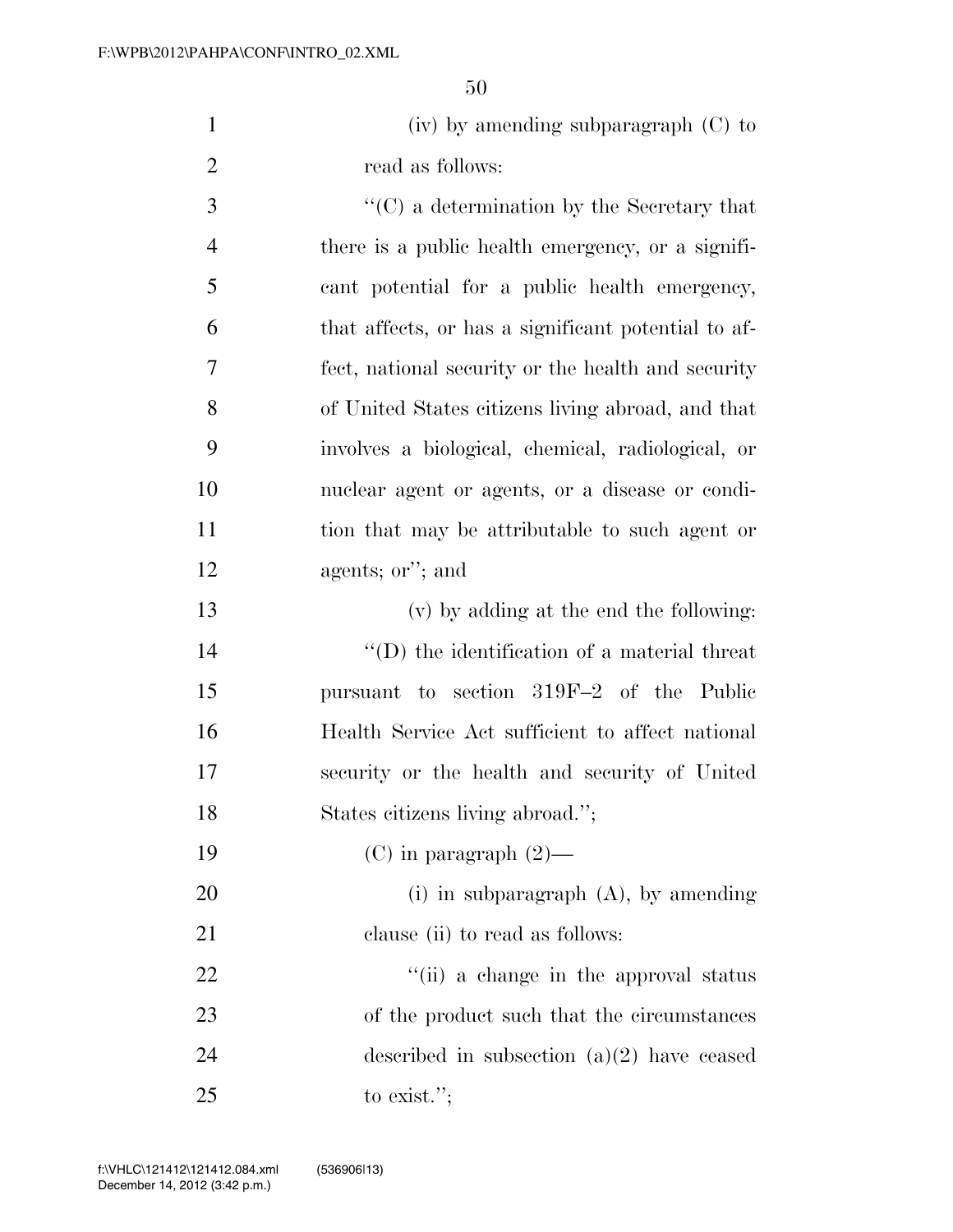| $\mathbf{1}$   | (ii) by striking subparagraph (B); and                   |
|----------------|----------------------------------------------------------|
| $\overline{2}$ | (iii) by redesignating subparagraph                      |
| 3              | $(C)$ as subparagraph $(B)$ ;                            |
| 4              | $(D)$ in paragraph $(4)$ , by striking "advance"         |
| 5              | notice of termination, and renewal under this            |
| 6              | subsection." and inserting ", and advance no-            |
| 7              | tice of termination under this subsection."; and         |
| 8              | (E) by adding at the end the following:                  |
| 9              | "(5) EXPLANATION BY SECRETARY.—If an au-                 |
| 10             | thorization under this section with respect to an un-    |
| 11             | approved product or an unapproved use of an ap-          |
| 12             | proved product has been in effect for more than 1        |
| 13             | year, the Secretary shall provide in writing to the      |
| 14             | sponsor of such product an explanation of the sci-       |
| 15             | entific, regulatory, or other obstacles to approval, li- |
| 16             | censure, or clearance of such product or use, includ-    |
| 17             | ing specific actions to be taken by the Secretary and    |
| 18             | the sponsor to overcome such obstacles.";                |
| 19             | $(3)$ in subsection $(e)$ —                              |
| 20             | (A) in the matter preceding paragraph                    |
| 21             | $(1)$ —                                                  |
| 22             | (i) by inserting "the Assistant Sec-                     |
| 23             | retary for Preparedness and Response,"                   |
| 24             | after "consultation with";                               |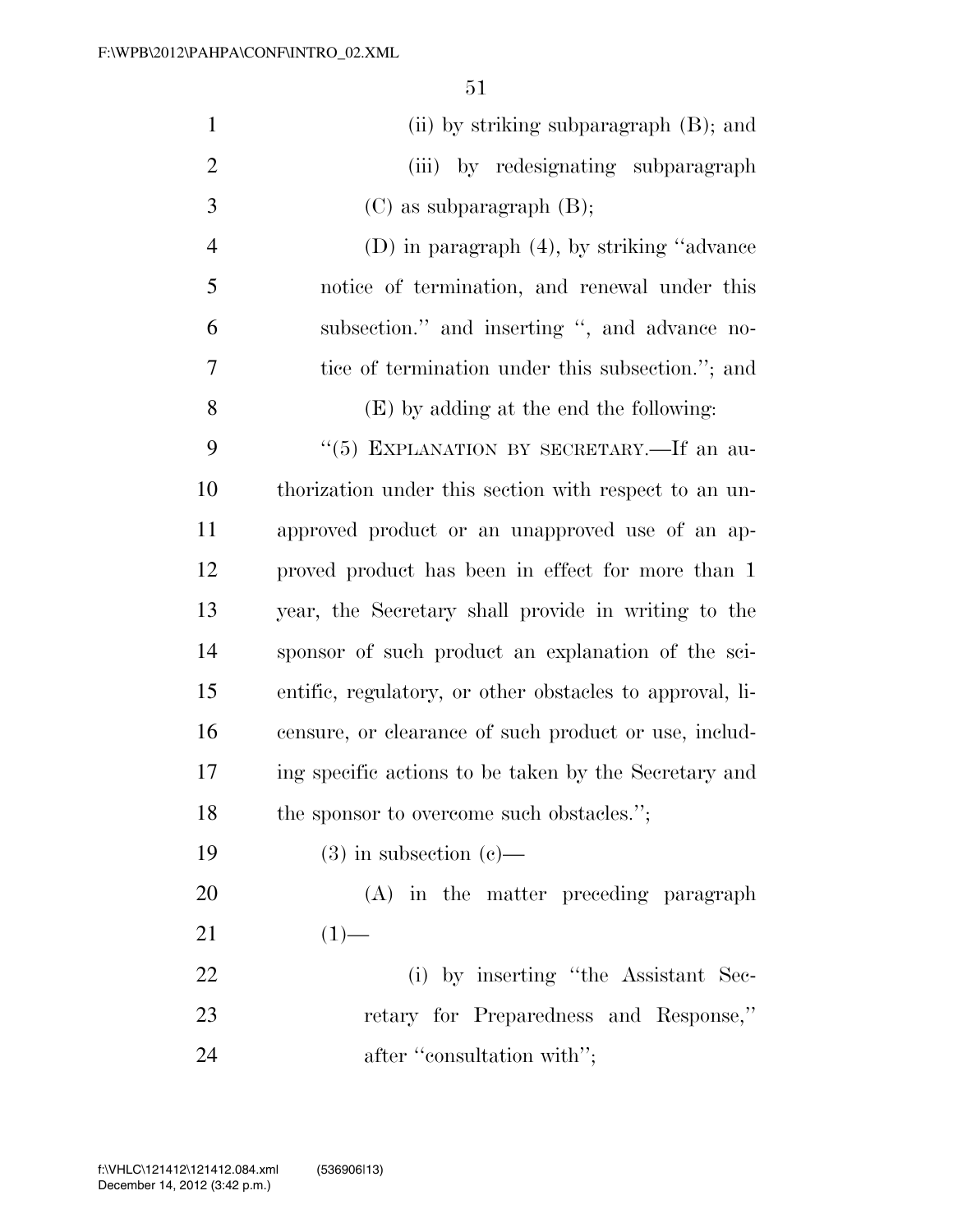| $\mathbf{1}$   | (ii) by striking "Health and" and in-                 |
|----------------|-------------------------------------------------------|
| $\overline{2}$ | serting "Health, and"; and                            |
| 3              | (iii) by striking "circumstances of the               |
| $\overline{4}$ | emergency involved" and inserting "appli-             |
| 5              | cable circumstances described in subsection           |
| 6              | $(b)(1)$ ";                                           |
| 7              | $(B)$ in paragraph $(1)$ , by striking "speci-        |
| 8              | fied" and inserting "referred to"; and                |
| 9              | (C) in paragraph $(2)(B)$ , by inserting ",           |
| 10             | taking into consideration the material threat         |
| 11             | posed by the agent or agents identified in a dec-     |
| 12             | laration under subsection (b) $(1)(D)$ , if applica-  |
| 13             | ble" after "risks of the product";                    |
| 14             | $(4)$ in subsection $(d)(3)$ , by inserting ", to the |
| 15             | extent practicable given the circumstances of the     |
| 16             | emergency," after "including";                        |
| 17             | $(5)$ in subsection (e)—                              |
| 18             | (A) in paragraph $(1)(A)$ , by striking "cir-         |
| 19             | cumstances of the emergency" and inserting            |
| 20             | "applicable circumstances described in sub-           |
| 21             | section $(b)(1)$ ";                                   |
| 22             | $(B)$ in paragraph $(1)(B)$ , by amending             |
| 23             | clause (iii) to read as follows:                      |
| 24             | "(iii) Appropriate conditions with re-                |
| 25             | spect to collection and analysis of informa-          |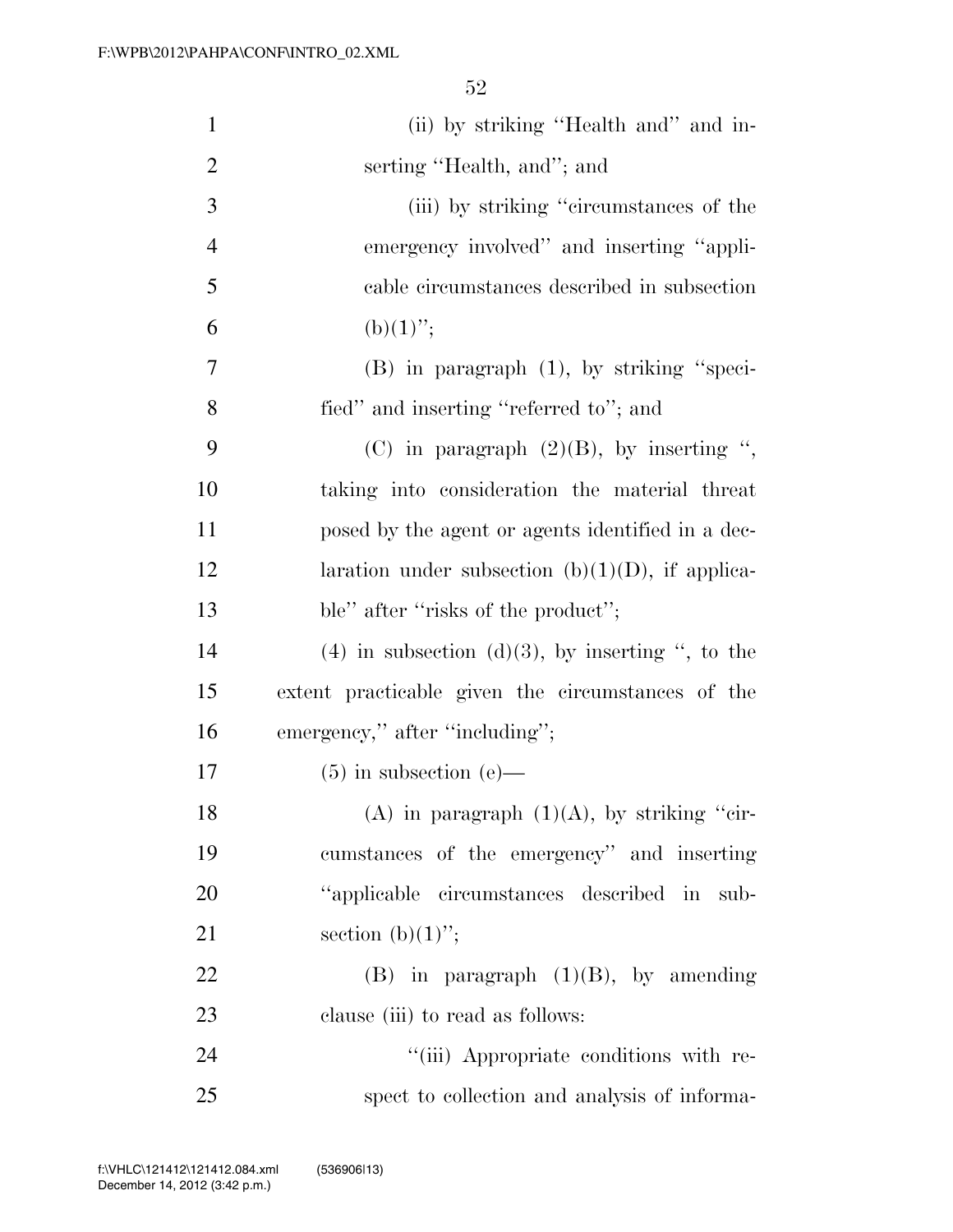| $\mathbf{1}$   | tion concerning the safety and effectiveness           |
|----------------|--------------------------------------------------------|
| $\overline{2}$ | of the product with respect to the use of              |
| 3              | such product during the period when the                |
| $\overline{4}$ | authorization is in effect and a reasonable            |
| 5              | time following such period.";                          |
| 6              | $(C)$ in paragraph $(2)$ —                             |
| 7              | (i) in subparagraph $(A)$ —                            |
| 8              | (I) by striking "manufacturer of                       |
| 9              | the product" and inserting "person";                   |
| 10             | (II) by striking "circumstances of                     |
| 11             | the emergency" and inserting "appli-                   |
| 12             | cable circumstances described in sub-                  |
| 13             | section $(b)(1)$ "; and                                |
| 14             | (III) by inserting at the end be-                      |
| 15             | the period "or in paragraph"<br>fore                   |
| 16             | $(1)(B)$ ";                                            |
| 17             | (ii) in subparagraph $(B)(i)$ , by insert-             |
| 18             | ing before the period at the end ", except             |
| 19             | as provided in section 564A with respect to            |
| 20             | authorized changes to the product expira-              |
| 21             | tion date"; and                                        |
| 22             | (iii) by amending subparagraph $(C)$ to                |
| 23             | read as follows:                                       |
| 24             | $\cdot\cdot$ (C) In establishing conditions under this |
| 25             | paragraph with respect to the distribution and         |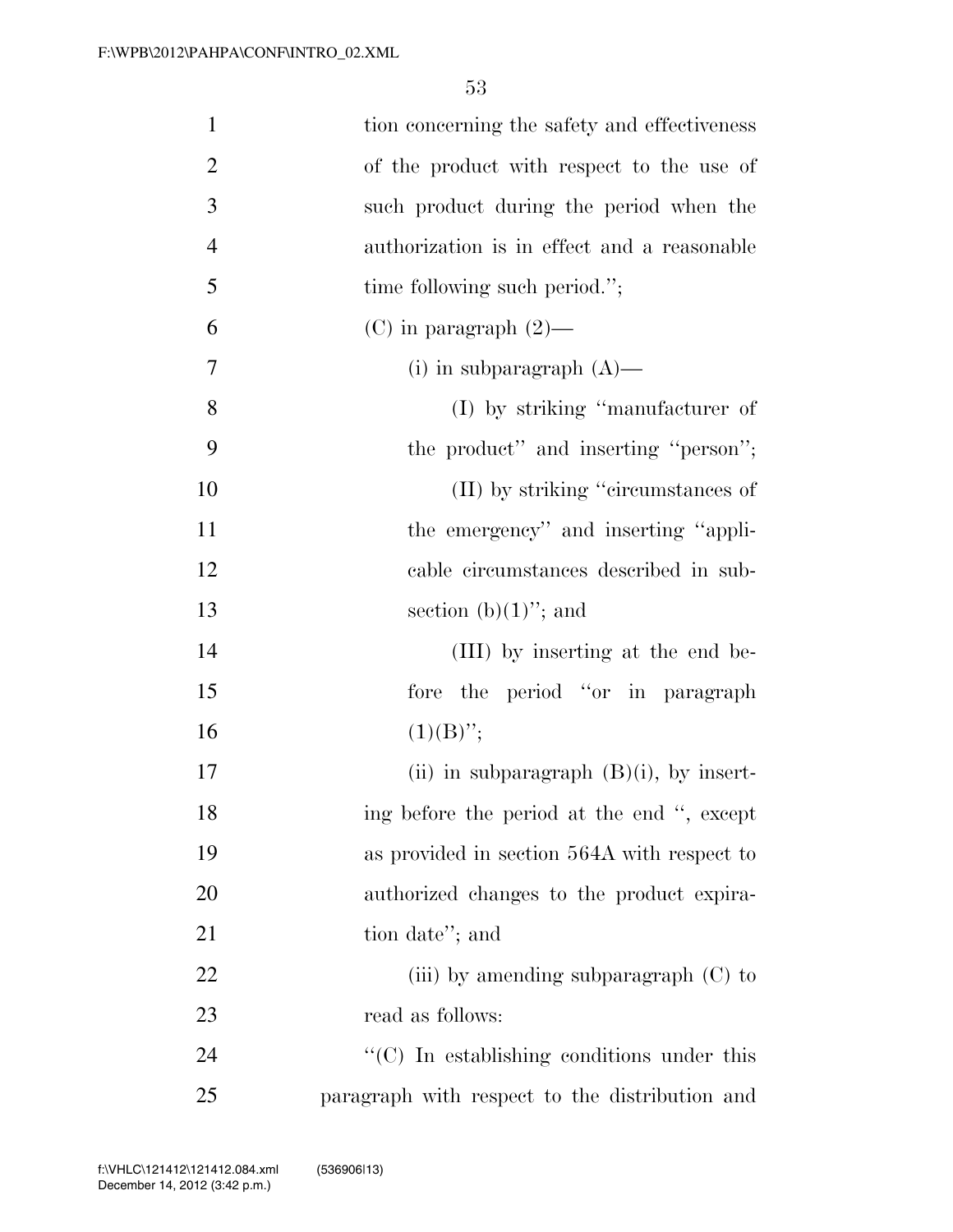| $\mathbf{1}$   | administration of the product for the unap-          |
|----------------|------------------------------------------------------|
| $\overline{2}$ | proved use, the Secretary shall not impose con-      |
| 3              | ditions that would restrict distribution or ad-      |
| $\overline{4}$ | ministration of the product when distributed or      |
| 5              | administered for the approved use."; and             |
| 6              | (D) by amending paragraph $(3)$ to read as           |
| 7              | follows:                                             |
| 8              | "(3) GOOD MANUFACTURING PRACTICE; PRE-               |
| 9              | SCRIPTION.—With respect to the emergency use of a    |
| 10             | product for which an authorization under this sec-   |
| 11             | tion is issued (whether an unapproved product or an  |
| 12             | unapproved use of an approved product), the Sec-     |
| 13             | retary may waive or limit, to the extent appropriate |
| 14             | given the applicable circumstances described in sub- |
| 15             | section $(b)(1)$ —                                   |
| 16             | "(A) requirements regarding current good             |
| 17             | manufacturing practice otherwise applicable to       |
| 18             | the manufacture, processing, packing, or hold-       |
| 19             | ing of products subject to regulation under this     |
| 20             | Act, including such requirements established         |
| 21             | under section 501 or $520(f)(1)$ , and including     |
| 22             | relevant conditions prescribed with respect to       |
| 23             | the product by an order under section                |
| 24             | 520(f)(2);                                           |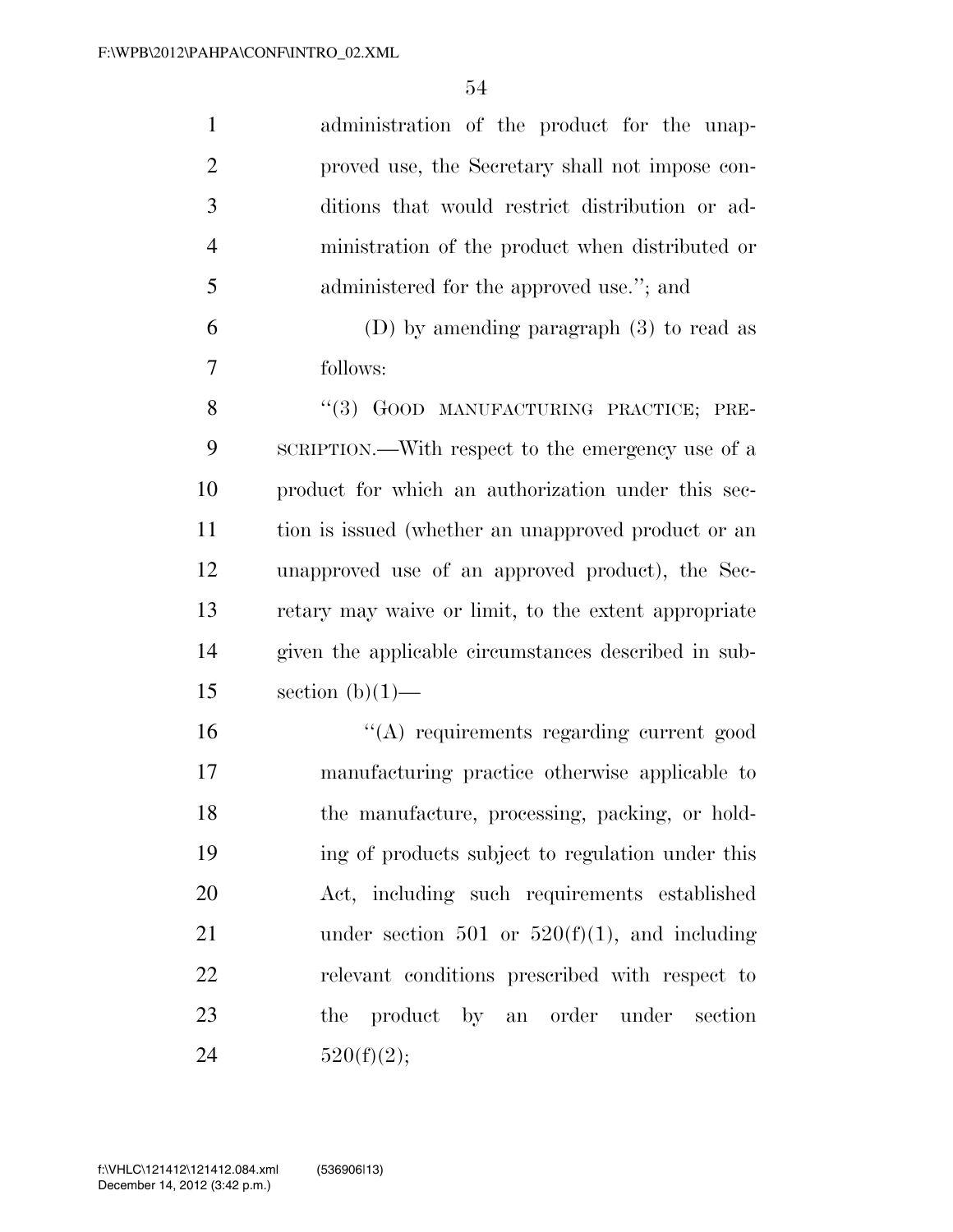| $\mathbf{1}$   | "(B) requirements established under sec-           |
|----------------|----------------------------------------------------|
| $\overline{2}$ | tion $503(b)$ ; and                                |
| 3              | "(C) requirements established under sec-           |
| $\overline{4}$ | tion $520(e)$ .";                                  |
| 5              | $(6)$ in subsection $(g)$ —                        |
| 6              | (A) in the subsection heading, by inserting        |
| 7              | "REVIEW AND" before "REVOCATION";                  |
| 8              | $(B)$ in paragraph $(1)$ , by inserting after      |
| 9              | the period at the end the following: "As part of   |
| 10             | such review, the Secretary shall regularly review  |
| 11             | the progress made with respect to the approval,    |
| 12             | licensure, or clearance of—                        |
| 13             | $\lq\lq$ an unapproved product for which an        |
| 14             | authorization was issued under this section; or    |
| 15             | "(B) an unapproved use of an approved              |
| 16             | product for which an authorization was issued      |
| 17             | under this section."; and                          |
| 18             | $(C)$ by amending paragraph $(2)$ to read as       |
| 19             | follows:                                           |
| 20             | "(2) REVISION AND REVOCATION.—The Sec-             |
| 21             | retary may revise or revoke an authorization under |
| 22             | this section if—                                   |
| 23             | $\lq\lq$ the circumstances described under         |
| 24             | subsection $(b)(1)$ no longer exist;               |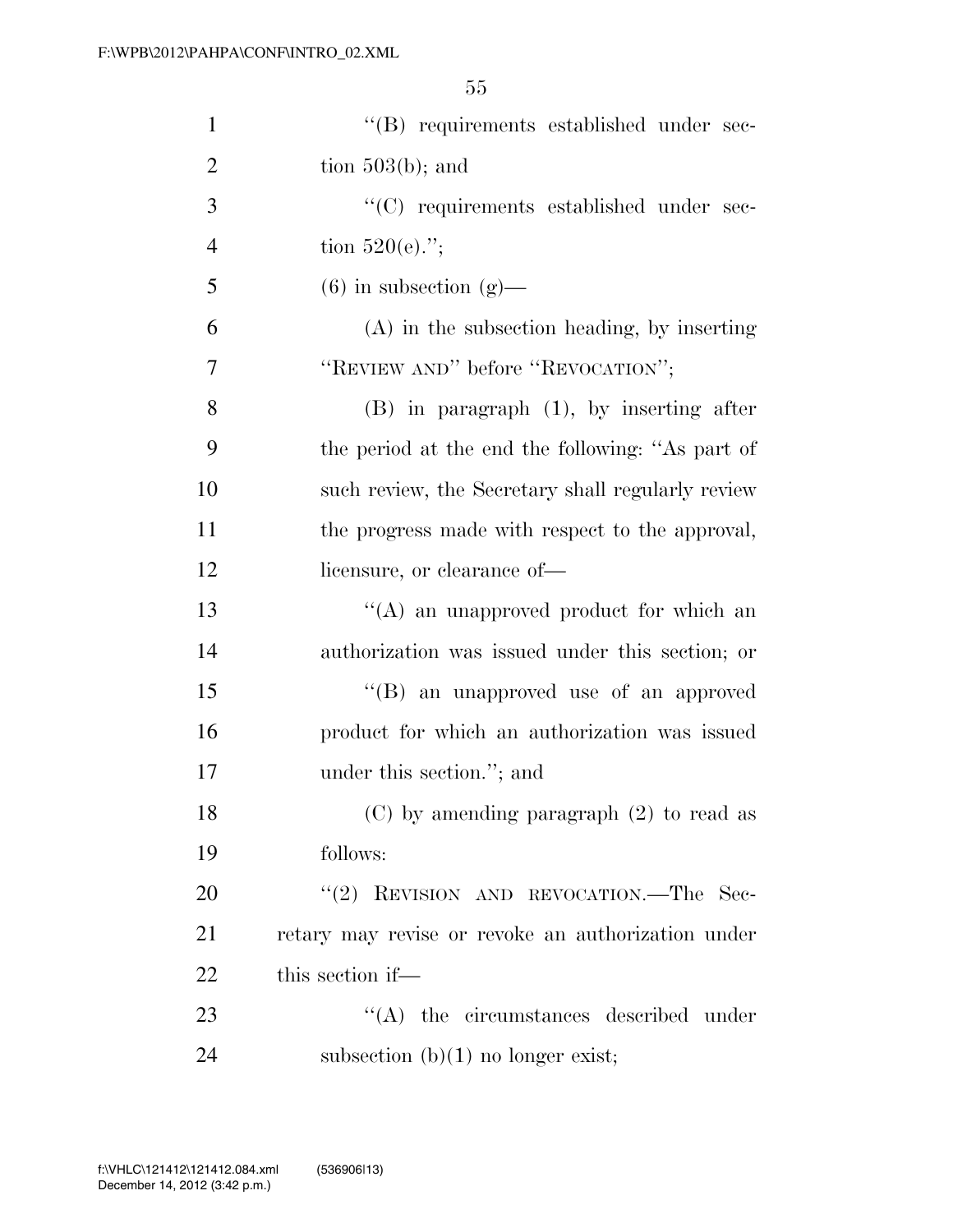| $\mathbf{1}$   | "(B) the criteria under subsection (c) for            |
|----------------|-------------------------------------------------------|
| $\overline{2}$ | issuance of such authorization are no longer          |
| 3              | met; or                                               |
| $\overline{4}$ | "(C) other circumstances make such revi-              |
| 5              | sion or revocation appropriate to protect the         |
| 6              | public health or safety.";                            |
| 7              | $(7)$ in subsection (h)(1), by adding after the pe-   |
| 8              | riod at the end the following: "The Secretary shall   |
| 9              | make any revisions to an authorization under this     |
| 10             | section available on the Internet Web site of the     |
| 11             | Food and Drug Administration.";                       |
| 12             | $(8)$ by adding at the end of subsection (j) the      |
| 13             | following:                                            |
| 14             | $\lq(4)$ Nothing in this section shall be construed   |
| 15             | as authorizing a delay in the review or other consid- |
| 16             | eration by the Secretary of any application or sub-   |
| 17             | mission pending before the Food and Drug Adminis-     |
| 18             | tration for a product for which an authorization      |
| 19             | under this section is issued."; and                   |
| 20             | $(9)$ by adding at the end the following:             |
| 21             | "(m) CATEGORIZATION OF LABORATORY TESTS AS-           |
| 22             | SOCIATED WITH DEVICES SUBJECT TO AUTHORIZA-           |
|                |                                                       |

- TION.—
- 24 ''(1) IN GENERAL.—In issuing an authorization under this section with respect to a device, the Sec-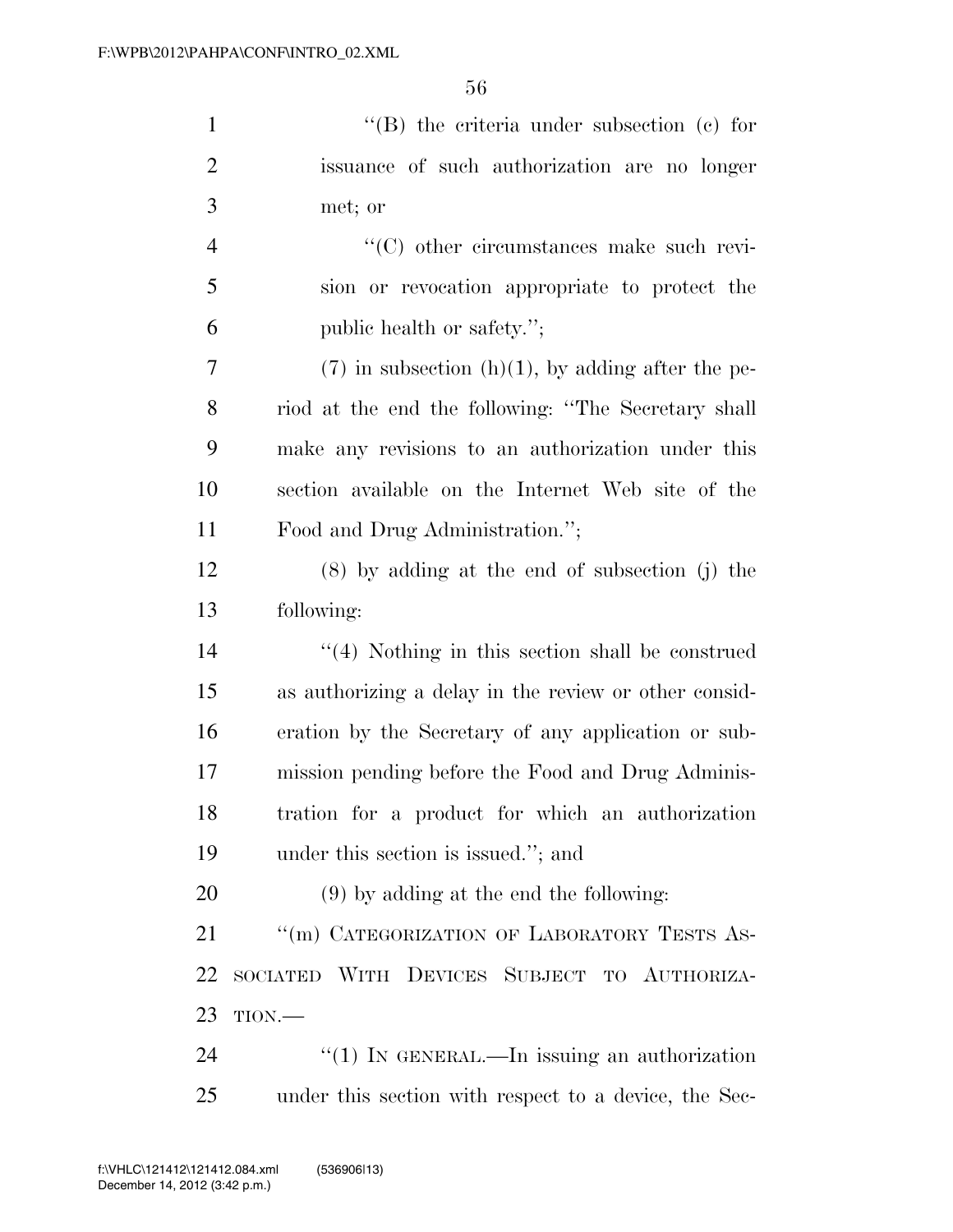| $\mathbf{1}$   | retary may, subject to the provisions of this section,    |
|----------------|-----------------------------------------------------------|
| $\overline{2}$ | determine that a laboratory examination or proce-         |
| 3              | dure associated with such device shall be deemed, for     |
| $\overline{4}$ | purposes of section 353 of the Public Health Service      |
| 5              | Act, to be in a particular category of examinations       |
| 6              | and procedures (including the category described by       |
| $\tau$         | subsection $(d)(3)$ of such section) if, based on the to- |
| 8              | tality of scientific evidence available to the Sec-       |
| 9              | retary—                                                   |
| 10             | $\lq\lq$ such categorization would be bene-               |
| 11             | ficial to protecting the public health; and               |
| 12             | $\lq\lq$ the known and potential benefits of              |
| 13             | such categorization under the circumstances of            |
| 14             | the authorization outweigh the known and po-              |
| 15             | tential risks of the categorization.                      |
| 16             | $``(2)$ CONDITIONS OF DETERMINATION.—The                  |
| 17             | Secretary may establish appropriate conditions on         |
| 18             | the performance of the examination or procedure           |
| 19             | pursuant to such determination.                           |
| 20             | EFFECTIVE PERIOD.—A determination<br>(3)                  |
| 21             | under this subsection shall be effective for purposes     |
| 22             | of section 353 of the Public Health Service Act not-      |
| 23             | withstanding any other provision of that section dur-     |
| 24             | ing the effective period of the relevant declaration      |
| 25             | under subsection (b).".                                   |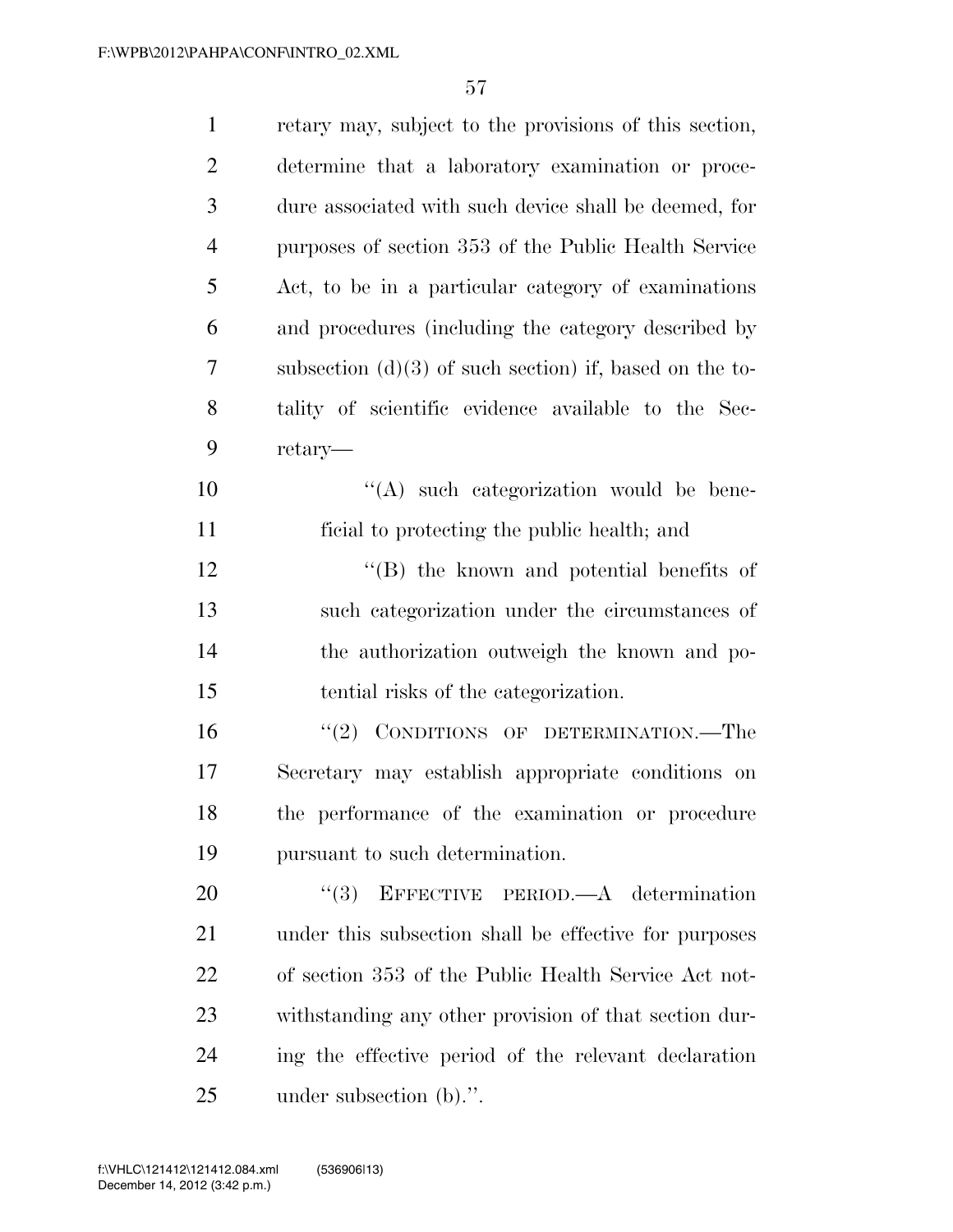| $\mathbf{1}$ | (b) EMERGENCY USE OF MEDICAL PRODUCTS.-                |
|--------------|--------------------------------------------------------|
| 2            | Subchapter E of chapter V of the Federal Food, Drug,   |
| 3            | and Cosmetic Act (21 U.S.C. 360bbb et seq.) is amended |
| 4            | by inserting after section 564 the following:          |
| 5            | "SEC. 564A. EMERGENCY USE OF MEDICAL PRODUCTS.         |
| 6            | "(a) DEFINITIONS.—In this section:                     |
| 7            | "(1) ELIGIBLE PRODUCT.—The term 'eligible              |
| 8            | product' means a product that—                         |
| 9            | $\lq\lq$ is approved or cleared under this             |
| 10           | chapter or licensed under section 351 of the           |
| 11           | Public Health Service Act;                             |
| 12           | $\lq\lq(B)(i)$ is intended for use to prevent, di-     |
| 13           | agnose, or treat a disease or condition involving      |
| 14           | a biological, chemical, radiological, or nuclear       |
| 15           | agent or agents; or                                    |
| 16           | "(ii) is intended for use to prevent, diag-            |
| 17           | nose, or treat a serious or life-threatening dis-      |
| 18           | ease or condition caused by a product described        |
| 19           | in clause (i); and                                     |
| 20           | "(C) is intended for use during the cir-               |
| 21           | cumstances under which—                                |
| 22           | "(i) a determination described in sub-                 |
| 23           | paragraph $(A)$ , $(B)$ , or $(C)$ of section          |
| 24           | $564(b)(1)$ has been made by the Secretary             |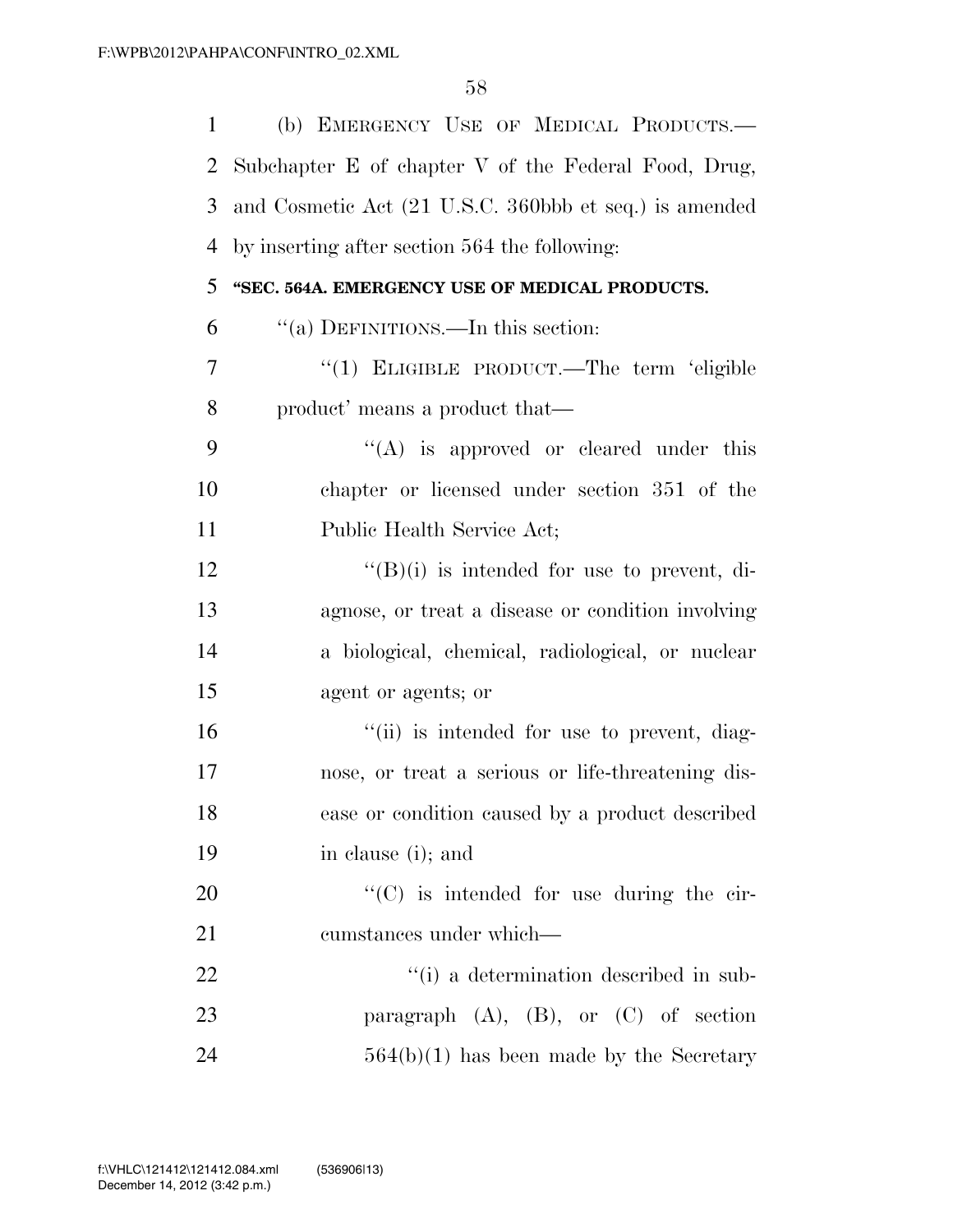| $\mathbf{1}$   | of Homeland Security, the Secretary of                 |
|----------------|--------------------------------------------------------|
| $\overline{2}$ | Defense, or the Secretary, respectively; or            |
| 3              | "(ii) the identification of a material                 |
| $\overline{4}$ | threat described in subparagraph (D) of                |
| 5              | section $564(b)(1)$ has been made pursuant             |
| 6              | to section 319F-2 of the Public Health                 |
| 7              | Service Act.                                           |
| 8              | "(2) PRODUCT.—The term 'product' means a               |
| 9              | drug, device, or biological product.                   |
| 10             | "(b) EXPIRATION DATING.                                |
| 11             | "(1) IN GENERAL.—The Secretary may extend              |
| 12             | the expiration date and authorize the introduction or  |
| 13             | delivery for introduction into interstate commerce of  |
| 14             | an eligible product after the expiration date provided |
| 15             | by the manufacturer if—                                |
| 16             | $\lq\lq$ the expiration date extension is in-          |
| 17             | tended to support the United States ability to         |
| 18             | $protect$ —                                            |
| 19             | $f'(i)$ the public health; or                          |
| 20             | "(ii) military preparedness and effec-                 |
| 21             | tiveness; and                                          |
| 22             | $\lq\lq$ the expiration date extension is sup-         |
| 23             | ported by an appropriate scientific evaluation         |
| 24             | that is conducted or accepted by the Secretary.        |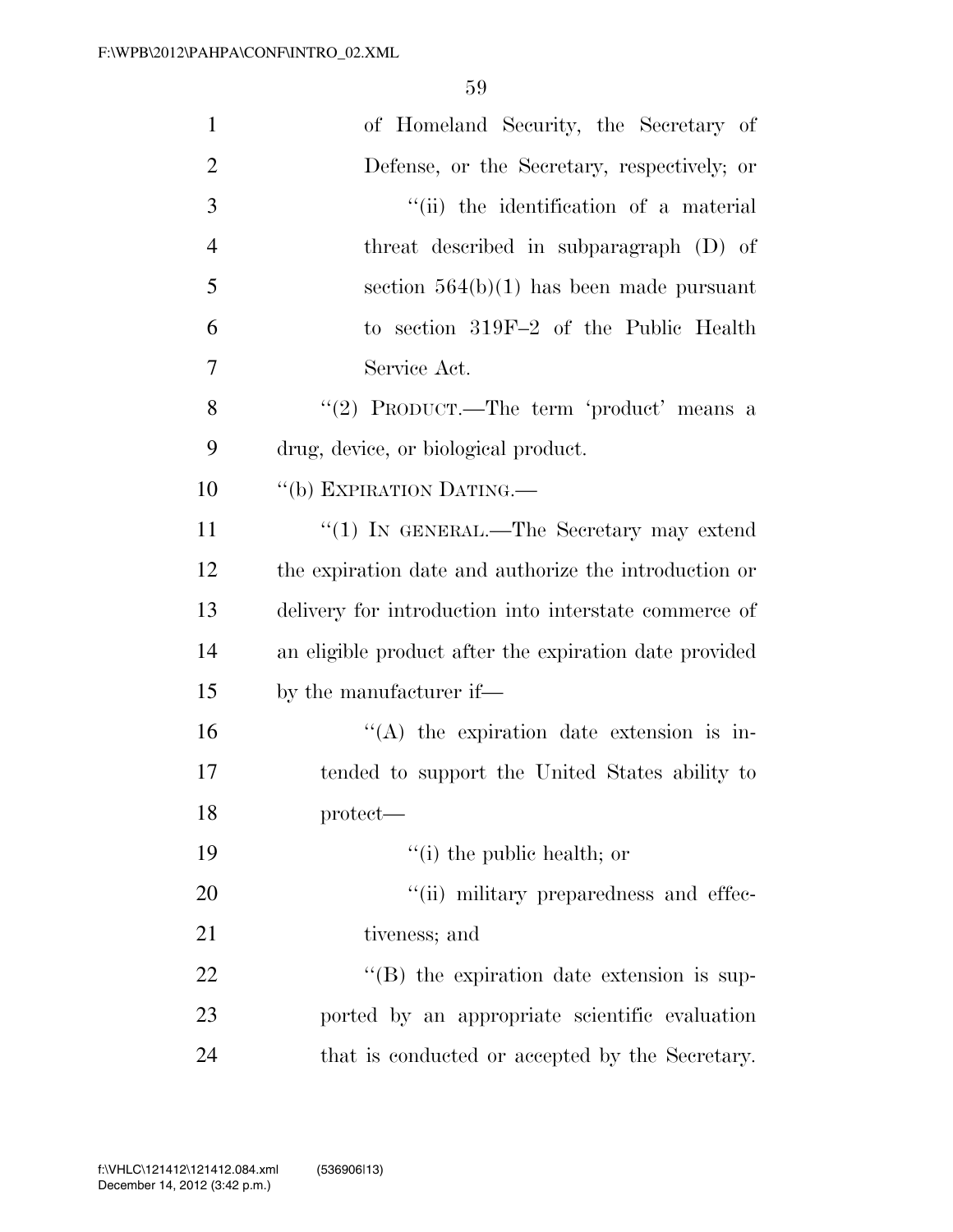| $\mathbf{1}$   | "(2) REQUIREMENTS AND CONDITIONS.—Any                  |
|----------------|--------------------------------------------------------|
| $\overline{2}$ | extension of an expiration date under paragraph (1)    |
| 3              | shall, as part of the extension, identify—             |
| $\overline{4}$ | $\lq\lq$ each specific lot, batch, or other unit       |
| 5              | of the product for which extended expiration is        |
| 6              | authorized;                                            |
| 7              | $\lq\lq (B)$ the duration of the extension; and        |
| 8              | $\cdot$ (C) any other requirements or conditions       |
| 9              | as the Secretary may deem appropriate for the          |
| 10             | protection of the public health, which may in-         |
| 11             | clude requirements for, or conditions on, prod-        |
| 12             | uct sampling, storage, packaging or repack-            |
| 13             | aging, transport, labeling, notice to product re-      |
| 14             | cipients, recordkeeping, periodic testing or re-       |
| 15             | testing, or product disposition.                       |
| 16             | "(3) EFFECT.—Notwithstanding any other pro-            |
| 17             | vision of this Act or the Public Health Service Act,   |
| 18             | an eligible product shall not be considered an unap-   |
| 19             | proved product (as defined in section $564(a)(2)(A)$ ) |
| 20             | and shall not be deemed adulterated or misbranded      |
| 21             | under this Act because, with respect to such prod-     |
| 22             | uct, the Secretary has, under paragraph (1), ex-       |
| 23             | tended the expiration date and authorized the intro-   |
| 24             | duction or delivery for introduction into interstate   |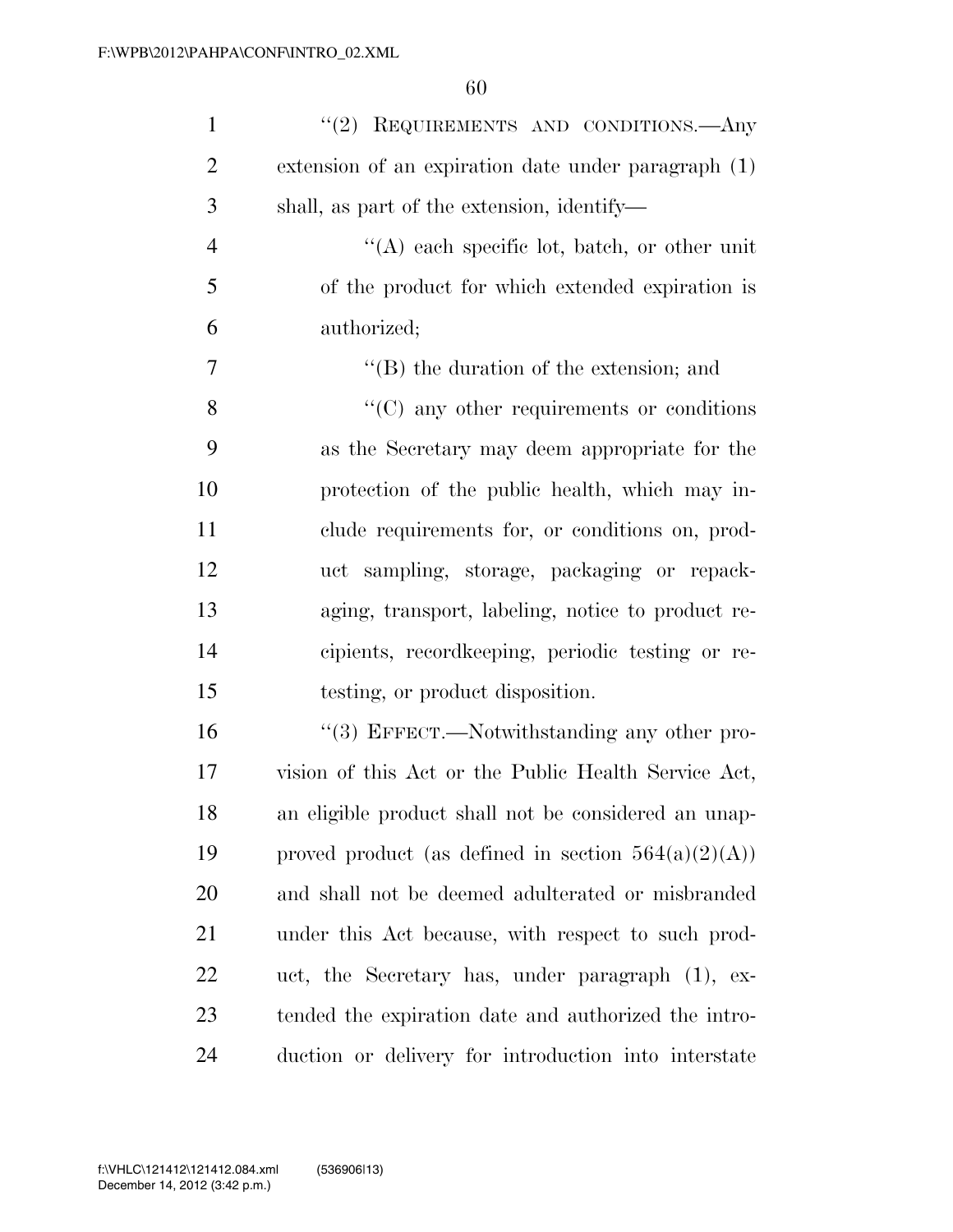- commerce of such product after the expiration date provided by the manufacturer.
- 3 "(4) EXPIRATION DATE.—For purposes of this subsection, the term 'expiration date' means the date established through appropriate stability testing required by the regulations issued by the Secretary to ensure that the product meets applicable stand- ards of identity, strength, quality, and purity at the time of use.
- 10 "'(c) CURRENT GOOD MANUFACTURING PRACTICE.—
- 11  $\frac{u(1)}{N}$  IN GENERAL.—The Secretary may, when the circumstances of a domestic, military, or public health emergency or material threat described in 14 subsection  $(a)(1)(C)$  so warrant, authorize, with re- spect to an eligible product, deviations from current good manufacturing practice requirements otherwise applicable to the manufacture, processing, packing, or holding of products subject to regulation under this Act, including requirements under section 501 20 or  $520(f)(1)$  or applicable conditions prescribed with 21 respect to the eligible product by an order under sec-22 tion  $520(f)(2)$ .
- 23 "(2) EFFECT.—Notwithstanding any other pro- vision of this Act or the Public Health Service Act, an eligible product shall not be considered an unap-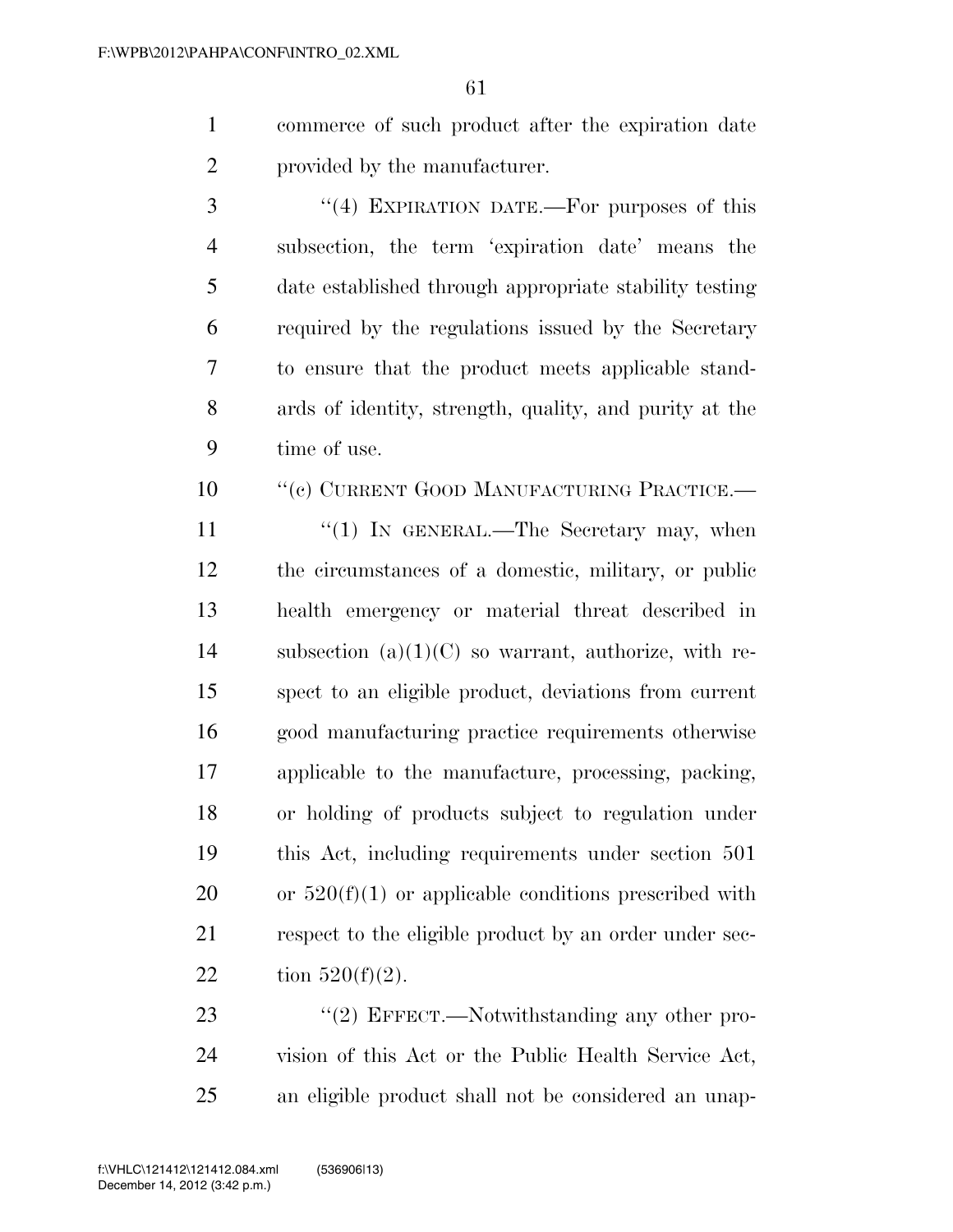1 proved product (as defined in section  $564(a)(2)(A)$ ) and shall not be deemed adulterated or misbranded under this Act because, with respect to such prod- uct, the Secretary has authorized deviations from current good manufacturing practices under para-graph (1).

 ''(d) EMERGENCY DISPENSING.—The requirements of sections 503(b) and 520(e) shall not apply to an eligible product, and the product shall not be considered an unap-10 proved product (as defined in section  $564(a)(2)(A)$ ) and shall not be deemed adulterated or misbranded under this Act because it is dispensed without an individual prescrip-tion, if—

- 14  $\frac{1}{2}$   $\frac{1}{2}$  the product is dispensed during the cir-15 cumstances described in subsection  $(a)(1)(C)$ ; and  $\frac{16}{2}$  ''(2) such dispensing without an individual pre-17 scription occurs—
- 18  $\langle (A)$  as permitted under the law of the 19 State in which the product is dispensed; or 20  $\langle (B) \rangle$  in accordance with an order issued by 21 the Secretary, for the purposes and duration of 22 the circumstances described in subsection 23 (a)(1)(C).

24 " (e) EMERGENCY USE INSTRUCTIONS.—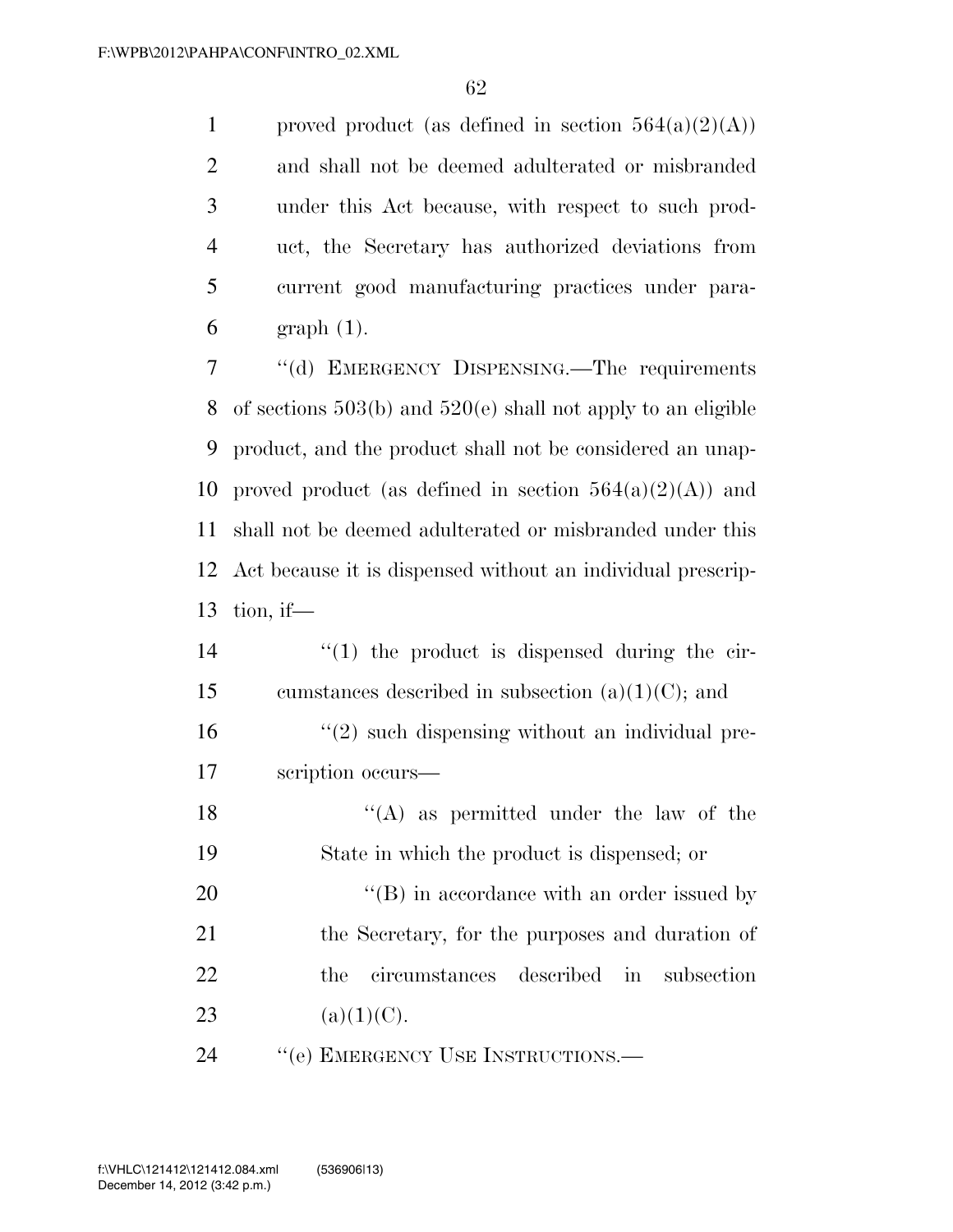1 ''(1) IN GENERAL.—The Secretary, acting through an appropriate official within the Depart- ment of Health and Human Services, may create and issue emergency use instructions to inform health care providers or individuals to whom an eli- gible product is to be administered concerning such product's approved, licensed, or cleared conditions of use.

9 "(2) EFFECT.—Notwithstanding any other pro- visions of this Act or the Public Health Service Act, a product shall not be considered an unapproved product and shall not be deemed adulterated or mis- branded under this Act because of the issuance of emergency use instructions under paragraph (1) with respect to such product or the introduction or delivery for introduction of such product into inter-state commerce accompanied by such instructions—

18  $\langle (A)$  during an emergency response to an actual emergency that is the basis for a deter-20 mination described in subsection  $(a)(1)(C)(i)$ ; or

21 ''(B) by a government entity (including a Federal, State, local, or tribal government enti-23 ty), or a person acting on behalf of such a gov- ernment entity, in preparation for an emer-25 gency response.".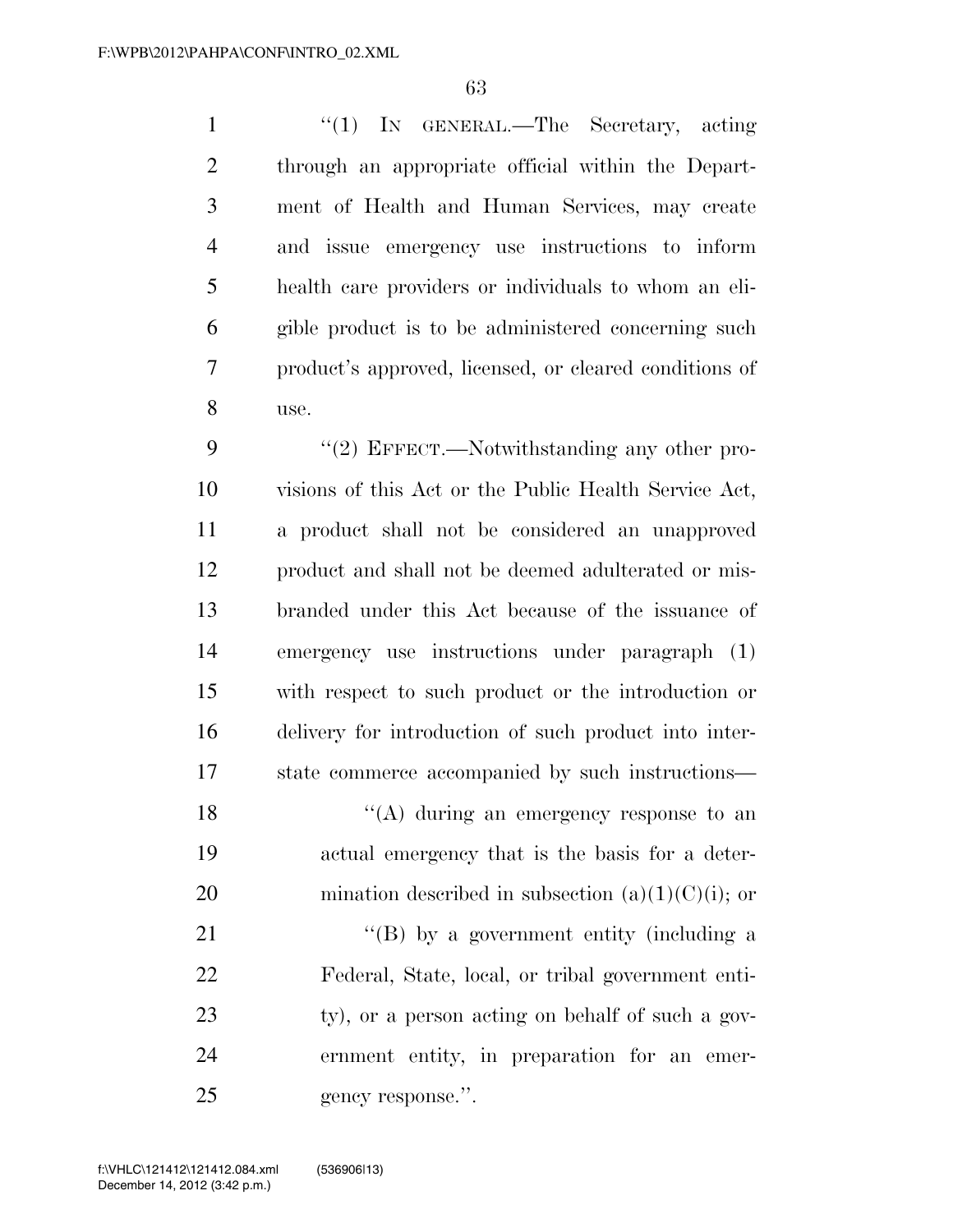(c) RISK EVALUATION AND MITIGATION STRATE- GIES.—Section 505–1 of the Federal Food, Drug, and Cosmetic Act (21 U.S.C. 355–1), is amended—

 (1) in subsection (f), by striking paragraph (7); and

(2) by adding at the end the following:

7 "(k) WAIVER IN PUBLIC HEALTH EMERGENCIES.— The Secretary may waive any requirement of this section with respect to a qualified countermeasure (as defined in section 319F–1(a)(2) of the Public Health Service Act) to which a requirement under this section has been ap- plied, if the Secretary determines that such waiver is re- quired to mitigate the effects of, or reduce the severity of, the circumstances under which—

 ''(1) a determination described in subparagraph 16 (A), (B), or (C) of section  $564(b)(1)$  has been made by the Secretary of Homeland Security, the Sec- retary of Defense, or the Secretary, respectively; or  $\frac{1}{2}$  the identification of a material threat de-20 scribed in subparagraph  $(D)$  of section  $564(b)(1)$  has been made pursuant to section 319F–2 of the Public Health Service Act.''.

23 (d) PRODUCTS HELD FOR EMERGENCY USE.—The Federal Food, Drug, and Cosmetic Act (21 U.S.C. 301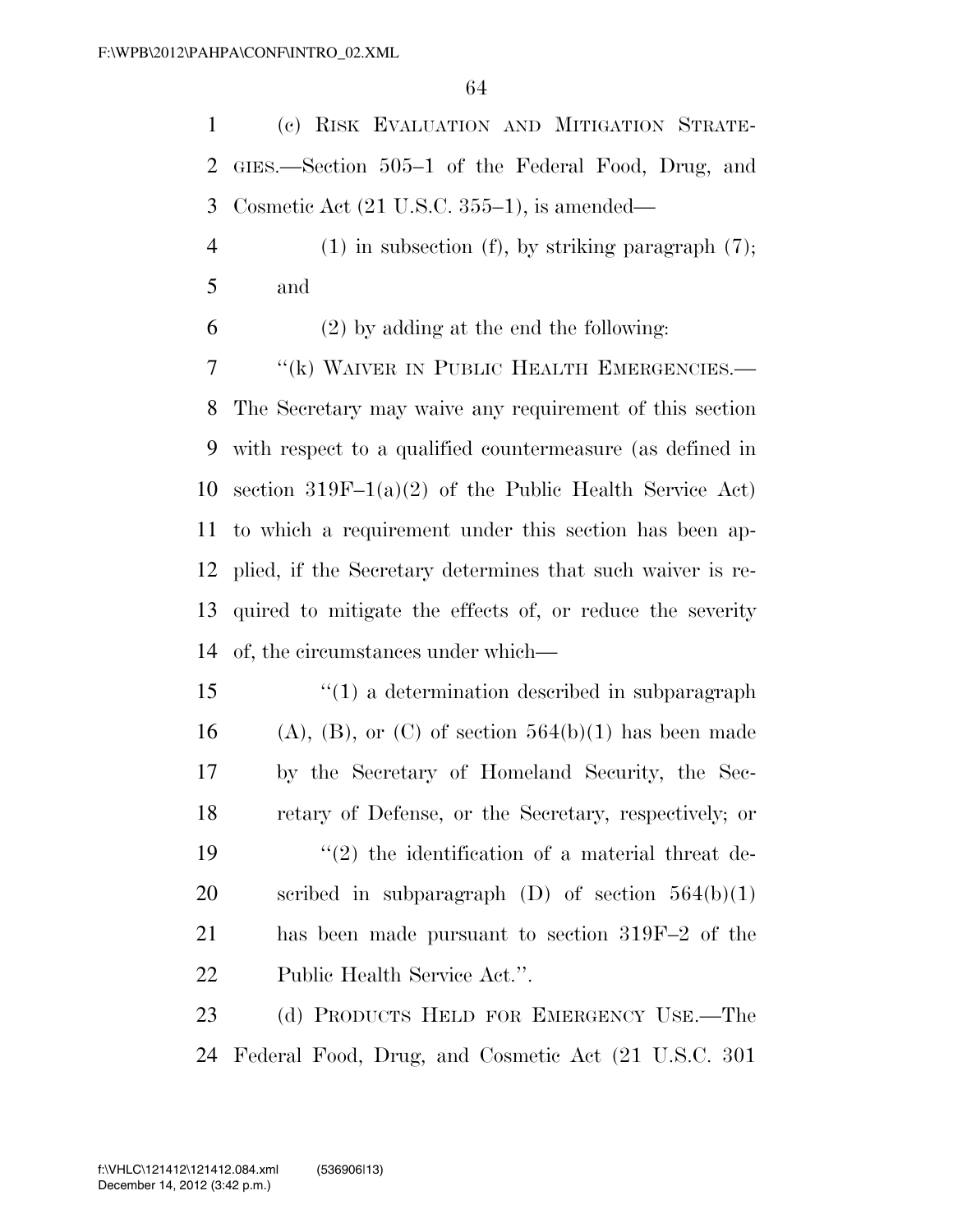et seq.) is amended by inserting after section 564A, as added by subsection (b), the following:

#### **''SEC. 564B. PRODUCTS HELD FOR EMERGENCY USE.**

 ''It is not a violation of any section of this Act or of the Public Health Service Act for a government entity (including a Federal, State, local, or tribal government en- tity), or a person acting on behalf of such a government entity, to introduce into interstate commerce a product (as 9 defined in section  $564(a)(4)$  intended for emergency use, if that product—

11  $\langle (1)$  is intended to be held and not used; and  $\binom{12}{2}$  is held and not used, unless and until that product—

 $((A)$  is approved, cleared, or licensed 15 under section 505, 510(k), or 515 of this Act or section 351 of the Public Health Service Act;  $\langle G \rangle$  is authorized for investigational use under section 505 or 520 of this Act or section 351 of the Public Health Service Act; or

20  $\cdot$  (C) is authorized for use under section 564.''.

#### **SEC. 303. DEFINITIONS.**

 Section 565 of the Federal Food, Drug, and Cosmetic Act (21 U.S.C. 360bbb–4) is amended by striking ''The Secretary, in consultation'' and inserting the following: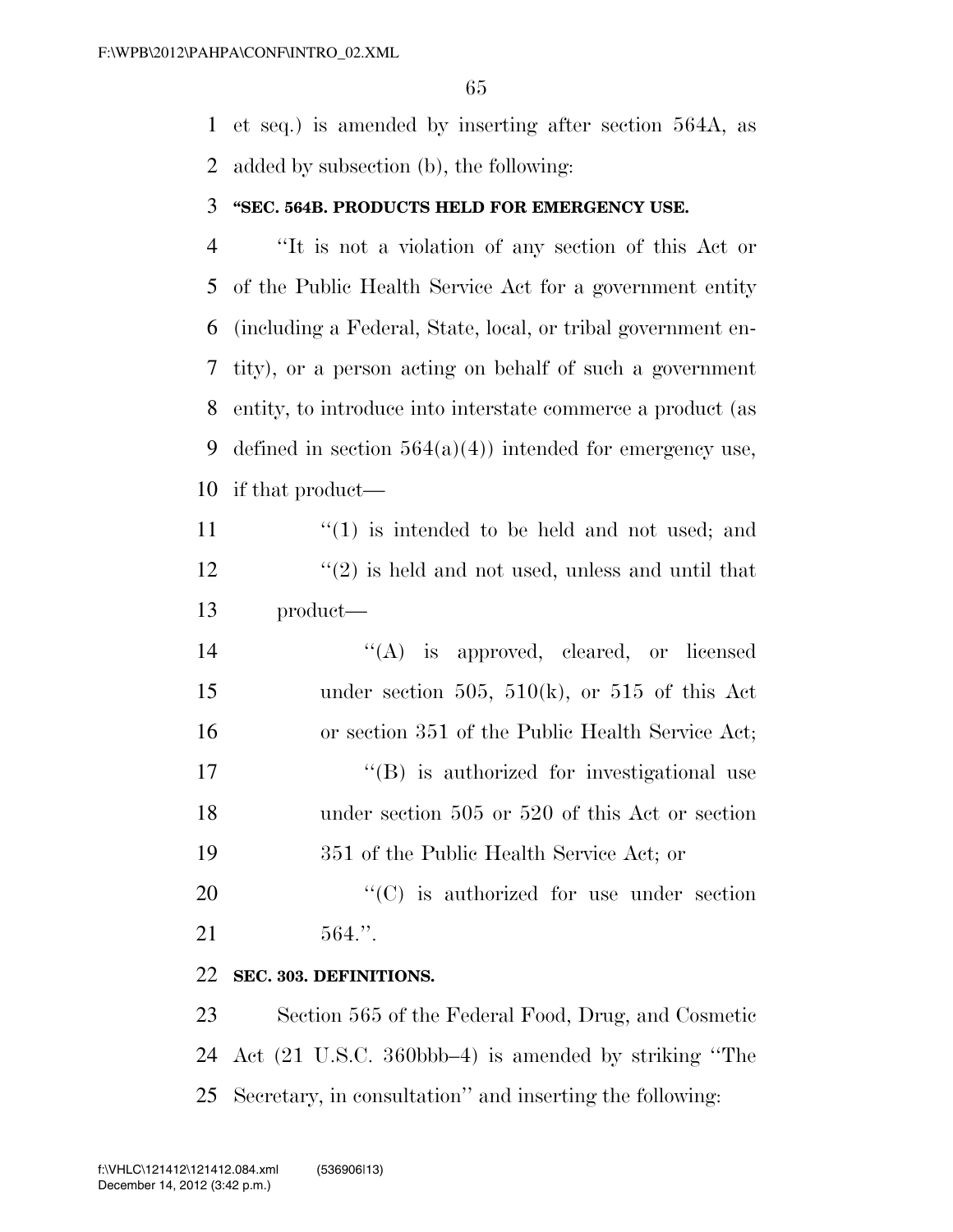| $\mathbf{1}$   | "(a) DEFINITIONS.—In this section—                          |
|----------------|-------------------------------------------------------------|
| $\overline{2}$ | $\lq(1)$ the term 'countermeasure' means a quali-           |
| 3              | fied countermeasure, a security countermeasure, and         |
| $\overline{4}$ | a qualified pandemic or epidemic product;                   |
| 5              | $(2)$ the term 'qualified countermeasure' has               |
| 6              | the meaning given such term in section 319F-1 of            |
| 7              | the Public Health Service Act;                              |
| 8              | $\cdot\cdot$ (3) the term 'security countermeasure' has the |
| 9              | meaning given such term in section $319F-2$ of such         |
| 10             | Act; and                                                    |
| 11             | $\lq(4)$ the term 'qualified pandemic or epidemic           |
| 12             | product' means a product that meets the definition          |
| 13             | given such term in section 319F-3 of the Public             |
| 14             | Health Service Act and—                                     |
| 15             | "(A) that has been identified by the De-                    |
| 16             | partment of Health and Human Services or the                |
| 17             | Department of Defense as receiving funding di-              |
| 18             | rectly related to addressing chemical, biological,          |
| 19             | radiological, or nuclear threats, including pan-            |
| 20             | demic influenza; or                                         |
| 21             | $\lq\lq (B)$ is included under this paragraph pur-          |
| 22             | suant to a determination by the Secretary.                  |
| 23             | "(b) GENERAL DUTIES.—The Secretary, in consulta-            |
| 24             | tion".                                                      |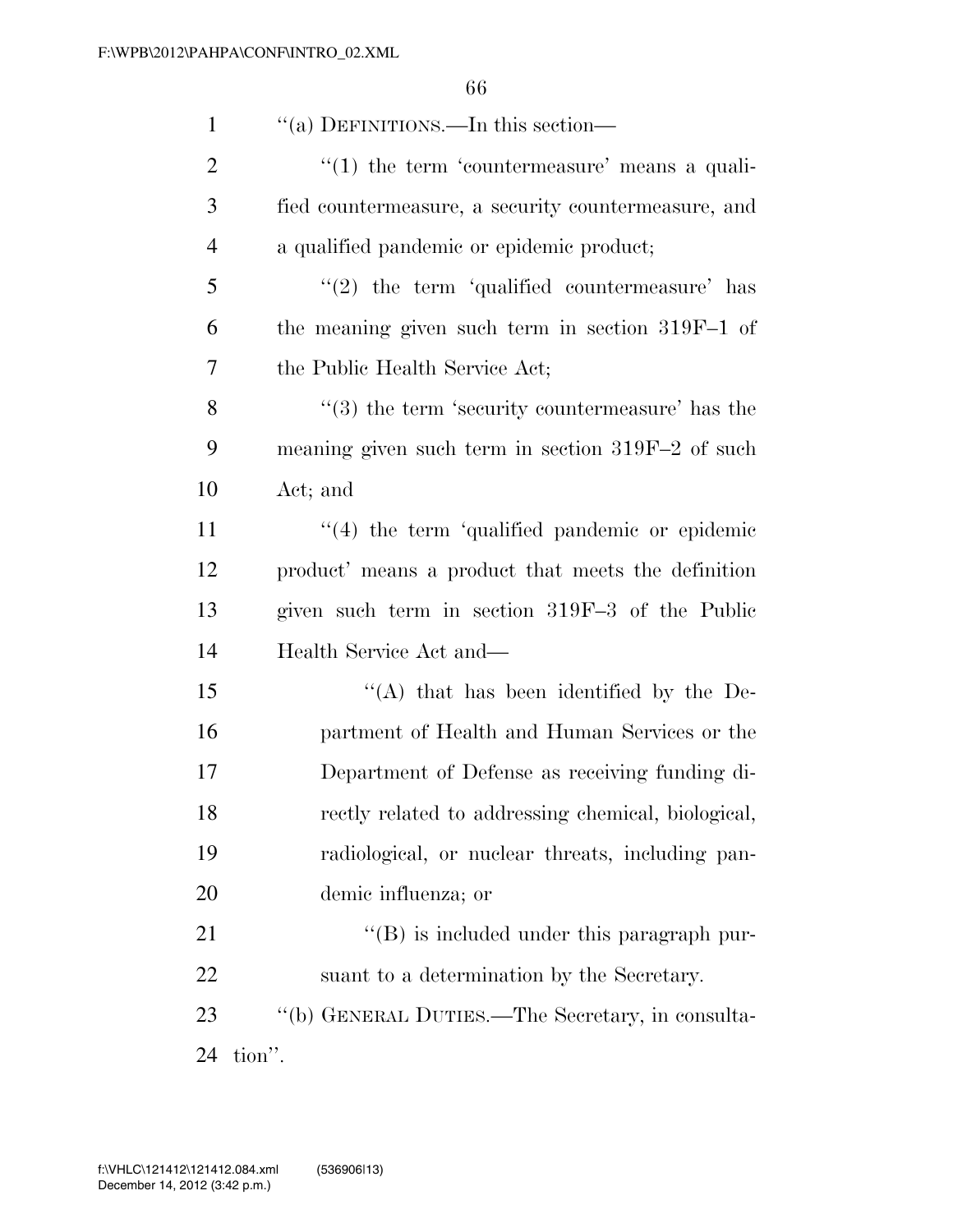**SEC. 304. ENHANCING MEDICAL COUNTERMEASURE AC-TIVITIES.** 

 Section 565 of the Federal Food, Drug, and Cosmetic Act (21 U.S.C. 360bbb–4), as amended by section 303, is further amended—

 (1) in the section heading, by striking ''**TECH- NICAL ASSISTANCE**'' and inserting ''**COUNTER- MEASURE DEVELOPMENT, REVIEW, AND TECH-NICAL ASSISTANCE**'';

 (2) in subsection (b), by striking the subsection enumerator and all that follows through ''shall es-tablish'' and inserting the following:

 ''(b) GENERAL DUTIES.—In order to accelerate the development, stockpiling, approval, licensure, and clear- ance of qualified countermeasures, security counter- measures, and qualified pandemic or epidemic products, the Secretary, in consultation with the Assistant Secretary for Preparedness and Response, shall—

 $\frac{1}{2}$  (1) ensure the appropriate involvement of Food and Drug Administration personnel in inter- agency activities related to countermeasure advanced research and development, consistent with sections 319F, 319F–1, 319F–2, 319F–3, 319L, and 2811 of the Public Health Service Act;

  $(2)$  ensure the appropriate involvement and consultation of Food and Drug Administration per-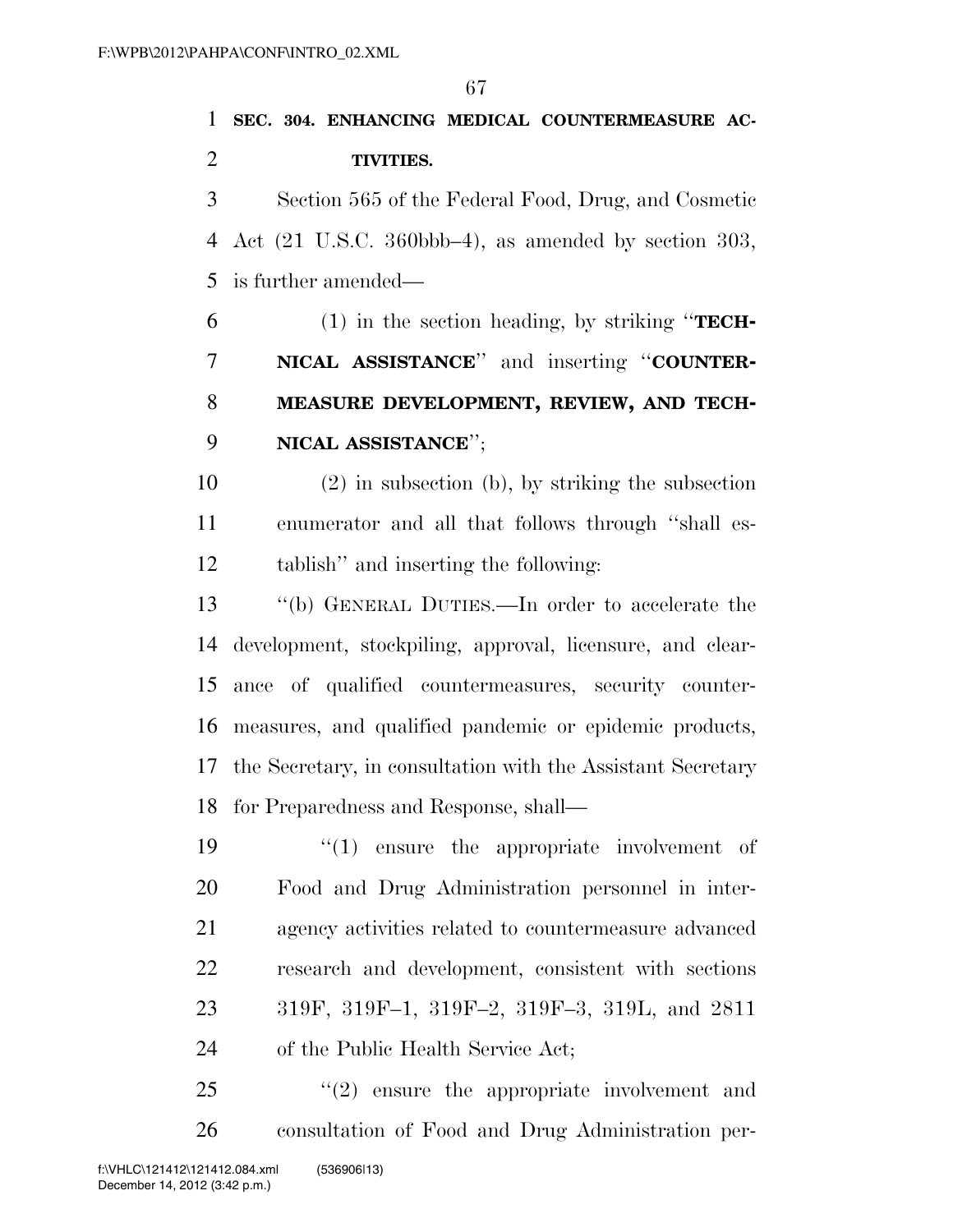sonnel in any flexible manufacturing activities car- ried out under section 319L of the Public Health Service Act, including with respect to meeting regu- latory requirements set forth in this Act; ''(3) promote countermeasure expertise within the Food and Drug Administration by—  $\cdot$  ''(A) ensuring that Food and Drug Admin- istration personnel involved in reviewing coun- termeasures for approval, licensure, or clear- ance are informed by the Assistant Secretary for Preparedness and Response on the material threat assessment conducted under section 319F–2 of the Public Health Service Act for the agent or agents for which the counter-15 measure under review is intended; ''(B) training Food and Drug Administra- tion personnel regarding review of counter- measures for approval, licensure, or clearance; ''(C) holding public meetings at least twice annually to encourage the exchange of scientific ideas; and  $\text{``(D) establishing protocols to ensure that}$  countermeasure reviewers have sufficient train-ing or experience with countermeasures;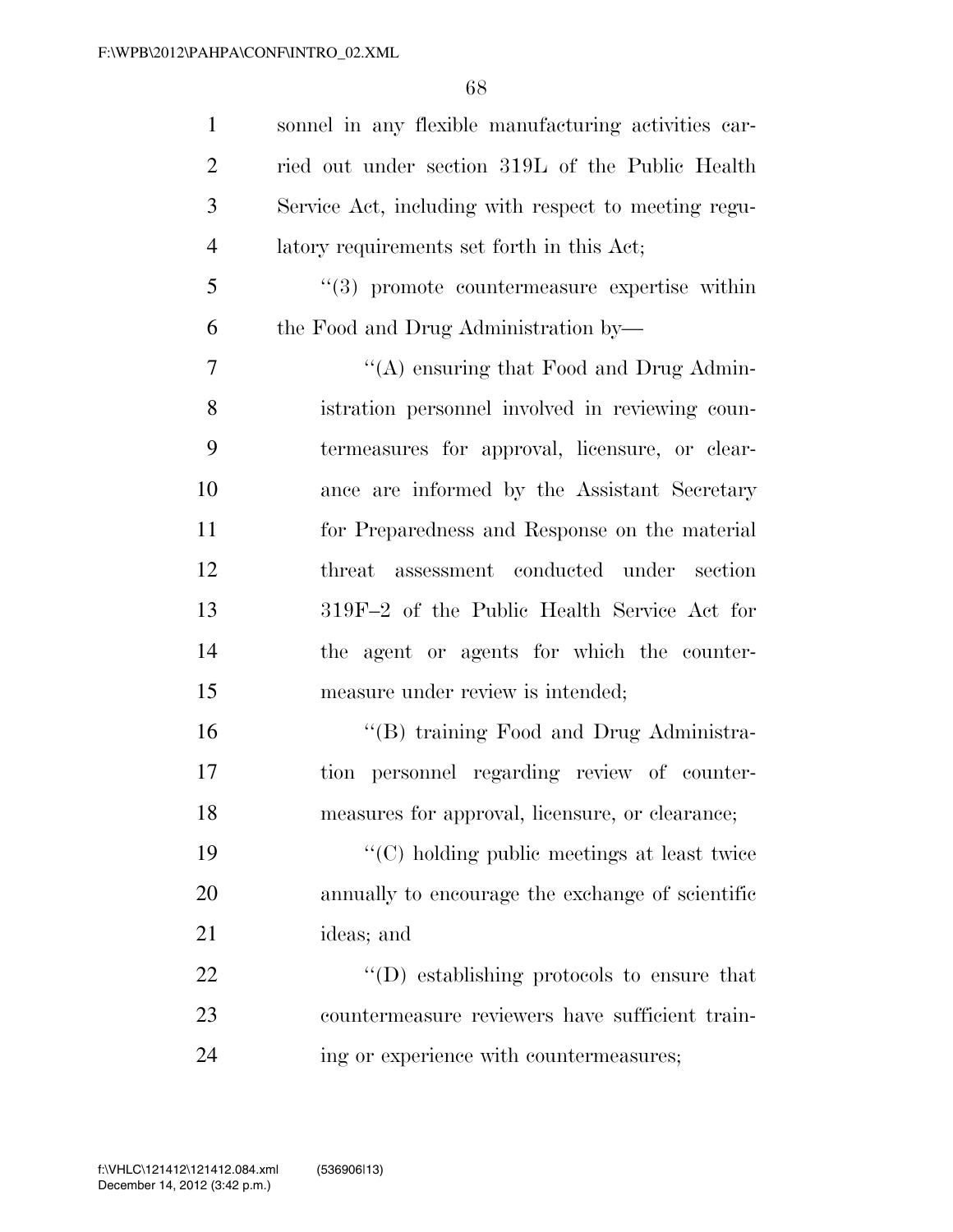| $\mathbf{1}$   | "(4) maintain teams, composed of Food and              |
|----------------|--------------------------------------------------------|
| $\overline{2}$ | Drug Administration personnel with expertise on        |
| 3              | countermeasures, including specific counter-           |
| $\overline{4}$ | measures, populations with special clinical needs (in- |
| 5              | cluding children and pregnant women that may use       |
| 6              | countermeasures, as applicable and appropriate),       |
| $\tau$         | classes or groups of countermeasures, or other coun-   |
| 8              | termeasure-related technologies and capabilities, that |
| 9              | shall—                                                 |
| 10             | $\lq\lq$ consult with countermeasure experts,          |
| 11             | including countermeasure sponsors and appli-           |
| 12             | cants, to identify and help resolve scientific         |
| 13             | issues related to the approval, licensure, or          |
| 14             | clearance of countermeasures, through work-            |
| 15             | shops or public meetings; and                          |
| 16             | $\lq\lq (B)$ improve and advance the science re-       |
| 17             | lating to the development of new tools, stand-         |
| 18             | ards, and approaches to assessing and evalu-           |
| 19             | ating countermeasures—                                 |
| 20             | "(i) in order to inform the process for                |
| 21             | countermeasure approval, clearance, and li-            |
| 22             | censure; and                                           |
| 23             | "(ii) with respect to the development                  |
| 24             | of countermeasures for populations with                |
| 25             | special clinical needs, including children             |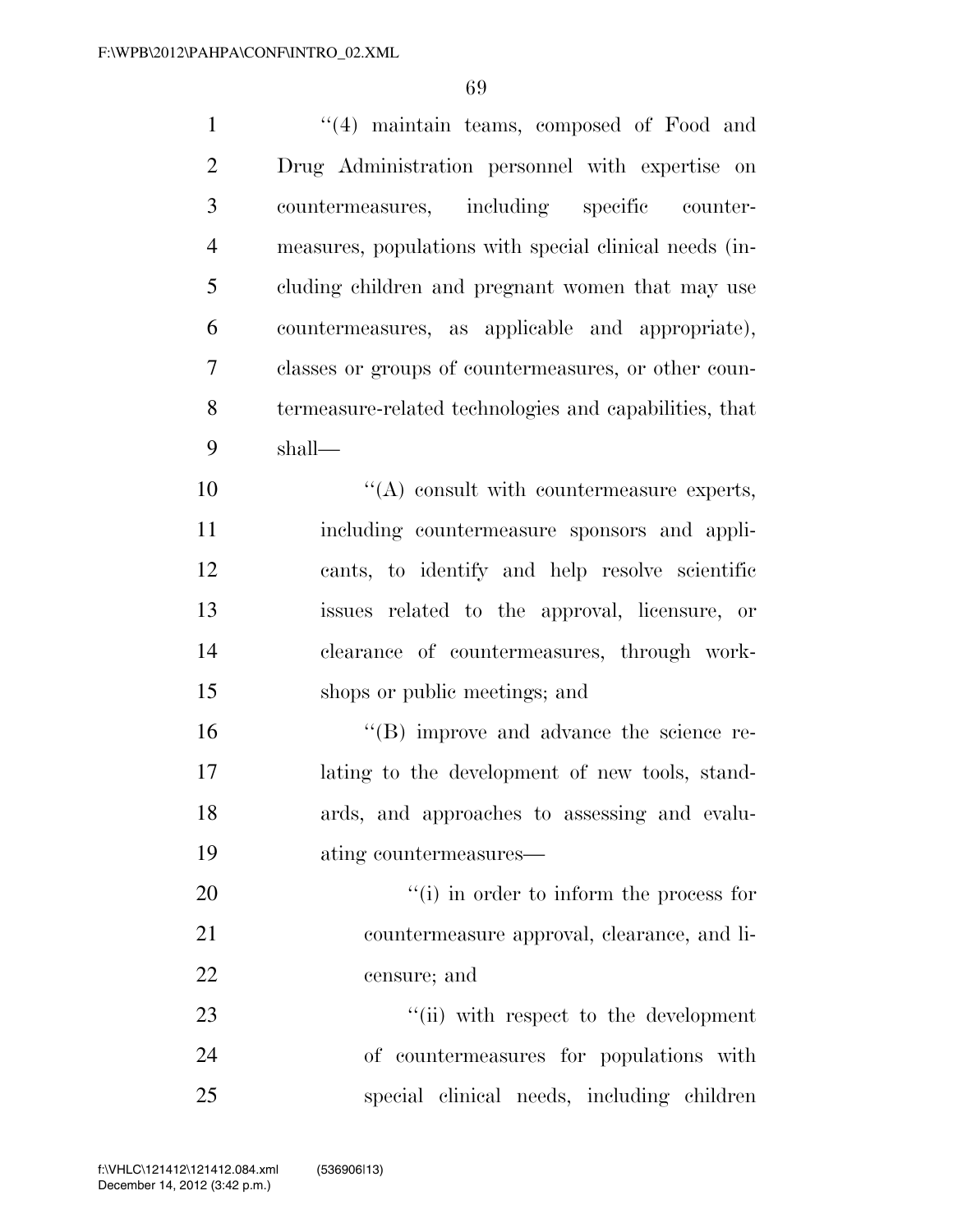| $\mathbf{1}$   | and pregnant women, in order to meet the              |
|----------------|-------------------------------------------------------|
| $\overline{2}$ | needs of such populations, as necessary               |
| 3              | and appropriate; and                                  |
| $\overline{4}$ | $\cdot\cdot$ (5) establish''; and                     |
| 5              | $(3)$ by adding at the end the following:             |
| 6              | "(c) FINAL GUIDANCE ON DEVELOPMENT OF ANI-            |
| 7              | MAL MODELS.—                                          |
| 8              | "(1) IN GENERAL.—Not later than 1 year after          |
| 9              | the date of the enactment of the Pandemic and All-    |
| 10             | Hazards Preparedness Reauthorization Act of 2012,     |
| 11             | the Secretary shall provide final guidance to indus-  |
| 12             | try regarding the development of animal models to     |
| 13             | support approval, clearance, or licensure of counter- |
| 14             | measures referred to in subsection (a) when human     |
| 15             | efficacy studies are not ethical or feasible.         |
| 16             | "(2) AUTHORITY TO EXTEND DEADLINE.—The                |
| 17             | Secretary may extend the deadline for providing       |
| 18             | final guidance under paragraph (1) by not more        |
| 19             | than 6 months upon submission by the Secretary of     |
| 20             | a report on the status of such guidance to the Com-   |
| 21             | mittee on Energy and Commerce of the House of         |
| 22             | Representatives and the Committee on Health, Edu-     |
| 23             | cation, Labor, and Pensions of the Senate.            |
| 24             | "(d) DEVELOPMENT AND ANIMAL MODELING PRO-             |
|                |                                                       |

CEDURES.—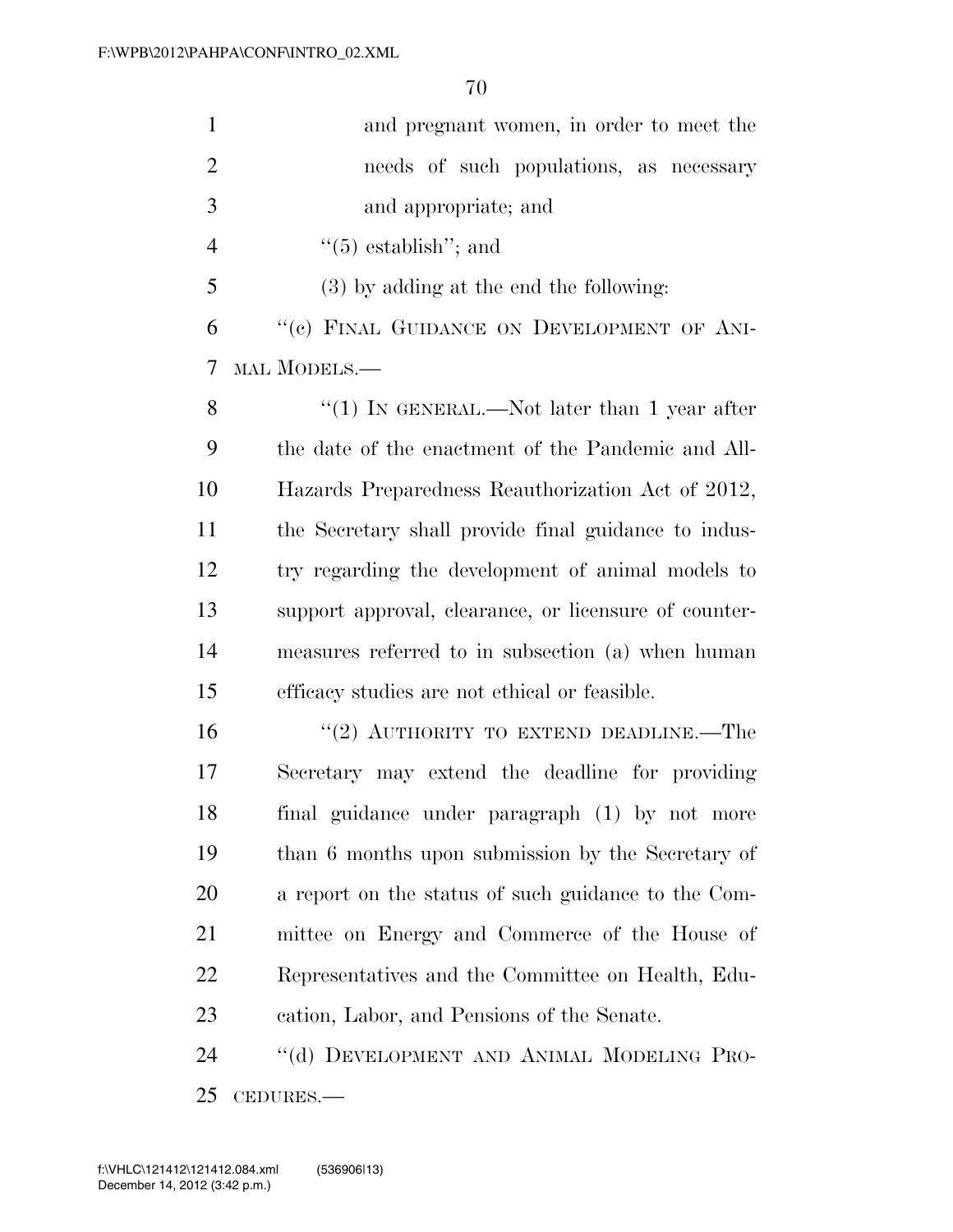| $\mathbf{1}$   | "(1) AVAILABILITY OF ANIMAL MODEL MEET-                |
|----------------|--------------------------------------------------------|
| $\overline{2}$ | INGS.—To facilitate the timely development of ani-     |
| 3              | mal models and support the development, stock-         |
| $\overline{4}$ | piling, licensure, approval, and clearance of counter- |
| 5              | measures, the Secretary shall, not later than 180      |
| 6              | days after the enactment of this subsection, establish |
| 7              | a procedure by which a sponsor or applicant that is    |
| 8              | developing a countermeasure for which human effi-      |
| 9              | cacy studies are not ethical or practicable, and that  |
| 10             | has an approved investigational new drug application   |
| 11             | or investigational device exemption, may request and   |
| 12             | receive-                                               |
| 13             | $\lq\lq$ a meeting to discuss proposed animal          |
| 14             | model development activities; and                      |
| 15             | $\lq\lq (B)$ a meeting prior to initiating pivotal     |
| 16             | animal studies.                                        |
| 17             | "(2) PEDIATRIC MODELS.—To facilitate the de-           |
| 18             | velopment and selection of animal models that could    |
| 19             | translate to pediatric studies, any meeting conducted  |
| 20             | under paragraph (1) shall include discussion of ani-   |
| 21             | mal models for pediatric populations, as appropriate.  |
| 22             | ``(e)<br>REVIEW AND APPROVAL<br>COUNTER-<br>OF         |
| 23             | MEASURES.-                                             |
| 24             | "(1) MATERIAL THREAT.—When evaluating an               |

application or submission for approval, licensure, or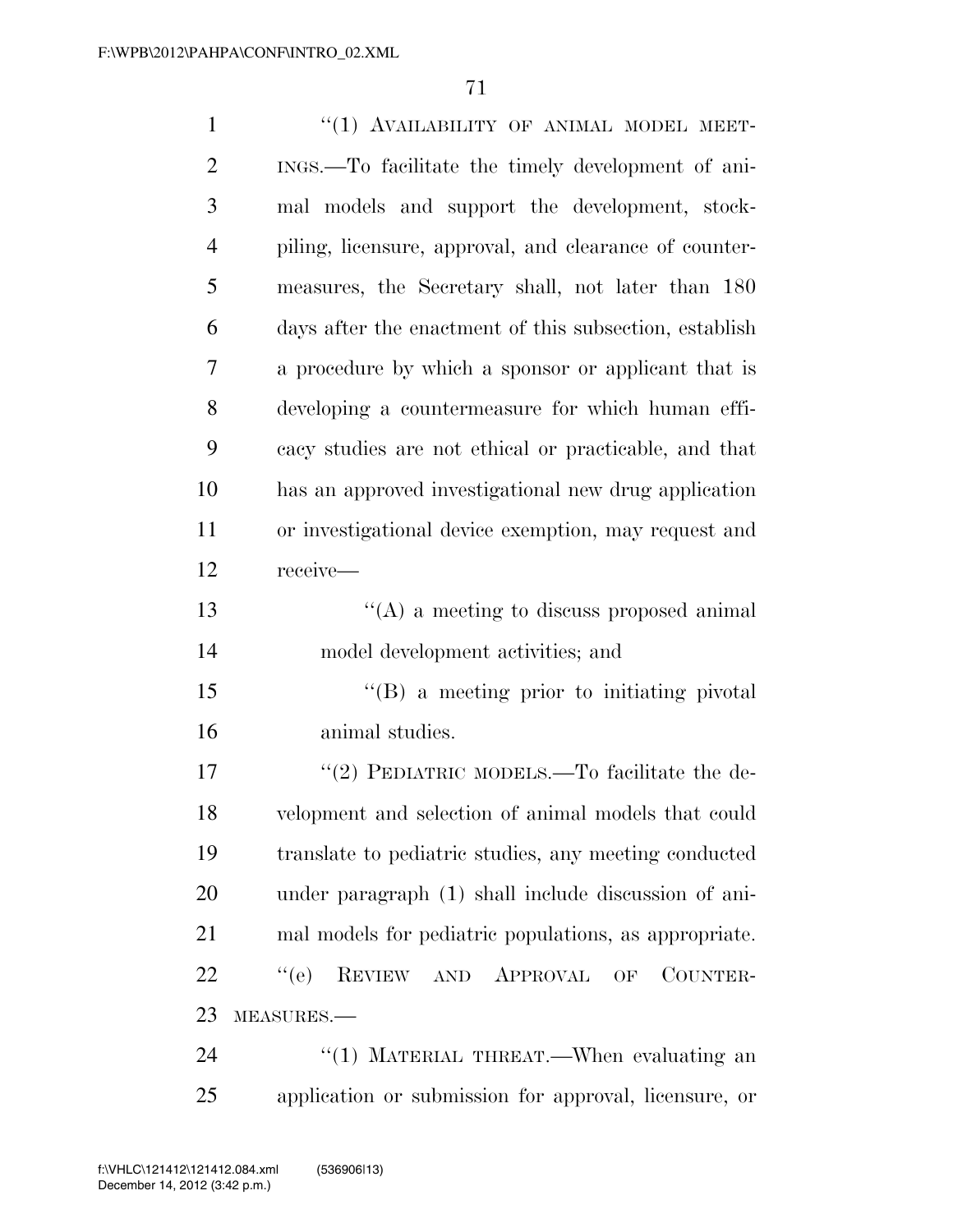clearance of a countermeasure, the Secretary shall take into account the material threat posed by the chemical, biological, radiological, or nuclear agent or agents identified under section 319F–2 of the Public Health Service Act for which the countermeasure under review is intended.

 ''(2) REVIEW EXPERTISE.—When practicable and appropriate, teams of Food and Drug Adminis- tration personnel reviewing applications or submis- sions described under paragraph (1) shall include a reviewer with sufficient training or experience with countermeasures pursuant to the protocols estab-13 lished under subsection  $(b)(3)(D)$ .".

#### **SEC. 305. REGULATORY MANAGEMENT PLANS.**

 Section 565 of the Federal Food, Drug, and Cosmetic Act (21 U.S.C. 360bbb–4), as amended by section 304, is further amended by adding at the end the following: 18 "(f) REGULATORY MANAGEMENT PLAN.—

 ''(1) DEFINITION.—In this subsection, the term 'eligible countermeasure' means—

 $\langle (A)$  a security countermeasure with re- spect to which the Secretary has entered into a procurement contract under section 319F–2(c) of the Public Health Service Act; or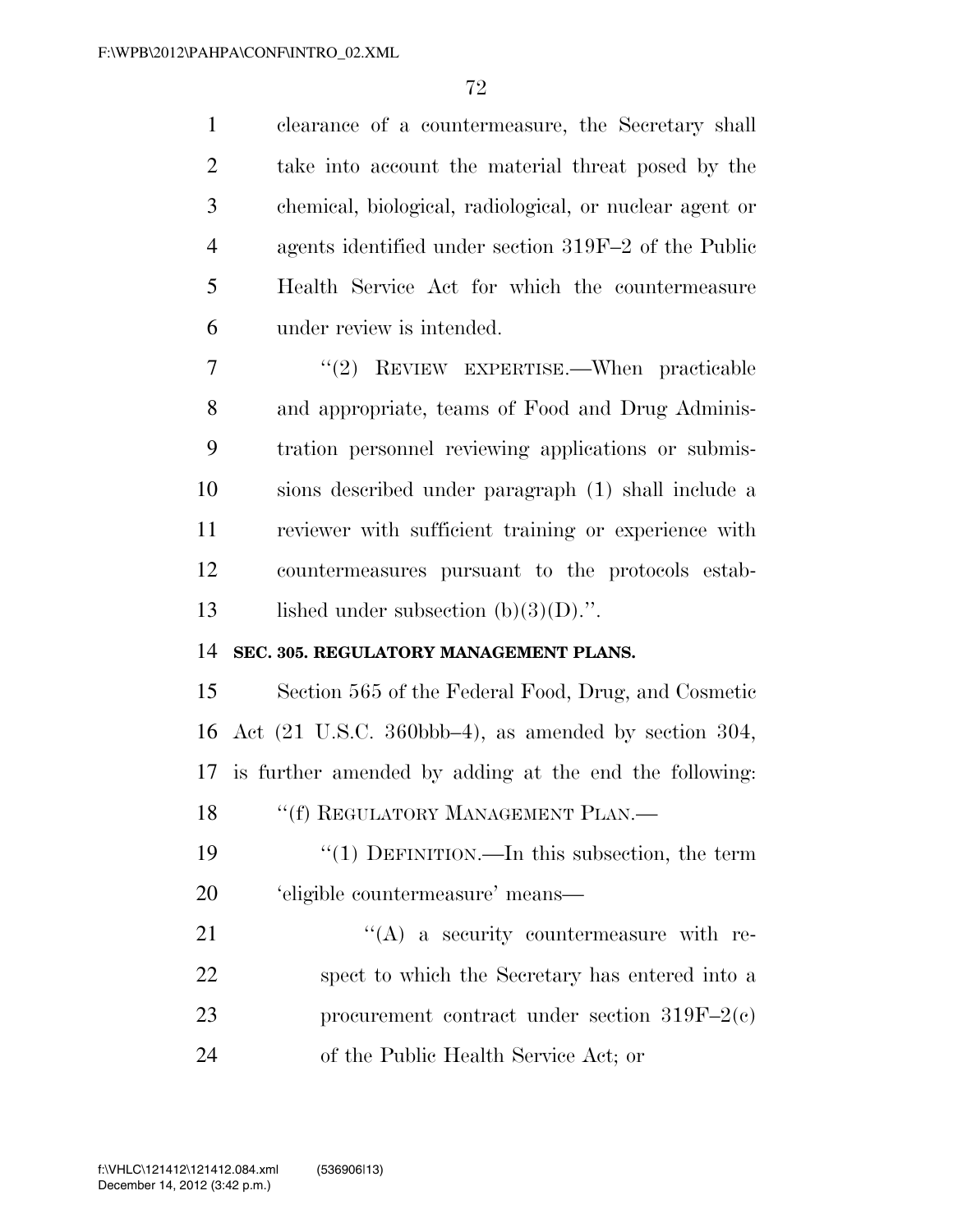| $\mathbf{1}$   | $\lq\lq (B)$ a countermeasure with respect to        |
|----------------|------------------------------------------------------|
| $\overline{2}$ | which the Biomedical Advanced Research and           |
| 3              | Development Authority has provided funding           |
| $\overline{4}$ | under section 319L of the Public Health Serv-        |
| 5              | ice Act for advanced research and development.       |
| 6              | "(2) REGULATORY MANAGEMENT PLAN PROC-                |
| 7              | ESS.—The Secretary, in consultation with the As-     |
| 8              | sistant Secretary for Preparedness and Response      |
| 9              | and the Director of the Biomedical Advanced Re-      |
| 10             | search and Development Authority, shall establish a  |
| 11             | formal process for obtaining scientific feedback and |
| 12             | interactions regarding the development and regu-     |
| 13             | latory review of eligible countermeasures by facili- |
| 14             | tating the development of written regulatory man-    |
| 15             | agement plans in accordance with this subsection.    |
| 16             | "(3) SUBMISSION OF REQUEST AND PROPOSED              |
| 17             | PLAN BY SPONSOR OR APPLICANT.-                       |
| 18             | "(A) IN GENERAL.- A sponsor or appli-                |
| 19             | cant of an eligible countermeasure may initiate      |
| 20             | the process described under paragraph (2) upon       |
| 21             | submission of a written request to the Sec-          |
| 22             | retary. Such request shall include a proposed        |
| 23             | regulatory management plan.                          |
|                |                                                      |

24 ''(B) TIMING OF SUBMISSION.—A sponsor or applicant may submit a written request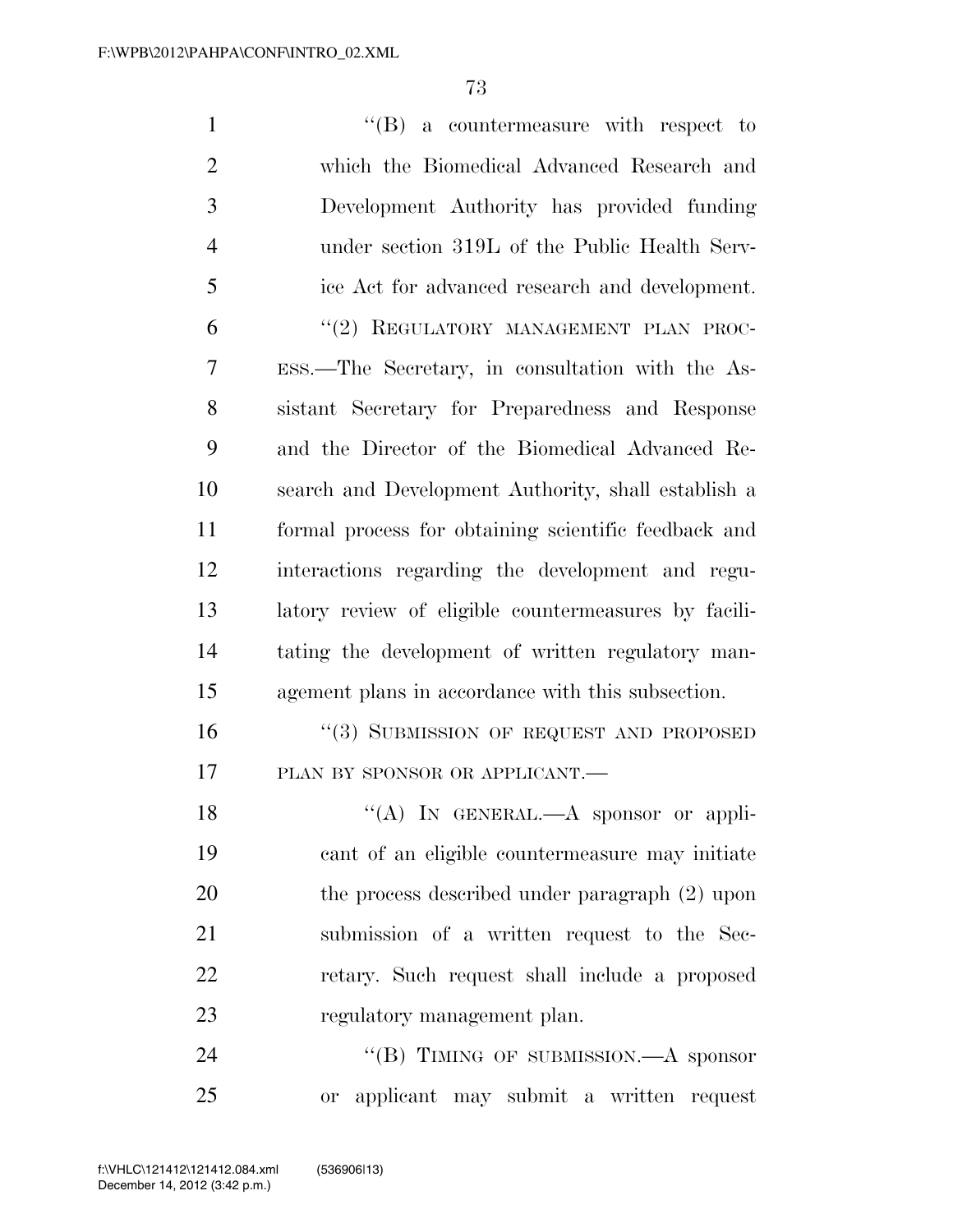under subparagraph (A) after the eligible coun- termeasure has an investigational new drug or investigational device exemption in effect.

 ''(C) RESPONSE BY SECRETARY.—The Secretary shall direct the Food and Drug Ad- ministration, upon submission of a written re- quest by a sponsor or applicant under subpara- graph (A), to work with the sponsor or appli- cant to agree on a regulatory management plan 10 within a reasonable time not to exceed 90 days. If the Secretary determines that no plan can be agreed upon, the Secretary shall provide to the sponsor or applicant, in writing, the scientific or regulatory rationale why such agreement cannot be reached.

16  $\frac{1}{4}$  PLAN.—The content of a regulatory man- agement plan agreed to by the Secretary and a spon-sor or applicant shall include—

 ''(A) an agreement between the Secretary and the sponsor or applicant regarding develop- mental milestones that will trigger responses by 22 the Secretary as described in subparagraph (B);

23 ''(B) performance targets and goals for timely and appropriate responses by the Sec-retary to the triggers described under subpara-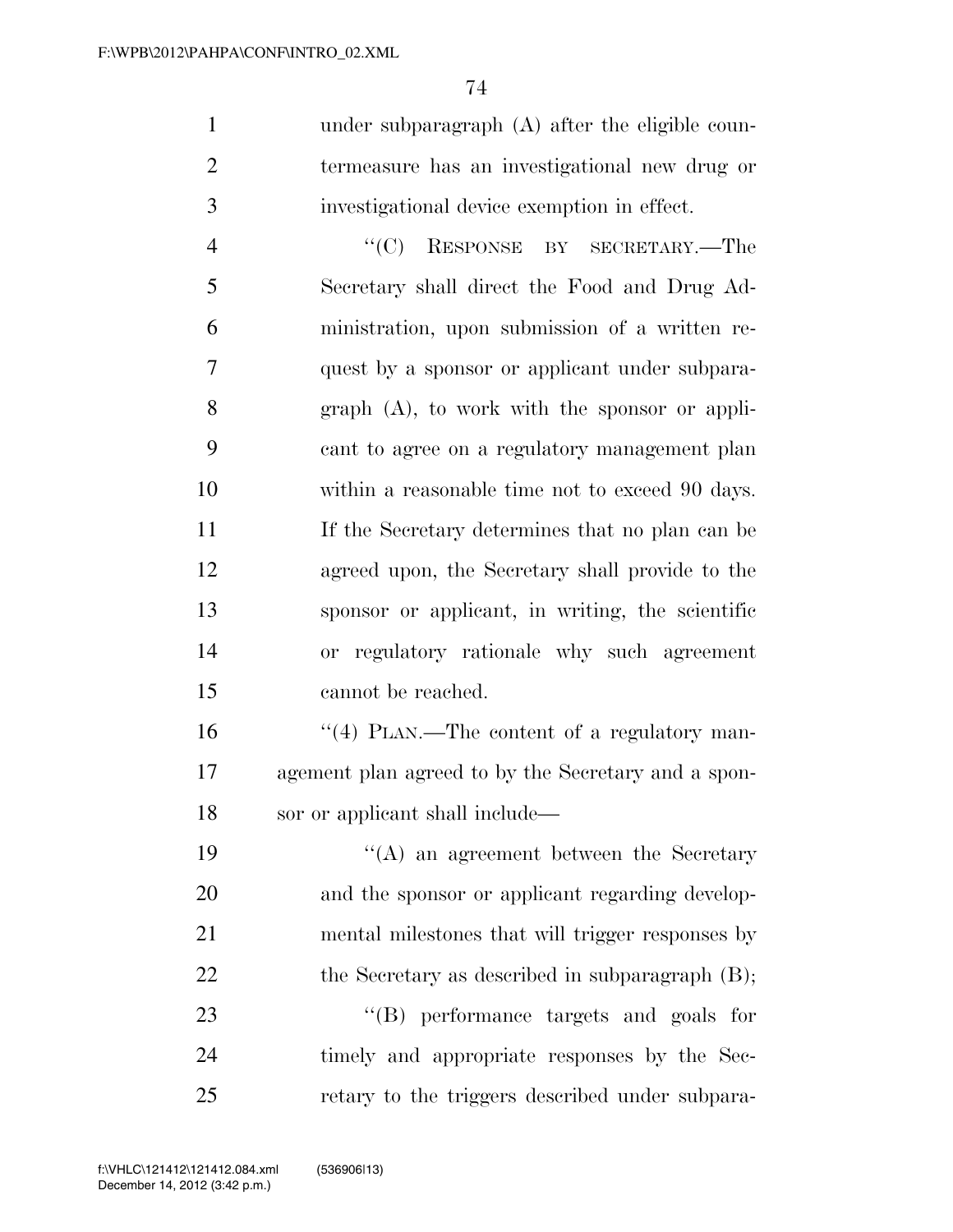| $\mathbf{1}$   | $graph(A)$ , including meetings between the Sec-     |
|----------------|------------------------------------------------------|
| $\overline{2}$ | retary and the sponsor or applicant, written         |
| 3              | feedback, decisions by the Secretary, and other      |
| $\overline{4}$ | activities carried out as part of the development    |
| 5              | and review process; and                              |
| 6              | $\lq\lq$ (C) an agreement on how the plan shall      |
| 7              | be modified, if needed.                              |
| 8              | "(5) MILESTONES AND PERFORMANCE<br>TAR-              |
| 9              | GETS.—The developmental milestones described in      |
| 10             | paragraph $(4)(A)$ and the performance targets and   |
| 11             | goals described in paragraph $(4)(B)$ shall include— |
| 12             | $\lq\lq$ feedback from the Secretary regard-         |
| 13             | ing the data required to support the approval,       |
| 14             | clearance, or licensure of the eligible counter-     |
| 15             | measure involved;                                    |
| 16             | "(B) feedback from the Secretary regard-             |
| 17             | ing the data necessary to inform any authoriza-      |
| 18             | tion under section 564;                              |
| 19             | "(C) feedback from the Secretary regard-             |
| 20             | ing the data necessary to support the posi-          |
| 21             | tioning and delivery of the eligible counter-        |
| 22             | measure, including to the Strategic National         |
| 23             | Stockpile;                                           |
| 24             | $\lq\lq$ feedback from the Secretary regard-         |
| 25             | ing the data necessary to support the submis-        |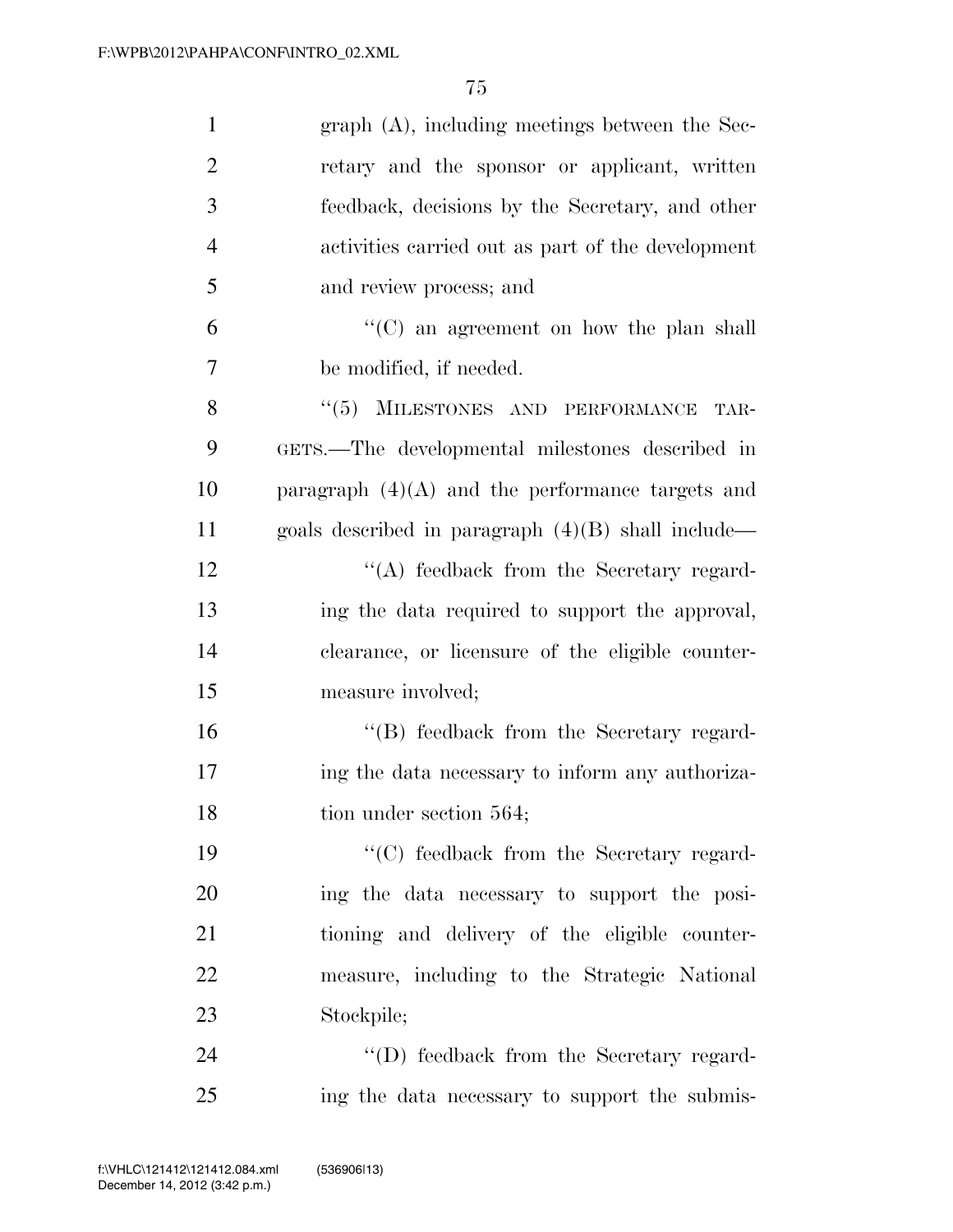sion of protocols for review under section 2  $505(b)(5)(B);$ 

3 ''(E) feedback from the Secretary regard- ing any gaps in scientific knowledge that will need resolution prior to approval, licensure, or clearance of the eligible countermeasure and plans for conducting the necessary scientific re-search;

 ''(F) identification of the population for which the countermeasure sponsor or applicant seeks approval, licensure, or clearance and the population for which desired labeling would not be appropriate, if known; and

 ''(G) as necessary and appropriate, and to the extent practicable, a plan for demonstrating safety and effectiveness in pediatric popu- lations, and for developing pediatric dosing, for- mulation, and administration with respect to the eligible countermeasure, provided that such plan would not delay authorization under sec- tion 564, approval, licensure, or clearance for adults.

23 "(6) PRIORITIZATION.—

24 "(A) PLANS FOR SECURITY COUNTER-MEASURES.—The Secretary shall establish reg-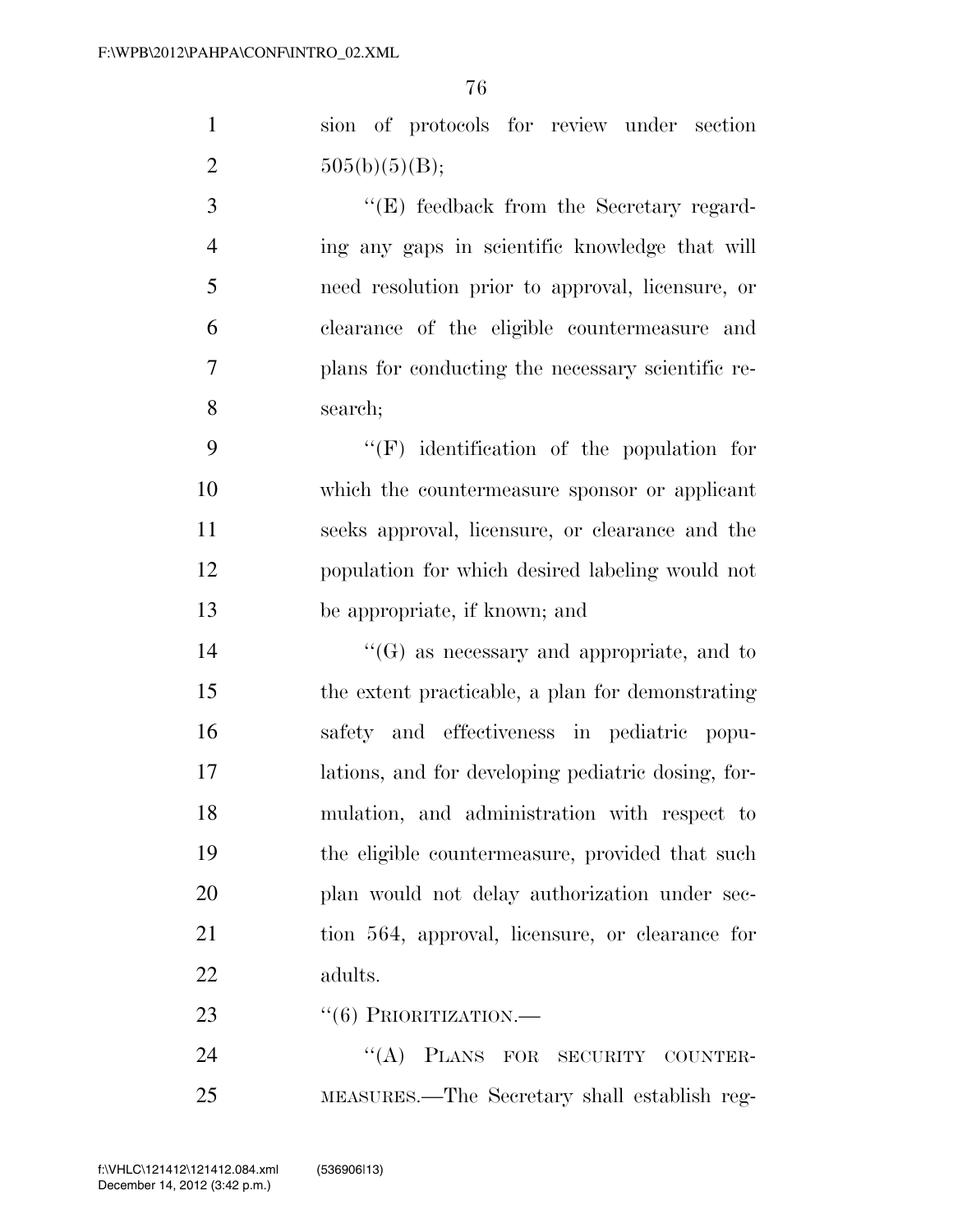ulatory management plans for all security coun- termeasures for which a request is submitted 3 under paragraph  $(3)(A)$ .

4 "(B) PLANS FOR OTHER ELIGIBLE COUN- TERMEASURES.—The Secretary shall determine whether resources are available to establish reg- ulatory management plans for eligible counter- measures that are not security counter- measures. If resources are available to establish regulatory management plans for eligible coun- termeasures that are not security counter- measures, and if resources are not available to establish regulatory management plans for all eligible countermeasures for which requests have been submitted, the Director of the Bio- medical Advanced Research and Development Authority, in consultation with the Commis- sioner, shall prioritize which eligible counter- measures may receive regulatory management plans.''.

## **SEC. 306. REPORT.**

 Section 565 of the Federal Food, Drug, and Cosmetic Act (21 U.S.C. 360bbb–4), as amended by section 305, is further amended by adding at the end the following: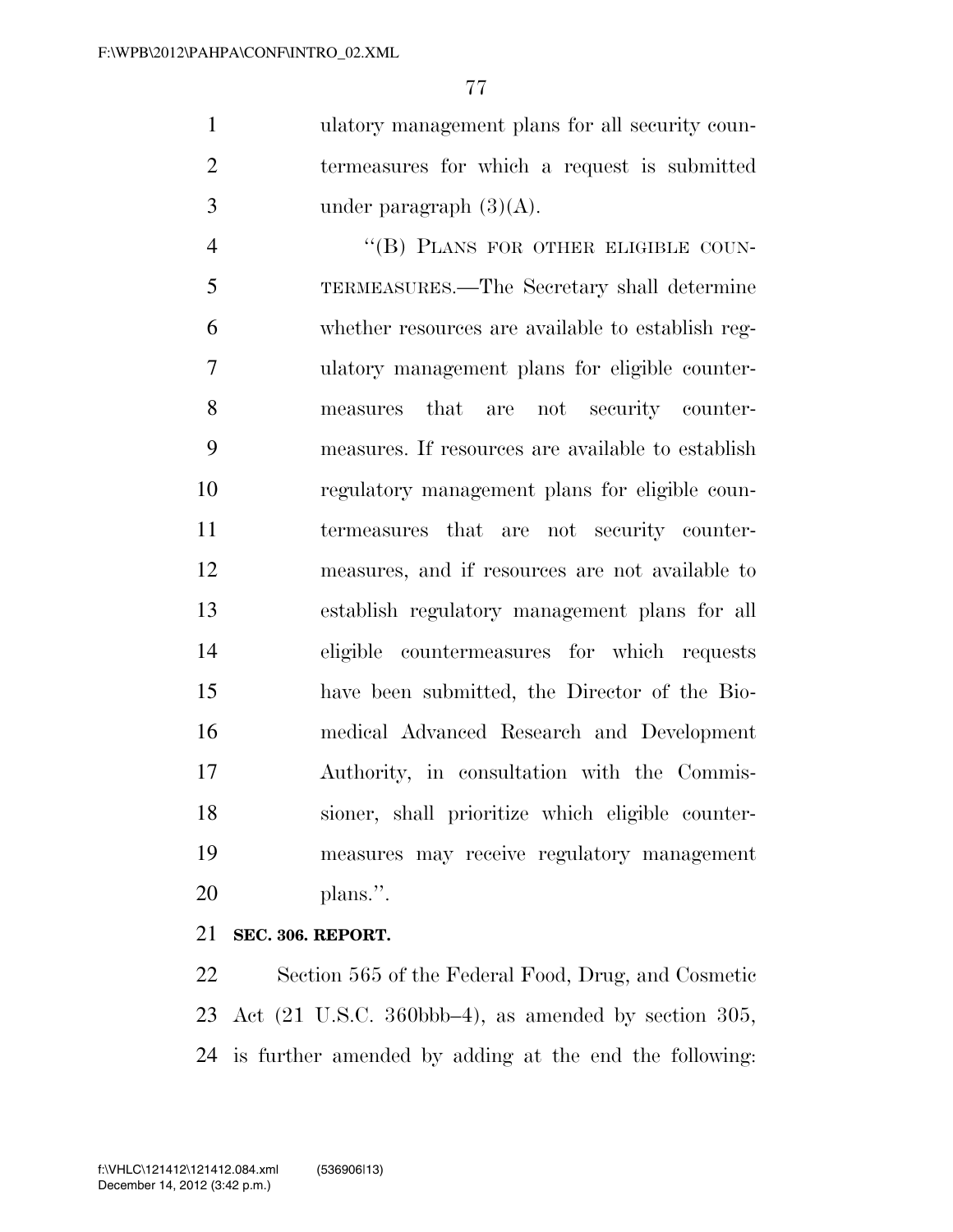$\frac{1}{2}$   $\frac{1}{2}$  ANNUAL REPORT. Not later than 180 days after the date of enactment of this subsection, and annu- ally thereafter, the Secretary shall make publicly available on the Web site of the Food and Drug Administration a report that details the countermeasure development and review activities of the Food and Drug Administration, in-cluding—

 ''(1) with respect to the development of new tools, standards, and approaches to assess and evaluate countermeasures—

11  $\langle (A)$  the identification of the priorities of the Food and Drug Administration and the progress made on such priorities; and

 $\text{``(B)}$  the identification of scientific gaps that impede the development, approval, licen- sure, or clearance of countermeasures for popu- lations with special clinical needs, including children and pregnant women, and the progress made on resolving these challenges;

 $\frac{1}{20}$  <sup>(1</sup>(2) with respect to countermeasures for which a regulatory management plan has been agreed upon under subsection (f), the extent to which the per- formance targets and goals set forth in subsection (f)(4)(B) and the regulatory management plan have been met, including, for each such countermeasure—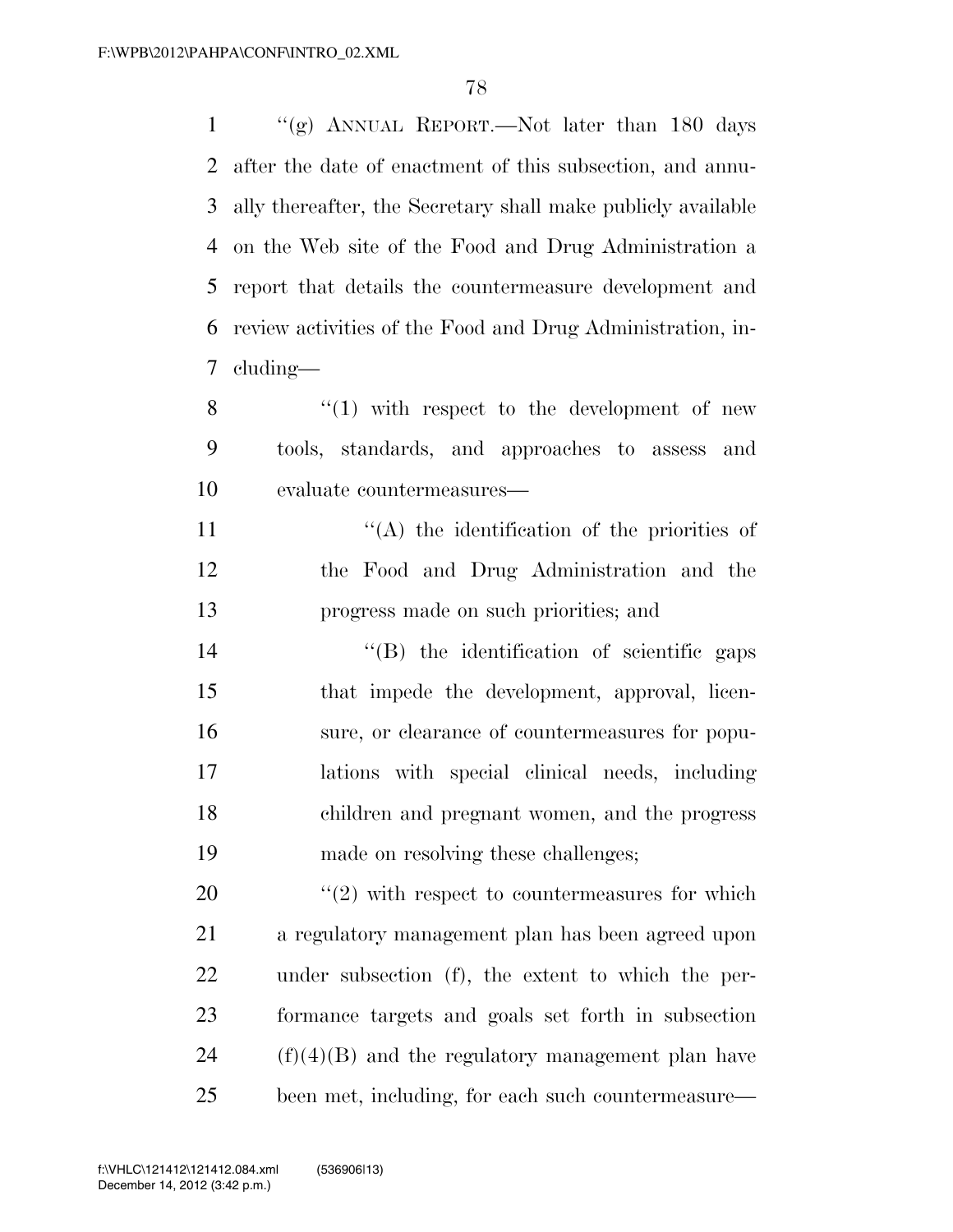| $\mathbf{1}$   | $\lq\lq$ whether the regulatory management              |
|----------------|---------------------------------------------------------|
| $\overline{2}$ | plan was completed within the required time-            |
| 3              | frame, and the length of time taken to complete         |
| $\overline{4}$ | such plan;                                              |
| 5              | $\lq\lq$ (B) whether the Secretary adhered to the       |
| 6              | timely and appropriate response times set forth         |
| 7              | in such plan; and                                       |
| 8              | $\lq\lq$ explanations for any failure to meet           |
| 9              | such performance targets and goals;                     |
| 10             | $(3)$ the number of regulatory teams estab-             |
| 11             | lished pursuant to subsection $(b)(4)$ , the number of  |
| 12             | products, classes of products, or technologies as-      |
| 13             | signed to each such team, and the number of, type       |
| 14             | of, and any progress made as a result of consulta-      |
| 15             | tions carried out under subsection $(b)(4)(A);$         |
| 16             | $\cdot$ (4) an estimate of resources obligated to coun- |
| 17             | termeasure development and regulatory assessment,       |
| 18             | including—                                              |
| 19             | "(A) Center-specific objectives and accom-              |
| 20             | plishments; and                                         |
| 21             | $\lq\lq$ the number of full-time equivalent             |
| 22             | employees of the Food and Drug Administra-              |
| 23             | tion who directly support the review of counter-        |
| 24             | measures;                                               |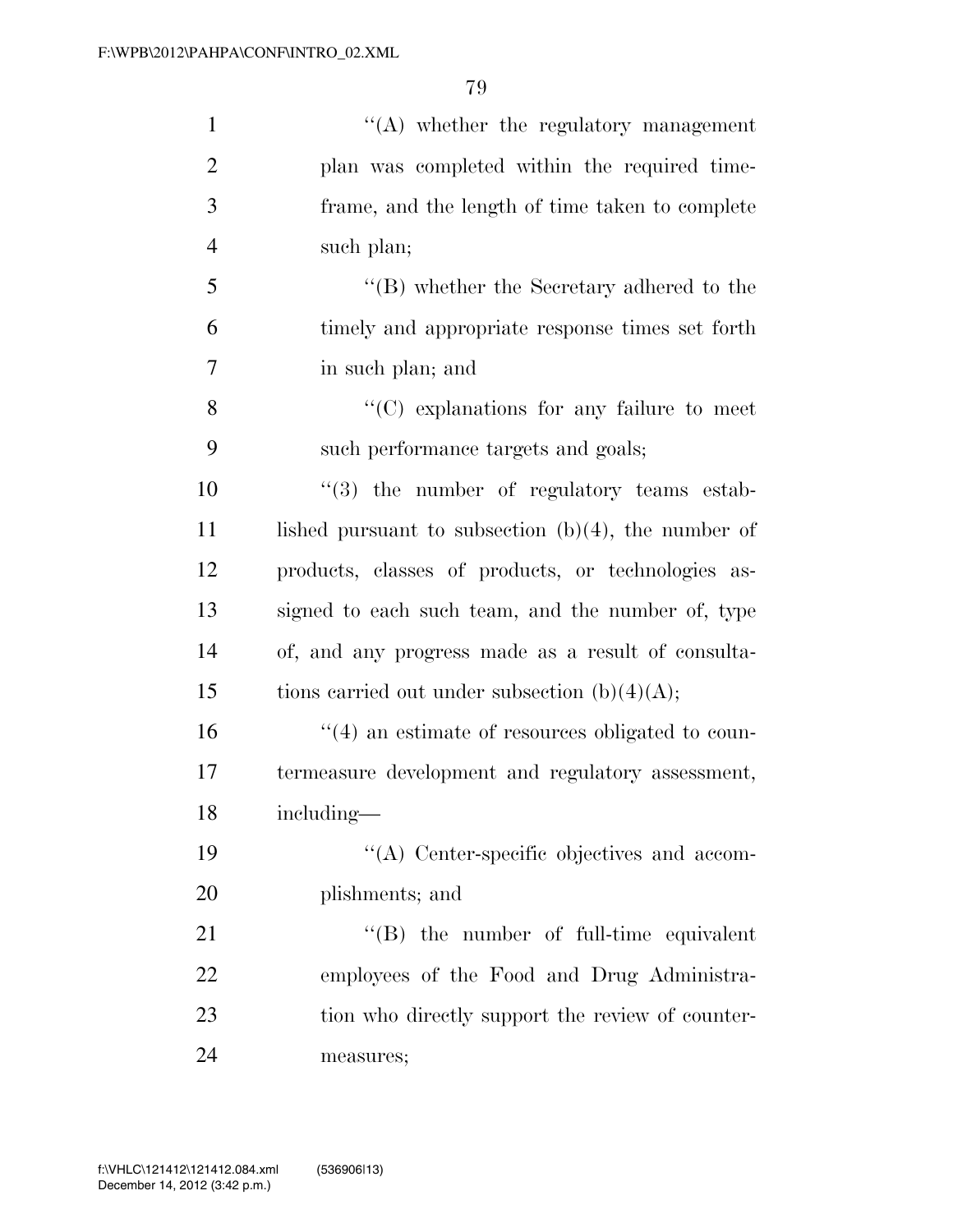| $\mathbf{1}$   | $\cdot\cdot$ (5) the number of countermeasure applications      |
|----------------|-----------------------------------------------------------------|
| $\overline{2}$ | and submissions submitted, the number of counter-               |
| 3              | measures approved, licensed, or cleared, the status             |
| $\overline{4}$ | of remaining submitted applications and submis-                 |
| 5              | sions, and the number of each type of authorization             |
| 6              | issued pursuant to section 564;                                 |
| 7              | $\cdot\cdot\cdot(6)$ the number of written requests for a regu- |
| 8              | latory management plan submitted under subsection               |
| 9              | $(f)(3)(A)$ , the number of regulatory management               |
| 10             | plans developed, and the number of such plans de-               |
| 11             | veloped for security countermeasures; and                       |
| 12             | $\lq(7)$ the number, type, and frequency of meet-               |
| 13             | ings between the Food and Drug Administration                   |
| 14             | $and$ —                                                         |
| 15             | "(A) sponsors of a countermeasure as de-                        |
| 16             | fined in subsection $(a)$ ; or                                  |
| 17             | "(B) another agency engaged in develop-                         |
| 18             | ment or management of portfolios for such                       |
| 19             | countermeasures, including the Centers for Dis-                 |
| 20             | ease Control and Prevention, the Biomedical                     |
| 21             | Advanced Research and Development Authority,                    |
| 22             | the National Institutes of Health, and the ap-                  |
| 23             | propriate agencies of the Department of De-                     |
| 24             | fense.".                                                        |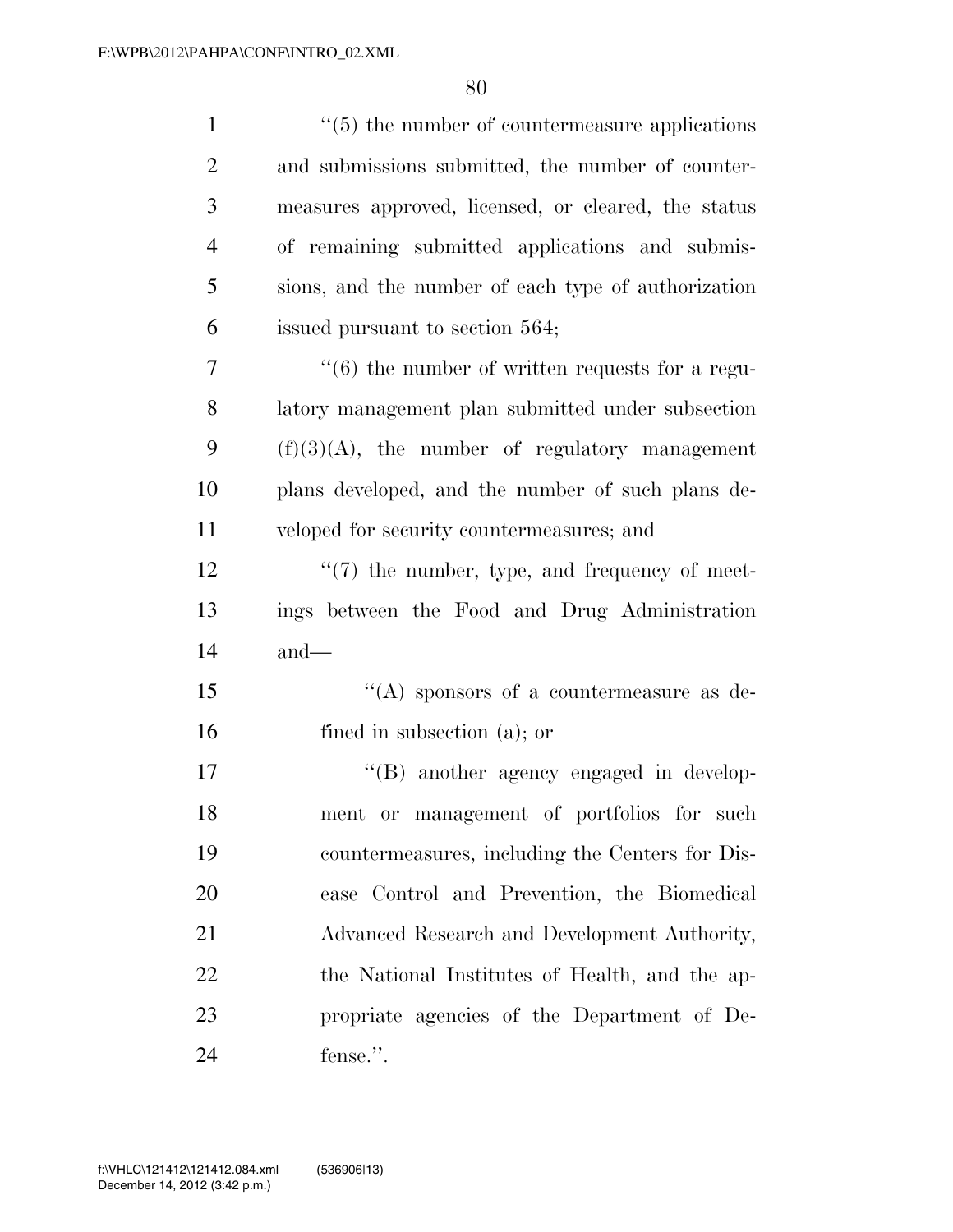## **SEC. 307. PEDIATRIC MEDICAL COUNTERMEASURES.**

 (a) PEDIATRIC STUDIES OF DRUGS.—Section 505A of the Federal Food, Drug, and Cosmetic Act (21 U.S.C. 355a) is amended—

 (1) in subsection (d), by adding at the end the following:

7 "(5) CONSULTATION.—With respect to a drug that is a qualified countermeasure (as defined in sec- tion 319F–1 of the Public Health Service Act), a se- curity countermeasure (as defined in section 319F– 2 of the Public Health Service Act), or a qualified pandemic or epidemic product (as defined in section 319F–3 of the Public Health Service Act), the Sec- retary shall solicit input from the Assistant Sec- retary for Preparedness and Response regarding the need for and, from the Director of the Biomedical Advanced Research and Development Authority re- garding the conduct of, pediatric studies under this section.''; and

20 (2) in subsection  $(n)(1)$ , by adding at the end the following:

 $\langle ^{\prime}(C)$  For a drug that is a qualified coun- termeasure (as defined in section 319F–1 of the Public Health Service Act), a security counter- measure (as defined in section 319F–2 of the Public Health Service Act), or a qualified pan-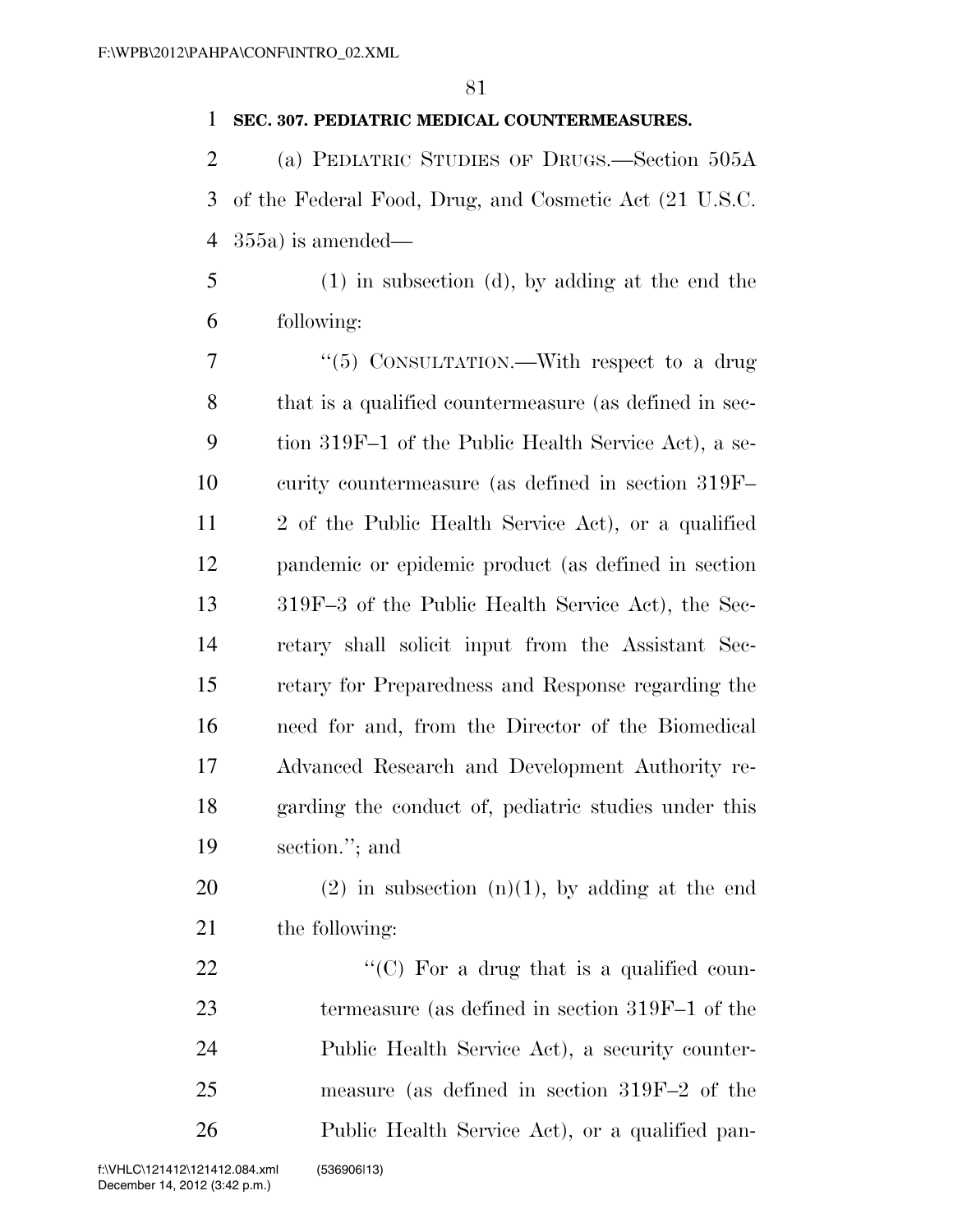| $\mathbf{1}$   | demic or epidemic product (as defined in sec-         |
|----------------|-------------------------------------------------------|
| $\overline{2}$ | tion 319F-3 of such Act), in addition to any          |
| 3              | action with respect to such drug under subpara-       |
| $\overline{4}$ | graph $(A)$ or $(B)$ , the Secretary shall notify the |
| 5              | Assistant Secretary for Preparedness and Re-          |
| 6              | sponse and the Director of the Biomedical Ad-         |
| 7              | vanced Research and Development Authority of          |
| 8              | all pediatric studies in the written request          |
| 9              | issued by the Commissioner of Food and                |
| 10             | Drugs.".                                              |
| 11             | (b)<br>ADDITION TO PRIORITY LIST CONSIDER-            |
| 12             | ATIONS.—Section 409I of the Public Health Service Act |
| 13             | $(42 \text{ U.S.C. } 284\text{m})$ is amended—        |
| 14             | (1) by striking subsection $(a)(2)$ and inserting     |
| 15             | the following:                                        |
| 16             | "(2) CONSIDERATION OF AVAILABLE INFORMA-              |
| 17             | TION.—In developing and prioritizing the list under   |
| 18             | paragraph $(1)$ , the Secretary-                      |
| 19             | $\lq\lq$ shall consider—                              |
| 20             | "(i) therapeutic gaps in pediatrics                   |
| 21             | that may include developmental pharma-                |
| 22             | cology, pharmacogenetic determinants of               |
| 23             | drug response, metabolism of drugs and                |
| 24             | biologies in children, and pediatric clinical         |
| 25             | trials;                                               |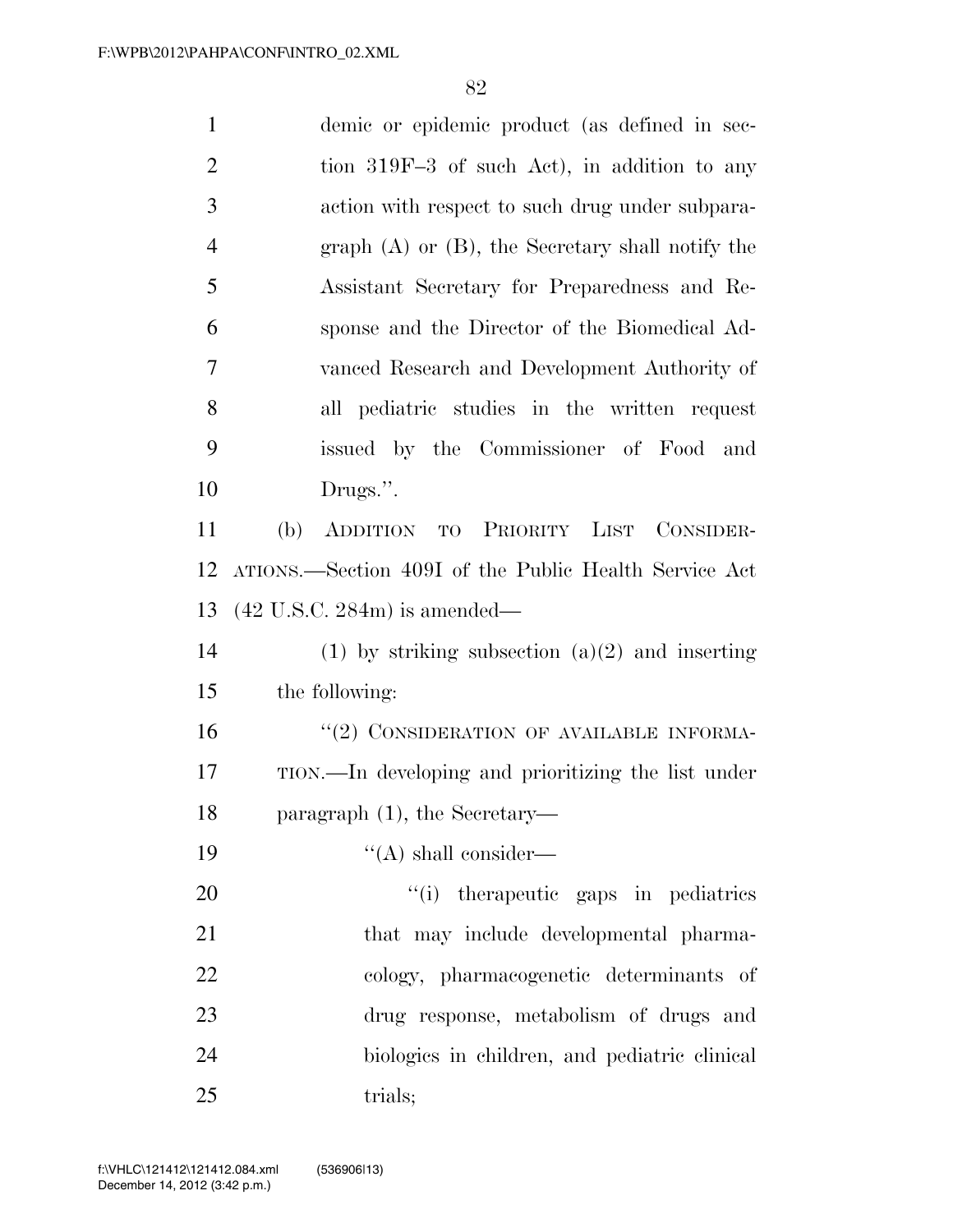| $\mathbf{1}$   | "(ii) particular pediatric diseases, dis-            |
|----------------|------------------------------------------------------|
| $\overline{2}$ | orders or conditions where more complete             |
| $\mathfrak{Z}$ | knowledge and testing of the rapeutics, in-          |
| $\overline{4}$ | cluding drugs and biologics, may be bene-            |
| 5              | ficial in pediatric populations; and                 |
| 6              | "(iii) the adequacy of necessary infra-              |
| 7              | structure to conduct pediatric pharma-               |
| 8              | cological research, including research net-          |
| 9              | works and trained pediatric investigators;           |
| 10             | and                                                  |
| 11             | $\lq\lq$ (B) may consider the availability of quali- |
| 12             | fied countermeasures (as defined in section          |
| 13             | 319F-1), security countermeasures (as defined        |
| 14             | in section 319F-2), and qualified pandemic or        |
| 15             | epidemic products (as defined in section 319F-       |
| 16             | 3) to address the needs of pediatric populations,    |
| 17             | in consultation with the Assistant Secretary for     |
| 18             | Preparedness and Response, consistent with the       |
| 19             | purposes of this section."; and                      |
| 20             | $(2)$ in subsection (b), by striking "subsection     |
| 21             | (a)" and inserting "paragraphs $(1)$ and $(2)(A)$ of |
| 22             | subsection $(a)$ ".                                  |
| 23             | (c) ADVICE AND RECOMMENDATIONS OF THE PEDI-          |
| 24             | ATRIC ADVISORY COMMITTEE REGARDING COUNTER-          |
|                | 25 MEASURES FOR PEDIATRIC POPULATIONS.-Subsection    |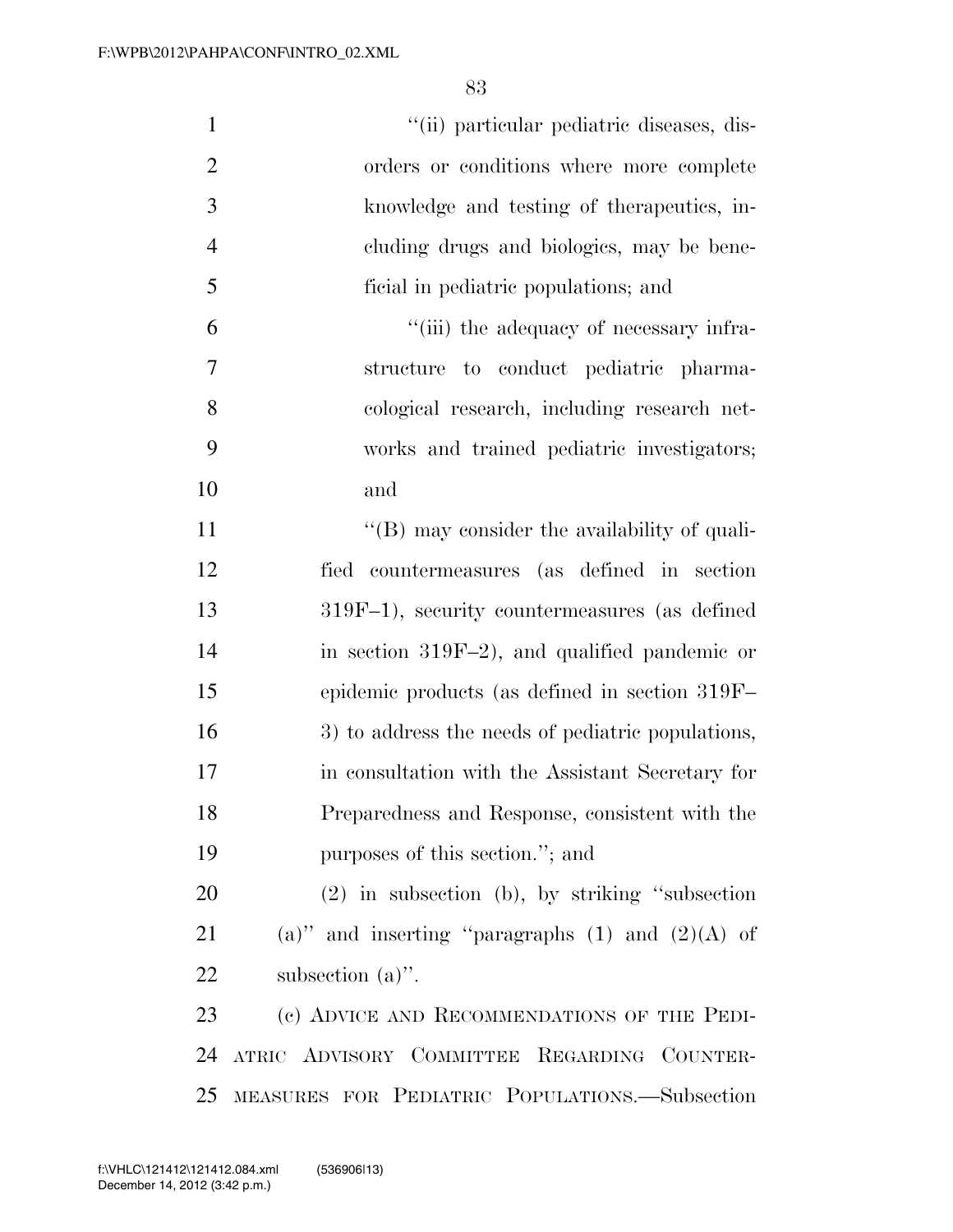(b)(2) of section 14 of the Best Pharmaceuticals for Chil-

dren Act (42 U.S.C. 284m note) is amended—

- (1) in subparagraph (C), by striking the period 4 and inserting "; and"; and
- (2) by adding at the end the following:

 ''(D) the development of countermeasures (as defined in section 565(a) of the Federal Food, Drug, and Cosmetic Act) for pediatric populations.''.

## **TITLE IV—ACCELERATING MED- ICAL COUNTERMEASURE AD- VANCED RESEARCH AND DE-VELOPMENT**

## **SEC. 401. BIOSHIELD.**

 (a) PROCUREMENT OF COUNTERMEASURES.—Sec- tion 319F–2(c) of the Public Health Service Act (42 U.S.C. 247d–6b(c)) is amended—

18 (1) in paragraph  $(1)(B)(i)(III)(bb)$ , by striking 19 "eight years" and inserting "10 years";

20 (2) in paragraph  $(2)(C)$ , by striking "the des- ignated congressional committees (as defined in paragraph (10))'' and inserting ''the appropriate committees of Congress'';

24 (3) in paragraph  $(5)(B)(ii)$ , by striking "eight" years'' and inserting ''10 years'';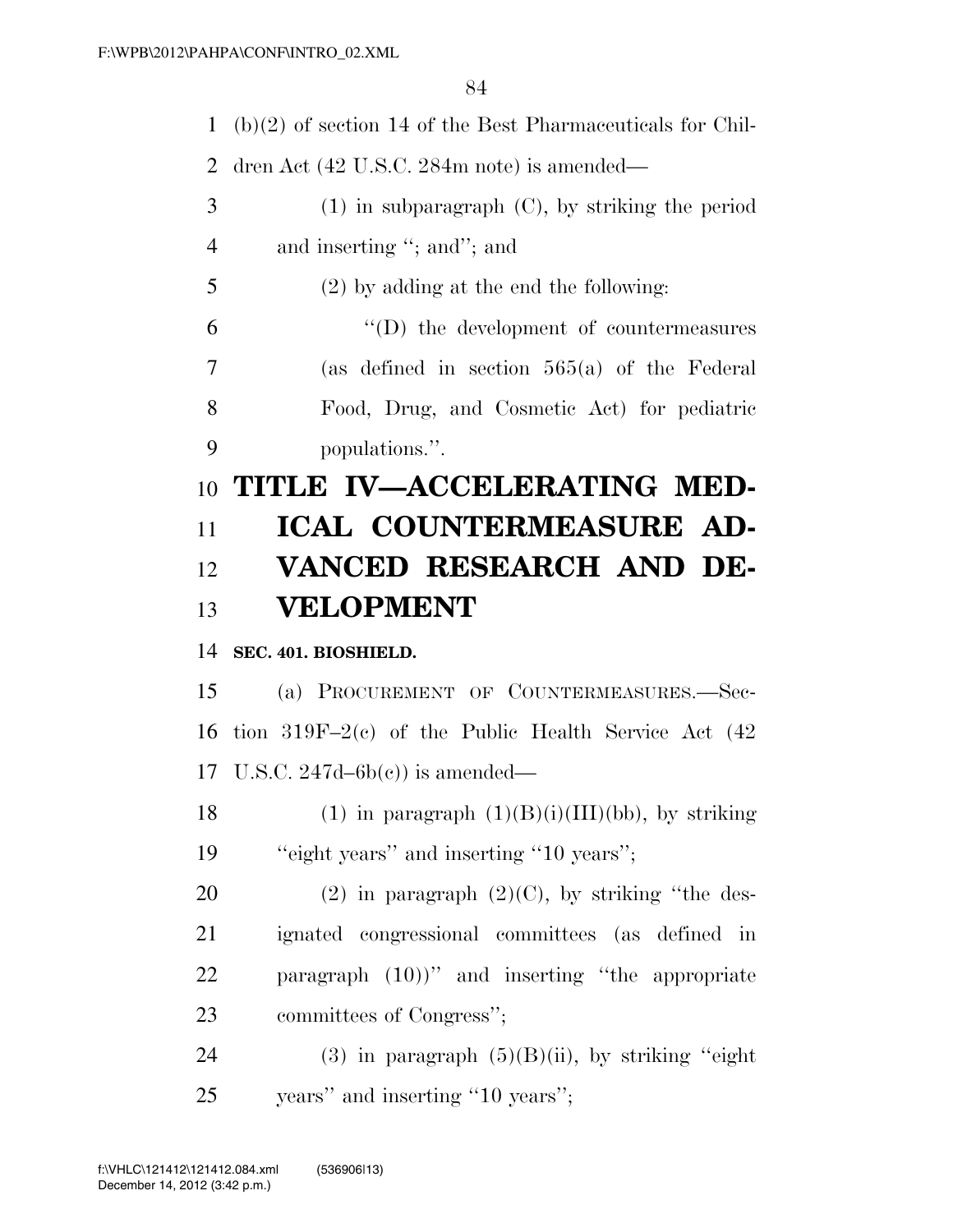| $\mathbf{1}$   | $(4)$ in subparagraph $(C)$ of paragraph $(6)$ —    |
|----------------|-----------------------------------------------------|
| $\overline{2}$ | $(A)$ in the subparagraph heading, by strik-        |
| 3              | ing "DESIGNATED CONGRESSIONAL COMMIT-               |
| $\overline{4}$ | TEES" and inserting "APPROPRIATE CONGRES-           |
| 5              | SIONAL COMMITTEES"; and                             |
| 6              | (B) by striking "the designated congres-            |
| 7              | sional committees" and inserting "the appro-        |
| 8              | priate congressional committees"; and               |
| 9              | $(5)$ in paragraph $(7)(C)$ —                       |
| 10             | $(A)$ in clause $(i)(I)$ , by inserting "including" |
| 11             | advanced research and development," after "as       |
| 12             | may reasonably be required,";                       |
| 13             | $(B)$ in clause $(ii)$ —                            |
| 14             | (i) in subclause (III), by striking                 |
| 15             | "eight years" and inserting "10 years";             |
| 16             | and                                                 |
| 17             | (ii) by striking subclause $(IX)$ and in-           |
| 18             | serting the following:                              |
| 19             | "(IX) CONTRACT TERMS.—The                           |
| 20             | Secretary, in any contract for procure-             |
| 21             | ment under this section—                            |
| 22             | "(aa) may specify—                                  |
| 23             | $\lq\lq$ (AA) the dosing and                        |
| 24             | administration requirements                         |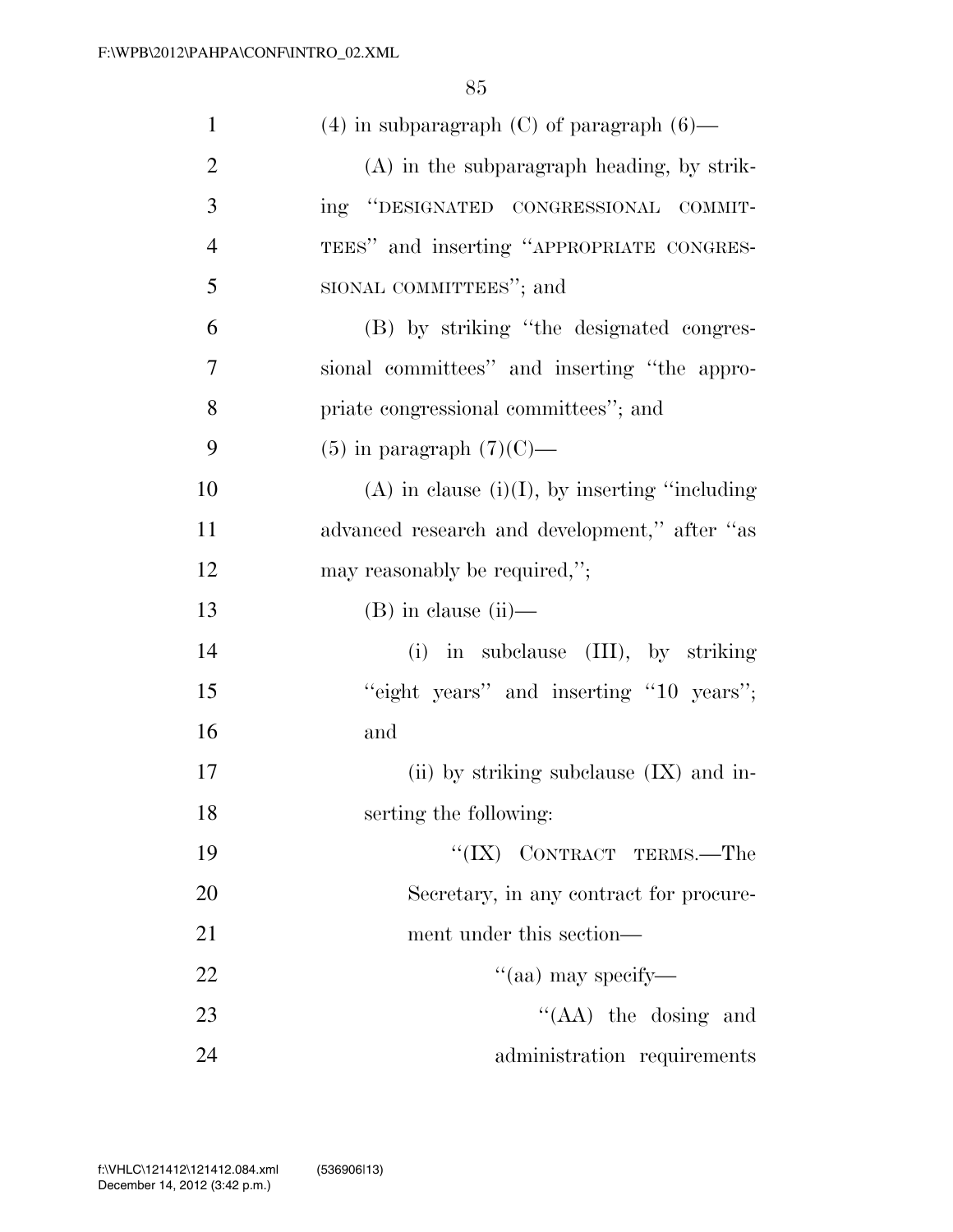| $\mathbf{1}$   | for the countermeasure to be                |
|----------------|---------------------------------------------|
| $\overline{2}$ | developed and procured;                     |
| 3              | $``$ (BB) the amount of                     |
| $\overline{4}$ | funding that will be dedi-                  |
| 5              | cated by the Secretary for                  |
| 6              | advanced research, develop-                 |
| 7              | ment, and procurement of                    |
| 8              | the countermeasure; and                     |
| 9              | $\lq\lq$ (CC) the specifications            |
| 10             | countermeasure<br>the<br>must               |
| 11             | meet to qualify for procure-                |
| 12             | ment under a contract under                 |
| 13             | this section; and                           |
| 14             | "(bb) shall provide a clear                 |
| 15             | statement of defined Government             |
| 16             | purpose limited to uses related to          |
| 17             | a security countermeasure, as de-           |
| 18             | fined in paragraph $(1)(B)$ ."; and         |
| 19             | (C) by adding at the end the following:     |
| 20             | "(viii) FLEXIBILITY.—In carrying out        |
| 21             | this section, the Secretary may, consistent |
| 22             | with the applicable provisions of this sec- |
| 23             | tion, enter into contracts and other agree- |
| 24             | ments that are in the best interest of the  |
| 25             | Government in meeting identified security   |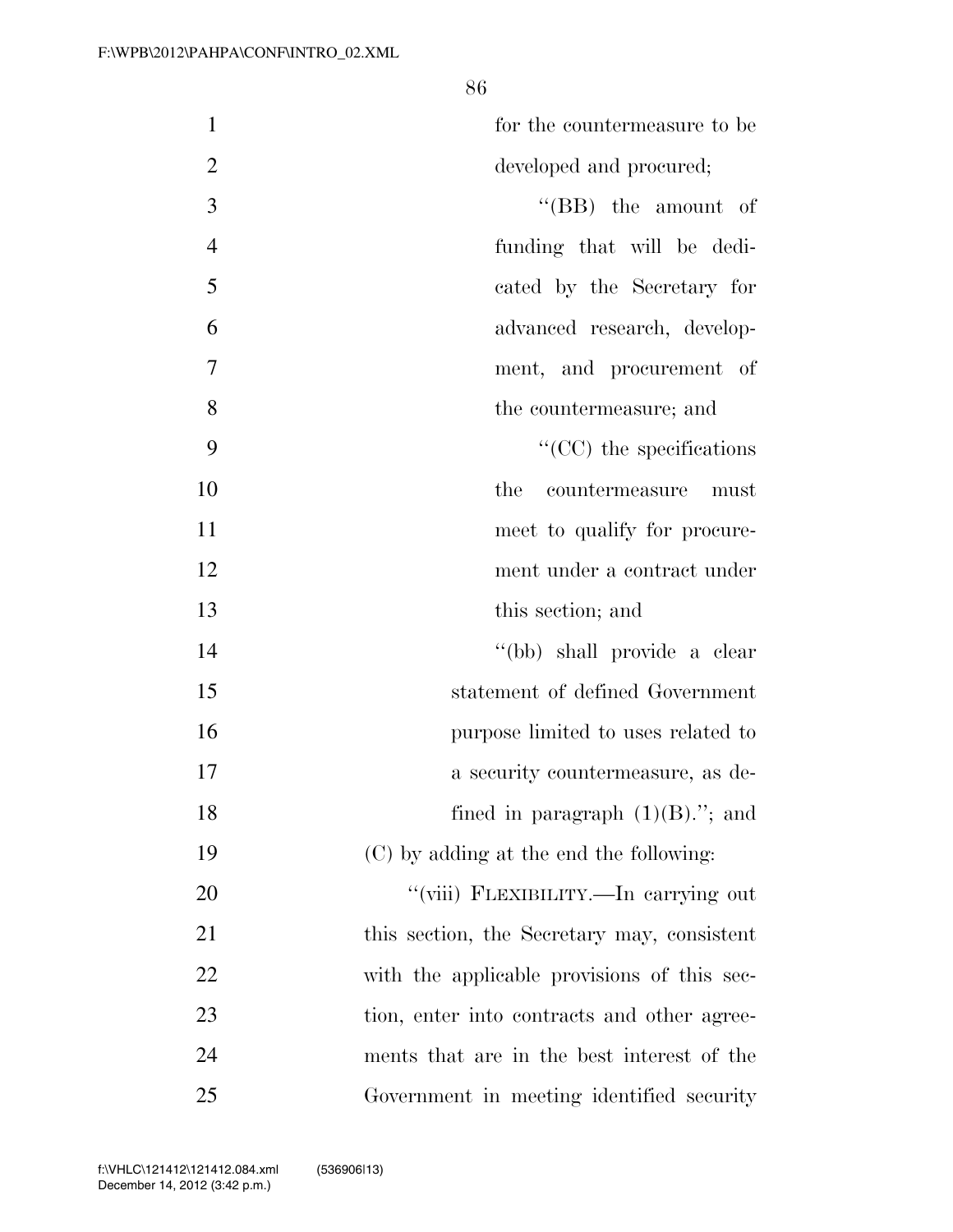| $\mathbf{1}$   | countermeasure needs, including with re-              |
|----------------|-------------------------------------------------------|
| $\overline{2}$ | spect to reimbursement of the cost of ad-             |
| 3              | vanced research and development as a rea-             |
| 4              | sonable, allowable, and allocable direct cost         |
| 5              | of the contract involved.".                           |
| 6              | (b) REAUTHORIZATION OF THE SPECIAL RESERVE            |
| 7              | FUND.—Section 319F-2 of the Public Health Service Act |
| 8              | $(42 \text{ U.S.C. } 247d - 6b)$ is amended—          |
| 9              | $(1)$ in subsection $(e)$ —                           |
| 10             | $(A)$ by striking "special reserve fund under         |
| 11             | paragraph $(10)$ " each place it appears and in-      |
| 12             | serting "special reserve fund as defined in sub-      |
| 13             | section $(h)$ "; and                                  |
| 14             | $(B)$ by striking paragraphs $(9)$ and $(10)$ ;       |
| 15             | and                                                   |
| 16             | $(2)$ by adding at the end the following:             |
| 17             | "(g) SPECIAL RESERVE FUND.—                           |
| 18             | "(1) AUTHORIZATION OF APPROPRIATIONS.—In              |
| 19             | addition to amounts appropriated to the special re-   |
| 20             | serve fund prior to the date of the enactment of this |
| 21             | subsection, there is authorized to be appropriated,   |
| <u>22</u>      | for the procurement of security countermeasures       |
| 23             | under subsection (c) and for carrying out section     |
| 24             | 319L (relating to the Biomedical Advanced Research    |
| 25             | and Development Authority), \$2,800,000,000 for the   |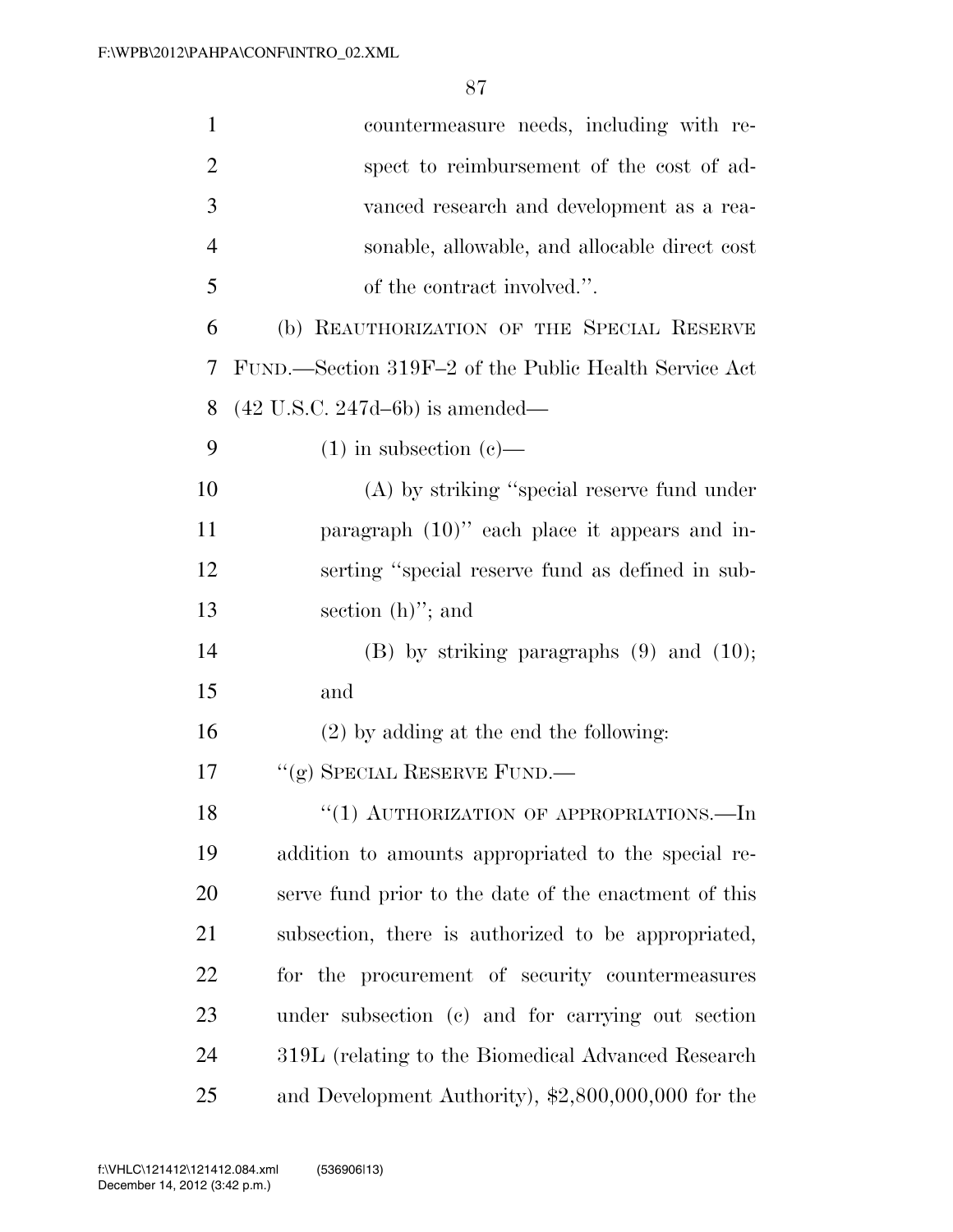period of fiscal years 2014 through 2018. Amounts appropriated pursuant to the preceding sentence are authorized to remain available until September 30, 2019.

5 "(2) USE OF SPECIAL RESERVE FUND FOR AD- VANCED RESEARCH AND DEVELOPMENT.—The Sec- retary may utilize not more than 50 percent of the amounts authorized to be appropriated under para- graph (1) to carry out section 319L (related to the Biomedical Advanced Research and Development Authority). Amounts authorized to be appropriated under this subsection to carry out section 319L are in addition to amounts otherwise authorized to be appropriated to carry out such section.

15 "(3) RESTRICTIONS ON USE OF FUNDS.— Amounts in the special reserve fund shall not be used to pay costs other than payments made by the Secretary to a vendor for advanced development (under section 319L) or for procurement of a secu-20 rity countermeasure under subsection  $(e)(7)$ .

21 ''(4) REPORT.—Not later than 30 days after any date on which the Secretary determines that the amount of funds in the special reserve fund available for procurement is less than \$1,500,000,000, the Secretary shall submit to the appropriate committees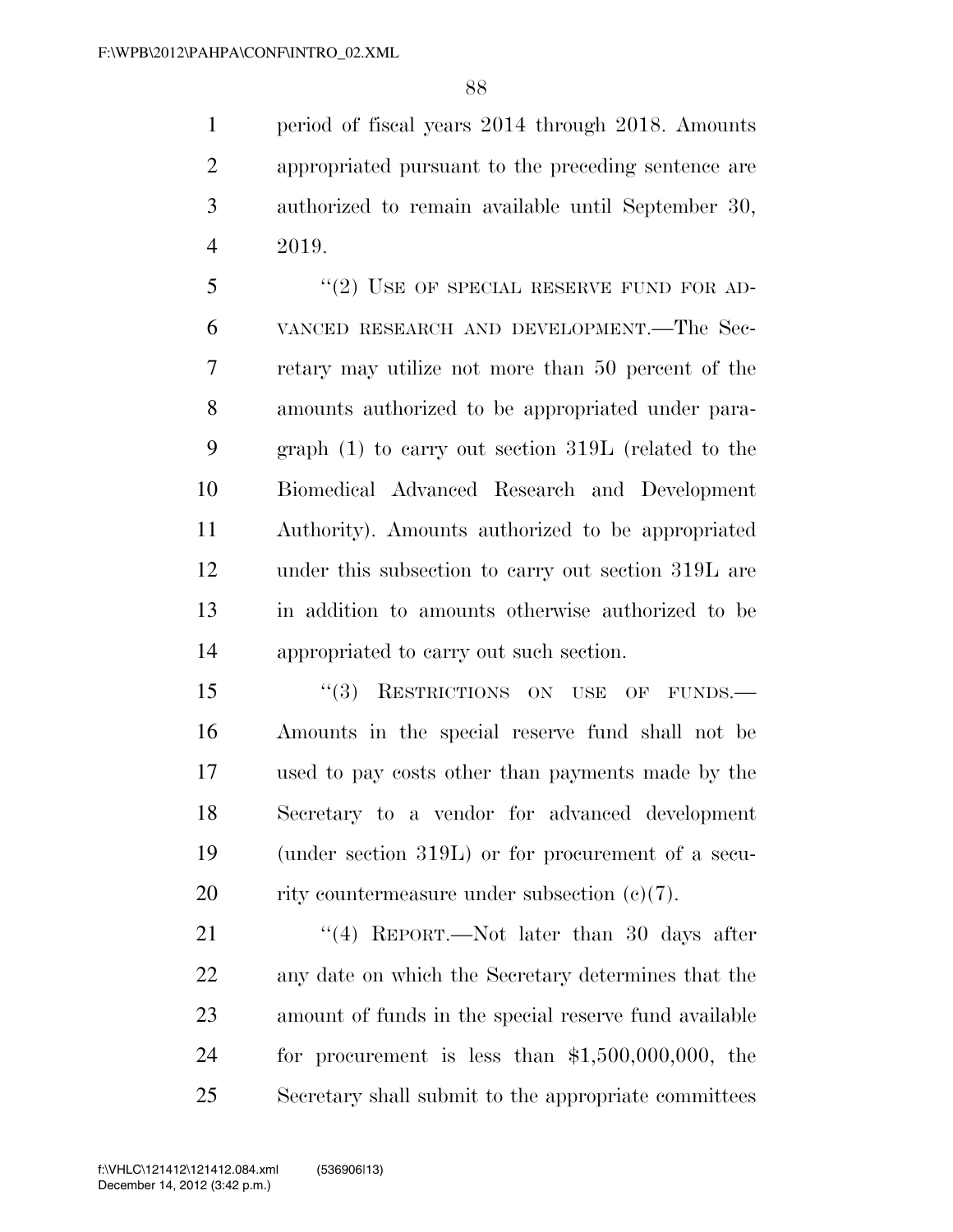| $\mathbf{1}$   | of Congress a report detailing the amount of such                    |
|----------------|----------------------------------------------------------------------|
| $\overline{2}$ | funds available for procurement and the impact such                  |
| 3              | reduction in funding will have—                                      |
| $\overline{4}$ | $\lq\lq$ in meeting the security counter-                            |
| 5              | measure needs identified under this section; and                     |
| 6              | "(B) on the annual Public Health Emer-                               |
| 7              | gency Medical Countermeasures Enterprise and                         |
| 8              | Strategy Implementation Plan (pursuant to sec-                       |
| 9              | tion $2811(d)$ ).                                                    |
| 10             | "(h) DEFINITIONS.—In this section:                                   |
| 11             | $\lq(1)$ The term 'advanced research and develop-                    |
| 12             | ment' has the meaning given such term in section                     |
| 13             | $319L(a)$ .                                                          |
| 14             | $\lq(2)$ The term 'special reserve fund' means the                   |
| 15             | 'Biodefense Countermeasures' appropriations ac-                      |
| 16             | count, any appropriation made available pursuant to                  |
| 17             | section $521(a)$ of the Homeland Security Act of                     |
| 18             | 2002, and any appropriation made available pursu-                    |
| 19             | ant to subsection $(g)(1)$ .".                                       |
| 20             | SEC. 402. BIOMEDICAL ADVANCED RESEARCH AND DEVEL-                    |
| 21             | <b>OPMENT AUTHORITY.</b>                                             |
| 22             | (a) DUTIES.—Section $319L(c)(4)$ of the Public                       |
|                | 23 Health Service Act $(42 \text{ U.S.C. } 247d-7e(c)(4))$ is amend- |
|                | 24 ed—                                                               |
|                |                                                                      |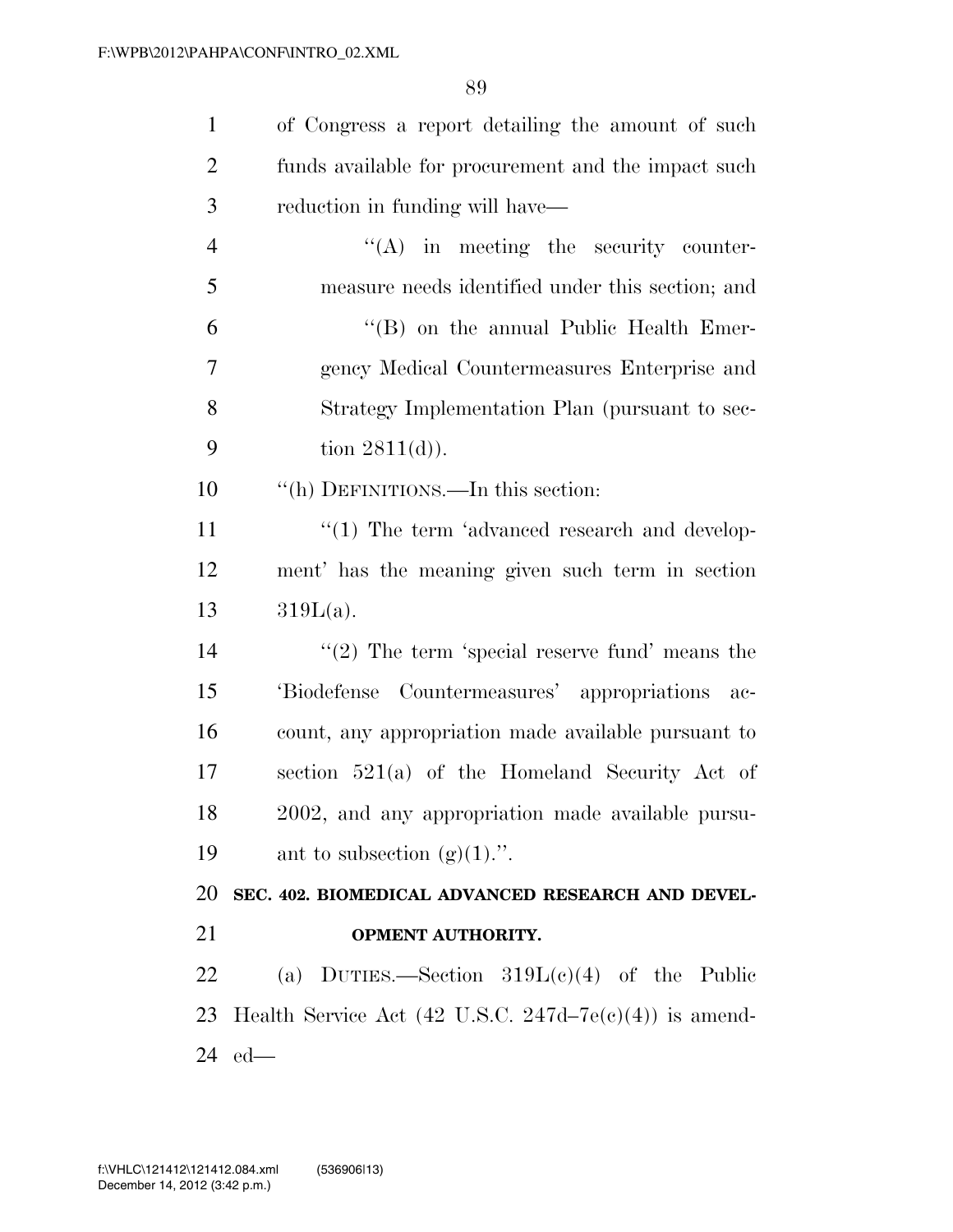| $\mathbf{1}$   | $(1)$ in subparagraph $(B)(iii)$ , by inserting                   |
|----------------|-------------------------------------------------------------------|
| $\overline{2}$ | "(which may include advanced research and develop-                |
| 3              | ment for purposes of fulfilling requirements under                |
| $\overline{4}$ | the Federal Food, Drug, and Cosmetic Act or sec-                  |
| 5              | tion 351 of this Act)" after "development"; and                   |
| 6              | $(2)$ in subparagraph $(D)(iii)$ , by striking "and               |
| $\overline{7}$ | vaccine manufacturing technologies" and inserting                 |
| 8              | "vaccine-manufacturing technologies, dose-sparing                 |
| 9              | technologies, efficacy-increasing technologies, and               |
| 10             | platform technologies".                                           |
| 11             | <b>TRANSACTION</b><br>(b)<br>AUTHORITIES.-Section                 |
| 12             | $319L(e)(5)$ of the Public Health Service Act (42 U.S.C.          |
| 13             | $247d-7e(c)(5)$ is amended by adding at the end the fol-          |
| 14             | lowing:                                                           |
| 15             | "(G) GOVERNMENT PURPOSE.—In award-                                |
| 16             | ing contracts, grants, and cooperative agree-                     |
| 17             | ments under this section, the Secretary shall                     |
| 18             | provide a clear statement of defined Govern-                      |
| 19             | ment purpose related to activities included in                    |
| 20             | subsection $(a)(6)(B)$ for a qualified counter-                   |
| 21             | measure or qualified pandemic or epidemic                         |
| 22             | product.".                                                        |
| 23             | (c) FUND.—Paragraph $(2)$ of section $319L(d)$ of the             |
| 24             | Public Health Service Act $(42 \text{ U.S.C. } 247d-7e(d)(2))$ is |
| 25             | amended to read as follows:                                       |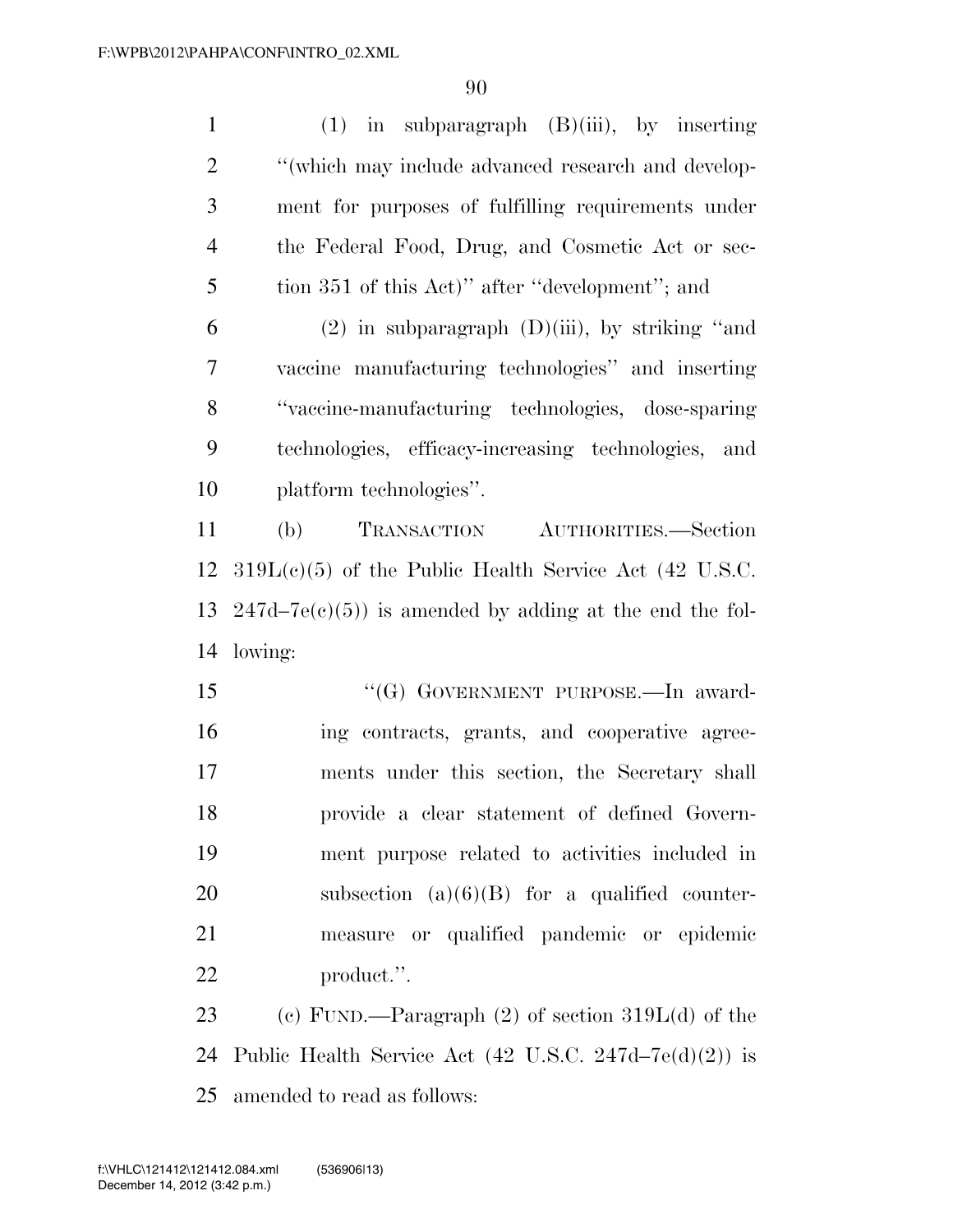$\frac{1}{2}$  FUNDING. To carry out the purposes of this section, there is authorized to be appropriated to the Fund \$415,000,000 for each of fiscal years 2013 through 2017, such amounts to remain avail-able until expended.''.

 (d) CONTINUED INAPPLICABILITY OF CERTAIN PRO- VISIONS.—Section 319L(e)(1)(C) of the Public Health 8 Service Act (42 U.S.C. 247d–7 $e(e)(1)(C)$ ) is amended by striking ''7 years'' and inserting ''11 years''.

 (e) EXTENSION OF LIMITED ANTITRUST EXEMP- TION.—Section 405(b) of the Pandemic and All-Hazards Preparedness Act (42 U.S.C. 247d–6a note) is amended by striking ''6-year'' and inserting ''11-year''.

 (f) INDEPENDENT EVALUATION.—Section 319L of the Public Health Service Act (42 U.S.C. 247d–7e) is amended by adding at the end the following:

17 <sup>"</sup>(f) INDEPENDENT EVALUATION.—

18 "(1) In GENERAL.—Not later than 180 days after the date of enactment of this subsection, the Comptroller General of the United States shall con- duct an independent evaluation of the activities car- ried out to facilitate flexible manufacturing capacity pursuant to this section.

24 ''(2) REPORT.—Not later than 1 year after the date of enactment of this subsection, the Comp-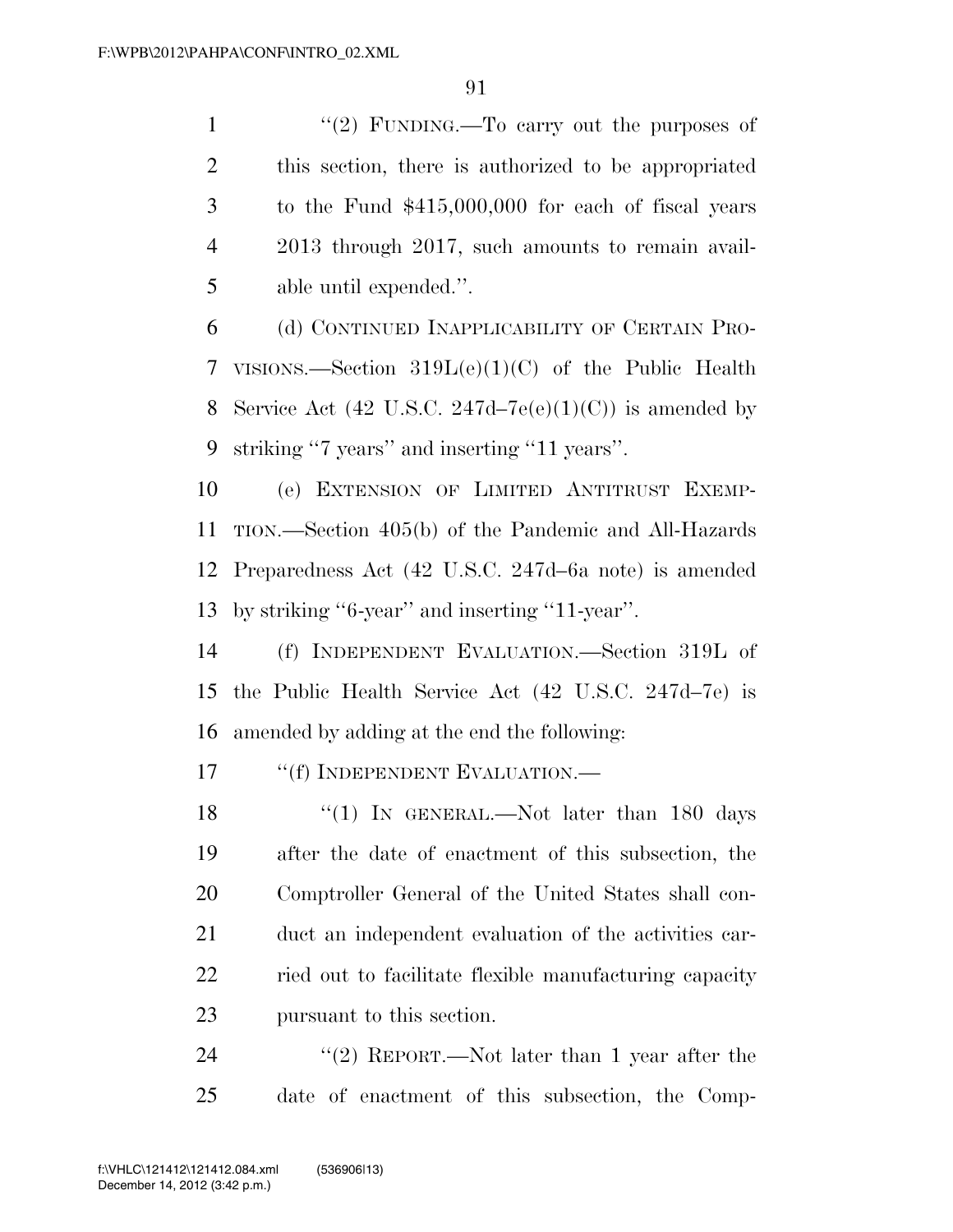| $\mathbf{1}$   | troller General of the United States shall submit to  |
|----------------|-------------------------------------------------------|
| $\overline{2}$ | the appropriate committees of Congress a report       |
| 3              | concerning the results of the evaluation conducted    |
| $\overline{4}$ | under paragraph (1). Such report shall review and     |
| 5              | $assess$ —                                            |
| 6              | $\lq\lq$ the extent to which flexible manufac-        |
| 7              | turing capacity under this section is dedicated       |
| 8              | to chemical, biological, radiological, and nuclear    |
| 9              | threats;                                              |
| 10             | "(B) the activities supported by flexible             |
| 11             | manufacturing initiatives; and                        |
| 12             | $\lq\lq$ (C) the ability of flexible manufacturing    |
| 13             | activities carried out under this section to-         |
| 14             | "(i) secure and leverage leading tech-                |
| 15             | nical expertise with respect to counter-              |
| 16             | measure advanced research, development,               |
| 17             | and manufacturing processes; and                      |
| 18             | "(ii) meet the surge manufacturing                    |
| 19             | capacity needs presented by novel and                 |
| 20             | emerging threats, including chemical, bio-            |
| 21             | logical, radiological, and nuclear agents.".          |
| 22             | (g) DEFINITIONS.-                                     |
| 23             | QUALIFIED COUNTERMEASURE.—Section<br>(1)              |
| 24             | $319F-1(a)(2)(A)$ of the Public Health Service Act    |
| 25             | $(42 \text{ U.S.C. } 247d - 6a(a)(2)(A))$ is amended— |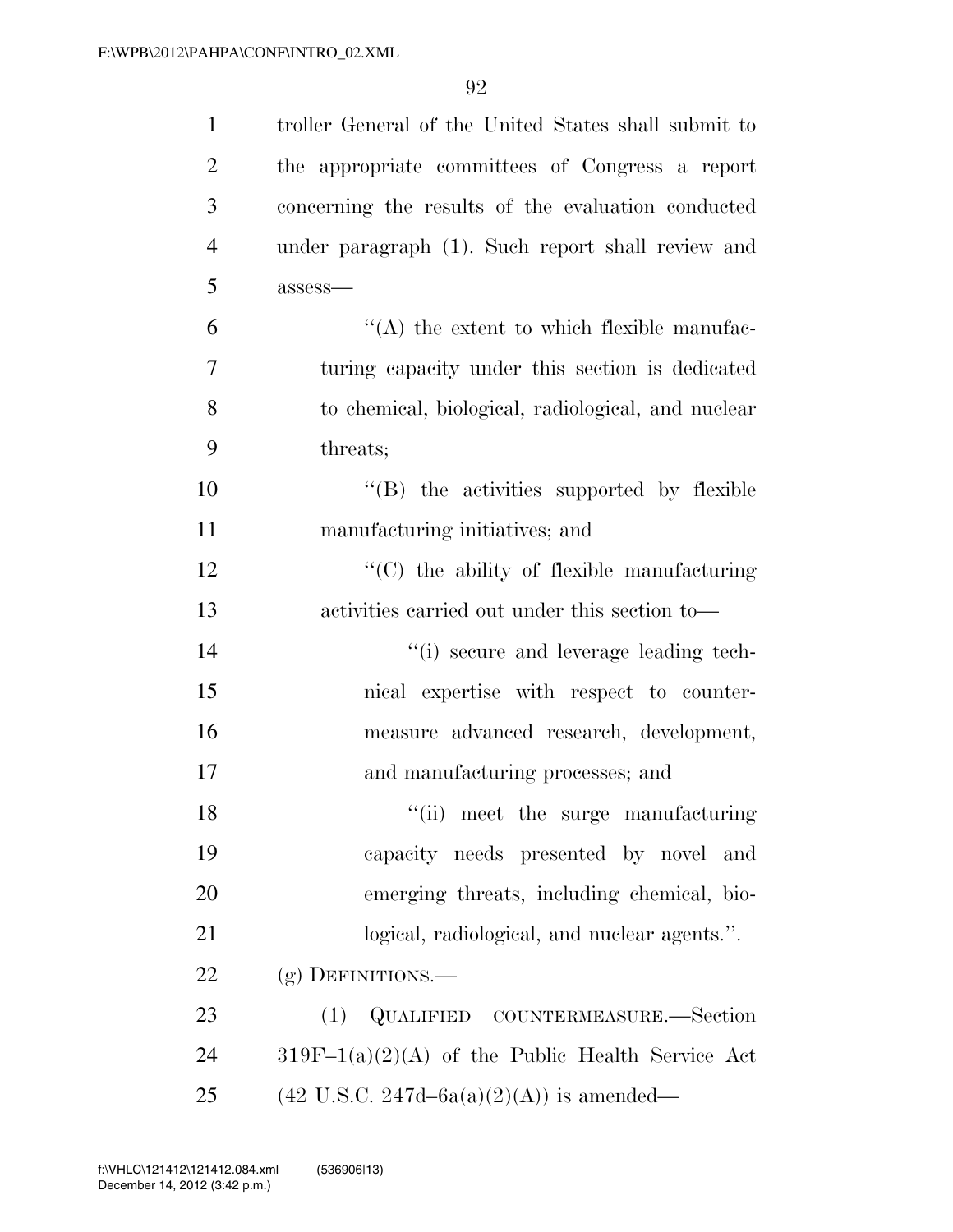| $\mathbf{1}$   | $(A)$ in the matter preceding clause (i), by       |
|----------------|----------------------------------------------------|
| $\overline{2}$ | striking "to—" and inserting "—";                  |
| 3              | $(B)$ in clause $(i)$ —                            |
| $\overline{4}$ | (i) by striking "diagnose" and insert-             |
| 5              | ing "to diagnose"; and                             |
| 6              | (ii) by striking "; or" and inserting a            |
| 7              | semicolon;                                         |
| 8              | $(C)$ in clause (ii)—                              |
| 9              | (i) by striking "diagnose" and insert-             |
| 10             | ing "to diagnose"; and                             |
| 11             | (ii) by striking the period at the end             |
| 12             | and inserting "; or"; and                          |
| 13             | (D) by adding at the end the following:            |
| 14             | "(iii) is a product or technology in-              |
| 15             | tended to enhance the use or effect of a           |
| 16             | drug, biological product, or device de-            |
| 17             | scribed in clause (i) or $(ii)$ .".                |
| 18             | (2) QUALIFIED PANDEMIC OR EPIDEMIC PROD-           |
| 19             | UCT.—Section 319F-3(i)(7)(A) of the Public Health  |
| <b>20</b>      | Service Act (42 U.S.C. 247d–6d(i)(7)(A)) is amend- |
| 21             | $ed$ —                                             |
| 22             | (A) in clause (i)(II), by striking "; or" and      |
| 23             | inserting ";";                                     |
| 24             | (B) in clause (ii), by striking "; and" and        |
| 25             | inserting "; or"; and                              |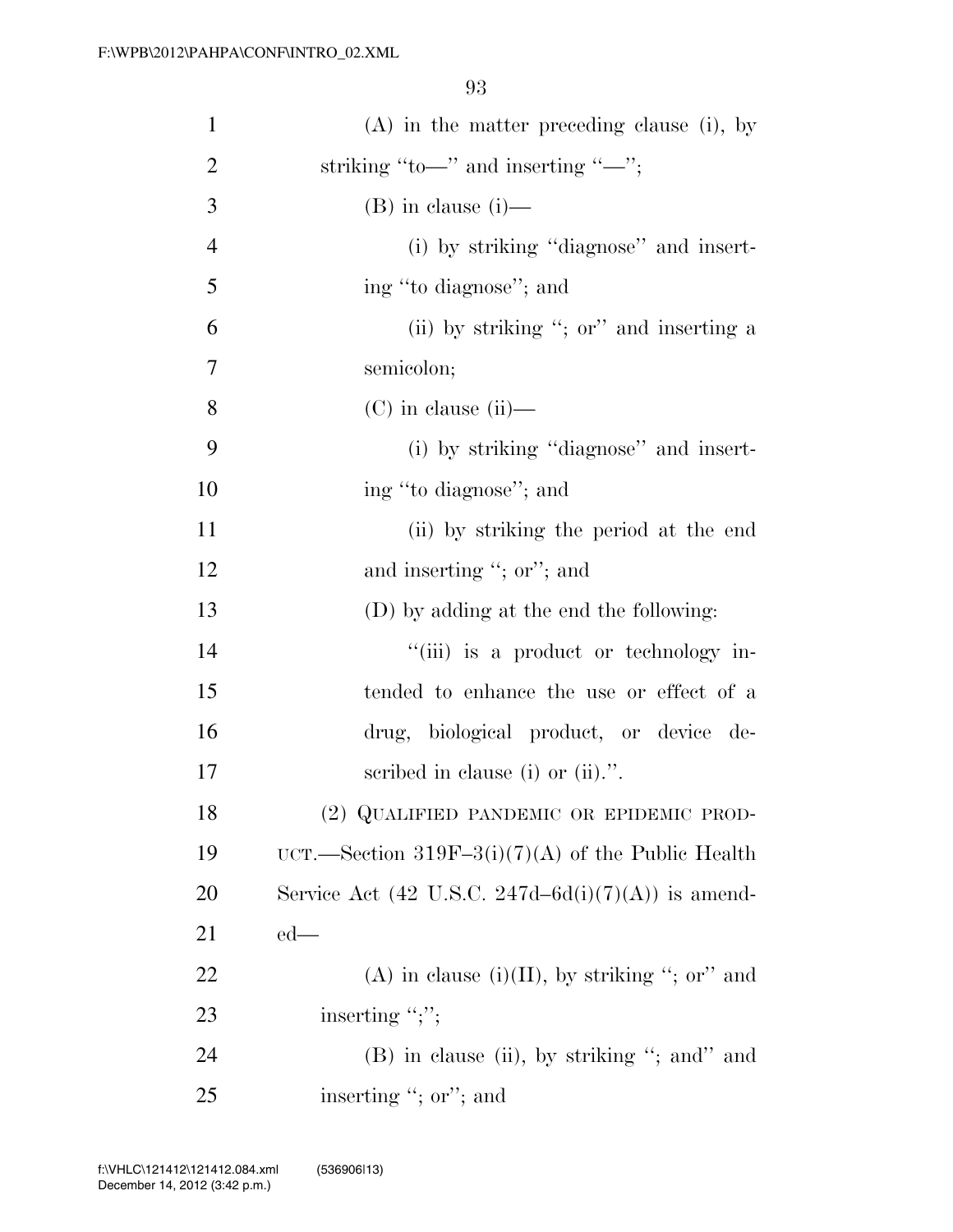| $\mathbf{1}$   | (C) by adding at the end the following:              |
|----------------|------------------------------------------------------|
| $\overline{2}$ | "(iii) a product or technology intended              |
| 3              | to enhance the use or effect of a drug, bio-         |
| $\overline{4}$ | logical product, or device described in              |
| 5              | clause (i) or (ii); and".                            |
| 6              | (3) TECHNICAL AMENDMENTS.—Section 319F-              |
| 7              | 3(i) of the Public Health Service Act (42 U.S.C.     |
| 8              | $247d - 6d(i)$ is amended—                           |
| 9              | (A) in paragraph $(1)(C)$ , by inserting ",          |
| 10             | 564A, or 564B" after "564"; and                      |
| 11             | (B) in paragraph $(7)(B)(iii)$ , by inserting        |
| 12             | ", 564A, or 564B" after "564".                       |
| 13             | SEC. 403. STRATEGIC NATIONAL STOCKPILE.              |
| 14             | Section 319F-2 of the Public Health Service Act (42) |
| 15             | U.S.C. $247d-6b$ ) is amended—                       |
| 16             | $(1)$ in subsection $(a)$ —                          |
| 17             | $(A)$ in paragraph $(1)$ —                           |
| 18             | (i) by inserting "consistent with sec-               |
| 19             | tion 2811" before "by the Secretary to be            |
| 20             | appropriate"; and                                    |
| 21             | (ii) by inserting before the period at               |
| 22             | the end of the second sentence the fol-              |
| 23             | lowing: "and shall submit such review an-            |
| 24             | nually to the appropriate congressional              |
| 25             | committees of jurisdiction to the extent             |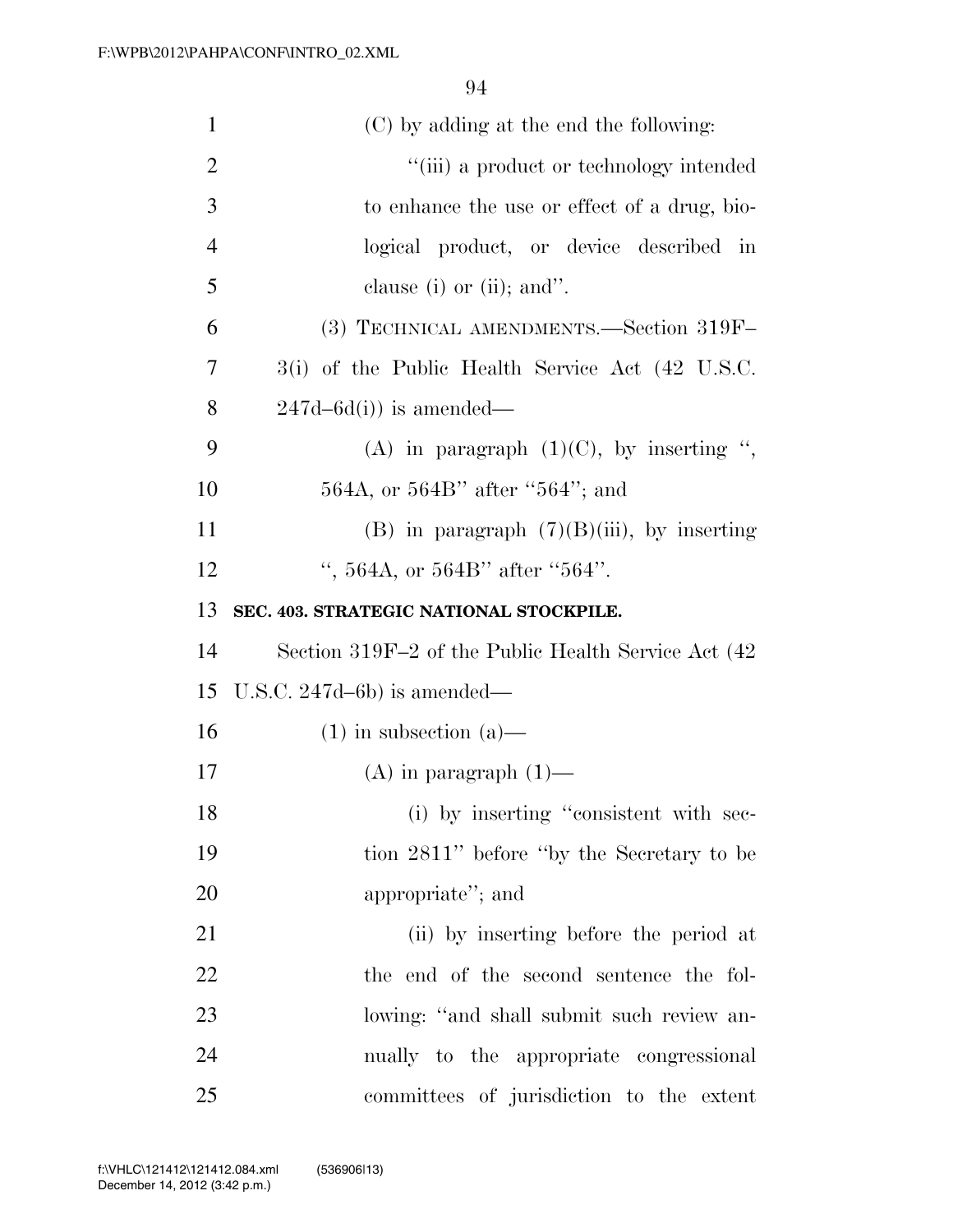| $\mathbf{1}$   | that disclosure of such information does                  |
|----------------|-----------------------------------------------------------|
| $\overline{2}$ | not compromise national security"; and                    |
| 3              | $(B)$ in paragraph $(2)(D)$ , by inserting be-            |
| $\overline{4}$ | fore the semicolon at the end the following:              |
| 5              | "and that the potential depletion of counter-             |
| 6              | measures currently in the stockpile is identified         |
| 7              | and appropriately addressed, including through            |
| 8              | necessary replenishment"; and                             |
| 9              | in subsection $(f)(1)$ , by striking<br>(2)               |
| 10             | " $$640,000,000$ for fiscal year 2002, and such sums      |
| 11             | as may be necessary for each of fiscal years 2003         |
| 12             | through 2006. Such authorization is in addition to        |
| 13             | amounts in the special reserve fund referred to in        |
| 14             | subsection (c)(10)(A)." and inserting "\$533,800,000      |
| 15             | for each of fiscal years 2013 through 2017. Such          |
| 16             | authorization is in addition to amounts in the special    |
| 17             | reserve fund referred to in subsection (h).".             |
| 18             | SEC. 404. NATIONAL BIODEFENSE SCIENCE BOARD.              |
| 19             | Section $319M(a)$ of the Public Health Service Act $(42)$ |
| 20             | U.S.C. 247d- $f(a)$ ) is amended—                         |
| 21             | $(1)$ in paragraph $(2)$ —                                |
| 22             | $(A)$ in subparagraph $(D)$ —                             |
| 23             | $(i)$ in clause $(i)$ , by striking "and" at              |
| 24             | the end;                                                  |